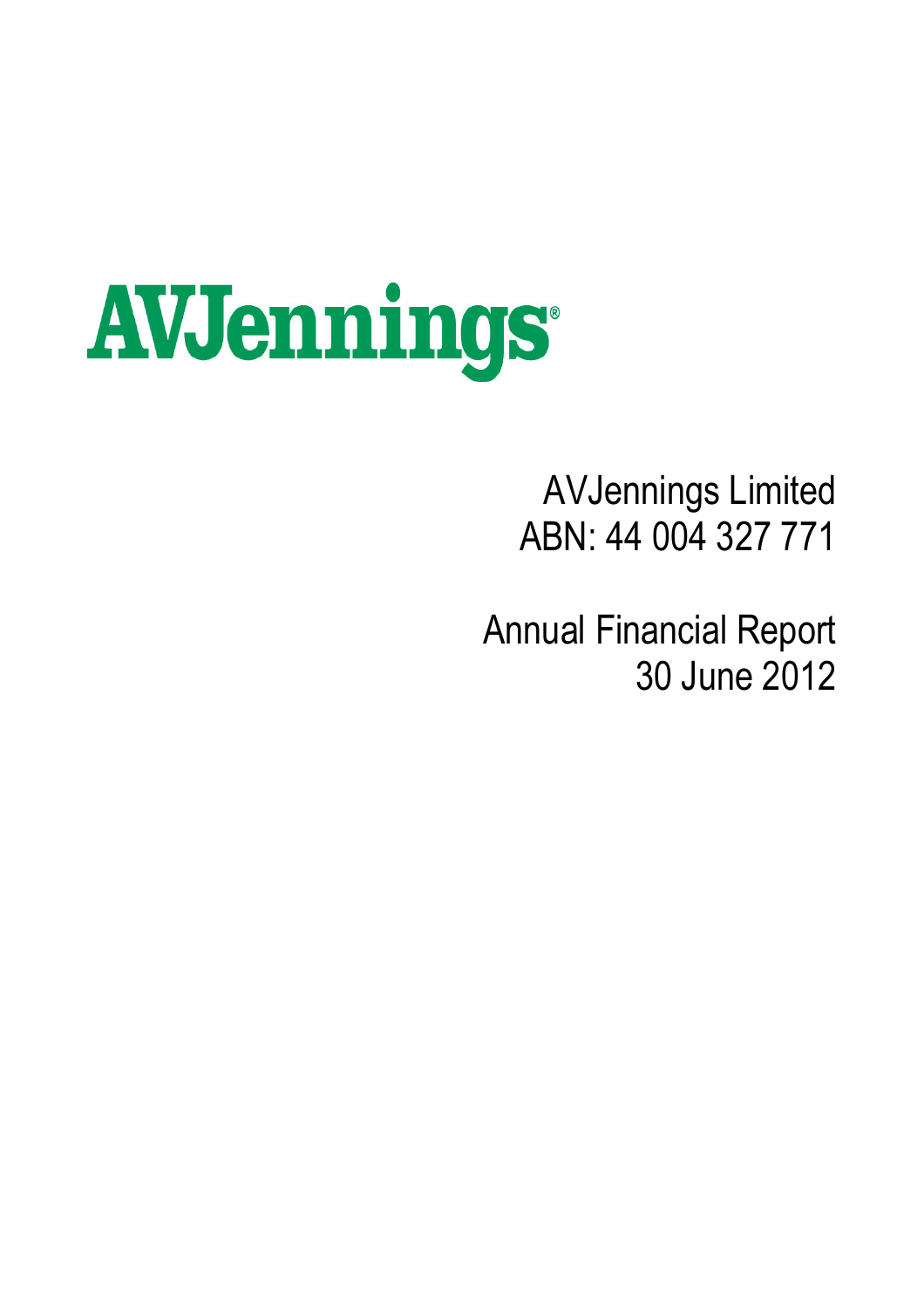# AVJennings

# Contents

|     |                                                                                               | 3  |  |  |  |  |  |  |  |
|-----|-----------------------------------------------------------------------------------------------|----|--|--|--|--|--|--|--|
|     |                                                                                               | 21 |  |  |  |  |  |  |  |
|     | 22                                                                                            |    |  |  |  |  |  |  |  |
|     | 23                                                                                            |    |  |  |  |  |  |  |  |
|     |                                                                                               | 24 |  |  |  |  |  |  |  |
|     |                                                                                               | 25 |  |  |  |  |  |  |  |
| 1.  |                                                                                               | 25 |  |  |  |  |  |  |  |
| 2.  |                                                                                               | 25 |  |  |  |  |  |  |  |
| 3.  |                                                                                               | 38 |  |  |  |  |  |  |  |
| 4.  | Significant Accounting Judgements, Estimates and Assumptions--------------------------------- | 46 |  |  |  |  |  |  |  |
| 5.  |                                                                                               | 47 |  |  |  |  |  |  |  |
| 6.  |                                                                                               | 48 |  |  |  |  |  |  |  |
| 7.  |                                                                                               | 51 |  |  |  |  |  |  |  |
| 8.  |                                                                                               | 55 |  |  |  |  |  |  |  |
| 9.  |                                                                                               | 56 |  |  |  |  |  |  |  |
| 10. |                                                                                               | 57 |  |  |  |  |  |  |  |
| 11. |                                                                                               | 58 |  |  |  |  |  |  |  |
| 12. |                                                                                               | 59 |  |  |  |  |  |  |  |
| 13. |                                                                                               | 59 |  |  |  |  |  |  |  |
| 14. |                                                                                               | 60 |  |  |  |  |  |  |  |
| 15. |                                                                                               | 61 |  |  |  |  |  |  |  |
| 16. |                                                                                               | 63 |  |  |  |  |  |  |  |
| 17. |                                                                                               | 63 |  |  |  |  |  |  |  |
| 18. |                                                                                               | 67 |  |  |  |  |  |  |  |
| 19. |                                                                                               | 68 |  |  |  |  |  |  |  |
| 20. |                                                                                               | 71 |  |  |  |  |  |  |  |
| 21. |                                                                                               | 73 |  |  |  |  |  |  |  |
| 22. |                                                                                               | 74 |  |  |  |  |  |  |  |
| 23. |                                                                                               | 75 |  |  |  |  |  |  |  |
| 24. |                                                                                               | 76 |  |  |  |  |  |  |  |
| 25. |                                                                                               | 79 |  |  |  |  |  |  |  |
| 26. |                                                                                               | 80 |  |  |  |  |  |  |  |
| 27. |                                                                                               | 80 |  |  |  |  |  |  |  |
| 28. |                                                                                               | 81 |  |  |  |  |  |  |  |
| 29. |                                                                                               | 83 |  |  |  |  |  |  |  |
| 30. |                                                                                               | 84 |  |  |  |  |  |  |  |
| 31. |                                                                                               | 85 |  |  |  |  |  |  |  |
| 32. |                                                                                               | 87 |  |  |  |  |  |  |  |
| 33. |                                                                                               | 88 |  |  |  |  |  |  |  |
| 34. |                                                                                               | 88 |  |  |  |  |  |  |  |
| 35. |                                                                                               | 90 |  |  |  |  |  |  |  |
|     |                                                                                               | 92 |  |  |  |  |  |  |  |
|     |                                                                                               | 93 |  |  |  |  |  |  |  |
|     |                                                                                               | 95 |  |  |  |  |  |  |  |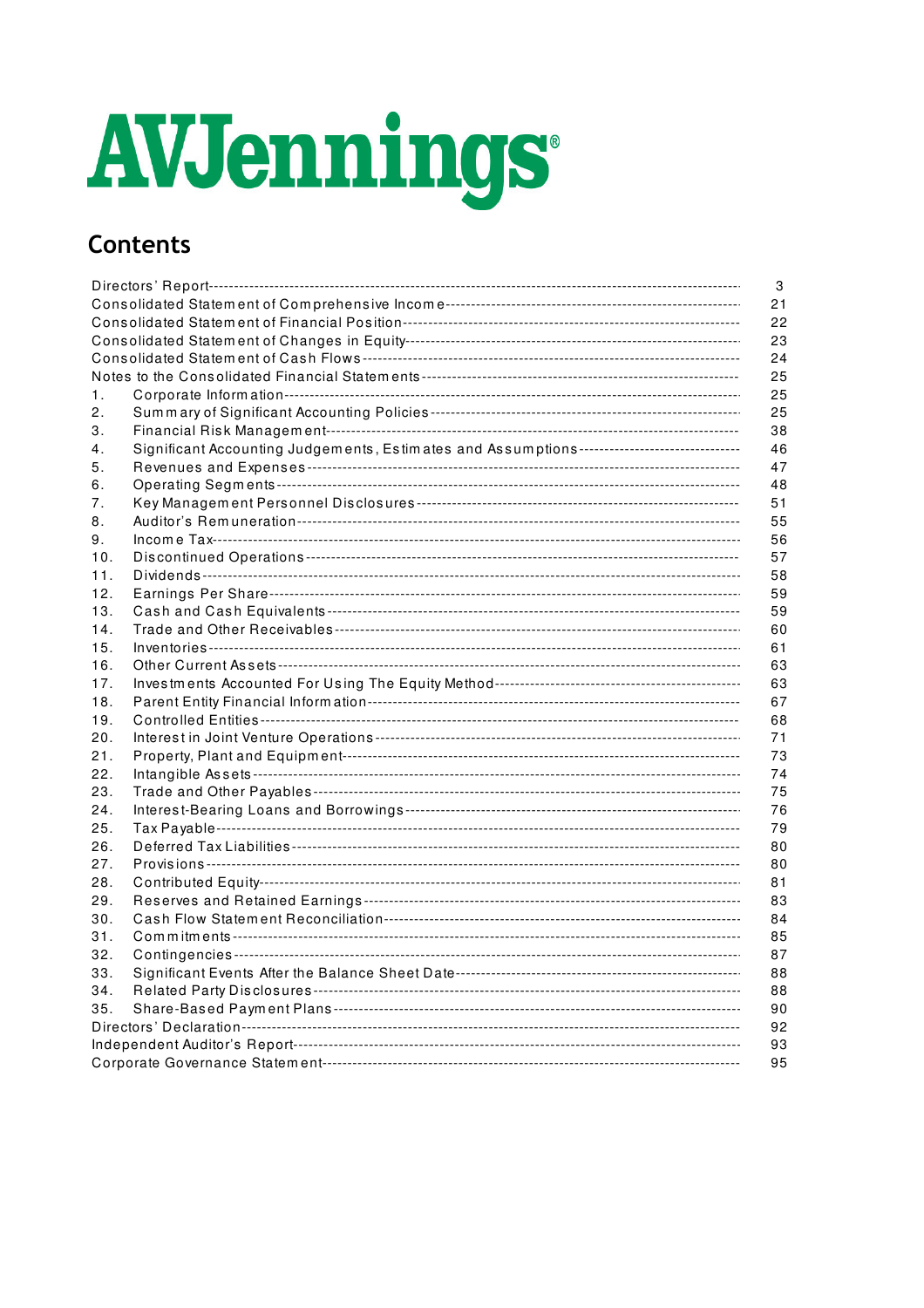For the year ended 30 June 2012

Your Directors present their Report on the Consolidated Entity (referred to hereafter as "AVJennings", "Consolidated Entity" or "Group") consisting of AVJennings Limited ("Company" or "Parent") and the entities it controlled at the end of, or during, the year ended 30 June 2012.

#### **DIRECTORS**

The names of the Company's Directors in office during the financial year and until the date of this Report are as follows. Directors were in office for this entire period unless otherwise stated.

| S Cheong            | Chairman (Non-Executive)                              |
|---------------------|-------------------------------------------------------|
| <b>RJ</b> Rowley    | Deputy Chairman (Non-Executive)                       |
| <b>PK Summers</b>   | Managing Director and Chief Executive Officer         |
| E Sam               | Director (Non-Executive)                              |
| <b>B</b> Chin       | Director (Non-Executive)                              |
| BG Hayman           | Director (Non-Executive)                              |
| TP Lai              | Director (Non-Executive) - Appointed 18 November 2011 |
| <b>HR Hochstadt</b> | Director (Non-Executive) - Retired 18 November 2011   |

#### **COMPANY SECRETARY**

The names of the Company Secretaries in office during the financial year and until the date of this Report (unless otherwise stated) are as follows:

CD Thompson PK Summers SA Vogiatzakis

#### **PRINCIPAL ACTIVITY**

The principal activity of the Consolidated Entity during the year was Residential Development.

#### **OPERATING RESULTS**

The consolidated loss after tax for the financial year was \$29.8 million (2011: \$12.9 million profit after tax).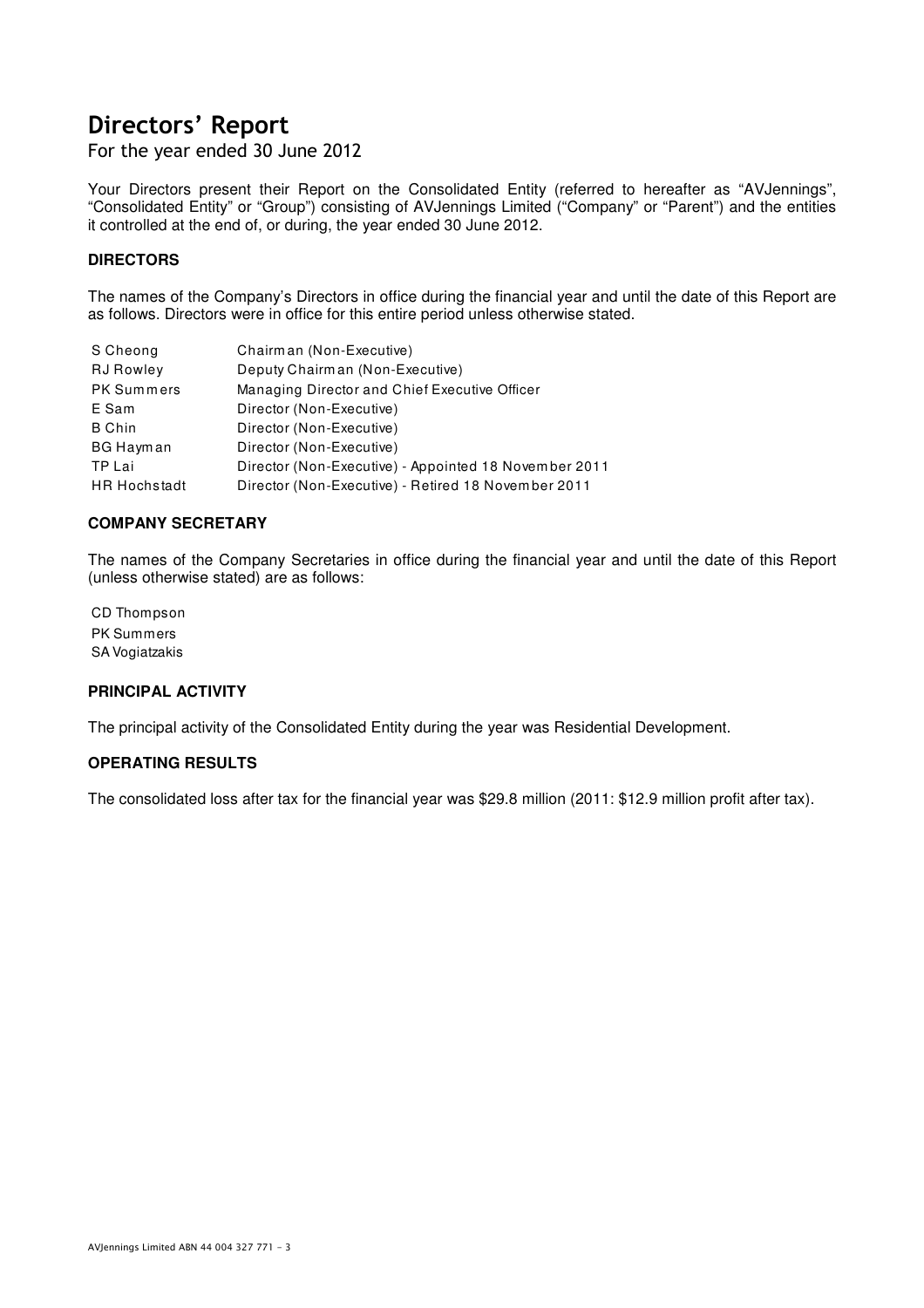For the year ended 30 June 2012

#### **DIVIDENDS**

Dividends paid to members during the financial year were as follows:

| <b>Total dividends paid</b>                                                                                     | 5,492          | 6,865          |
|-----------------------------------------------------------------------------------------------------------------|----------------|----------------|
| paid 11 April 2012. Fully franked $@$ 30% tax.                                                                  | 1,373          |                |
| 2012 interim dividend of 0.5 cents per fully paid share,                                                        |                |                |
| 2011 final dividend of 1.5 cents per fully paid share,<br>paid 19 October 2011. Fully franked $\omega$ 30% tax. | 4,119          |                |
| 2011 interim of 1.0 cent per fully paid share,<br>paid 18 April 2011. Fully franked @ 30% tax.                  |                | 2,746          |
| 2010 final of 1.5 cents per fully paid share,<br>paid 30 September 2010. Fully franked @ 30% tax.               |                | 4,119          |
|                                                                                                                 | 2012<br>\$'000 | 2011<br>\$'000 |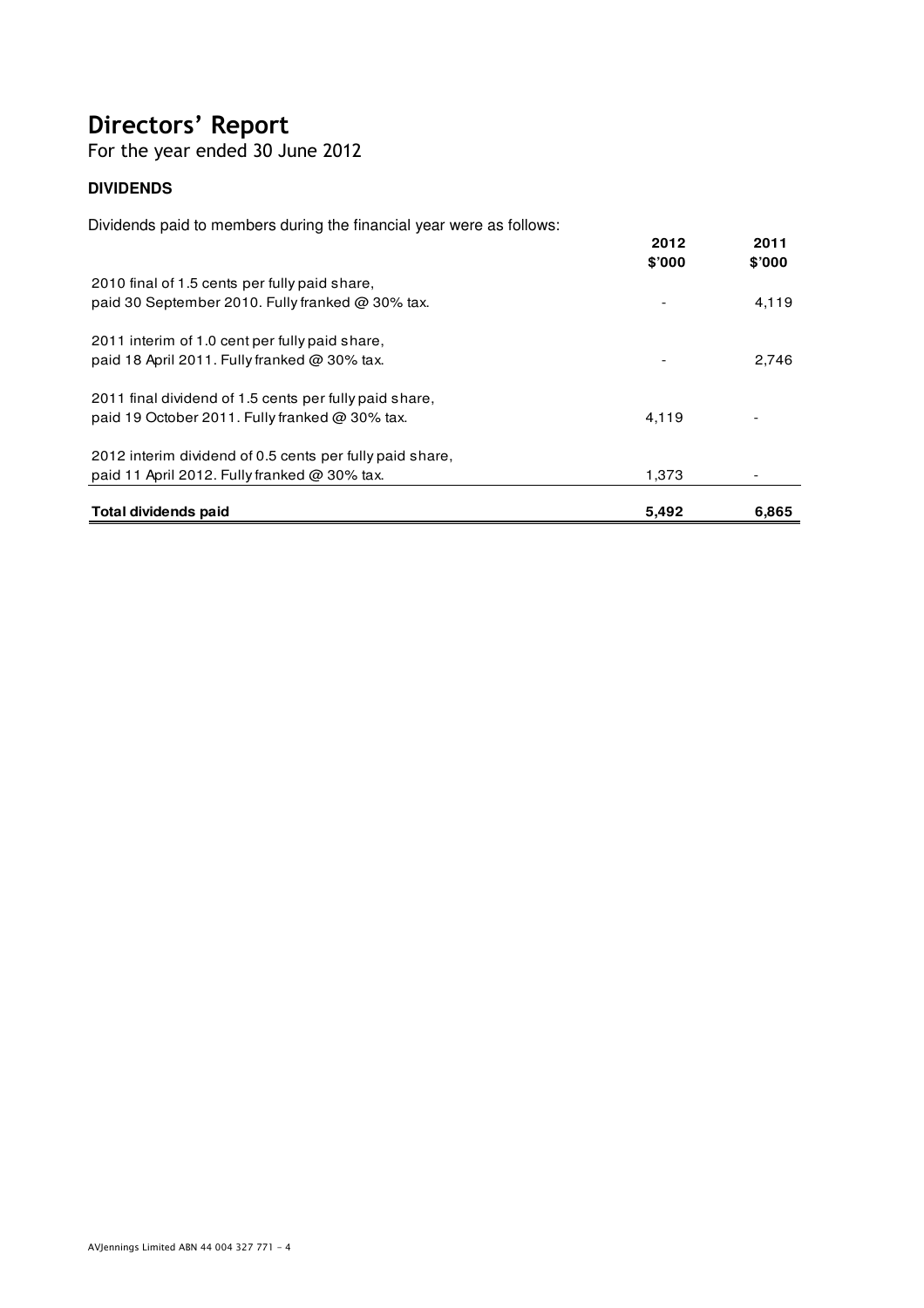For the year ended 30 June 2012

#### **REVIEW OF OPERATIONS**

#### **Financial results**:

The result for the full year ended 30 June 2012 was a loss after tax of \$29.8 million (2011: \$12.9 million profit after tax). This included a provision for loss on inventory and investments of \$34.9 million after tax. Net profit after tax and before provisioning was \$5.1 million.

Revenue, at \$188.8 million, was down from \$215.9 million due to continued subdued market conditions, especially in the second half year, across most projects.

The provisioning is the result of a review of the carrying values of all assets and investments and represents a 10.2% reduction in the book value of the Group's inventory. As a result, the NTA at 30 June 2012 was 97 cents per share.

Notwithstanding the inventory impairments, the Group has responded to current market conditions by continuing to review its overheads and achieving reductions where appropriate and strategically reassessing commencement and construction of projects to those which are more capital efficient and generate the highest turnover.

The Group remains compliant with its banking covenants.

#### **Business Overview:**

The Group's conservative approach to land acquisitions and avoidance of land purchases during the period of high wholesale prices prior to the GFC, has meant that it had avoided the need to provision against asset carrying values after the GFC occurred in 2008. A strategic approach to land selection, use of less capital intensive acquisition structures and avoiding overbidding on purchases provided protection from difficult market conditions over the last couple of years.

However, recent factors including deteriorating residential market conditions in early 2012 especially in many regional areas and the delay in the timing and extent of the forecast recovery in Queensland and New South Wales, which had been expected in 2012, have resulted in reduced volumes and margins from those budgeted for.

The Group has reviewed its operational strategies in relation to various projects. As a result, the Group has reassessed the bases and assumptions used to determine the carrying value of its assets in undertaking its year end impairment testing and has therefore taken the prudent course to provision against the carrying value of those assets.

The projects affected are primarily in regional areas of Queensland and New South Wales.

Negative consumer sentiment appears to be driven by a number of factors including concerns over the impact of macro-economic factors in Europe and the US and the impact on Australia of any slowdown in China. It is also likely to reflect concerns over the political climate following the last federal election. As a result, some buyers appear to be delaying purchase decisions.

This crisis of confidence persists despite generally good economic conditions in Australia, relatively high and consistent GDP growth, low unemployment figures and continued high population growth. It also persists despite the accepted belief (espoused by the major banks, the RBA and others) that house prices in Australia will not suffer a sharp decline as experienced overseas, in the absence of a major economic shock.

As at 30 June 2012, Net Debt, including a proportionate share of joint venture net debt was \$129.0 million (2011: \$82.3 million). When taking into account deposits held in solicitors' trust accounts of \$23.1 million at 30 June 2012, the Net Debt was \$105.9 million. The increase in Net Debt is mainly attributable to settlement payments for acquisitions made in prior periods.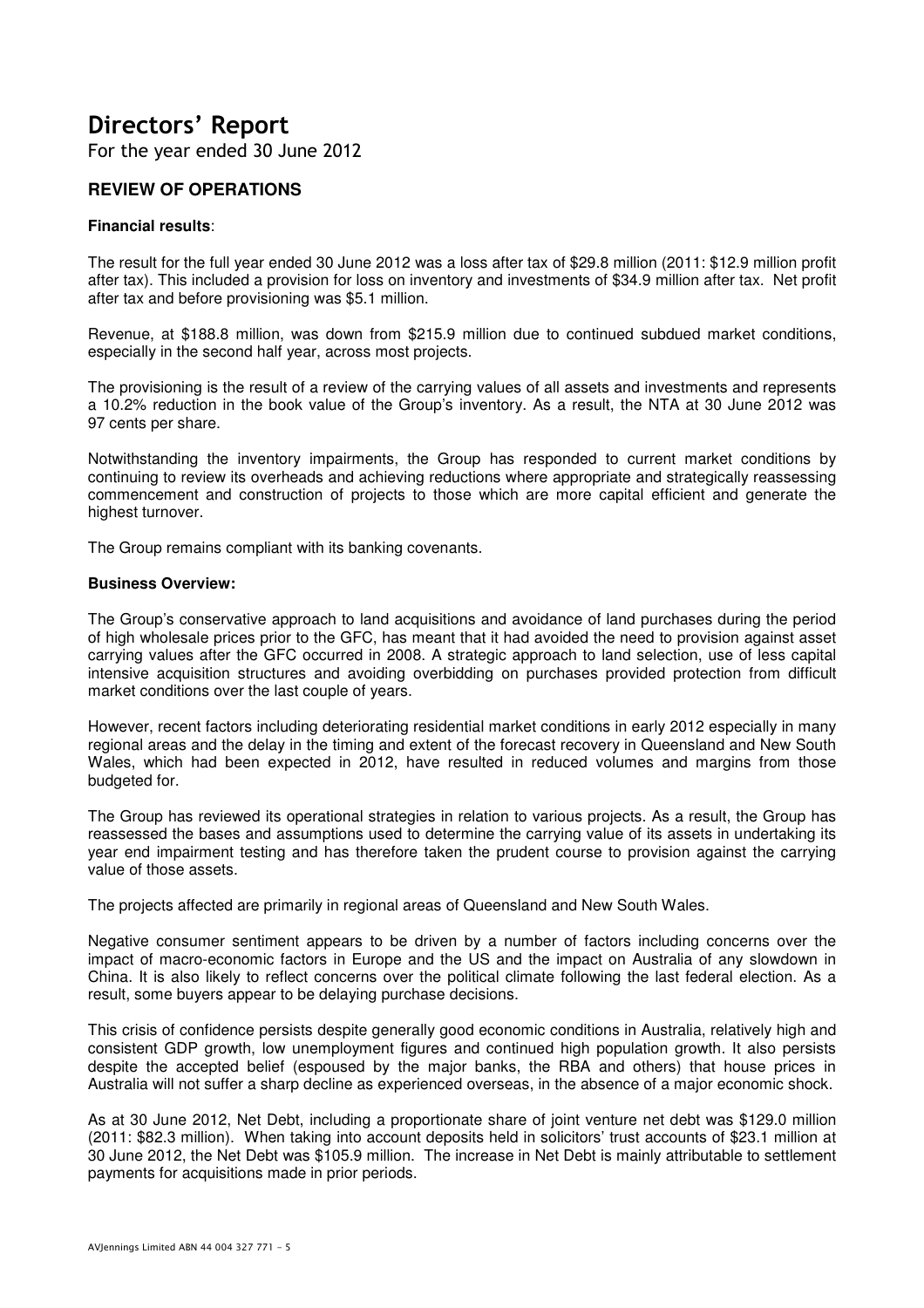For the year ended 30 June 2012

#### **REVIEW OF OPERATIONS (continued)**

#### **Outlook:**

The Group has responded to market challenges by reducing costs, restructuring its management to drive greater accountability, by focussing its development expenditure on appropriate projects and by selectively reducing expenditure on some projects.

There are some lead indicators that conditions may improve at least in some markets. There has been improved visitor flow at some Queensland and New South Wales projects and the NSW government is finally addressing the poor housing policy environment in that state. Relatively stable prices over the last few years have also improved affordability in most states. Most state governments have introduced stimulus packages as part of recent budgets. Whilst these signs are positive, it is still too early to ascertain whether this is a precursor to a more general upturn in activity in the sector, or whether short term trading conditions will remain challenging. The Group will continue to adopt strategies appropriate to prevailing conditions including taking a moderate approach to levels of work-in-progress. This, in turn, will impact on short term profit as stock available for sale will be at lower levels at existing projects.

The Group maintains a strong land bank with approximately 10,800 lots under control, and is well placed to take advantage of any upturn in the residential housing market. The majority of the projects are approved for development and some of the recently acquired projects will come to market over the next year. These projects, such as Cobbitty in NSW, are well placed to benefit from any improvement in the market should it occur. The Group is focussed on the affordable segment of the market (other than social housing) which is the deepest and most resilient segment. Good results have been achieved leveraging off affordable NRAS (National Rental Affordability Scheme) product particularly in Queensland and the Group is expanding this product offering in other states.

The fundamentals of the market remain positive, with improvements in affordability, low interest rates, underlying housing shortages in some markets and benign economic conditions expected to continue into at least 2014. The Group is positive that the housing market will recover and remains ready to respond to the recovery when it arrives.

#### **SIGNIFICANT CHANGES IN THE STATE OF AFFAIRS**

As mentioned in the Review of Operations, AVJennings has provided \$49,932,000 before tax (\$34,952,000 after tax) against the carrying values of its assets.

#### **SIGNIFICANT EVENTS AFTER THE BALANCE SHEET DATE**

No matter or circumstance has arisen since 30 June 2012 that has significantly affected, or may significantly affect:

- a) the Consolidated Entity's operations in future financial years; or
- b) the results of those operations in future financial years; or
- c) the Consolidated Entity's state of affairs in future financial years.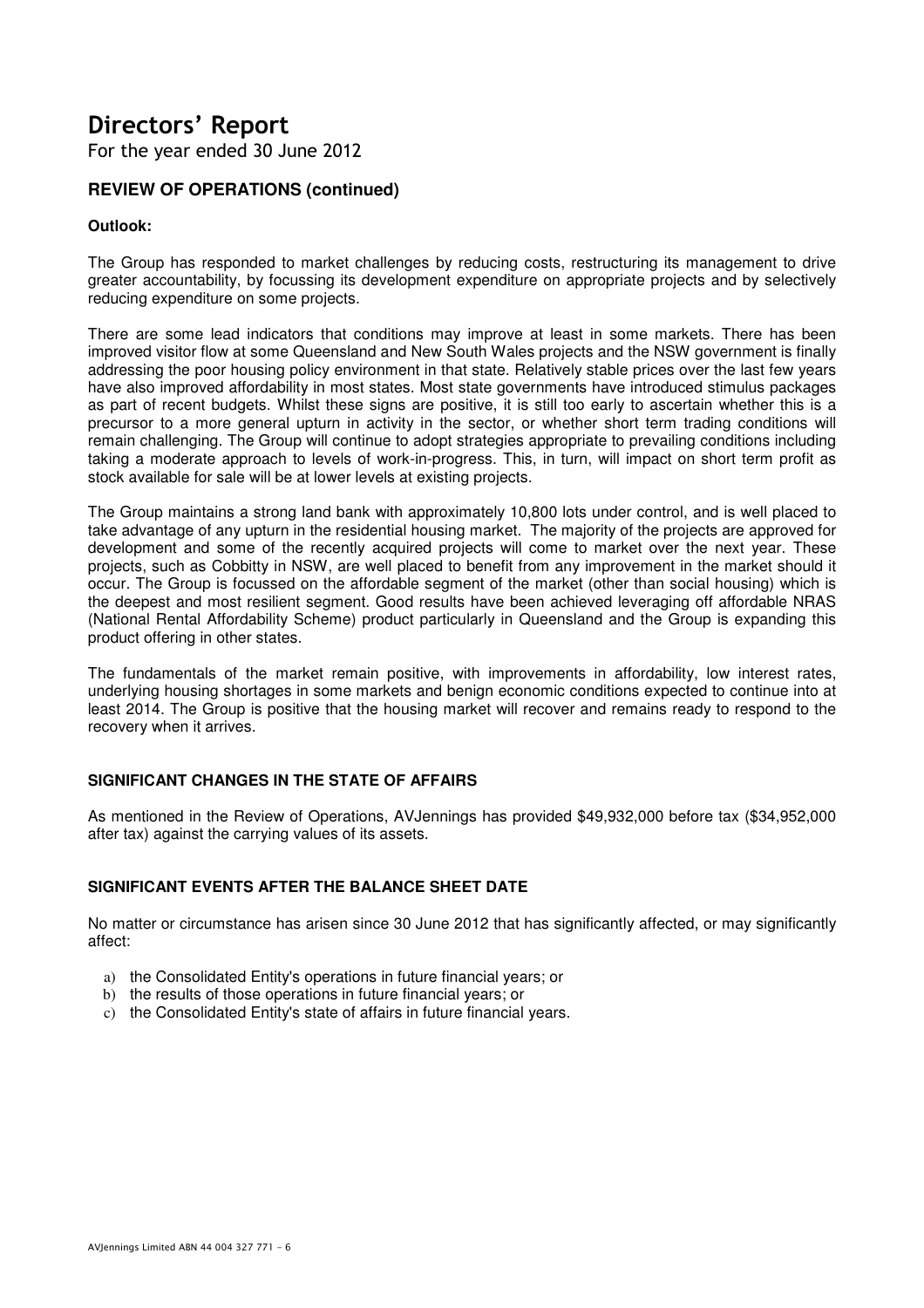For the year ended 30 June 2012

#### **FUTURE DEVELOPMENTS, PROSPECTS AND BUSINESS STRATEGIES**

Future developments in the operations of the Consolidated Entity and the expected results of those operations have not been included in this Report as the Directors believe that the inclusion of such information would be likely to result in unreasonable prejudice to the Consolidated Entity.

The prospects and business strategies of the Consolidated Entity are discussed on pages 5 to 6 of this Report.

#### **ENVIRONMENTAL REGULATION**

The Consolidated Entity's operations are subject to various environmental regulations under both Commonwealth and State legislation, particularly in relation to its property development activities. The Consolidated Entity's practice is to ensure that where operations are subject to environmental regulations, those obligations are identified and appropriately addressed. This includes the obtaining of approvals, consents and requisite licences from the relevant authorities and complying with their conditions.

There have been no significant known breaches of environmental regulations to which the Consolidated Entity is subject.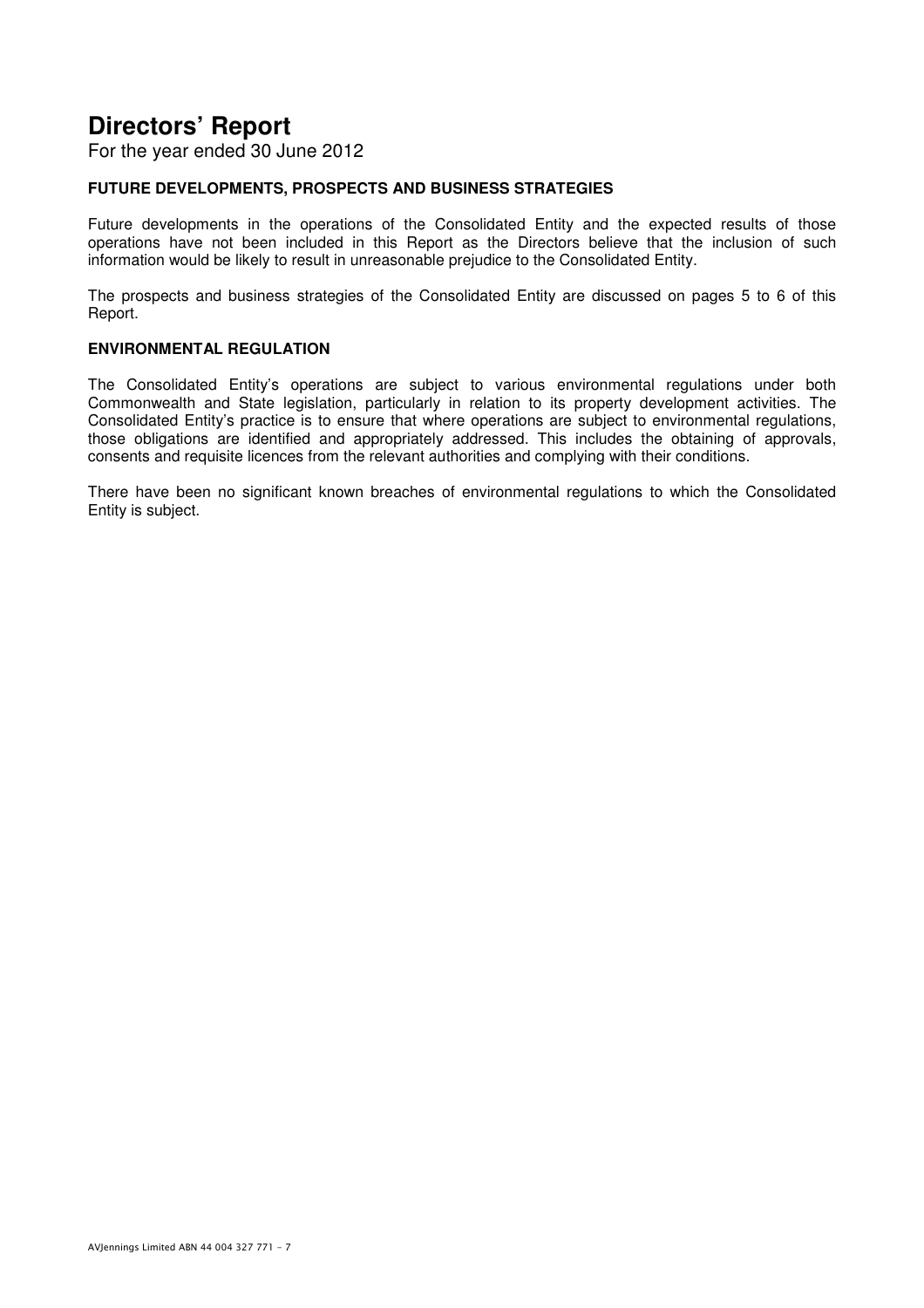For the year ended 30 June 2012

#### **INFORMATION ON THE DIRECTORS**

#### **Simon Cheong** B.Civ.Eng. MBA

Director since 20 September 2001. Mr Cheong has over 30 years experience in real estate, banking and international finance. He currently serves as Chairman and Chief Executive Officer of SC Global Developments Limited. Mr Cheong has formerly held positions with Citibank (Singapore) as their Head of Real Estate Finance for Singapore as well as with Credit Suisse First Boston as a Director and Regional Real Estate Head for Asia (excluding Japan). In 1996, Mr Cheong established his own firm, SC Global Pte Limited, a real estate and hotel advisory and direct investment group specialising in structuring large and complex transactions worldwide. He was elected President of the prestigious Real Estate Developers' Association of Singapore (REDAS) for 2 terms from 2007 until 2010. He served on the Board of the Institute of Real Estate Studies, National University of Singapore from 2008 to 2011 and was a board member of the Republic Polytechnic Board of Governors from 2008 to 2011. He was also a Council Member of the Singapore Business Federation, a position he held from 2007 to 2010. Resident of Singapore.

#### Responsibilities:

Chairman of the Board, Non-Executive Director, Chairman of Investments Committee, Member of Remuneration Committee, Member of Nominations Committee.

Directorships held in other listed entities:

SC Global Developments Limited, Chairman and Chief Executive Officer, since 14 March 2000.

#### **Jerome Rowley** SF Fin, FAICD

Director since 22 March 2007. Mr Rowley has been a career banker since the early 1970s with Citigroup, Morgan Grenfell and ABN Amro. From 1992 until 2002, he served as Managing Director and CEO of ABN Amro Australia and Head of Relationship Management and Structured Finance for ABN Amro, Asia Pacific. He has been active in both wholesale and investment banking domestically and internationally. During his career, Mr Rowley devoted considerable effort towards the recognition, understanding and management of risk as a means of profit optimization. Of particular significance was his involvement in advising and funding including debt, equity and hybrids, of infrastructure projects in both Australia and Asia Pacific. Resident of Sydney.

#### Responsibilities:

Deputy Chairman of the Board, Non-Executive Director, Chairman of Risk Management Committee, Member of Audit Committee, Member of Investments Committee, Member of Nominations Committee.

Directorships held in other listed entities: None.

#### **Peter K Summers** B.Ec. CA

Director since 27 August 1998. Mr Summers is a Chartered Accountant and has been employed with the Company and its related corporations since 1984, when he joined the Jack Chia Australia Limited Group from Price Waterhouse (now PricewaterhouseCoopers). During Mr Summers' early period with the group, he held various management and directorship roles within the group. Following the acquisition of the AVJennings residential business in September 1995, Mr Summers was appointed Chief Financial Officer, becoming Finance Director of AVJennings in August 1998. He was appointed Managing Director and Chief Executive Officer of the Company on 19 February 2009. Mr Summers has extensive experience in general and financial management as well as mergers and acquisitions. Resident of Melbourne.

#### Responsibilities:

Managing Director and Chief Executive Officer.

Directorships held in other listed entities: None.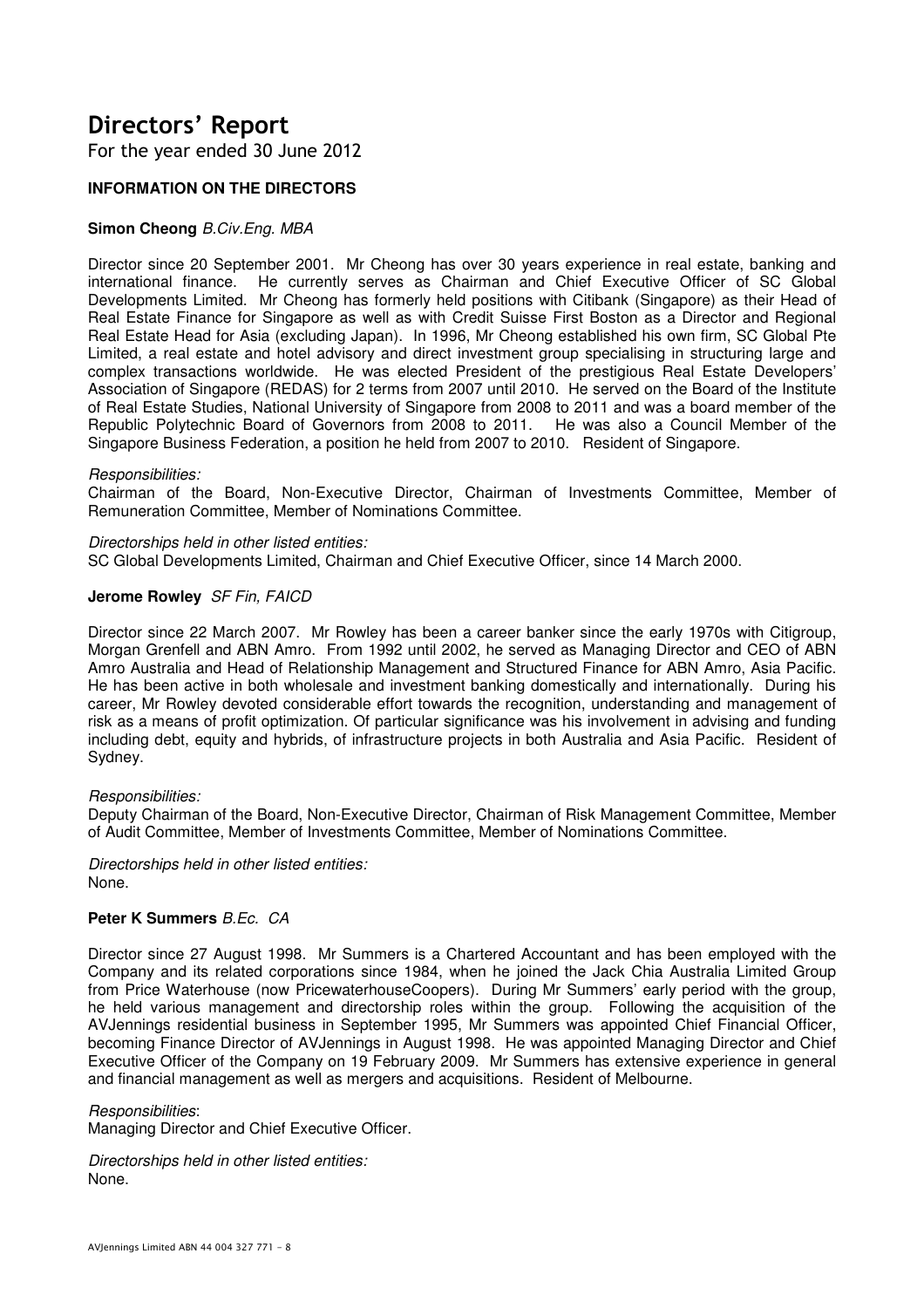For the year ended 30 June 2012

#### **INFORMATION ON THE DIRECTORS (continued)**

#### **Elizabeth Sam** B.A. Hons (Economics)

Director since 20 September 2001. Mrs Sam has over 40 years experience in international banking and finance. She has served on numerous high level Singaporean government financial and banking review committees and was the Chairman of the Singapore International Monetary Exchange from 1987 to1990 and 1993 to1996. Resident of Singapore.

#### Responsibilities:

Non-Executive Director, Chairman of Nominations Committee, Chairman of Remuneration Committee, Member of Audit Committee.

Directorships held in other listed entities: Boardroom Limited, since 15 August 2000. Kasikorn Bank Plc, Thailand, since 29 March 2001. SC Global Developments Limited, since 23 July 2002. Banyan Tree Holdings Limited, since 23 March 2004. The Straits Trading Company Limited, since 30 April 2008.

#### **Bobby Chin** CA (ICAEW) B.Acc.

Director since 18 October 2005. Mr Chin is the Chairman of Singapore Totalisator Board and serves on the Boards of Competition Commission of Singapore, Singapore Labour Foundation and NTUC Enterprise Co-operative Limited. He is also a member of the Singapore Council of Presidential Advisers. Mr Chin served 31 years with KPMG Singapore and was its Managing Partner from 1992 until September 2005. He is a Fellow of the Institute of Certified Public Accountants in Singapore, and an Associate Member of the Institute of Chartered Accountants in England and Wales. Resident of Singapore.

Responsibilities:

Non-Executive Director, Chairman of Audit Committee.

#### Directorships held in other listed entities:

Oversea-Chinese Banking Corporation Limited, since 1 October 2005. Yeo Hiap Seng Limited, since 15 May 2006. Ho Bee Investment Limited, since 29 November 2006. Sembcorp Industries Limited, since 1 December 2008.

Singapore Telecommunications Limited, since 1 May 2012.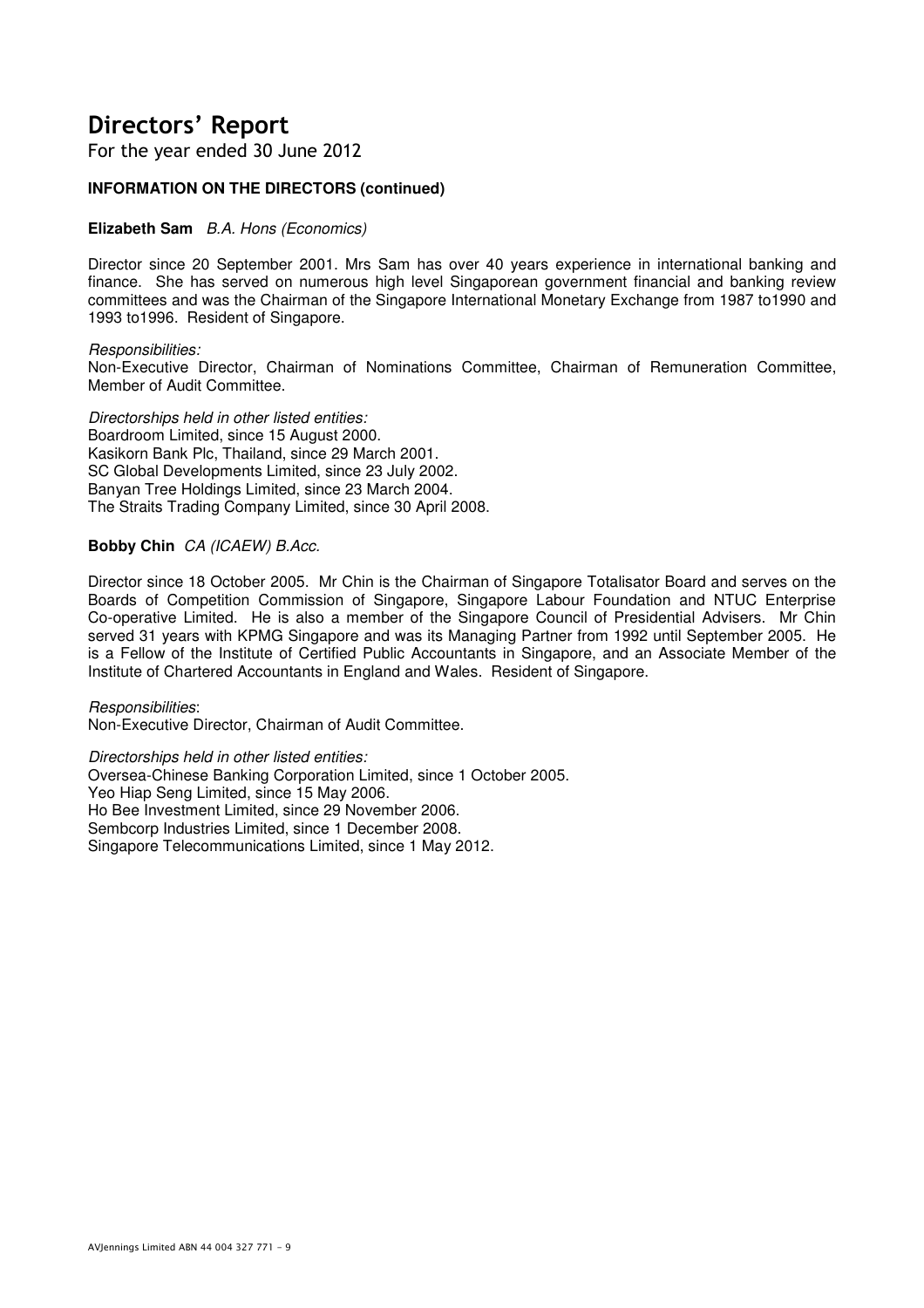For the year ended 30 June 2012

#### **INFORMATION ON THE DIRECTORS (continued)**

#### **Bruce G Hayman**

Director since 18 October 2005. Mr Hayman has over 43 years commercial management experience with 21 of those at operational Chief Executive or General Manager Level. He is currently Chairman of Chartwell Management Services where he brings his very wide business experience to clients by way of the leadership, marketing, business performance and coaching programs he offers. He has fulfilled senior management roles both in Australia and overseas for companies such as Nicholas Pharmaceutical Group, Dairy Farm Group, Hong Kong Land and Seagram Corporation. During his time in Singapore, he held the position of Foundation President of the Singapore Australia Business Council. He has also served as CEO of the Australian Rugby Union. For his contribution to tourism in Australia, he has been recognised by Tourism Training Australia with a Platinum award. He is Chairman of the Board of The Rugby Club Ltd and is the Deputy Chairman and a Director of the Australian Diabetes Council – NSW. Resident of Sydney.

#### Responsibilities:

Non-Executive Director, Member of Remuneration Committee, Member of Nominations Committee, Member of Investments Committee, Member of Risk Management Committee.

Directorships held in other listed entities: None.

**Teck Poh Lai** B.A. Hons. (Economics)

Director since 18 November 2011. Mr Lai has been a career banker since the late 1960s. He joined Citibank Singapore in April 1968, rising through the ranks to become Vice President and Head of the Corporate Banking Division. During his time with Citibank, Mr Lai undertook international assignments with Citibank in Jakarta, New York and London. His last position with Citigroup was as Managing Director of Citicorp Investment Banking Singapore Ltd (Corporate Finance and Capital Market Activities) from 1986 to 1987. Mr Lai joined Oversea-Chinese Banking Corporation (OCBC) in January 1988 as Executive Vice President and Division Head of Corporate Banking. He moved on to various other senior management positions in OCBC, such as Head of Information Technology and Central Operations and Risk Management. He was head of Group Audit prior to retiring in April 2010. Resident of Singapore.

#### **Responsibilities**

Non-Executive Director, Member of Audit Committee, Member of Remuneration Committee.

Directorships held in other listed entities: WBL Corporation Limited, since 2 August 1993. PT Bank OCBC NISP Tbk (Commissioner), since 4 September 2008. Oversea-Chinese Banking Corporation, since 1 June 2010.

#### **INFORMATION ON COMPANY SECRETARIES**

#### **Carl D Thompson** LLB B. Comm.

Company Secretary since 12 January 2009. Mr Thompson previously held the company secretary and general counsel role at Downer EDI Limited. Prior to that he was a partner at national law firm Corrs Chambers Westgarth, practising in corporate and commercial work. Resident of Melbourne.

#### **Sandra A Vogiatzakis** B.A.

Company Secretary since 9 November 2004. Mrs Vogiatzakis has been with the Company and its related corporations since 1990 and was appointed Executive Officer in April 2006. Resident of Melbourne.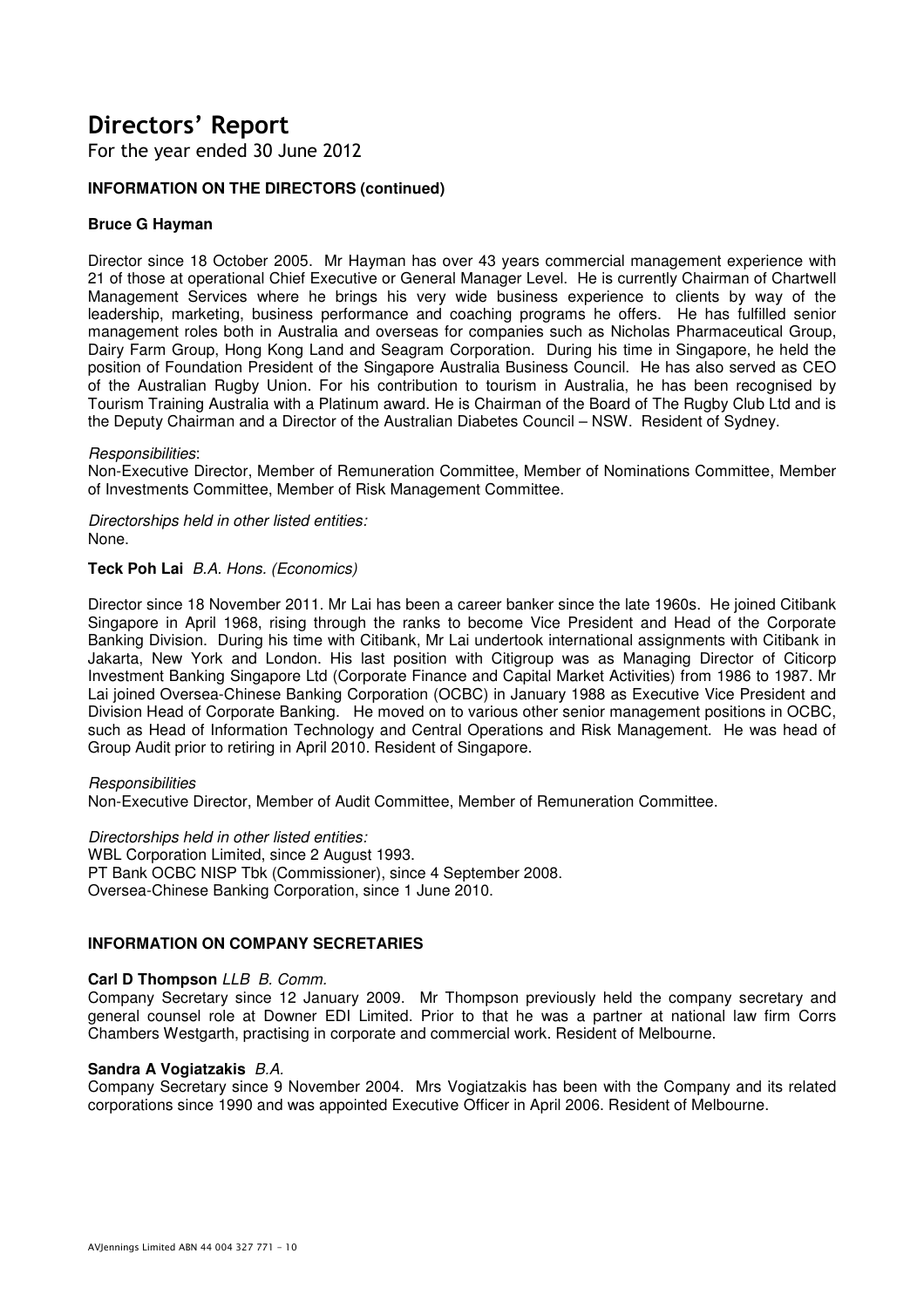For the year ended 30 June 2012

#### **REMUNERATION REPORT (Audited)**

This Remuneration Report outlines the remuneration arrangements of the Company and the Group in accordance with the requirements of the Corporations Act 2001 (the Act) and its regulations. This information has been audited as required by section 308(3C) of the Act.

The Remuneration Report details the remuneration arrangements of Key Management Personnel (KMP) who are defined as those persons having authority and responsibility for planning, directing and controlling the major activities of the Company and the Group, directly or indirectly, including any Director (whether executive or otherwise) of the Parent Entity and some of the Executive Committee members.

The Remuneration Report is presented under the following sections:

#### **1. Individual Key Management Personnel disclosures**

Details of KMP are set out below:

| Directors<br>S Cheong<br><b>RJ</b> Rowley<br>PK Summers<br>E Sam<br>B Chin<br>BG Hayman<br>TP Lai | Chairman (Non-Executive)<br>Deputy Chairman (Non-Executive)<br>Managing Director and Chief Executive Officer<br>Director (Non-Executive)<br>Director (Non-Executive)<br>Director (Non-Executive)<br>Director (Non-Executive) - Appointed 18 November 2011 |
|---------------------------------------------------------------------------------------------------|-----------------------------------------------------------------------------------------------------------------------------------------------------------------------------------------------------------------------------------------------------------|
| <b>HR Hochstadt</b>                                                                               | Director (Non-Executive) - Retired 18 November 2011                                                                                                                                                                                                       |
|                                                                                                   |                                                                                                                                                                                                                                                           |

(ii) Executives

| Executive Committee Members (KMP) |                                                                |  |  |  |  |
|-----------------------------------|----------------------------------------------------------------|--|--|--|--|
| M Henesey-Smith                   | Executive General Manager (QLD, SA & NZ)                       |  |  |  |  |
| A Soutar                          | Executive General Manager (NSW & VIC) - Appointed 12 July 2012 |  |  |  |  |
| SC Orlandi                        | <b>Chief Financial Officer</b>                                 |  |  |  |  |
| CD Thompson                       | Company Secretary/General Counsel                              |  |  |  |  |
| L Hunt                            | General Manager, Human Resources                               |  |  |  |  |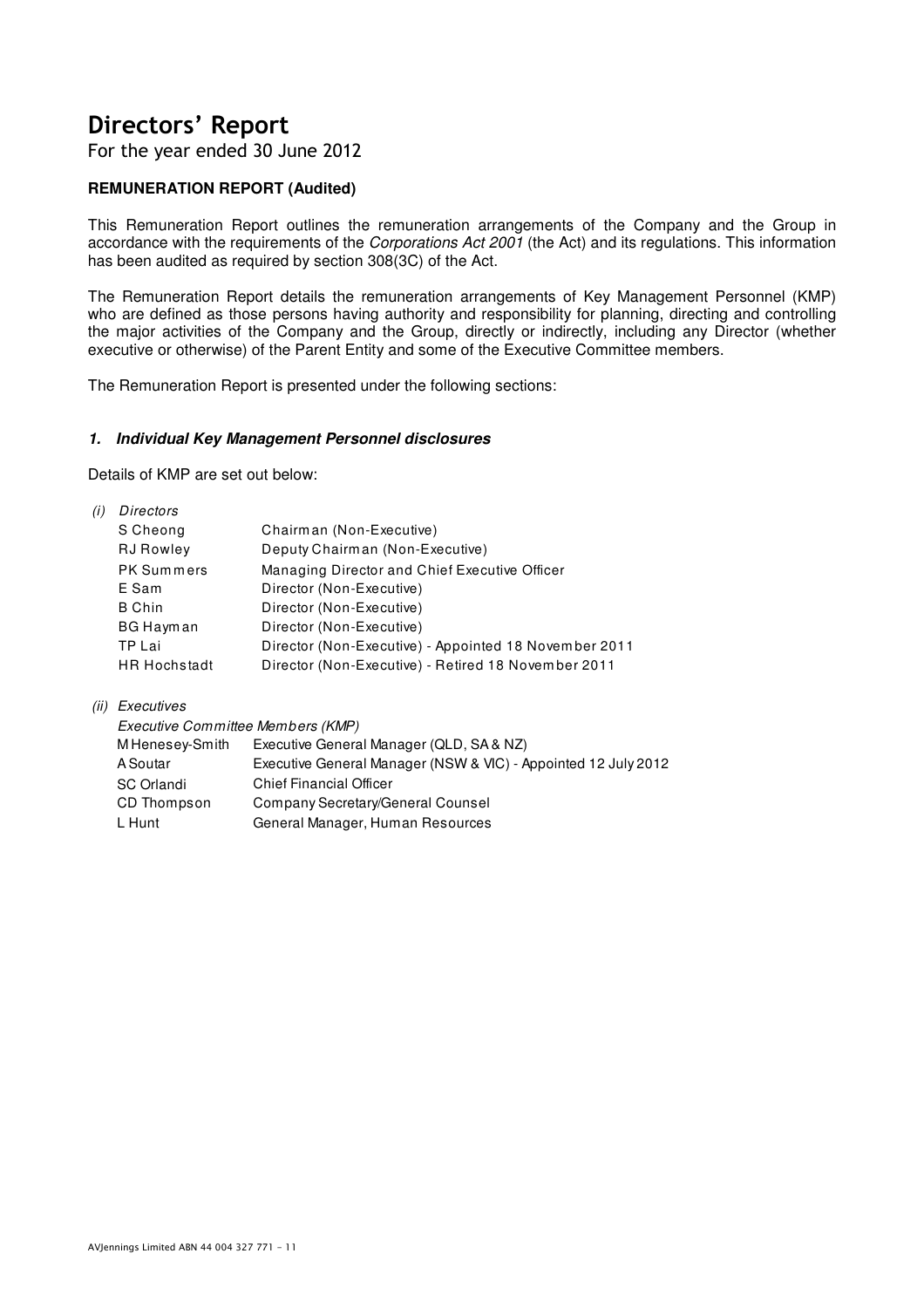For the year ended 30 June 2012

#### **REMUNERATION REPORT (Audited) (continued)**

#### **2. Principles Used to Determine the Nature and Amount of Remuneration**

#### **2.1 The Remuneration Committee**

The Remuneration Committee comprises four Non-Executive Directors.

The Remuneration Committee has delegated decision making authority for some matters related to the remuneration arrangements for Executive Directors and Executives, and is required to make recommendations to the Board on other matters such as equity-based performance plans.

The Committee approves the remuneration arrangements of the Chief Executive Officer and other Executives which includes awards made under the long-term incentive (LTI) plan. The Board sets the fees for Non-Executive Directors.

The objective is to ensure that remuneration policies and structures are fair and competitive and aligned with the long-term interests of the Group.

The Chief Executive Officer attends Remuneration Committee Meetings by invitation, where management input is required. The Chief Executive Officer is not present during any discussions related to his own remuneration arrangements.

#### **2.2 Non-Executive Director Remuneration Arrangements**

The Board seeks to set aggregate remuneration at a level that provides the Group with the ability to attract and retain Directors of the highest calibre, whilst incurring a cost that is acceptable to Shareholders.

Fees and payments to Non-Executive Directors reflect the demands which are made on, and the responsibilities of, the Directors.

The amount of aggregate remuneration sought to be approved by Shareholders and the fee structure is reviewed periodically against fees paid to Non-Executive Directors of comparable companies.

Two Non-Executive Directors, Mr S Cheong and Mrs E Sam, do not receive fees, however AVJennings pays a consulting fee to the Ultimate Parent Entity, SC Global Developments Limited.

Non-Executive Directors do not participate in any incentive programs.

The remuneration of Non-Executive Directors for the years ended 30 June 2012 and 30 June 2011 is detailed on page 17 of this Report.

#### **2.3. Executive Remuneration Arrangements**

AVJennings executive remuneration strategy is designed to attract, motivate and retain high performing individuals and align the interests of Executives and Shareholders.

The executive remuneration framework consists of fixed remuneration and short and long-term incentives as outlined below.

AVJennings aims to reward Executives with a level and mix of remuneration commensurate with their position and responsibilities, and aligned with market practice.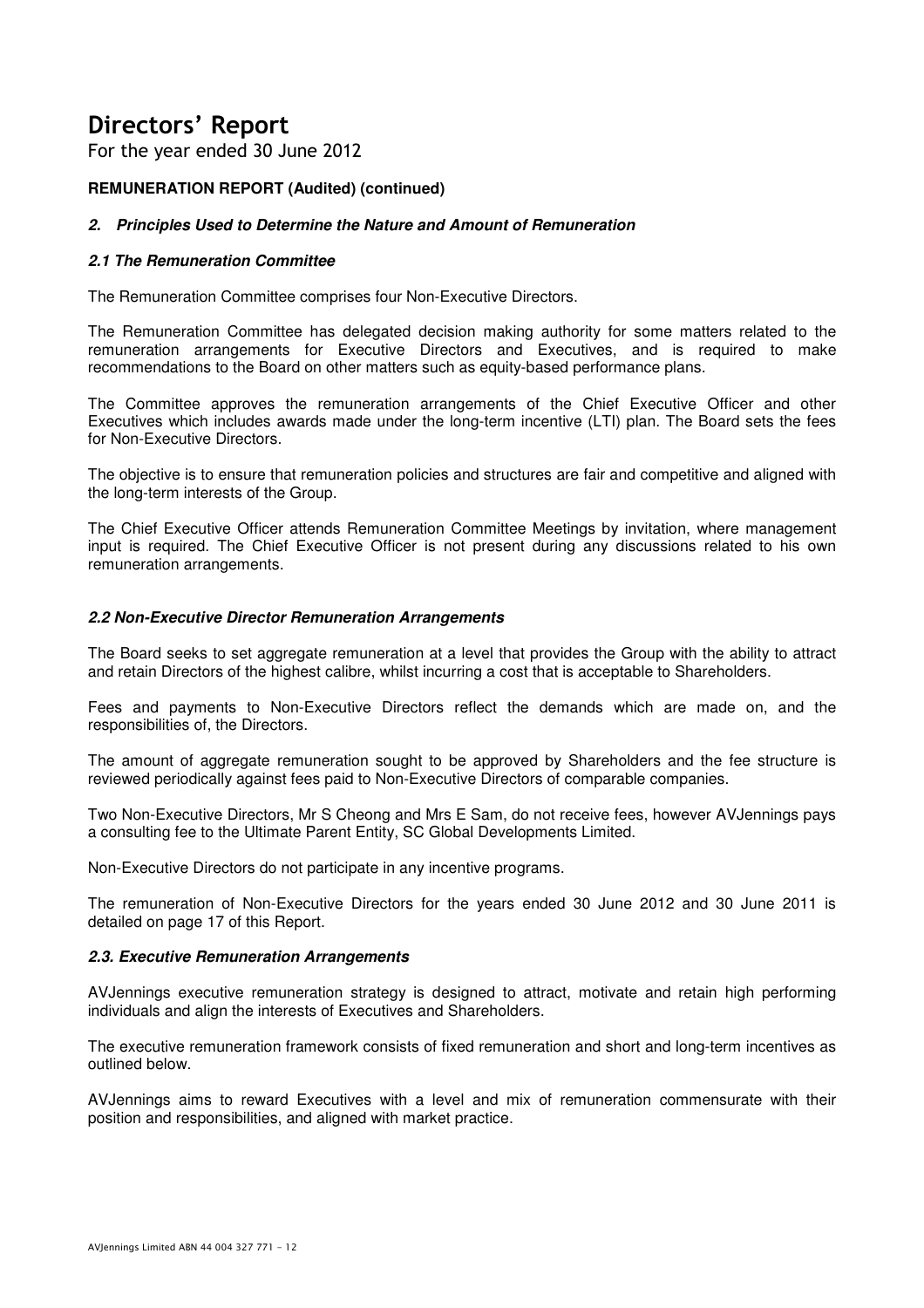For the year ended 30 June 2012

#### **REMUNERATION REPORT (Audited) (continued)**

#### **2.3. Executive Remuneration Arrangements (continued)**

#### **i) Fixed Remuneration**

Fixed Remuneration is represented by Total Employment Cost (TEC) which comprises base salary, superannuation contributions and other benefits.

Executive contracts of employment do not include any guaranteed base pay increases. TEC is reviewed annually to ensure that the Executive's pay is competitive with the market. An Executive's pay is also reviewed on promotion.

The fixed component of executive remuneration is detailed in the tables on page 18.

#### **ii) Short Term Incentive (STI)**

A formal STI program has been developed for senior executives. The objective of the STI program is to link executive remuneration with appropriate performance targets. STI's for corporate executives are linked to corporate results as well as individual performance targets, whereas STI's for state executives are linked to business unit results as well as individual performance targets.

An STI program exists for operational management. The objective of the STI program is to link the achievement of the Consolidated Entity's operational targets with the remuneration received by the Executives charged with meeting those targets. The potential STI available is set at a level so as to provide sufficient incentive to the Executive to achieve the operational targets and such that the cost to AVJennings is reasonable in the circumstances.

Actual STI payments awarded depend on the extent to which specific targets set at the beginning of the financial year are met. The targets consist of a number of Key Performance Indicators (KPIs) relating to financial outcomes (such as contribution to net profit before tax for the business unit or the business segment); business outcomes (such as efficient and effective performance of functions); and cultural factors (such as improved safety performance, leadership, compliance and governance issues). These measures were chosen because they represent the key drivers for the short-term success of the business and provide a framework for delivering long-term value. These measures also take into account current market conditions and the associated opportunities and risks.

On an annual basis, after consideration of the performance against the KPIs, the Remuneration Committee determines the amount, if any, of the short-term incentive to be paid to each Executive. This usually occurs within two months of the reporting date. Amounts payable are delivered as a cash bonus in the following reporting period.

#### **iii) Long Term Incentive (LTI)**

LTI awards are made to executives in order to align remuneration with the creation of shareholder value over the long-term. As such, LTI awards are only made to executives who are in a position to have an impact on the Group's performance against the relevant long-term performance measures.

#### Share-based compensation

The AVJ Deferred Employee Share Plan (the LTI Plan) administers employee share schemes under which shares may be purchased on-market by the LTI Plan Trustee on behalf of employees. These shares vest to employees for no cash consideration subject to certain conditions being satisfied. Employees may elect not to participate in the scheme. Shares held by the LTI Plan's trust and not yet allocated to employees at the end of the reporting period are shown as treasury shares in the Financial Statements.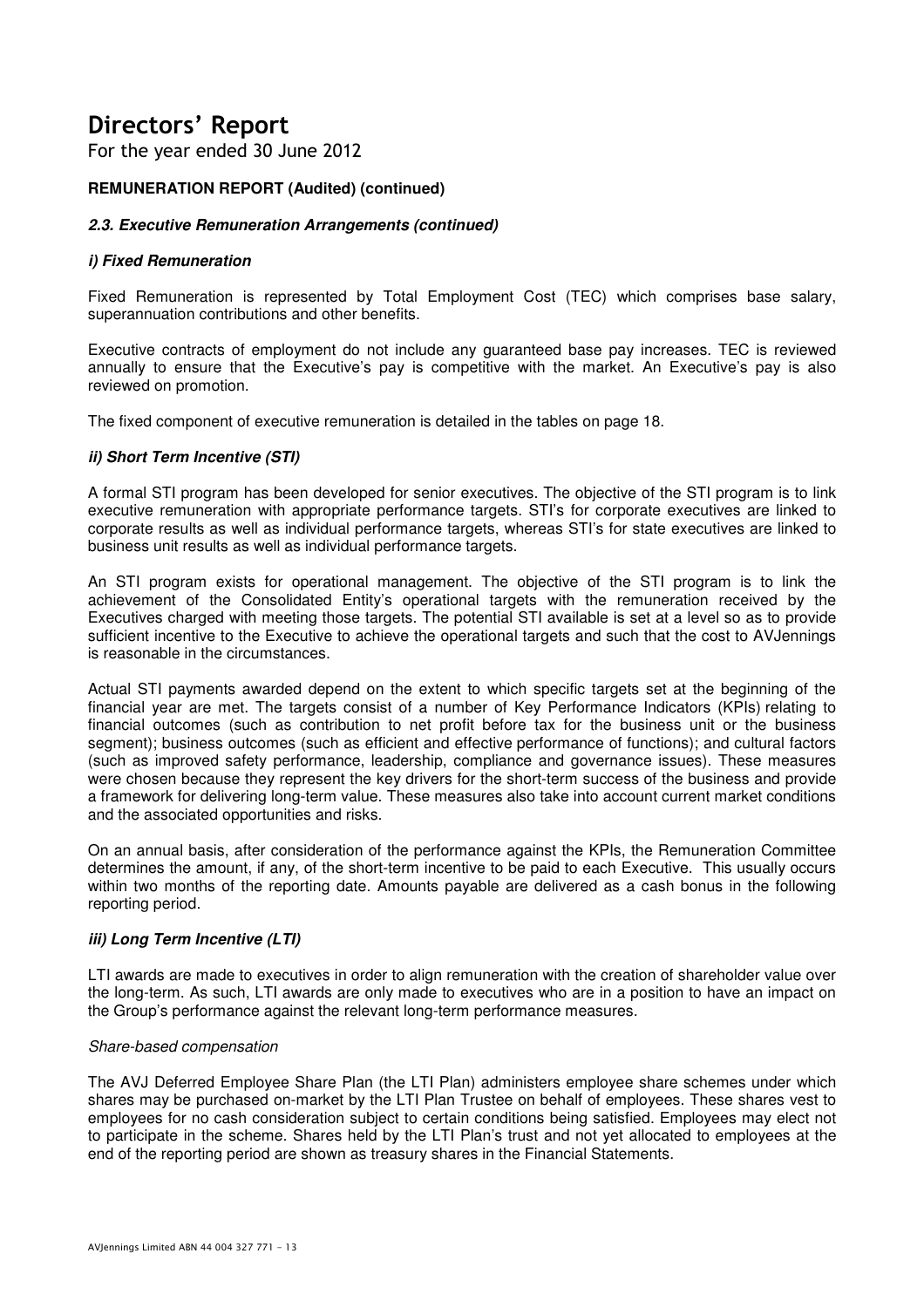For the year ended 30 June 2012

#### **REMUNERATION REPORT (Audited) (continued)**

#### **2.3. Executive Remuneration Arrangements (continued)**

#### **iii) Long Term Incentive (LTI) (continued)**

Share-based compensation benefits are provided to Executives via the Plan. These equity-settled transactions are measured at fair value at the grant date. The original cost of the shares is treated as a reduction in share capital and the underlying shares identified separately as treasury shares. The fair value of the shares at the grant date is expensed on a straight-line basis over the vesting period with a corresponding increase in share-based payment reserve in equity.

#### Vesting subject to service condition only

The Chief Executive Officer was granted 1,000,000 shares on 7 March 2009 which vested in equal proportions on the first, second and third anniversary of his appointment. The vesting dates were 19 February 2010, 19 February 2011 and 19 February 2012. The market value of the shares at the grant date was taken to be the fair value. The service condition was the continuity of employment over the 3 years. These shares have vested.

#### Vesting subject to both service and performance conditions

#### 2011 Grant

A total of 1,375,452 shares were granted on 28 September 2010 to certain executives. As detailed in the table on page 15, these include 1,136,816 shares for KMP. The remaining shares were granted to executives who were not KMP.

#### 2012 Grant

An additional 1,695,735 shares were granted on 5 September 2011 to certain executives. As detailed in the table on page 15, these include 1,454,555 shares for KMP. The remaining shares were granted to executives who were not KMP.

These shares are subject to both service and performance conditions and will vest to the extent that each of these conditions is satisfied.

The service vesting condition is that the employee must still be employed by AVJennings at 30 September 2013 (for the 2011 grant) and 30 September 2014 (for the 2012 grant). In the event of death or permanent disablement, the shares may vest to the estate at the Board's discretion. In the event that the employee is retrenched, the shares may vest subject to Board discretion. If the employee resigns (in certain circumstances) or is terminated, the unvested shares will be forfeited.

The performance vesting conditions are:

- Total Shareholder Return (TSR) performance measured against the ASX Small Industrials Index; and
- Earnings Per Share (EPS) growth. AVJennings' EPS growth for the performance period must meet or exceed the target set. The EPS hurdle for total vesting of the 2011 grant is 10% p.a. growth for the three financial years to 30 September 2013, while that for the 2012 grant is 10% p.a. growth for the three financial years to 30 September 2014.

Half of the allocation is assessed against each performance condition. The vesting schedule for the TSR performance condition is set out in the table on page 15. The holder of the shares is entitled to receive all dividends paid between grant and vesting date.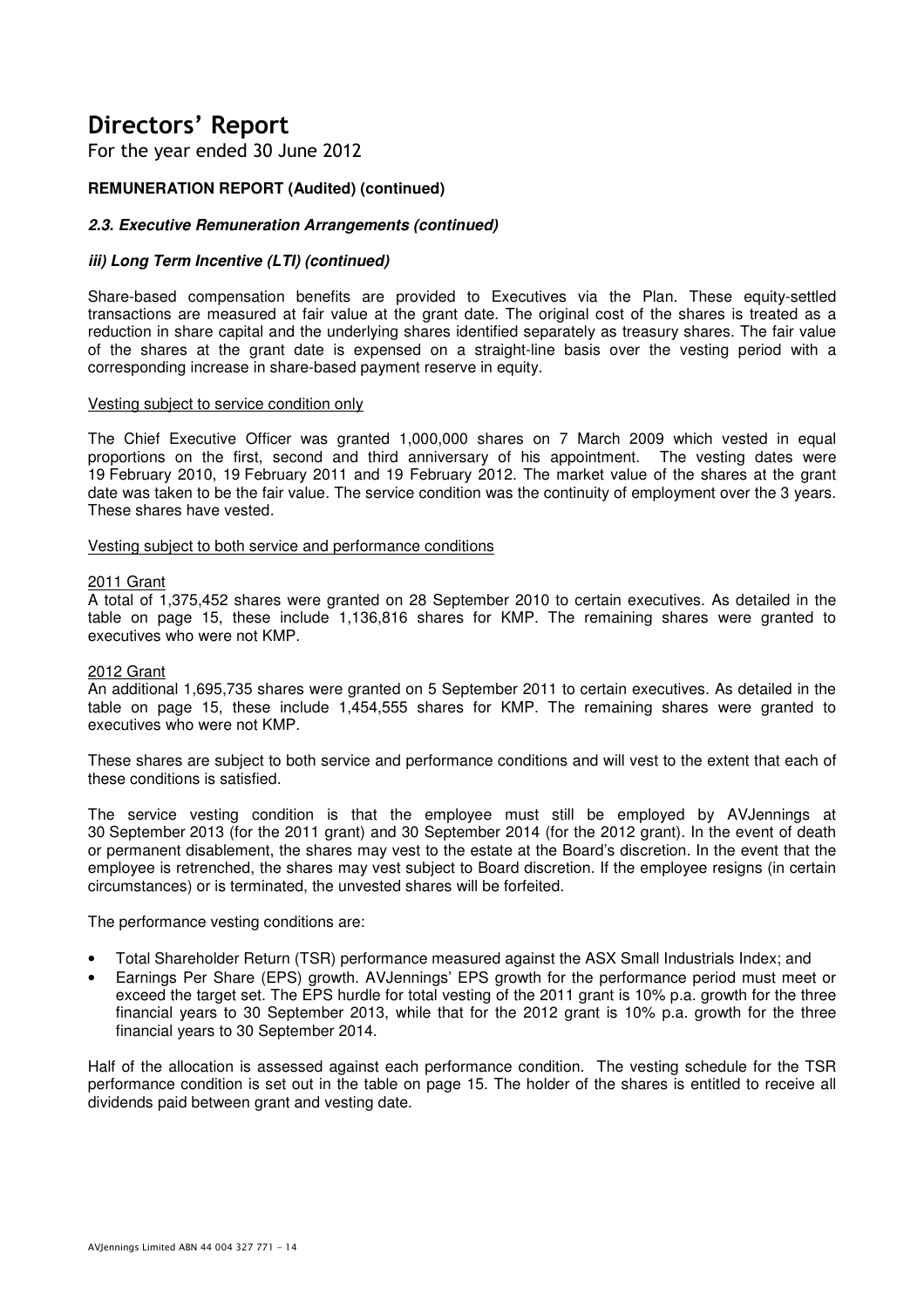For the year ended 30 June 2012

#### **REMUNERATION REPORT (Audited) (continued)**

#### **2.3. Executive Remuneration Arrangements (continued)**

#### **iii) Long Term Incentive (LTI) (continued)**

| <b>AVJennings' TSR rank against</b><br>companies in the Index | Percentage vesting                                   |
|---------------------------------------------------------------|------------------------------------------------------|
| $\mathsf{l}$ c median                                         | <b>INil</b>                                          |
| At the median                                                 | 50%                                                  |
| $\geq$ median but < 75 <sup>th</sup> percentile               | Pro-rata between $50^{th}$ and $75^{th}$ percentiles |
| $\left  \right $ >=75 <sup>th</sup> percentile                | 100%                                                 |

The fair value of the EPS element of the shares is the market value at grant date. The Monte Carlo Model is used to fair value the TSR element. The Model simulates AVJennings' TSR and compares it against the ASX Small Industrials Retail Index. The Model takes into account historic dividends, share price volatilities and the risk-free yield on an Australian Government Bond at the grant date matching the remaining effective life of 3 years.

|                                             |                 | <b>Shares Granted</b> |                   | Number of Shares Vested              |                                     |                                       |  |  |
|---------------------------------------------|-----------------|-----------------------|-------------------|--------------------------------------|-------------------------------------|---------------------------------------|--|--|
| Name                                        | Year<br>Granted | <b>Number</b>         | <b>Fair Value</b> | <b>Unvested</b><br>at 1 July<br>2011 | <b>Vested</b><br>during<br>the year | <b>Unvested</b><br>at 30 June<br>2012 |  |  |
| <b>Executive Committee Members</b><br>(KMP) |                 |                       |                   |                                      |                                     |                                       |  |  |
| <b>PK Summers</b>                           | 2009            | 1,000,000             | \$<br>180,000     | 333,334                              | 333,334                             |                                       |  |  |
| PK Summers                                  | 2011            | 691,591               | \$<br>312,945     | 691,591                              |                                     | 691,591                               |  |  |
| <b>PK Summers</b>                           | 2012            | 884,891               | \$<br>311,924     |                                      |                                     | 884,891                               |  |  |
| M Henesey-Smith                             | 2011            | 158,344               | \$<br>71,651      | 158,344                              |                                     | 158,344                               |  |  |
| M Henesey-Smith                             | 2012            | 202,601               | \$<br>71,417      |                                      |                                     | 202,601                               |  |  |
| CD Thompson                                 | 2011            | 106,183               | \$<br>48,048      | 106,183                              |                                     | 106,183                               |  |  |
| CD Thompson                                 | 2012            | 135,861               | \$<br>47,891      |                                      |                                     | 135,861                               |  |  |
| SC Orlandi                                  | 2011            | 102,458               | \$<br>46,362      | 102,458                              |                                     | 102,458                               |  |  |
| SC Orlandi                                  | 2012            | 131,094               | \$<br>46,211      |                                      |                                     | 131,094                               |  |  |
| L Hunt                                      | 2011            | 78,240                | \$<br>35,404      | 78,240                               |                                     | 78,240                                |  |  |
| L Hunt                                      | 2012            | 100,108               | \$<br>35,288      |                                      |                                     | 100,108                               |  |  |
| Total                                       |                 | 3,591,371             | \$1,207,141       | 1,470,150                            | 333,334                             | 2,591,371                             |  |  |

AVJennings prohibits Executives from entering into arrangements to protect the value of unvested LTI awards. This prohibition includes entering into hedging arrangements in relation to AVJennings shares.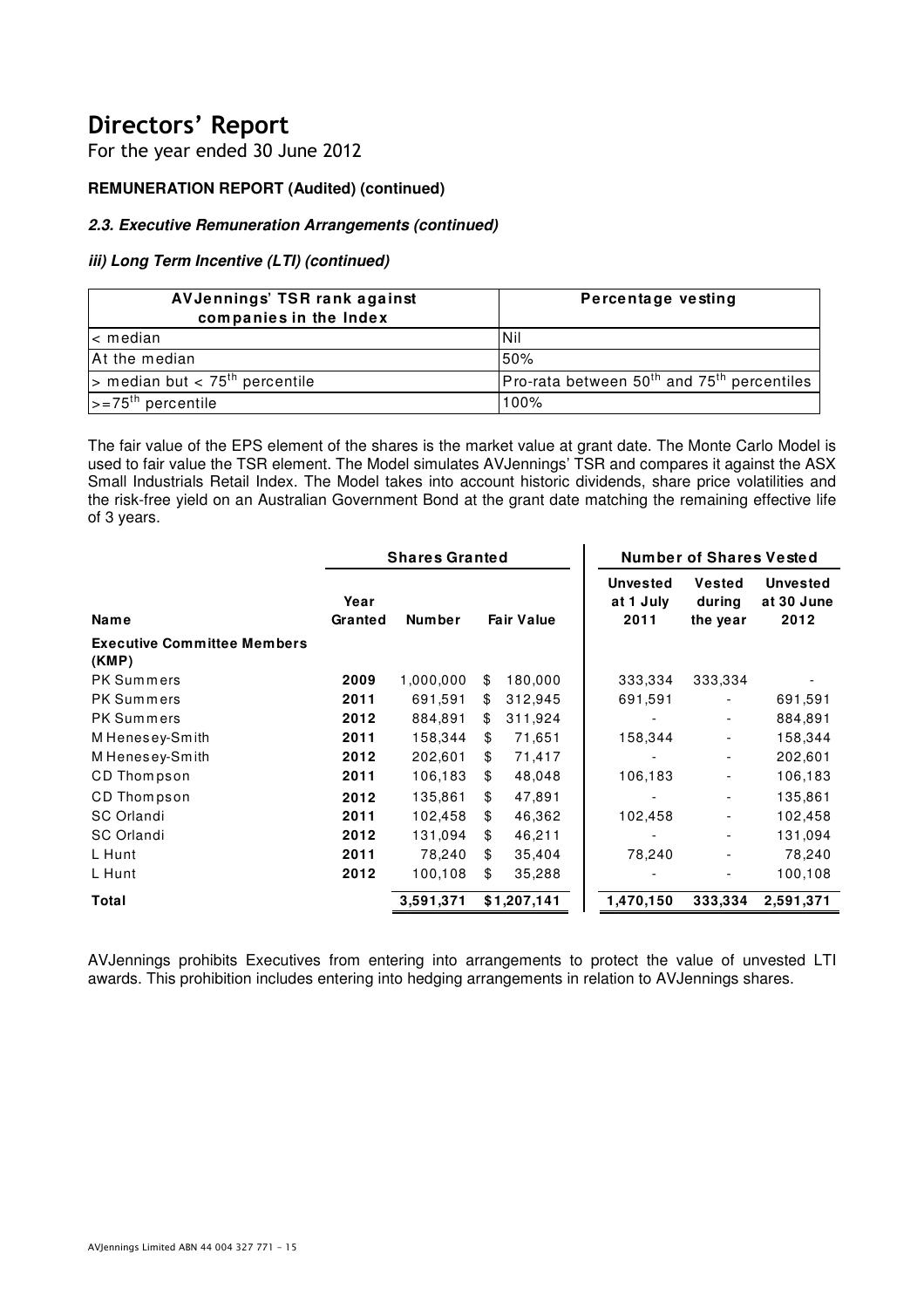For the year ended 30 June 2012

#### **REMUNERATION REPORT (Audited) (continued)**

#### **3. Group Performance**

The table below shows the Consolidated Entity's earnings performance as well as the movement in the Consolidated Entity's Earnings Per Share (EPS) and Total Shareholder Return (TSR) over the current and previous 4 years.

| <b>Financial</b><br>Report<br>Date | <b>Financial</b><br><b>Period</b> | Profit / (Loss)<br><b>After Tax</b><br>\$'000 | <b>Basic</b><br><b>EPS</b><br><b>Cents</b> | <b>TSR</b><br><b>Cents</b> |
|------------------------------------|-----------------------------------|-----------------------------------------------|--------------------------------------------|----------------------------|
|                                    |                                   |                                               |                                            |                            |
| 30 June 2008                       | 12 months                         | 11.231                                        | 4.87                                       | (0.67)                     |
| 30 June 2009                       | 12 months                         | (12, 724)                                     | (4.68)                                     | (0.34)                     |
| 30 June 2010                       | 12 months                         | 9.616                                         | 3.51                                       | 0.21                       |
| 30 June 2011                       | 12 months                         | 12.893                                        | 4.72                                       | 0.05                       |
| 30 June 2012                       | 12 months                         | (29, 828)                                     | (10.99)                                    | (0.17)                     |

#### **4. Employment Contracts**

#### **i) Chief Executive Officer**

Mr Summers' contract of employment does not have a termination date and does not stipulate a termination payment. However, it specifies a six month notice period. Details regarding the remuneration paid to Mr Summers are contained in the table on page 17.

During the year no options were either granted to, or exercised by, Mr Summers. There are currently no unexercised or outstanding options.

#### **ii) Other Executives**

The remaining AVJennings Executives are full time permanent employees with executive employment contracts. The employment contracts do not have termination dates or termination payments. However, they specify a notice period of three months. There are no other terms or conditions that differ significantly from the standard employment contracts applicable to other AVJennings employees. During the year, no options were granted to, or exercised by, the Executives. There are currently no unexercised or outstanding options.

#### **5. Remuneration of Key Management Personnel of the Company and the Consolidated Entity**

Details of the nature and amount of each element of remuneration of Directors and Executives are set out in the tables on pages 17 and 18. The Directors are the same as those identified in the Directors' Report.

#### **6. Remuneration Options: Granted and Vested During the Year**

No options were either granted or exercised during the year. There are currently no unexercised or outstanding options. None of the Directors or Executives hold any options.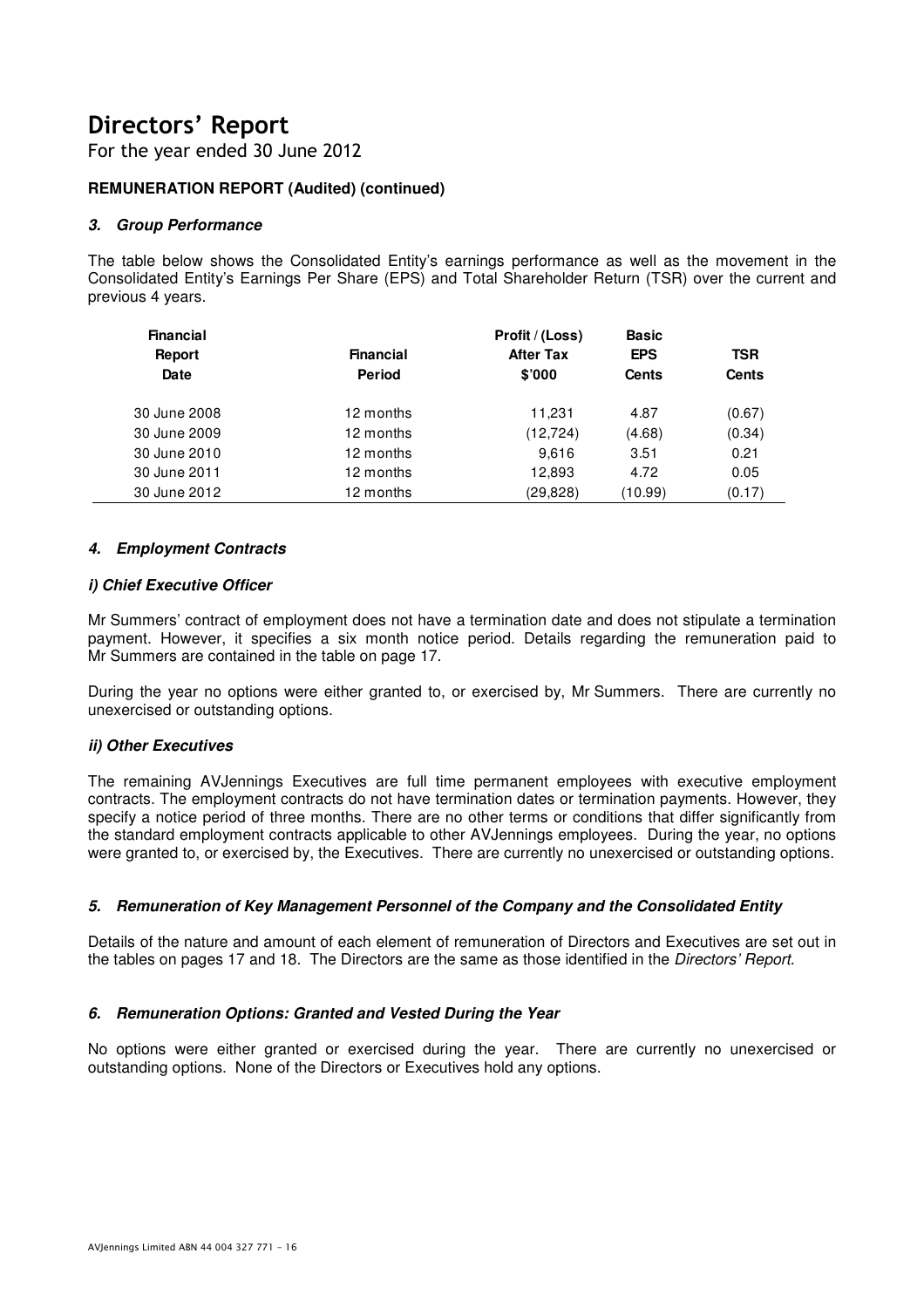For the year ended 30 June 2012

#### **REMUNERATION REPORT (Audited) (continued)**

| <b>Directors</b>            |             | <b>Short-Term</b> |        | <b>Post Employment</b>        | Long-Term           | Share-based   | <b>Total</b> | <b>Performance Related</b> |
|-----------------------------|-------------|-------------------|--------|-------------------------------|---------------------|---------------|--------------|----------------------------|
|                             | Salary/     | Cash              |        |                               | <b>Long Service</b> |               |              |                            |
|                             | <b>Fees</b> | <b>Bonus</b>      | Other  | Superannuation <sup>(3)</sup> | Leave               | <b>Shares</b> |              |                            |
|                             | S.          | S                 | S      |                               | S                   | \$            | \$           | $\%$                       |
| 30 June 2012                |             |                   |        |                               |                     |               |              |                            |
| S Cheong $(1)$              |             |                   |        |                               |                     |               |              |                            |
| <b>RJ Rowley</b>            | 77,982      |                   |        | 6,982                         |                     |               | 84,964       |                            |
| PK Summers <sup>(2)</sup>   | 384,803     | 95,597            | 61,053 | 50,000                        | 22,585              | 201,496       | 815,534      | 34.85                      |
| E Sam <sup>(1)</sup>        |             |                   |        |                               |                     |               |              |                            |
| HR Hochstadt <sup>(4)</sup> | 21,410      |                   |        |                               |                     |               | 21,410       |                            |
| <b>B</b> Chin               | 60,000      |                   |        |                               |                     |               | 60,000       |                            |
| <b>BG Hayman</b>            | 45,872      |                   |        | 4,128                         |                     |               | 50,000       |                            |
| TP Lai $(5)$                | 32,820      |                   |        |                               |                     |               | 32,820       |                            |
|                             | 622,887     | 95,597            | 61,053 | 61,110                        | 22,585              | 201,496       | 1,064,728    |                            |
| 30 June 2011                |             |                   |        |                               |                     |               |              |                            |
| S Cheong $(1)$              |             |                   |        |                               |                     |               |              |                            |
| <b>RJ Rowley</b>            | 77,982      |                   |        | 7,018                         |                     |               | 85,000       |                            |
| PK Summers <sup>(2)</sup>   | 424,847     | 123,750           | 63,200 | 46,543                        | 38,192              | 163,989       | 860,521      | 23.47                      |
| E Sam <sup>(1)</sup>        |             |                   |        |                               |                     |               |              |                            |
| <b>HR Hochstadt</b>         | 50,000      |                   |        |                               |                     |               | 50,000       |                            |
| <b>B</b> Chin               | 60,000      |                   |        |                               |                     |               | 60,000       |                            |
| <b>BG Hayman</b>            | 45,872      |                   |        | 4,128                         |                     |               | 50,000       |                            |
|                             | 658,701     | 123,750           | 63,200 | 57,689                        | 38,192              | 163,989       | 1,105,521    |                            |

(1) These Directors were not paid fees. A consulting fee of \$50,000 per month was paid to the ultimate parent entity SC Global Developments Limited which covers the services of these Directors. International airfares to attend meetings are paid for by a related entity.

(2) 'Other' relates to the value of motor vehicle benefits.

 (3) Payments to Defined Contribution Plans. Consists of Superannuation Guarantee Contribution payments as well as employee voluntary contributions. The Consolidated Entity does not contribute to any Defined Benefit Plans.

(4) Retired 18 November 2011.

(5) Appointed 18 November 2011.

(a) Directors are also reimbursed for airfares (other than the international airfares for those Directors referred to in (1) above), and other expenses relating to the provision of their services. (b) With the exception of share-based compensation for the Chief Executive referred to in 2.3(iii), there were no other share-based payments made to Directors in the year under review.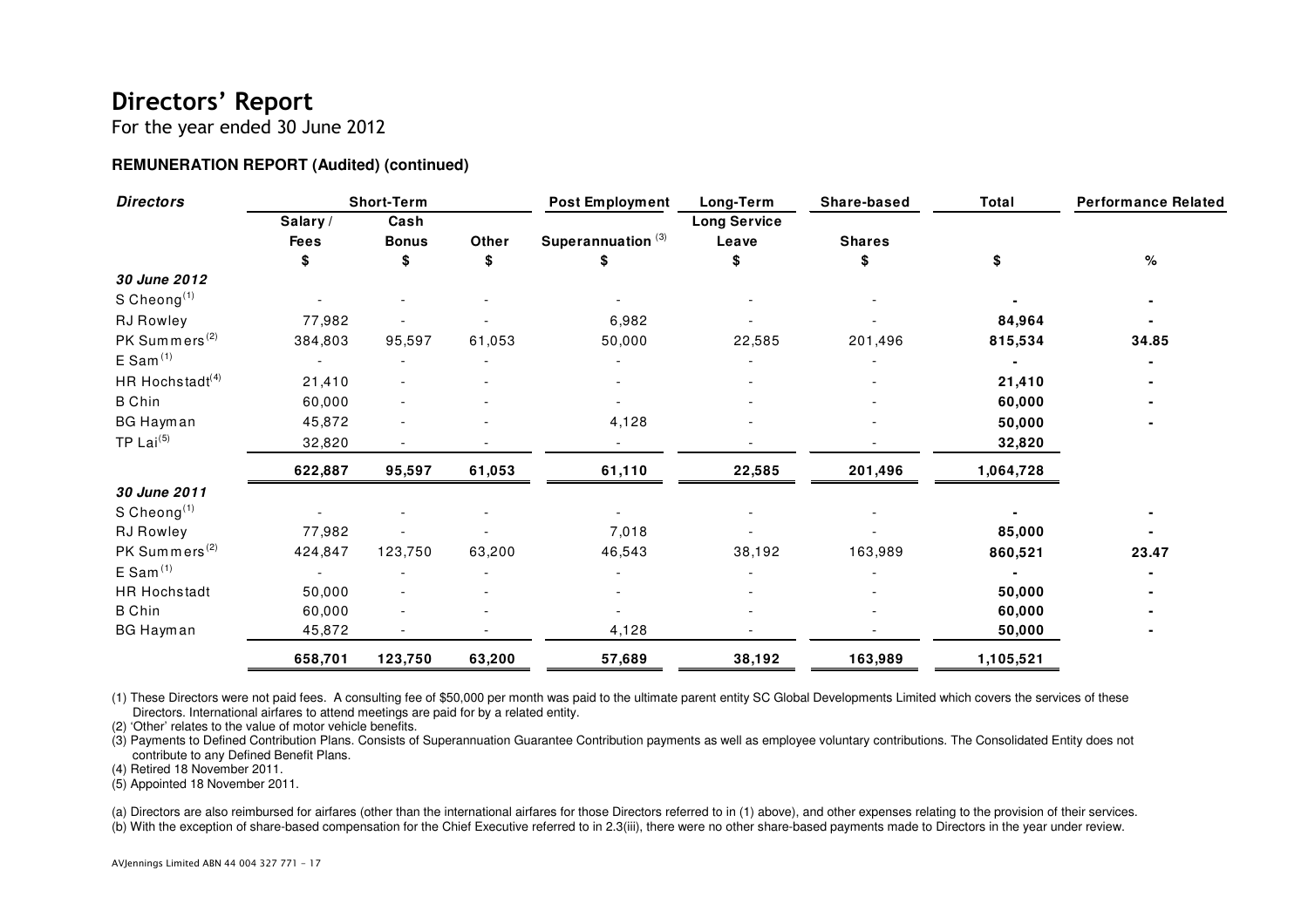For the year ended 30 June 2012

#### **REMUNERATION REPORT (Audited) (continued)**

| <b>Executives</b>  | <b>Short-Term</b> |              |                          | Post Employment<br>Long-Term |              | Share-Based   | Total     | Performance Related |
|--------------------|-------------------|--------------|--------------------------|------------------------------|--------------|---------------|-----------|---------------------|
|                    | Salary /          | Cash         |                          |                              | Long Service |               |           |                     |
|                    | <b>Fees</b>       | <b>Bonus</b> | Other $(1)$              | Superannuation $(2)$         | Leave        | <b>Shares</b> |           |                     |
|                    | \$                | \$           | \$                       | S                            | \$           | \$            | \$        | %                   |
| 30 June 2012       |                   |              |                          |                              |              |               |           |                     |
| M Henesey-Smith    | 306,319           | 43,775       | 15,000                   | 50,000                       | 15,597       | 43,186        | 473,877   | 18.35               |
| <b>SC Orlandi</b>  | 284,114           | 14,163       | $\overline{\phantom{0}}$ | 15,775                       | 12,286       | 27,943        | 354,281   | 11.88               |
| <b>CD Thompson</b> | 239,465           | 14,678       | $\overline{\phantom{a}}$ | 44,575                       | 4,616        | 28,960        | 332,294   | 13.13               |
| L Hunt             | 194,166           | 10,815       |                          | 24,775                       | 2,838        | 21,339        | 253,933   | 12.66               |
|                    | 1,024,064         | 83,431       | 15,000                   | 135,125                      | 35,337       | 121,428       | 1,414,385 |                     |
| 30 June 2011       |                   |              |                          |                              |              |               |           |                     |
| M Henesey-Smith    | 285,828           | 42,500       | 15,000                   | 52,128                       | 18,074       | 17,913        | 431,443   | 14.00               |
| SC Orlandi         | 282,216           | 8,250        |                          | 15,199                       | 9,490        | 11,591        | 326,746   | 6.07                |
| <b>CD Thompson</b> | 222,227           | 21,375       |                          | 56,599                       | 3,067        | 12,012        | 315,280   | 10.59               |
| L Hunt             | 196.615           | 10,500       |                          | 15,199                       | 1,758        | 8,851         | 232,923   | 8.31                |
|                    | 986,886           | 82,625       | 15,000                   | 139,125                      | 32,389       | 50,367        | 1,306,392 |                     |

(1) Represents the value of motor vehicle benefits.

(2) Payments to Defined Contribution Plans. Consists of Superannuation Guarantee Contribution payments as well as employee voluntary contributions. The Consolidated Entity does not contribute to any Defined Benefit Plans.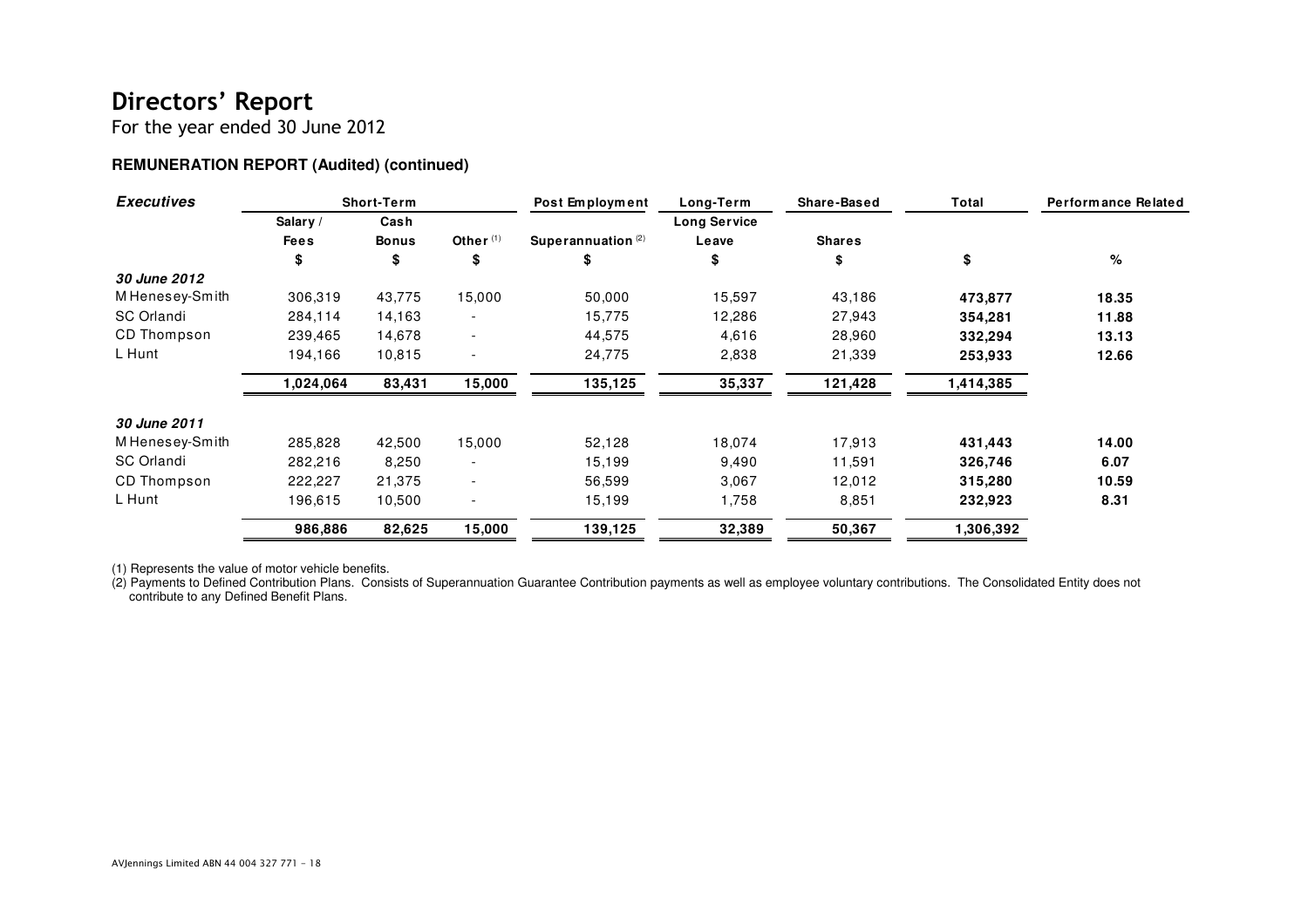For the year ended 30 June 2012

#### **MEETINGS OF DIRECTORS AND DIRECTORS' COMMITTEES**

The number of meetings of Directors and Directors' committees held during the year, for the period the Director was a Member of the Board or a Committee, and the number of meetings attended by each Director are detailed below.

|                             |      | <b>Full Meetings</b> | <b>Meetings of Committees</b> |                          |                          |                          |                    |          |                          |          |
|-----------------------------|------|----------------------|-------------------------------|--------------------------|--------------------------|--------------------------|--------------------|----------|--------------------------|----------|
|                             |      | of Directors         | Audit                         |                          | <b>Remuneration</b>      |                          | <b>Nominations</b> |          | <b>Risk Management</b>   |          |
|                             | Held | Attended             | Held                          | Attended                 | Held                     | Attended                 | Held               | Attended | Held                     | Attended |
| S Cheong                    | 6    | 6                    | $\overline{\phantom{0}}$      | -                        |                          |                          | 2                  | 2        | $\overline{\phantom{0}}$ |          |
| <b>RJ</b> Rowley            | 6    | 6                    | 3                             | 3                        | $\overline{\phantom{0}}$ | $\overline{\phantom{a}}$ | 2                  | 2        | 5                        | 5        |
| <b>PK Summers</b>           | 6    | 6                    | $\overline{\phantom{0}}$      |                          |                          | -                        |                    |          |                          |          |
| E Sam                       | 6    | 6                    | 3                             | 3                        |                          |                          | 2                  | 2        |                          |          |
| HR Hochstadt <sup>(1)</sup> | 3    | 3                    | $\overline{\phantom{0}}$      | $\overline{\phantom{0}}$ |                          |                          | 2                  | 2        |                          |          |
| <b>B</b> Chin               | 6    | 5                    | 3                             | 3                        | $\overline{\phantom{0}}$ | $\overline{\phantom{0}}$ |                    |          |                          |          |
| BG Hayman                   | 6    | 6                    | $\overline{\phantom{0}}$      | $\overline{\phantom{0}}$ |                          |                          | 2                  | 2        | 5                        | 5        |
| TP Lai $^{(2)}$             | 3    | 3                    |                               |                          |                          | $\overline{\phantom{0}}$ |                    |          |                          |          |

(1) Retired on 18 November 2011.

(2) Appointed on 18 November 2011.

#### Investments Committee

The Investments Committee does not formally meet in person. It conducts physical inspections of certain major development sites and receives detailed briefings from management on all major development sites prior to consideration of formal acquisition proposals which are dealt with by way of circular resolution.

#### **DIRECTORS' INTERESTS**

The relevant interests of the Directors in the shares of the Company at the date of this Report are:

| <b>Director</b>   | <b>Number</b> |
|-------------------|---------------|
| S Cheong          | 137,370,023   |
| E Sam             | 149,534       |
| <b>PK Summers</b> | 1,275,481     |
| <b>RJ</b> Rowley  | 180,000       |

#### **INDEMNIFYING OFFICERS**

During the year, the Consolidated Entity paid a premium in respect of a contract insuring its Directors and employees against liabilities that may be incurred in defending civil or criminal proceedings that may be brought against the Officers in their capacity as Officers of entities in the Consolidated Entity. In accordance with common practice, the insurance policy prohibits disclosure of the nature of the liability insured against and the amount of the premium.

#### **ROUNDING OF AMOUNTS**

The amounts contained in this Report and in the Financial Statements have been rounded to the nearest \$1,000 (where rounding is permitted) under the option available to the Company under the Australian Securities and Investments Commission (ASIC) Class Order 98/100. The Company is an entity to which the Class Order applies.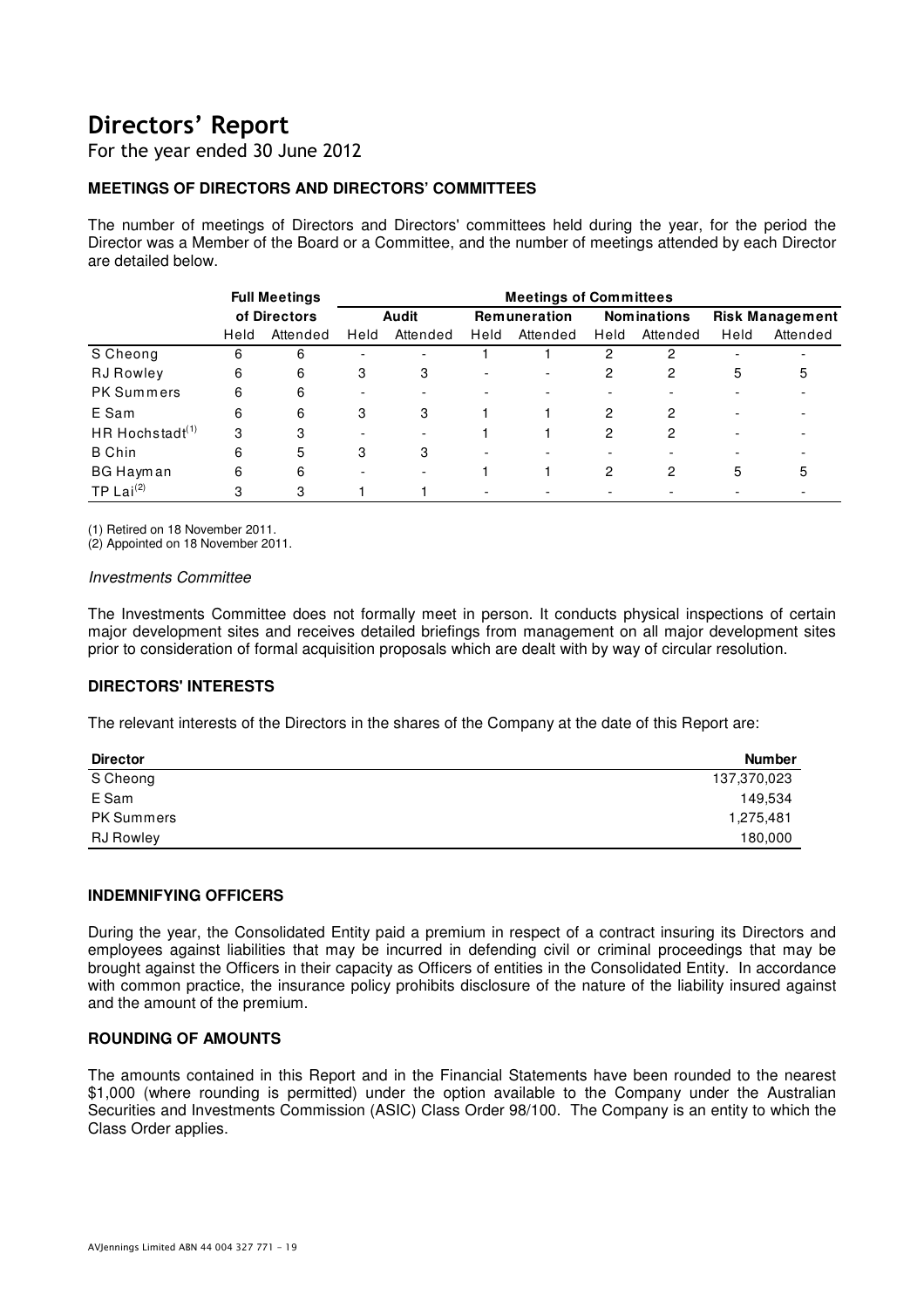For the year ended 30 June 2012

#### **AUDITOR'S INDEPENDENCE DECLARATION**

We have obtained the following Independence Declaration from our auditors, Ernst & Young:

| William Content<br><b>EU ERNST &amp; YOUNG</b>                                                                                                                                                                                                                                                                             | Ernst & Young Centre<br>680 George Street<br>Sydney NSW 2000 Australia<br>GPO Box 2646 Sydney NSW 2001<br>Tel: +61 2 9248 5555<br>Fax: +61 2 9248 5959<br>www.ey.com/au |  |  |  |
|----------------------------------------------------------------------------------------------------------------------------------------------------------------------------------------------------------------------------------------------------------------------------------------------------------------------------|-------------------------------------------------------------------------------------------------------------------------------------------------------------------------|--|--|--|
| Auditor's Independence Declaration to the Directors of AVJennings<br><b>Limited</b>                                                                                                                                                                                                                                        |                                                                                                                                                                         |  |  |  |
| In relation to our audit of the financial report of AVJennings Limited for the financial year ended<br>30 June 2012, to the best of my knowledge and belief, there have been no contraventions of the<br>auditor independence requirements of the Corporations Act 2001 or any applicable code of<br>professional conduct. |                                                                                                                                                                         |  |  |  |
| Kinst & Tang                                                                                                                                                                                                                                                                                                               |                                                                                                                                                                         |  |  |  |
| Ernst & Young                                                                                                                                                                                                                                                                                                              |                                                                                                                                                                         |  |  |  |
| Mark Conon                                                                                                                                                                                                                                                                                                                 |                                                                                                                                                                         |  |  |  |
| Mark Conroy<br>Partner<br>27 September 2012                                                                                                                                                                                                                                                                                |                                                                                                                                                                         |  |  |  |
|                                                                                                                                                                                                                                                                                                                            | Liability limited by a scheme approved<br>under Professional Standards Legislation                                                                                      |  |  |  |

#### **NON-AUDIT SERVICES**

A number of non-audit services were provided by the Consolidated Entity's auditor, Ernst & Young. These non-audit services are detailed in note 8 to this Financial Report. The Directors are satisfied that the provision of non-audit services is compatible with the general standard of independence for auditors imposed by the Corporations Act 2001. The nature and scope of each type of non-audit service provided means that auditor independence was not compromised.

This Report is made in accordance with a resolution of the Directors.

Simon Cheong **Peter Summers**<br> *Director*<br> *Director* Director Director

27 September 2012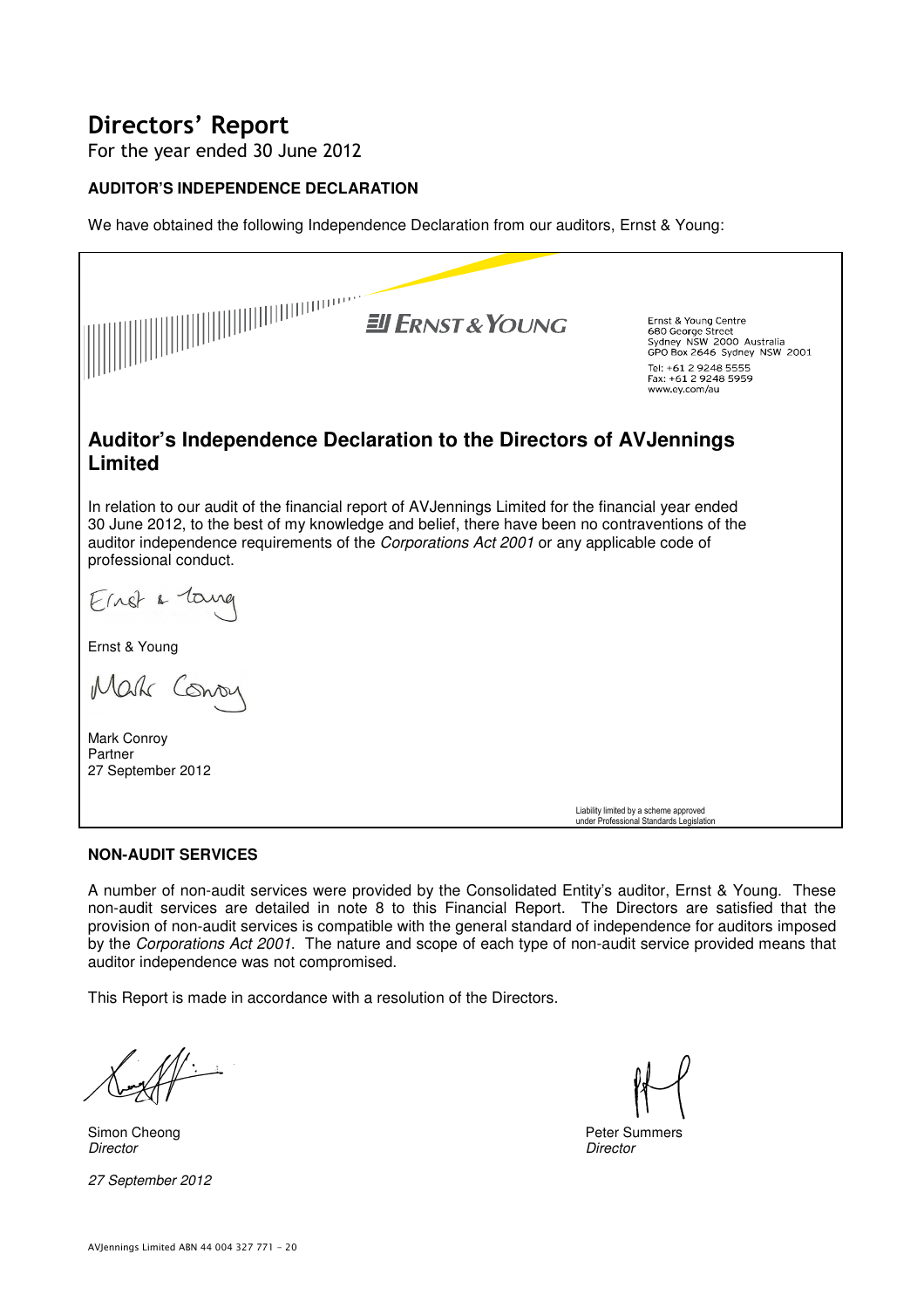## Consolidated Statement of Comprehensive Income

For the year ended 30 June 2012

|                                                                                                                           |             | 2012       | 2011      |
|---------------------------------------------------------------------------------------------------------------------------|-------------|------------|-----------|
|                                                                                                                           | <b>Note</b> | \$'000     | \$'000    |
| <b>Continuing operations</b>                                                                                              |             |            |           |
| Revenues                                                                                                                  | 5           | 188,809    | 215,901   |
| Share of profits of associates and joint venture entities                                                                 |             |            |           |
| accounted for using the equity method                                                                                     |             | 5,759      | 1,779     |
| Change in inventories, finished goods and work-in-progress                                                                |             | (151, 244) | (153,986) |
| Provision for loss on inventories                                                                                         | 5           | (48, 621)  |           |
| Provision for loss on equity accounted investments                                                                        | 5           | (1, 311)   |           |
| Other operational expenses                                                                                                |             | (5,595)    | (5,375)   |
| Advertising expenses                                                                                                      |             | (3,250)    | (3,437)   |
| Display costs                                                                                                             |             | (1,007)    | (1,088)   |
| Employee expenses                                                                                                         |             | (19,088)   | (21, 535) |
| Depreciation and amortisation expense                                                                                     | 5           | (353)      | (486)     |
| Finance costs                                                                                                             | 5           | (475)      | (914)     |
| Fair value (loss)/gain on interest rate derivatives                                                                       |             | (119)      | 441       |
| Other expenses                                                                                                            |             | (9, 459)   | (11, 357) |
| Profit/(loss) from continuing operations before income tax                                                                |             | (45, 954)  | 19,943    |
| Income tax credit/(expense)                                                                                               | 9           | 16,126     | (5, 343)  |
| Profit/(loss) from continuing operations after income tax                                                                 |             | (29, 828)  | 14,600    |
| <b>Discontinued operations</b>                                                                                            |             |            |           |
| Loss from discontinued operations after income tax                                                                        | 10          |            | (1,707)   |
| Net profit/(loss) for the year                                                                                            |             | (29, 828)  | 12,893    |
|                                                                                                                           |             |            |           |
| Other comprehensive income<br>Foreign currency translation                                                                |             | 100        | (427)     |
| Other comprehensive income/(loss) for the year net of tax                                                                 |             | 100        | (427)     |
|                                                                                                                           |             |            |           |
| Total comprehensive income/(loss) for the year                                                                            |             | (29, 728)  | 12,466    |
|                                                                                                                           |             |            |           |
| Earnings per share for profit/(loss) from continuing operations<br>attributable to ordinary equity holders of the parent: |             | Cents      | Cents     |
| Basic earnings per share                                                                                                  | 12          | (10.99)    | 5.35      |
| Diluted earnings per share                                                                                                | 12          | (11.03)    | 5.19      |
|                                                                                                                           |             |            |           |
| Earnings per share for loss from discontinued operations                                                                  |             |            |           |
| attributable to ordinary equity holders of the parent:                                                                    |             |            |           |
| Basic earnings per share                                                                                                  |             |            | (0.63)    |
| Diluted earnings per share                                                                                                |             |            | (0.62)    |
| Earnings per share for profit/(loss) attributable to ordinary equity                                                      |             |            |           |
| holders of the parent:                                                                                                    |             |            |           |
| Basic earnings per share                                                                                                  | 12          | (10.99)    | 4.72      |
| Diluted earnings per share                                                                                                | 12          | (11.03)    | 4.57      |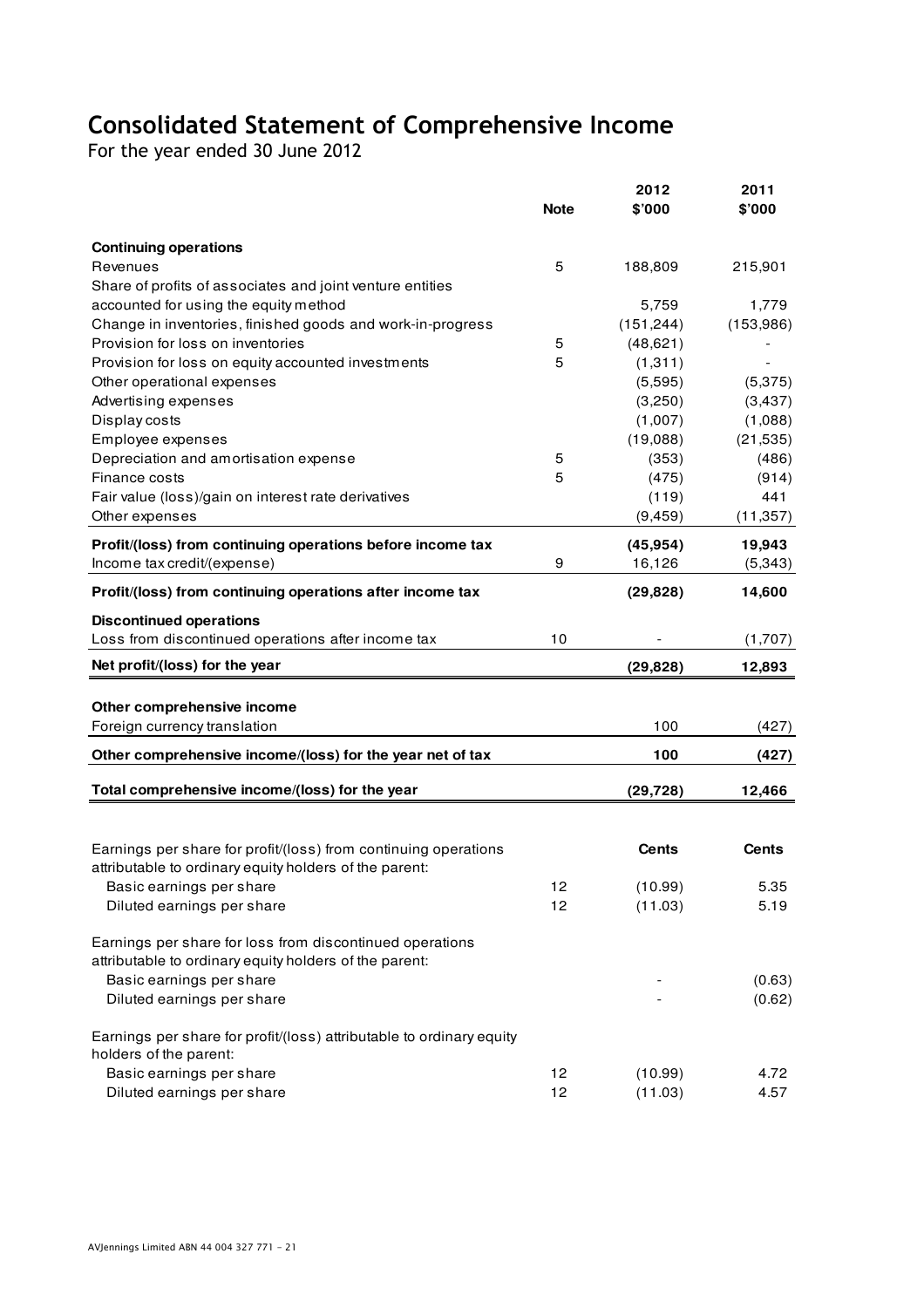# Consolidated Statement of Financial Position

As at 30 June 2012

|                                                     |             | 2012                     | 2011    |
|-----------------------------------------------------|-------------|--------------------------|---------|
|                                                     | <b>Note</b> | \$'000                   | \$'000  |
| <b>CURRENT ASSETS</b>                               |             |                          |         |
| Cash and cash equivalents                           | 13          | 4,560                    | 12,260  |
| Trade and other receivables                         | 14          | 35,522                   | 17,159  |
| Inventories                                         | 15          | 73,872                   | 131,231 |
| Tax receivable                                      |             | 514                      |         |
| Other current assets                                | 16          | 2,112                    | 1,300   |
| <b>Total current assets</b>                         |             | 116,580                  | 161,950 |
|                                                     |             |                          |         |
| <b>NON-CURRENT ASSETS</b>                           |             |                          |         |
| Inventories                                         | 15          | 353,152                  | 285,630 |
| Investments accounted for using the equity method   | 17          | 24,407                   | 41,131  |
| Property, plant and equipment                       | 21          | 1,174                    | 1,087   |
| Intangible assets                                   | 22          | 2,816                    | 2,816   |
| <b>Total non-current assets</b>                     |             | 381,549                  | 330,664 |
|                                                     |             |                          |         |
| <b>Total assets</b>                                 |             | 498,129                  | 492,614 |
|                                                     |             |                          |         |
| <b>CURRENT LIABILITIES</b>                          |             |                          |         |
| Trade and other payables                            | 23          | 46,946                   | 48,485  |
| Derivative financial instruments                    |             | 187                      | 68      |
| Interest-bearing loans and borrowings               | 24          | 1,100                    | 62,529  |
| Tax payable                                         | 25          | $\overline{\phantom{a}}$ | 3,540   |
| Provisions                                          | 27          | 3,667                    | 3,235   |
| <b>Total current liabilities</b>                    |             | 51,900                   | 117,857 |
| <b>NON-CURRENT LIABILITIES</b>                      |             |                          |         |
| Trade and other payables                            | 23          | 47,520                   | 43,400  |
| Interest-bearing loans and borrowings               | 24          | 123,137                  | 6,619   |
| Deferred tax liabilities                            | 26          | 5,938                    | 19,516  |
| Provisions                                          | 27          | 641                      | 694     |
| <b>Total non-current liabilities</b>                |             | 177,236                  | 70,229  |
|                                                     |             |                          |         |
| <b>Total liabilities</b>                            |             | 229,136                  | 188,086 |
| Net assets                                          |             | 268,993                  | 304,528 |
|                                                     |             |                          |         |
| <b>EQUITY</b>                                       |             |                          |         |
| Equity attributable to equity holders of the parent |             |                          |         |
| Contributed equity                                  | 28          | 121,096                  | 121,835 |
| <b>Reserves</b>                                     | 29(a)       | 430                      | (94)    |
| Retained earnings                                   | 29(c)       | 147,467                  | 182,787 |
|                                                     |             |                          |         |
| <b>Total equity</b>                                 |             | 268,993                  | 304,528 |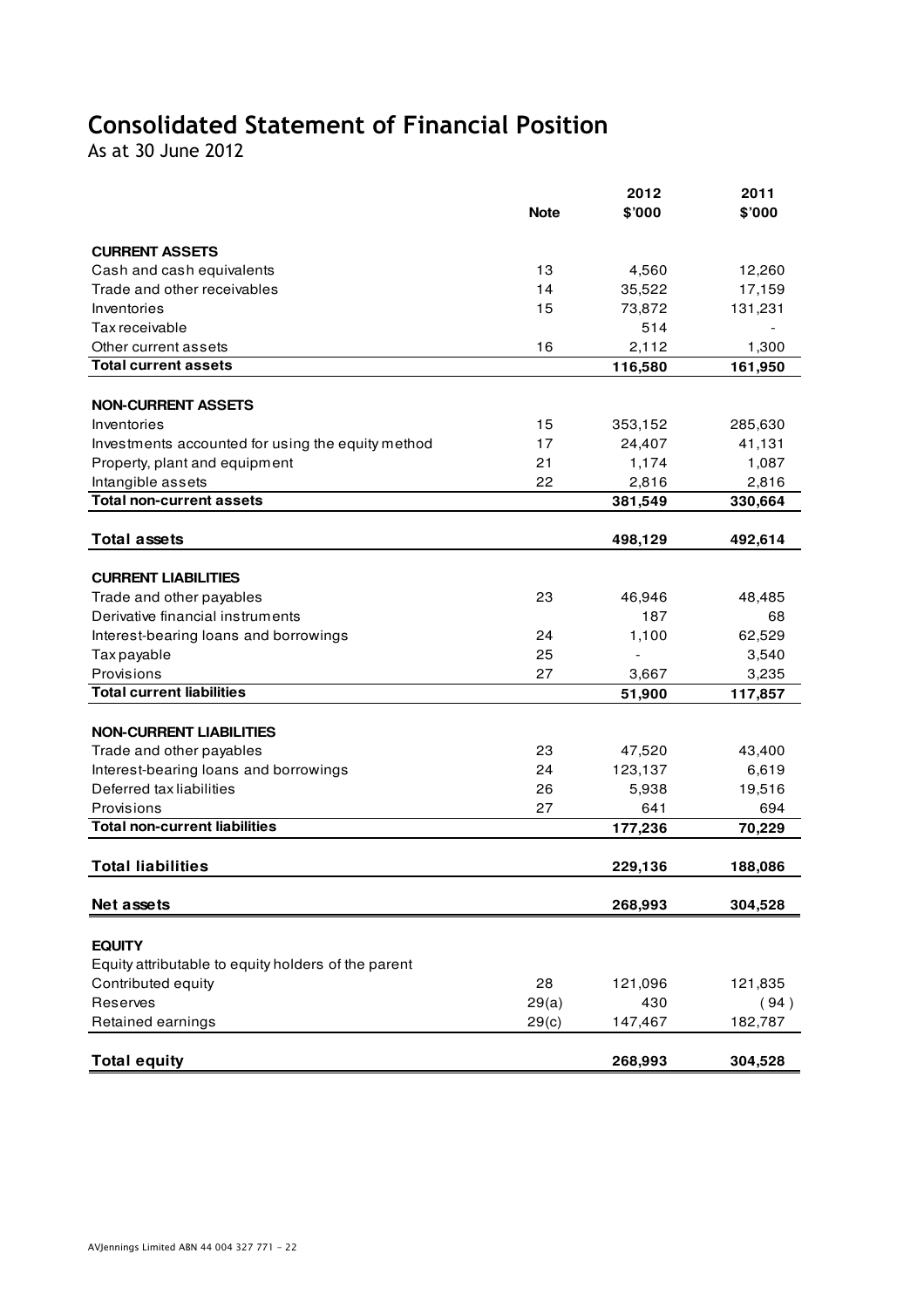# Consolidated Statement of Changes in Equity

For the year ended 30 June 2012

|                                                                                                       |       | <b>Attributable to equity</b><br>holders of the Parent |                                                                              |                                                        |                                       | <b>Total equity</b> |
|-------------------------------------------------------------------------------------------------------|-------|--------------------------------------------------------|------------------------------------------------------------------------------|--------------------------------------------------------|---------------------------------------|---------------------|
| <b>Note</b>                                                                                           |       | <b>Contributed</b><br><b>Equity</b><br>\$'000          | Foreign<br><b>Currency</b><br><b>Translation</b><br><b>Reserve</b><br>\$'000 | Share-<br>based<br>Payment<br><b>Reserve</b><br>\$'000 | Retained<br><b>Earnings</b><br>\$'000 | \$'000              |
| At 1 July 2010                                                                                        |       | 122,578                                                | ۰                                                                            | 81                                                     | 176,759                               | 299,418             |
| Profit for the year<br>Other comprehensive loss for the                                               |       |                                                        |                                                                              |                                                        | 12,893                                | 12,893              |
| year                                                                                                  |       |                                                        | (427)                                                                        |                                                        |                                       | (427)               |
| Total comprehensive income for<br>the year<br>Transactions with owners in their<br>capacity as owners |       |                                                        | (427)                                                                        |                                                        | 12,893                                | 12,466              |
| - Treasury shares acquired                                                                            | 28(b) | (743)                                                  |                                                                              |                                                        |                                       | (743)               |
| - Foreign currency translation<br>reserve                                                             |       |                                                        | 10                                                                           |                                                        |                                       | 10                  |
| - Share-based payment reserve                                                                         |       |                                                        |                                                                              | 242                                                    |                                       | 242                 |
| - Dividends paid                                                                                      | 11    |                                                        |                                                                              |                                                        | (6,865)                               | (6,865)             |
|                                                                                                       |       | 743)                                                   | 417)                                                                         | 242                                                    | 6,028                                 | 5,110               |
| At 30 June 2011                                                                                       |       | 121,835                                                | (417)                                                                        | 323                                                    | 182,787                               | 304,528             |
| Loss for the year<br>Other comprehensive income for                                                   |       |                                                        |                                                                              |                                                        | (29, 828)                             | (29, 828)           |
| the year                                                                                              |       |                                                        | 100                                                                          | $\overline{\phantom{a}}$                               |                                       | 100                 |
| Total comprehensive loss for the<br>year<br>Transactions with owners in their<br>capacity as owners   |       |                                                        | 100                                                                          |                                                        | (29, 828)                             | (29, 728)           |
| - Treasury shares acquired<br>- Foreign currency translation                                          | 28(b) | (739)                                                  |                                                                              |                                                        |                                       | (739)               |
| reserve                                                                                               |       |                                                        | 60                                                                           |                                                        |                                       | 60                  |
| - Share-based payment reserve                                                                         |       |                                                        |                                                                              | 364                                                    |                                       | 364                 |
| - Dividends paid                                                                                      | 11    |                                                        |                                                                              | $\overline{a}$                                         | (5, 492)                              | (5, 492)            |
|                                                                                                       |       | (739)                                                  | 160                                                                          | 364                                                    | 35,320                                | 35,535)             |
| At 30 June 2012                                                                                       |       | 121,096                                                | (257)                                                                        | 687                                                    | 147,467                               | 268,993             |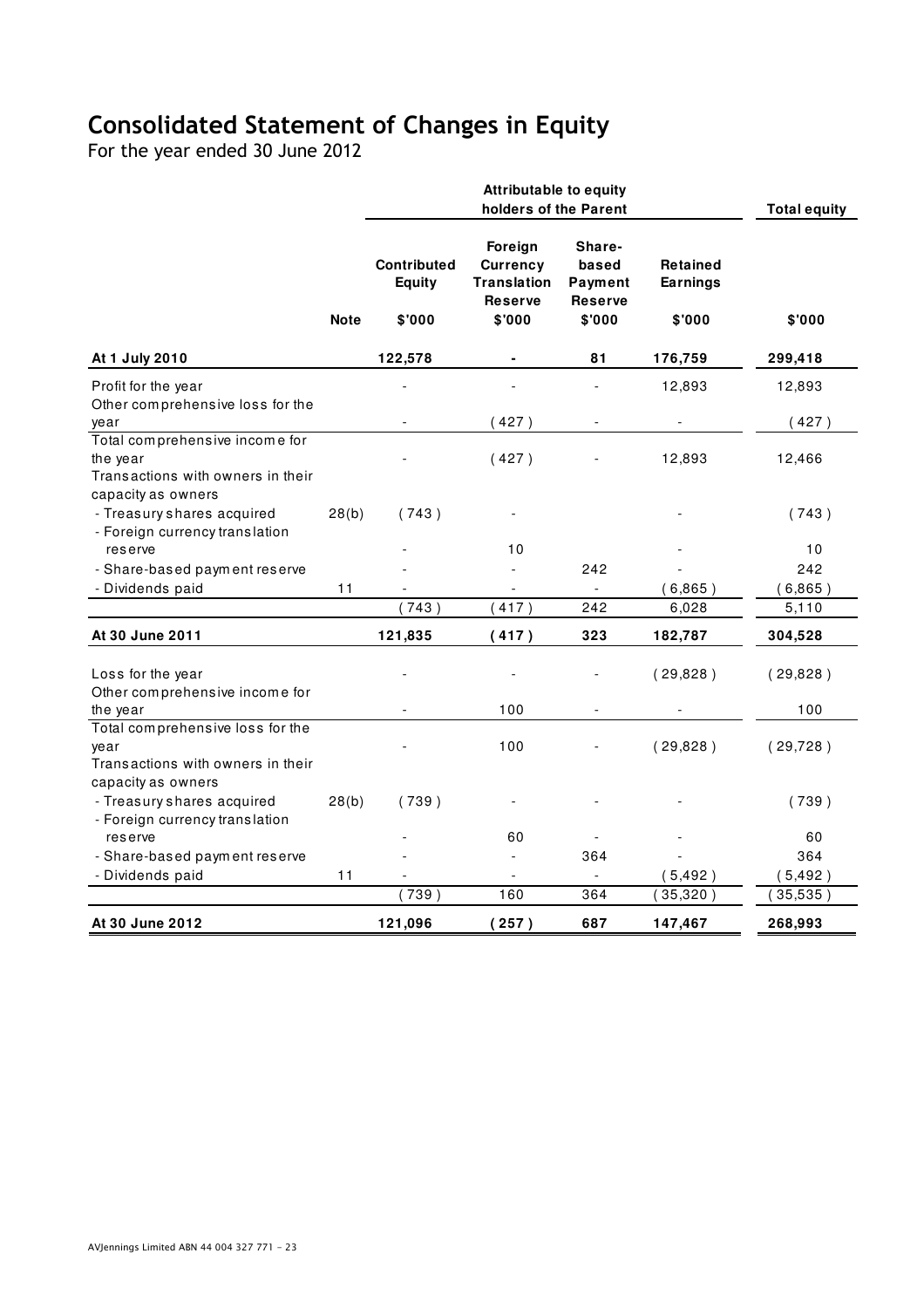# Consolidated Statement of Cash Flows

For the year ended 30 June 2012

|                                                               | <b>Note</b> | 2012<br>\$'000 | 2011<br>\$'000 |
|---------------------------------------------------------------|-------------|----------------|----------------|
| <b>CASH FLOWS FROM OPERATING ACTIVITIES</b>                   |             |                |                |
| Receipts from customers                                       |             | 188,798        | 248,672        |
| Payments to suppliers, land vendors and employees             |             | (230, 949)     | (254, 104)     |
| Interest paid                                                 |             | (10, 809)      | (10, 863)      |
| Income tax paid                                               |             | (3, 498)       | (1,157)        |
| Net cash used in operating activities                         | 30          | (56, 458)      | (17, 452)      |
|                                                               |             |                |                |
| <b>CASH FLOWS FROM INVESTING ACTIVITIES</b>                   |             |                |                |
| Proceeds from sale of property, plant and equipment           |             | 53             | 819            |
| Purchase of property, plant and equipment                     | 21          | (641)          | (657)          |
| Proceeds from sale of discontinued operations                 |             |                | 21,304         |
| Interest received                                             |             | 481            | 907            |
| Distribution received                                         |             | 1,380          | 4,510          |
| Dividends received                                            |             |                | 1,000          |
| Investments in associates and joint venture entities          |             | (1,361)        | (3,594)        |
| Net cash (used in)/from investing activities                  |             | (88)           | 24,289         |
| <b>CASH FLOWS FROM FINANCING ACTIVITIES</b>                   |             |                |                |
| Proceeds from borrowings                                      |             | 103,601        | 124,238        |
| Loans from related parties                                    |             |                | 2,000          |
| Repayment of borrowings                                       |             | (48, 482)      | (137, 120)     |
| Payment of finance lease liability                            |             | (30)           | (207)          |
| Payment for treasury shares                                   | 28(b)       | (739)          | (743)          |
| Equity dividends paid                                         |             | (5, 492)       | (6,865)        |
| Net cash from/(used in) financing activities                  |             | 48,858         | (18,697)       |
|                                                               |             |                |                |
| <b>NET DECREASE IN CASH HELD</b>                              |             | (7,688)        | (11, 860)      |
| Cash and cash equivalents at beginning of year                |             | 12,260         | 24,110         |
| Effects of exchange rate changes on cash and cash equivalents |             | (12)           | 10             |
| <b>CASH AND CASH EQUIVALENTS AT END OF YEAR</b>               | 13          | 4.560          | 12.260         |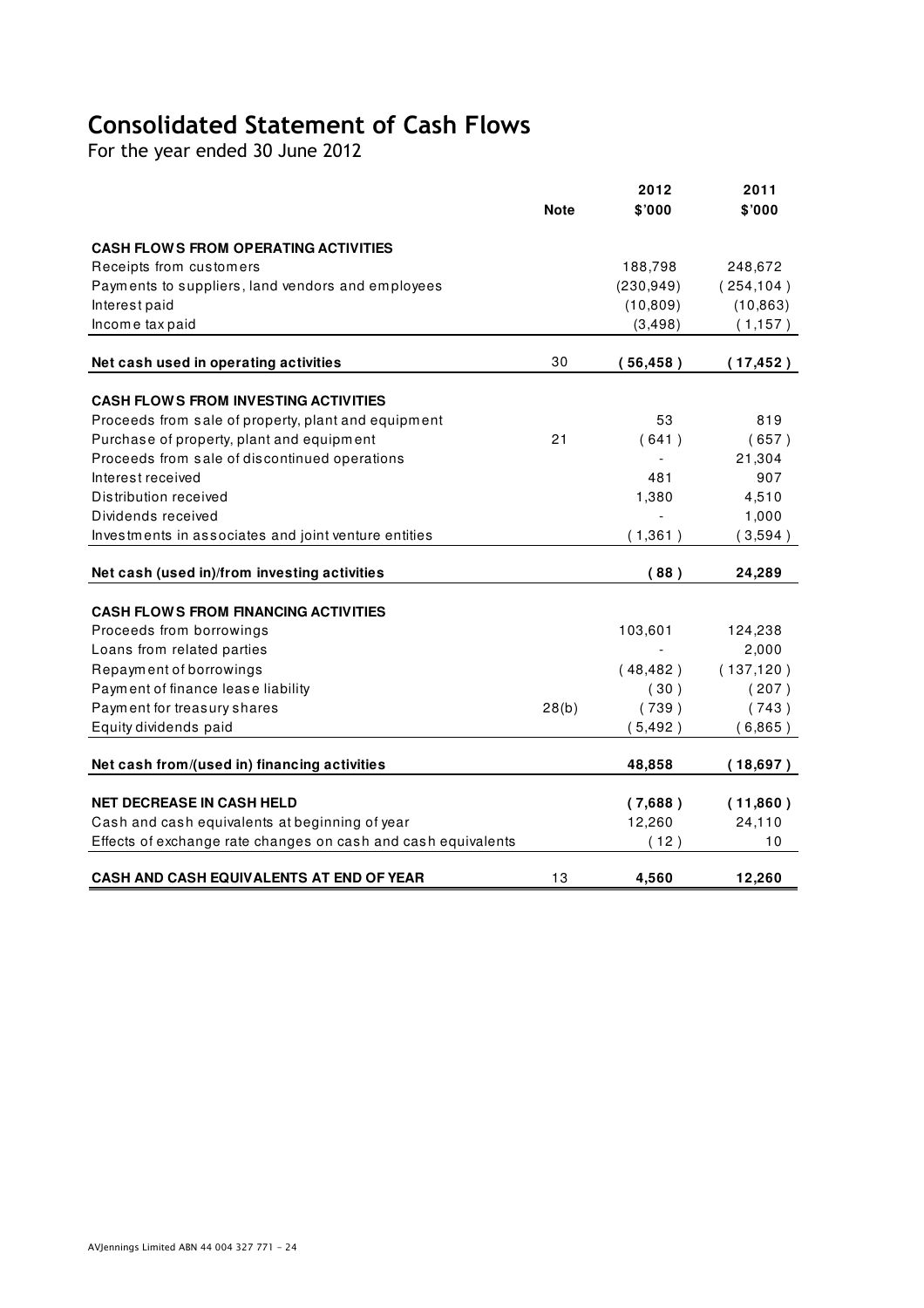For the year ended 30 June 2012

#### **1. CORPORATE INFORMATION**

The Consolidated Financial Statements of AVJennings Limited for the year ended 30 June 2012 were authorised for issue in accordance with a resolution of the Directors on 27 September 2012.

AVJennings Limited (the Parent) is a Company limited by shares incorporated in Australia whose shares are publicly traded on the Australian Securities Exchange and the Singapore Exchange through the Central Limit Order Book System (CLOB). The ultimate parent is SC Global Developments Limited, a company incorporated in Singapore which owns 50.03% of the ordinary shares in AVJennings Limited.

The Consolidated Entity ("AVJennings", "Consolidated Entity" or "Group") consists of AVJennings Limited (the "Company" or the "Parent Entity") and its controlled entities.

The nature of the operations and principal activities of the Consolidated Entity are described in the *Directors'* Report.

#### **2. SUMMARY OF SIGNIFICANT ACCOUNTING POLICIES**

#### **Basis of preparation**

The Financial Report is a general purpose financial report, which has been prepared in accordance with the requirements of the Corporations Act 2001, Australian Accounting Standards and other authoritative pronouncements of the Australian Accounting Standards Board. The Financial Report has also been prepared on a historical cost basis, except for derivative financial instruments which have been measured at fair value with variations reflected in the profit and loss account.

The preparation of consolidated financial statements requires the use of certain critical accounting estimates. It also requires management to exercise its judgement in the process of applying accounting policies. The areas involving a higher degree of judgement or complexity, or areas where assumptions and estimates are significant to the Consolidated Financial Statements, are disclosed in note 4. AVJennings is a for-profit entity for the purpose of preparing the Consolidated Financial Statements.

The Financial Report is presented in Australian Dollars and all values are rounded to the nearest thousand dollars (\$'000) unless otherwise stated.

#### **a) Compliance with IFRS**

The Financial Report also complies with the International Financial Reporting Standards (IFRS) as issued by the International Accounting Standards Board.

#### **b) New accounting standards and interpretations**

#### (i) Changes in accounting policy and disclosures:

The accounting policies adopted are consistent with those of the previous financial year.

None of the new Standards and amendments to Standards that are mandatory for the first time for the financial year beginning 1 July 2011 affected any of the amounts recognised in the current period or any prior period and are not likely to affect future periods.

#### (ii) Accounting Standards and Interpretations issued but not yet effective:

Certain new Australian Accounting Standards and Interpretations have been published that are not mandatory for 30 June 2012 reporting periods. The Group's assessment of the impact of these new Standards and Interpretations is set out on pages 26 and 27.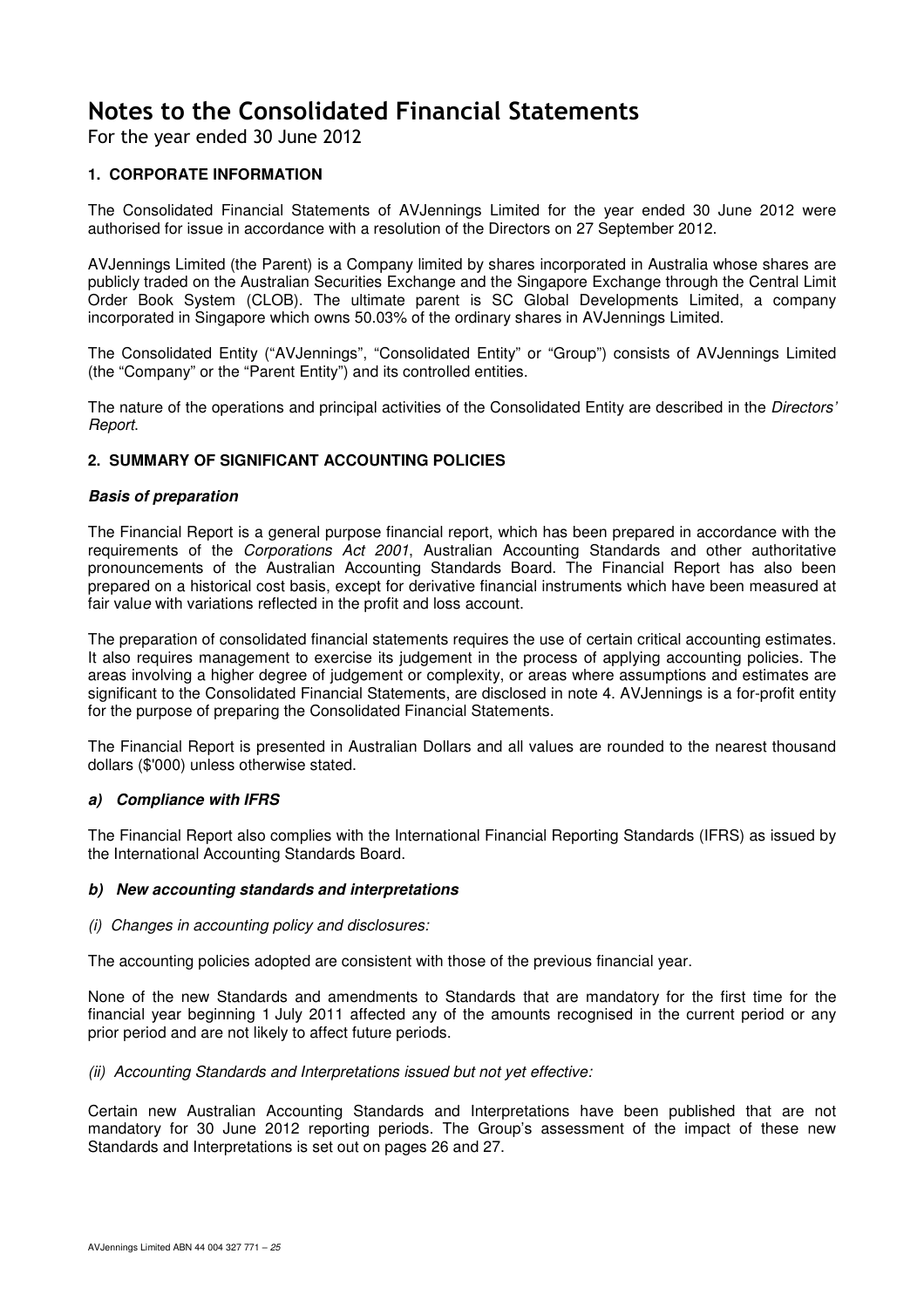For the year ended 30 June 2012

#### **2. SUMMARY OF SIGNIFICANT ACCOUNTING POLICIES (continued)**

A) AASB 9 Financial Instruments, AASB 2009-11 Amendments to Australian Accounting Standards arising from AASB 9, AASB 2010-7 Amendments to Australian Accounting Standards arising from AASB 9 (December 2010) (effective from 1 January 2015) and AASB 2012-6 Amendments to Australian Accounting Standards – Mandatory Effective Date of AASB 9 and Transition Disclosures

AASB Financial Instruments addresses the classification, measurement and derecognition of financial assets and financial liabilities. The standard is not applicable until 1 January 2015 but is available for early adoption. The adoption of this standard is not expected to have any effect on the Consolidated Financial Statements.

B) AASB 10 Consolidated Financial Statements, AASB 11 Joint Arrangements, AASB 12 Disclosure of Interests in Other Entities, revised AASB 127 Separate Financial Statements and AASB 128 Investments in Associates and Joint Ventures and AASB 2011-7 Amendments to Australian Accounting Standards arising from the Consolidation and Joint Arrangements Standards (effective 1 January 2013)

In August 2011, the AASB issued a suite of five new and amended standards which address the accounting for joint arrangements, consolidated financial statements and associated disclosures.

AASB 10 replaces all of the guidance on control and consolidation in AASB 127 Consolidated and Separate Financial Statements, and Interpretation 12 Consolidation – Special Purpose Entities. The core principle that a consolidated entity presents a parent and its subsidiaries as if they are a single economic entity remains unchanged, as do the mechanics of consolidation. However, the standard introduces a single definition of control that applies to all entities. It focuses on the need to have both power and rights or exposure to variable returns. Power is the current ability to direct the activities that significantly influence returns. Returns must vary and can be positive, negative or both. Control exists when the investor can use its power to affect the amount of its returns. There is also new guidance on participating and protective rights and on agent/principal relationships. While the Group does not expect the new standard to have a significant impact on its composition, it has yet to perform a detailed analysis of the new guidance in the context of its various investees that may or may not be controlled under the new rules.

AASB 11 introduces a principles based approach to accounting for joint arrangements. The focus is no longer on the legal structure of joint arrangements, but rather on how rights and obligations are shared by the parties to the joint arrangement. Based on the assessment of rights and obligations, a joint arrangement will be classified as either a joint operation or a joint venture. Joint ventures are accounted for using the equity method, and the choice to proportionately consolidate will no longer be permitted. Parties to a joint operation will account for their share of revenues, expenses, assets and liabilities in much of the same way as under the previous standard. AASB 11 also provides guidance for parties that participate in joint arrangements but do not share joint control.

The Group's investment in the joint venture partnership will be classified as a joint venture under the new rules. As the Group already applies the equity method in accounting for this investment, AASB 11 will not have any impact on the amounts recognised in its Consolidated Financial Statements.

AASB 12 sets out the required disclosures for entities reporting under the two new standards, AASB 10 and AASB 11, and replaces the disclosure requirements currently found in AASB 127 and AASB 128. Application of this standard by the Group will not affect any of the amounts recognised in the Consolidated Financial Statements, but will impact the type of information disclosed in relation to the Group's investments.

The Group has not adopted the new standards before their operative date. They would therefore be first applied in the Consolidated Financial Statements for the annual reporting period ending 30 June 2014.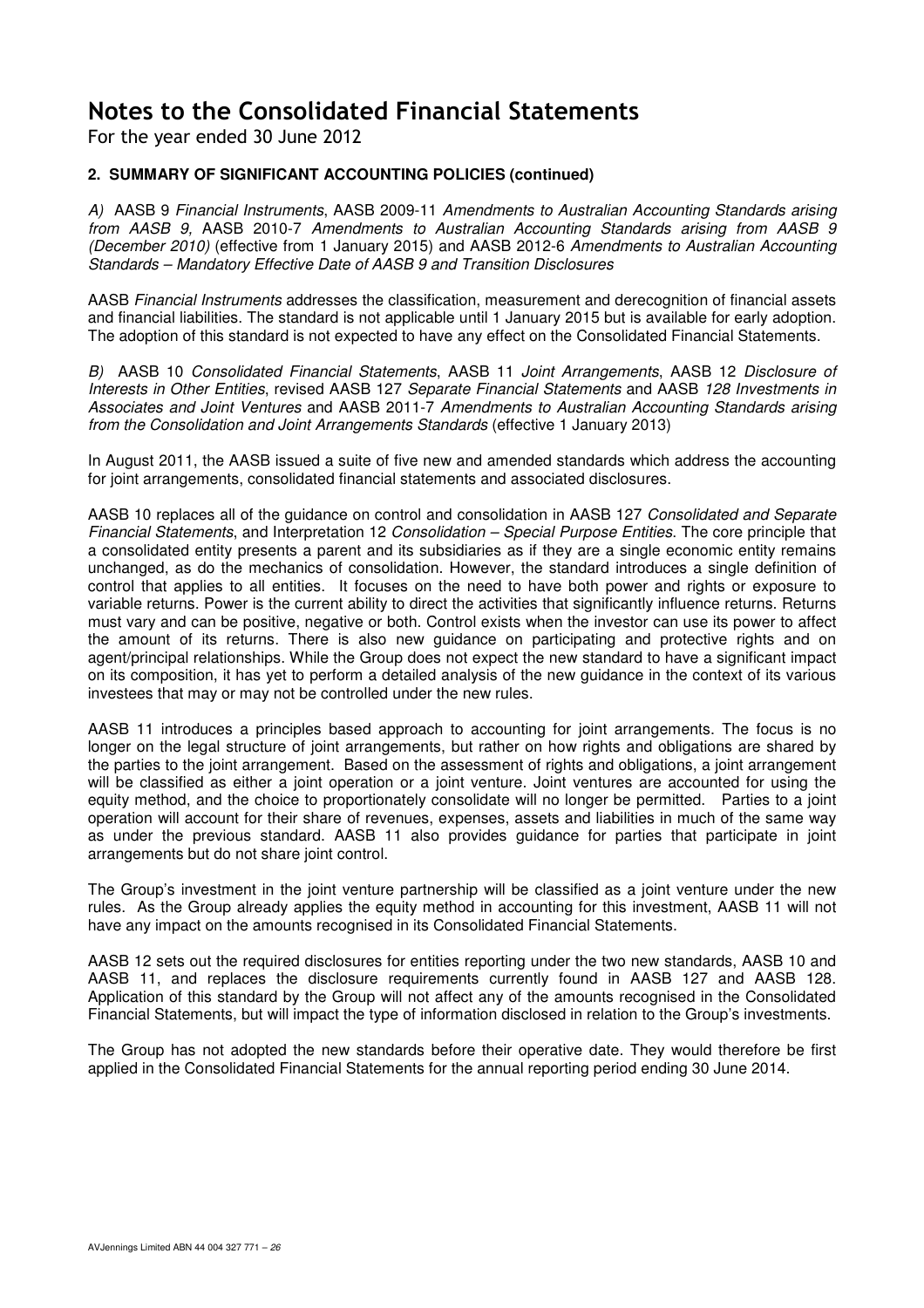For the year ended 30 June 2012

#### **2. SUMMARY OF SIGNIFICANT ACCOUNTING POLICIES (continued)**

#### **b) New accounting standards and interpretations (continued)**

C) AASB 13 Fair Value Measurement and AASB 2011-8 Amendments to Australian Accounting Standards arising from AASB 13 (effective 1 January 2013)

AASB 13 was released in September 2011. It explains how to measure fair value and aims to enhance fair value disclosures. The Group has yet to determine which, if any, of its current measurement techniques will have to change as a result of the new guidance. It is therefore not possible to state the impact, if any, of the new rules on any of the amounts recognised in the Consolidated Financial Statements. However, application of the new standard will impact the type of information disclosed in the notes to the Consolidated Financial Statements. The Group has not adopted the new standard before its operative date, which means that it would be first applied in the annual reporting period ending 30 June 2014.

There are no other Standards that are not yet effective and that are expected to have a material impact on the Group in the current or future reporting periods and on foreseeable future transactions.

#### **c) Basis of consolidation**

The Consolidated Financial Statements incorporate the assets and liabilities of all subsidiaries of AVJennings Limited as at 30 June 2012 and the results of all subsidiaries for the year then ended.

Subsidiaries are all entities (including special purpose entities) over which the Group has the power to govern the financial and operating policies, generally accompanying a shareholding of more than one-half of the voting rights. The existence and effect of potential voting rights that are currently exercisable or convertible are considered when assessing whether a Group controls another entity.

Subsidiaries are fully consolidated from the date on which control is transferred to the Group. They are deconsolidated from the date that control ceases.

The acquisition method of accounting is used to account for business combinations by the Group (refer to note 2(d)).

Intercompany transactions, balances and unrealised gains on transactions between group companies are eliminated. Unrealised losses are also eliminated unless the transaction provides evidence of the impairment of the asset transferred. Accounting policies of the subsidiaries are consistent with the policies adopted by the Group.

Non-controlling interests in the results and equity of subsidiaries are shown separately in the Consolidated Statement of Comprehensive Income, Consolidated Statement of Changes in Equity and the Consolidated Statement of Financial Position respectively.

The AVJ Deferred Employee Share Plan Trust was formed to administer the Group's employee share scheme. This Trust is consolidated, as the substance of the relationship is that the trust is controlled by the Group. Shares held by the Trust are disclosed as treasury shares and deducted from contributed equity.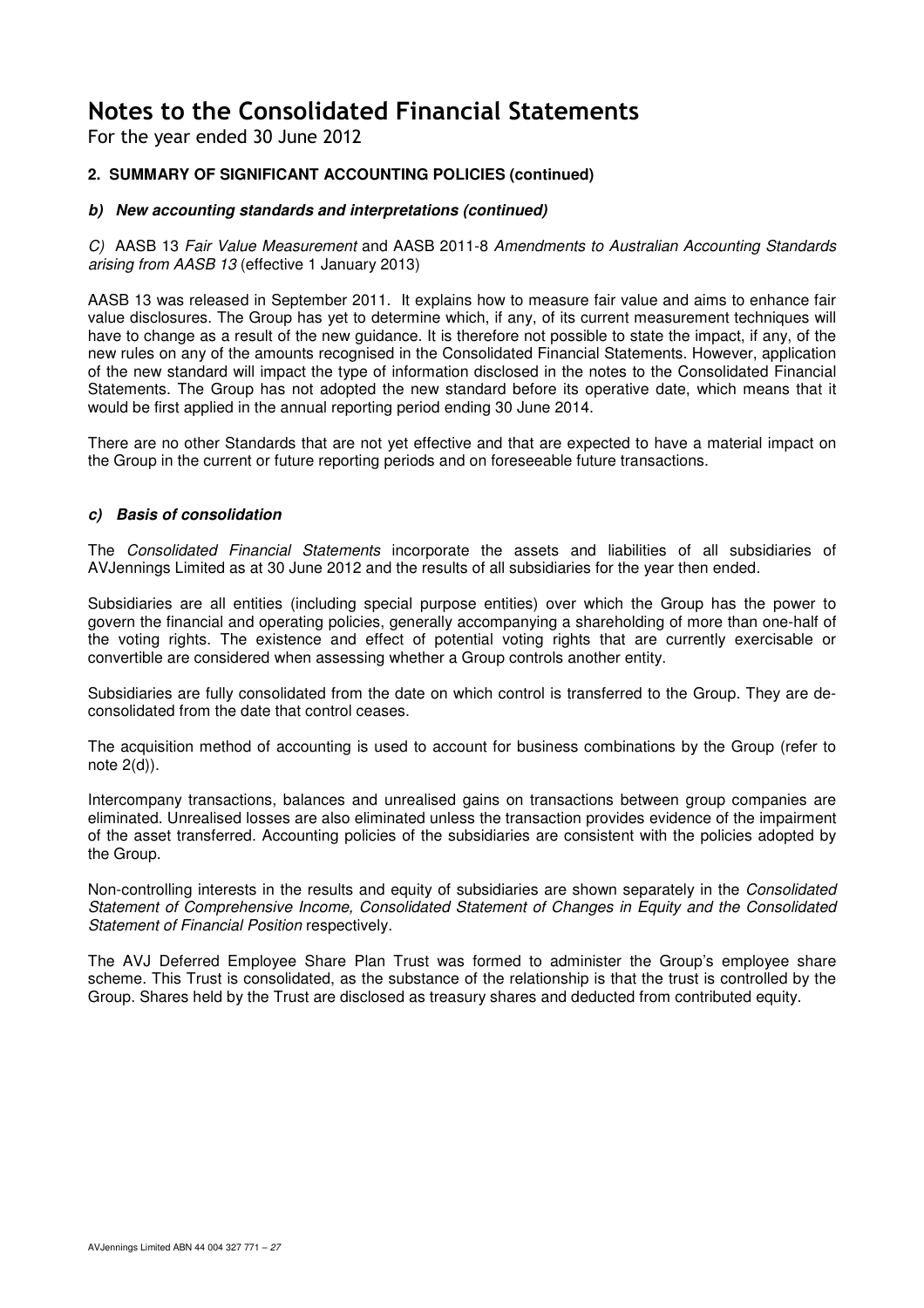For the year ended 30 June 2012

#### **2. SUMMARY OF SIGNIFICANT ACCOUNTING POLICIES (continued)**

#### **d) Business combinations**

Business combinations are accounted for using the acquisition method. The consideration transferred for the acquisition of a subsidiary comprises the fair values of the assets transferred, the liabilities incurred and the equity interests issued by the Consolidated Entity. The consideration transferred also includes the fair value of any asset or liability resulting from a contingent consideration arrangement and the fair value of any preexisting equity interest in the subsidiary. Acquisition-related costs are expensed as incurred. Identifiable assets acquired and liabilities and contingent liabilities assumed in a business combination are measured at their fair values at the acquisition date. For each business combination, the Group recognises any noncontrolling interest in the acquiree either at fair value or at the non-controlling interest's proportionate share of the acquiree's net identifiable assets.

The excess of the consideration transferred and the amount of any non-controlling interest in the acquiree over the fair value of the net identifiable assets acquired is recorded as goodwill. If those amounts are less than the fair value of the net identifiable assets of the subsidiary acquired and the measurement of all amounts has been reviewed, the difference is recognised directly in profit and loss as a bargain purchase.

Where settlement of any part of cash consideration is deferred, the amounts payable in the future are discounted to their present value as at the date of exchange. The discount rate used is the entity's incremental borrowing rate, being the rate at which a similar borrowing could be obtained from an independent financier under comparable terms and conditions.

Contingent consideration is classified either as equity or a financial liability. Amounts classified as a financial liability are subsequently remeasured to fair value with changes in fair value recognised in profit or loss.

#### **e) Joint ventures**

#### Jointly controlled assets:

Interest in jointly controlled assets is accounted for using proportionate consolidation. AVJennings recognises its interest in the jointly controlled assets by recognising its interest in the assets and liabilities of the joint venture. It also recognises its share of expenses and income from the use and output of the jointly controlled asset. Details of the jointly controlled assets are set out in note 20.

#### Joint venture entities:

The interest in a joint venture entity is accounted for using the equity method after initially being recognised at cost. Under the equity method, the share of the profits or losses of the entity are recognised in the profit and loss, and the share of post-acquisition movements in reserves is recognised in other comprehensive income. Dividends received from joint venture entities are recognised as a reduction in the carrying amount of the investment. Details relating to joint venture entities are set out in note 17(b).

Profits or losses on transactions with joint venture entities are eliminated to the extent of the Consolidated Entity's ownership interest until such time as they are realised by the joint venture entity on consumption or sale. However, a loss on the transaction is recognised immediately if the loss provides evidence of a reduction in the net realisable value of current assets, or an impairment loss.

At each reporting date, the Group determines whether there is any objective evidence that the investment in the joint venture entity is impaired. Where evidence exists, the impairment is calculated as the difference between the recoverable amount of the joint venture entity and its carrying value, and recognised in the profit and loss.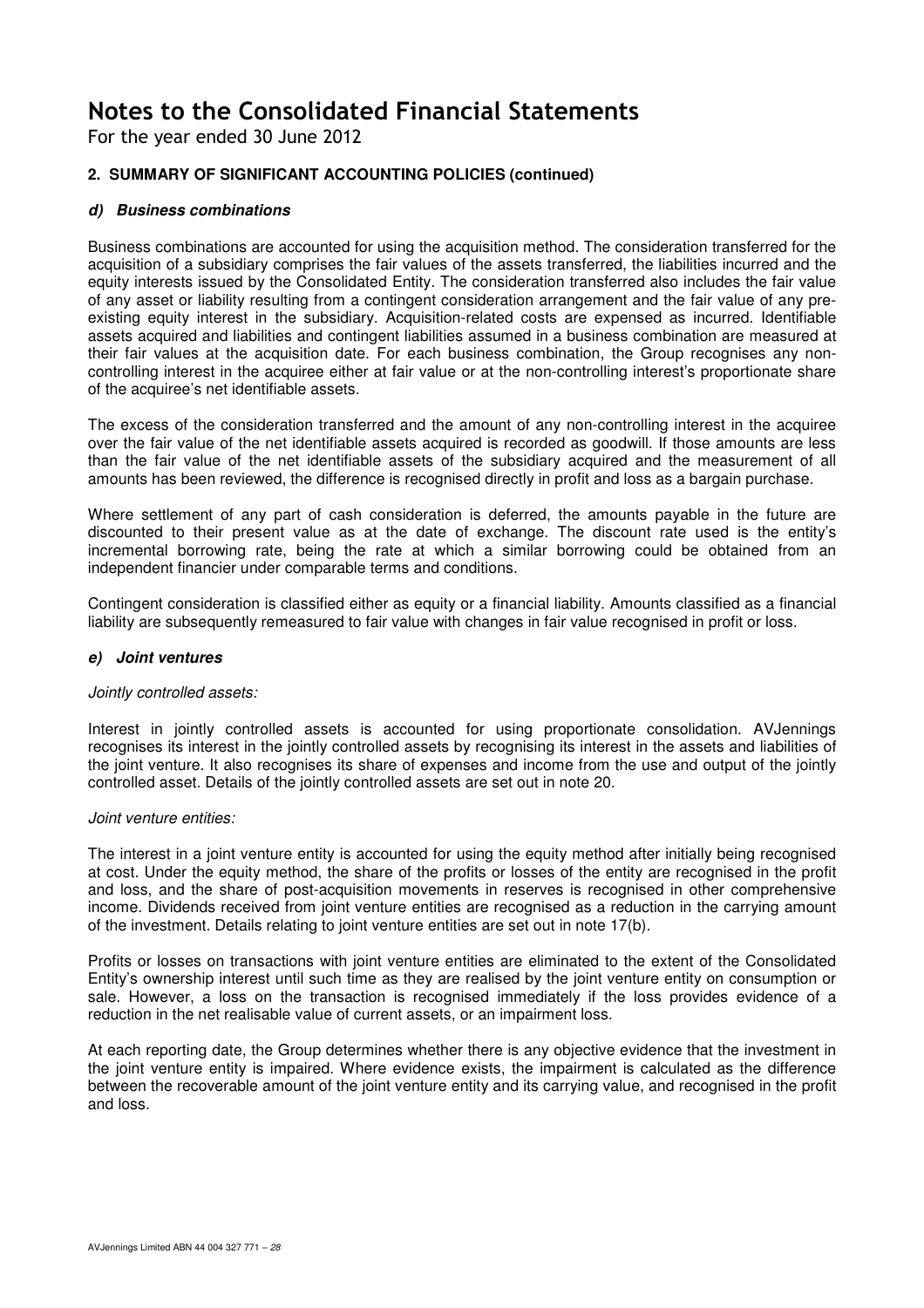For the year ended 30 June 2012

#### **2. SUMMARY OF SIGNIFICANT ACCOUNTING POLICIES (continued)**

#### **f) Investments in associates**

An associate is an entity over which the Consolidated Entity has significant influence but not control or joint control. Investments in associates are accounted for using the equity method.

Under the equity method, investments in associates are carried in the Consolidated Statement of Financial Position at cost plus post-acquisition changes in the Consolidated Entity's share of net assets of the associates.

The Consolidated Entity's share of an associate's profits or losses is recognised in the Consolidated Statement of Comprehensive Income. The cumulative post-acquisition movements are adjusted against the carrying amount of the investment. Dividends receivable from associates are recognised as a reduction in the carrying amount of the investment. Details relating to associates are set out in note 17(a).

At each reporting date, the Group determines whether there is any objective evidence that the investment in the associate is impaired. Where evidence exists, the impairment is calculated as the difference between the recoverable amount of the associate and its carrying value, and recognised in the profit and loss.

When the Consolidated Entity's share of losses in an associate equals or exceeds its interest in the associate, including any unsecured long-term receivables, the Consolidated Entity does not recognise further losses, unless it has incurred obligations or made payments on behalf of the associate.

Unrealised gains on transactions with associates are eliminated to the extent of the Consolidated Entity's interest in the associates.

The reporting dates of the associate and the Consolidated Entity are identical and the associate's accounting policies conform to those used by the Consolidated Entity.

#### **g) Segment reporting**

Operating segments are reported in a manner consistent with the internal reporting provided to the chief operating decision maker. The chief operating decision maker, who is responsible for allocating resources and assessing performance of the operating segments, has been identified as the Executive Committee.

Information regarding business activities that are below the quantitative criteria are combined, and disclosed in a separate category called "other".

#### **h) Property, plant and equipment**

Property, plant and equipment are stated at historical cost less accumulated depreciation and accumulated impairment losses, if any.

Depreciation is calculated on a straight-line basis over the estimated useful life of the specific assets as follows:

| Plant, equipment, and motor vehicles | 3-7 years  |
|--------------------------------------|------------|
| Motor vehicles under finance lease   | 2-3 years  |
| Leasehold improvements               | 3-10 years |

Assets held under finance leases are depreciated over their expected useful lives on the same basis as owned assets.

An asset's carrying amount is written down to its recoverable amount if the carrying amount is greater than the estimated recoverable amount.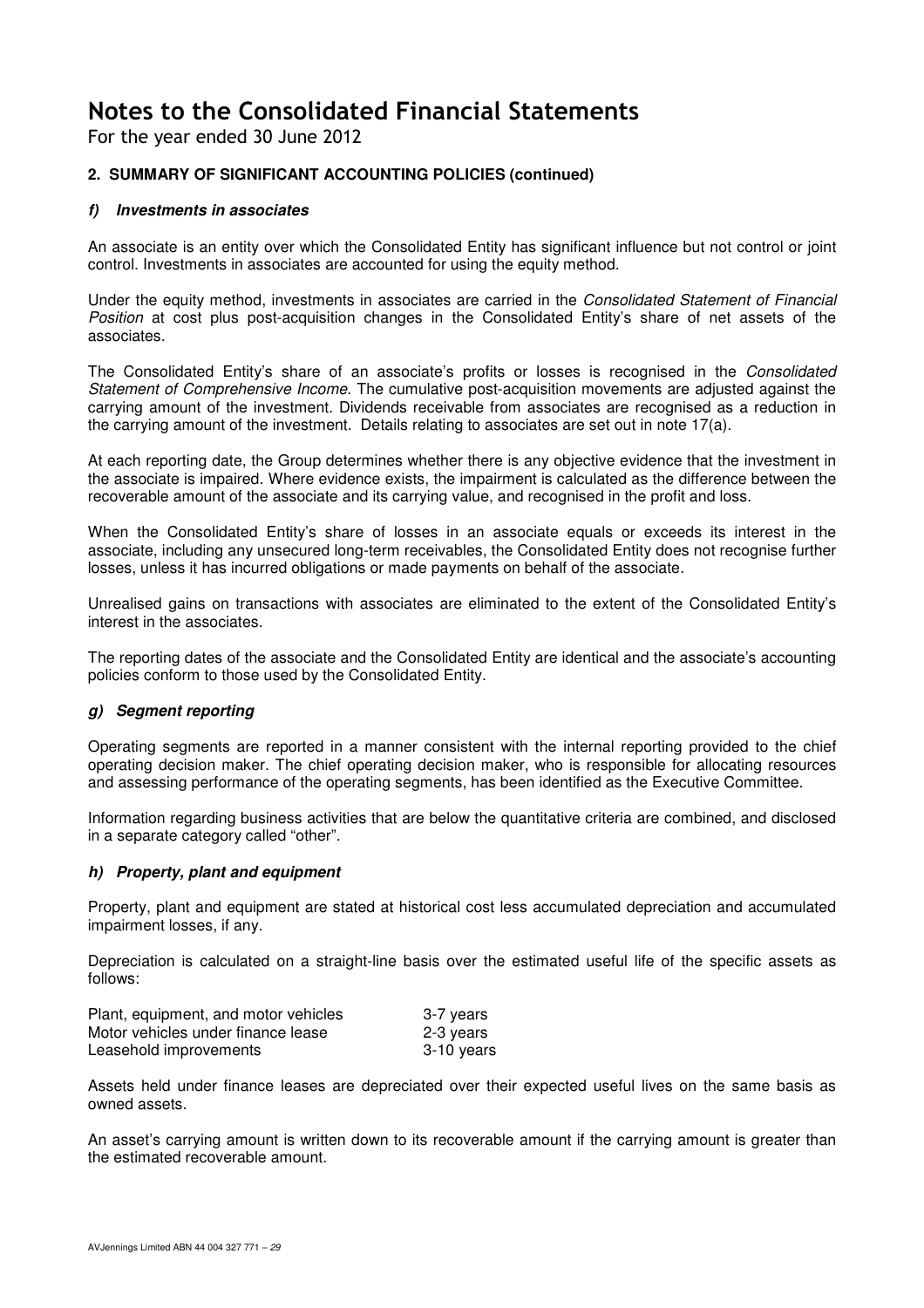For the year ended 30 June 2012

#### **2. SUMMARY OF SIGNIFICANT ACCOUNTING POLICIES (continued)**

#### **h) Property, plant and equipment (continued)**

Gains and losses on disposals are determined by comparing proceeds with the carrying amount. These are included in the Consolidated Statement of Comprehensive Income.

The assets' useful lives and amortisation methods are reviewed, and adjusted if appropriate, at each financial year end.

#### Derecognition:

An item of property, plant and equipment is derecognised upon disposal or when no further future economic benefits are expected from its use or disposal.

#### **i) Borrowing costs**

Borrowing costs directly attributable to the acquisition, construction or production of qualifying assets, are capitalised as part of the cost of those assets during the period of time required to complete and prepare the assets for their intended use or sale.

Interest income on borrowings pending their expenditure on qualifying assets is deducted from borrowing costs eligible for capitalisation.

All other borrowing costs are expensed.

#### **j) Intangible assets**

Intangible assets acquired separately are measured at cost on initial recognition. The cost of intangible assets acquired in a business combination are their fair value as at the date of the acquisition. Following initial recognition, intangible assets are carried at cost less any accumulated amortisation and accumulated impairment losses. The Consolidated Entity does not capitalise any expenditure resulting in the creation of internally generated intangible assets.

The useful lives of intangible assets are assessed as either finite or indefinite.

Intangible assets with finite lives are amortised over the useful economic life and assessed for impairment whenever there is an indication that the asset may be impaired. The amortisation period and the amortisation method for an intangible asset with a finite useful life is reviewed at least at the end of each reporting period. Changes in the expected useful life or the expected pattern of consumption of future economic benefits embodied in the asset are accounted for by changing the amortisation period or method, as appropriate, and are treated as changes in accounting estimates. The amortisation expense on intangible assets with finite lives is recognised in the income statement in the expense category consistent with the function of the intangible assets.

Intangible assets with indefinite useful lives are not amortised, but are tested for impairment annually. The assessment of indefinite life is reviewed annually to determine whether the indefinite life continues to be supportable. If not, the change in the useful life from indefinite to finite is made on a prospective basis.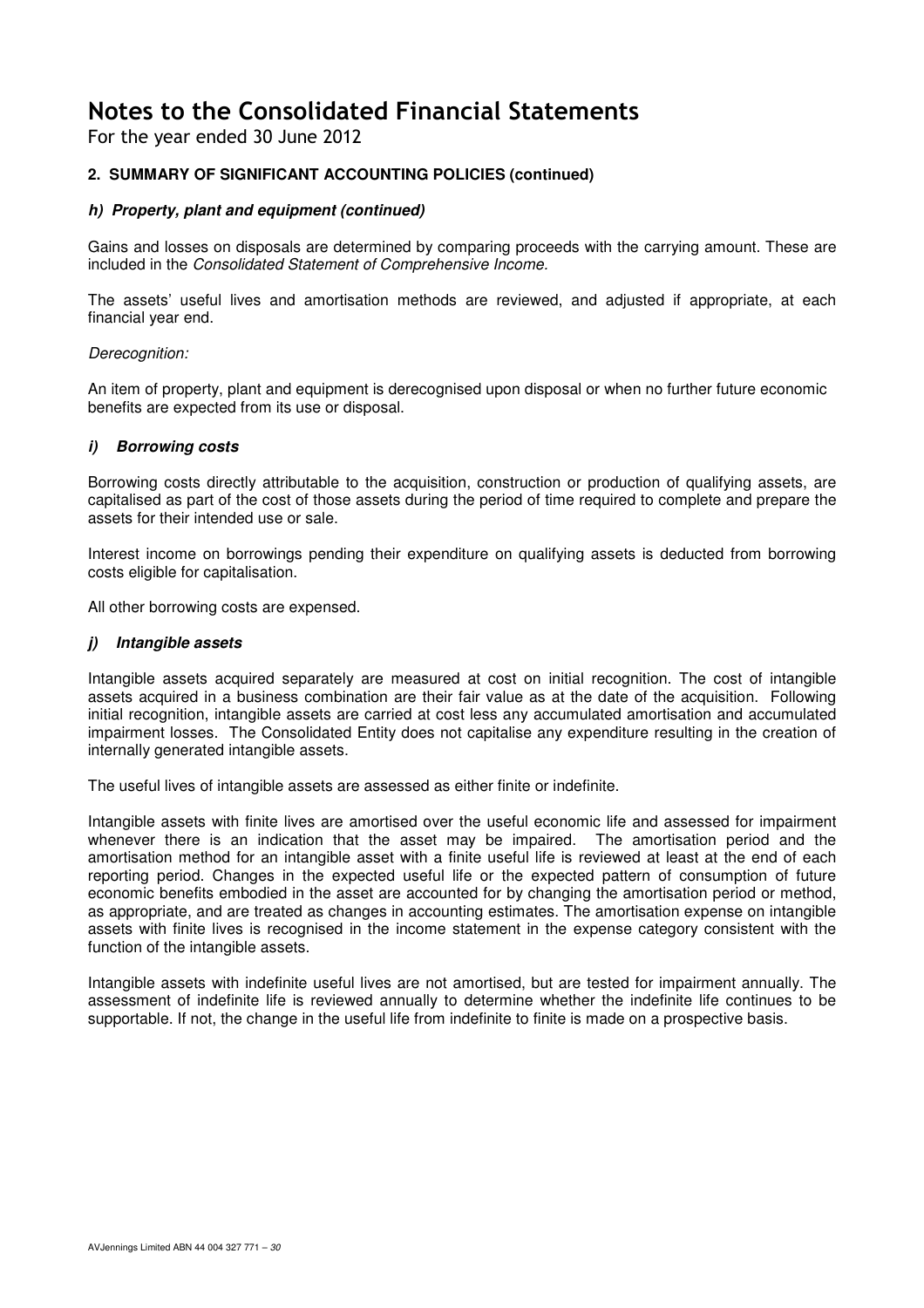For the year ended 30 June 2012

#### **2. SUMMARY OF SIGNIFICANT ACCOUNTING POLICIES (continued)**

#### **k) Inventories**

Inventories are stated at the lower of cost and net realisable value. Net realisable value is the estimated selling price in the ordinary course of business less the estimated costs of completion and the estimated costs necessary to make the sale. Estimates of net realisable value are based on the most recent evidence available at the time the estimates are made, of the amount the inventories are expected to realise and the estimate of costs to complete. Refer to note 4(ii).

#### Development projects and land:

Cost includes the costs of acquisition, development, borrowings and all other costs directly related to specific projects. Borrowing and holding costs such as rates and taxes incurred after completion of development and construction are expensed. Costs expected to be incurred under penalty clauses and rectification provisions are also included.

#### Construction contracts:

Construction work-in-progress is stated at the aggregate of contract costs incurred to date plus recognised profits less recognised losses and progress billings. Contract costs include all costs directly related to specific contracts, and costs that are specifically chargeable to the customer under the terms of the contract. The stage of completion is measured using the percentage of completion method.

#### **l) Non-current assets (or disposal groups) held for sale and discontinued operations**

Non-current assets and disposal groups are classified as held for sale and measured at the lower of their carrying amount and fair value less costs to sell if their carrying amount will be recovered principally through a sale transaction instead of use. For an asset or disposal group to be classified as held for sale, it must be available for an immediate sale in its present condition and its sale must be highly probable.

An impairment loss is recognised for any initial or subsequent write-down of the asset (or disposal group) to fair value less costs to sell. A gain is recognised for any subsequent increases in fair value less costs to sell of an asset (or disposal group), but not in excess of any cumulative impairment loss previously recognised. A gain or loss not previously recognised by the date of the sale of the non-current asset (or disposal group) is recognised at the date of derecognition.

A discontinued operation is a component of the entity that has been disposed of or is classified as held for sale and that represents a separate major line of business and is part of a single coordinated plan to dispose of such a line of business. The results of discontinued operations are presented separately on the face of the Consolidated Statement of Comprehensive Income and the assets and liabilities are presented separately on the face of the Consolidated Statement of Financial Position.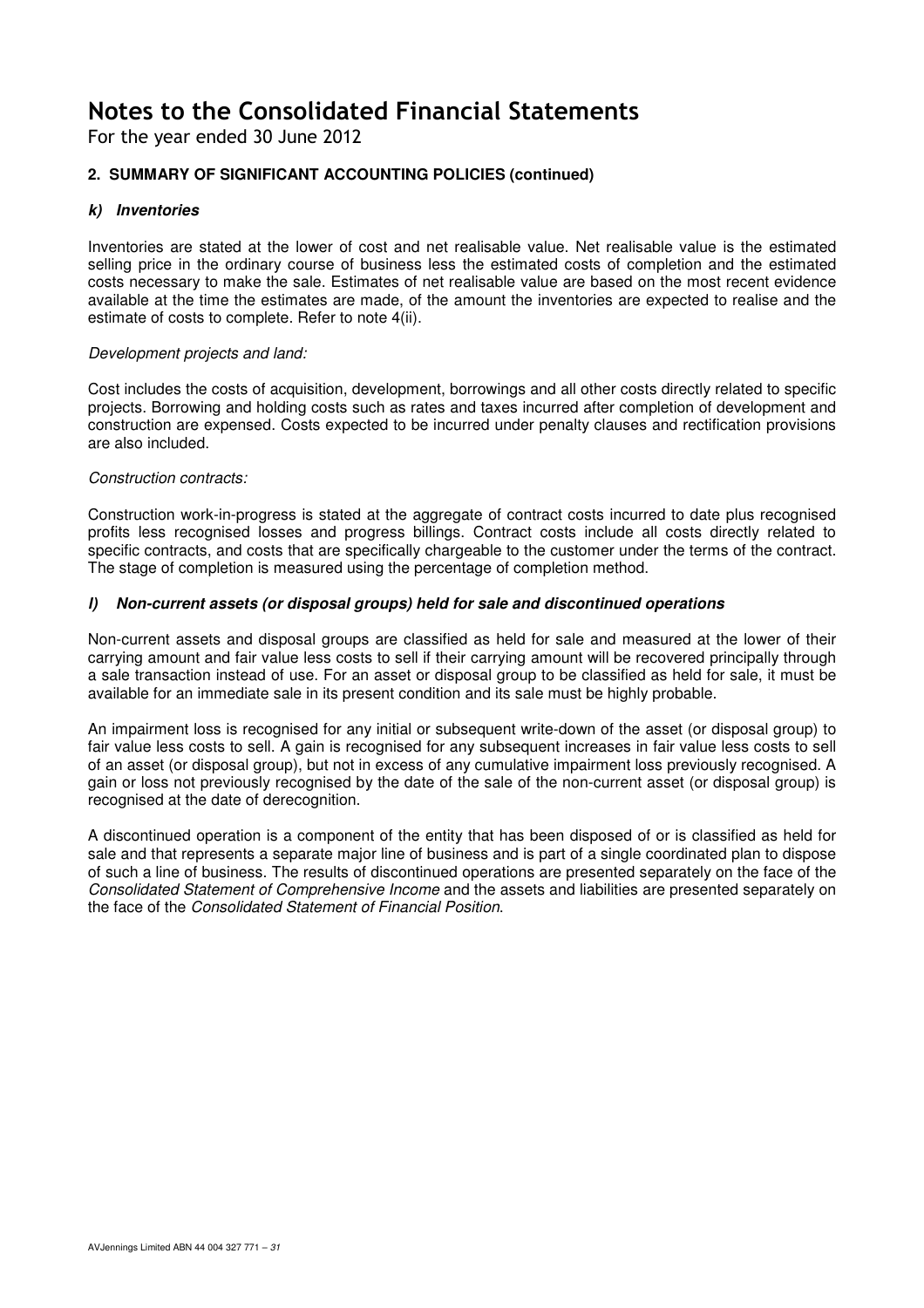For the year ended 30 June 2012

#### **2. SUMMARY OF SIGNIFICANT ACCOUNTING POLICIES (continued)**

#### **m) Trade and other receivables**

Trade receivables are carried at the amount invoiced less a provision for impairment.

Settlement terms for trade receivables are:

Development housing and land sales – generally between 30 and 180 days Contract building (progress billing) – generally between 7 and 30 days

Collectability of trade receivables is reviewed on an ongoing basis. Individual debts that are known to be uncollectible are written-off when identified. A provision for impairment is recognised when there is objective evidence that the Consolidated Entity will not be able to collect the receivable. The amount of the impairment loss is the difference between the carrying amount of the receivable and the present value of estimated future cash flows, which are not discounted for short-term receivables as the effect of discounting is immaterial.

Where a receivable is expected to be settled more than twelve months after the reporting date, its carrying amount is discounted using the effective interest rate method. The difference between the carrying amount and the present value is recorded in the Statement of Comprehensive Income.

#### **n) Cash and cash equivalents**

Cash and cash equivalents in the Consolidated Statement of Financial Position comprise cash at bank and in hand and short-term deposits with a maturity of three months or less.

For the purposes of the Consolidated Statement of Cash Flows, cash and cash equivalents consist of cash and cash equivalents as defined above, net of bank overdrafts. Bank overdrafts are included within interestbearing loans and borrowings in current liabilities in the Consolidated Statement of Financial Position.

#### **o) Interest-bearing loans and borrowings**

Loans and borrowings are initially recognised at the fair value of the consideration received less directly attributable transaction costs. The difference between the proceeds (net of transaction costs) and the redemption amount is recognised in profit and loss over the period of the borrowings using the effective interest method. Fees paid on establishment of loan facilities are capitalised as a prepayment and amortised over the period of the facility.

Borrowings are classified as current liabilities unless there is an unconditional right to defer settlement of the liability for at least 12 months after the reporting date.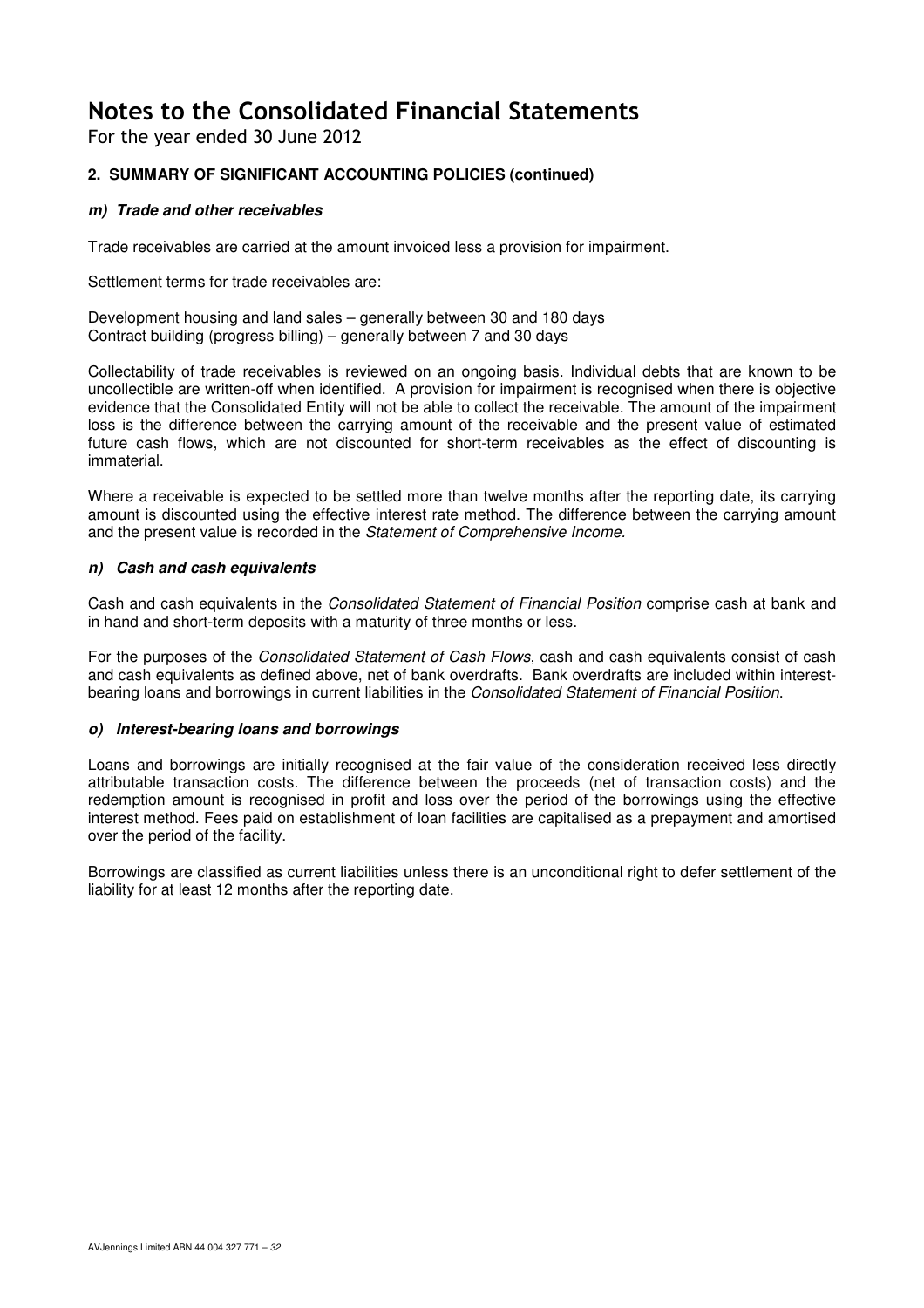For the year ended 30 June 2012

#### **2. SUMMARY OF SIGNIFICANT ACCOUNTING POLICIES (continued)**

#### **p) Provisions**

Provisions are recognised when the Consolidated Entity has a present legal or constructive obligation as a result of past events, it is probable that an outflow of resources will be required to settle the obligation and the amount has been reliably estimated.

When the Consolidated Entity expects some or all of a provision to be reimbursed, for example, under an insurance contract, the reimbursement is recognised as a separate asset, but only when the reimbursement is virtually certain. The expense relating to any provision is presented in the Consolidated Statement of Comprehensive Income net of any reimbursement.

Where there are a number of similar obligations, the likelihood that an outflow will be required in settlement is determined by considering the class of obligations as a whole. A provision is recognised even if the likelihood of an outflow with respect to any one item included in the same class of obligations may be small.

#### **q) Employee benefits**

#### Short-term employee benefit obligations:

Liabilities for wages and salaries, including non-monetary benefits and annual leave expected to be settled within 12 months after the end of the reporting period in which the employees render the related service are recognised in respect of employees' services up to the end of the reporting period. They are measured at the amounts expected to be paid when the liabilities are settled. The liability for annual leave is recognised in the provision for employee benefits. All other short-term employee benefit obligations are presented as payables.

#### Other long-term employee benefit obligations:

The liability for long service leave and annual leave which is not expected to be settled within 12 months after the end of the period in which the employees render the related service is recognised in the provision for employee benefits and measured as the present value of expected future payments to be made in respect of services provided by employees up to the reporting period using the project unit credit method. Consideration is given to expected future wage and salary levels, experience of employee departures and periods of service. Expected future payments are discounted at a pre-tax rate that reflects the time value of money.

#### Superannuation contributions:

Contributions to superannuation plans are recognised as an expense in the Consolidated Statement of Comprehensive Income as they become payable.

#### Bonus entitlements:

A liability is recognised for bonus entitlements where contractually obliged or where there is a past practice that has created a constructive obligation.

#### **r) Share-based payment transactions**

Share-based compensation benefits are provided to Executives via the AVJ Deferred Employee Share Plan. Information relating to the plan is set out in note 35.

The original cost of equity-settled transactions is treated as a reduction in share capital and the underlying shares identified separately as treasury shares. The fair value of the shares at the grant date is expensed on a straight-line basis over the vesting period with a corresponding increase in share-based payment reserve in equity.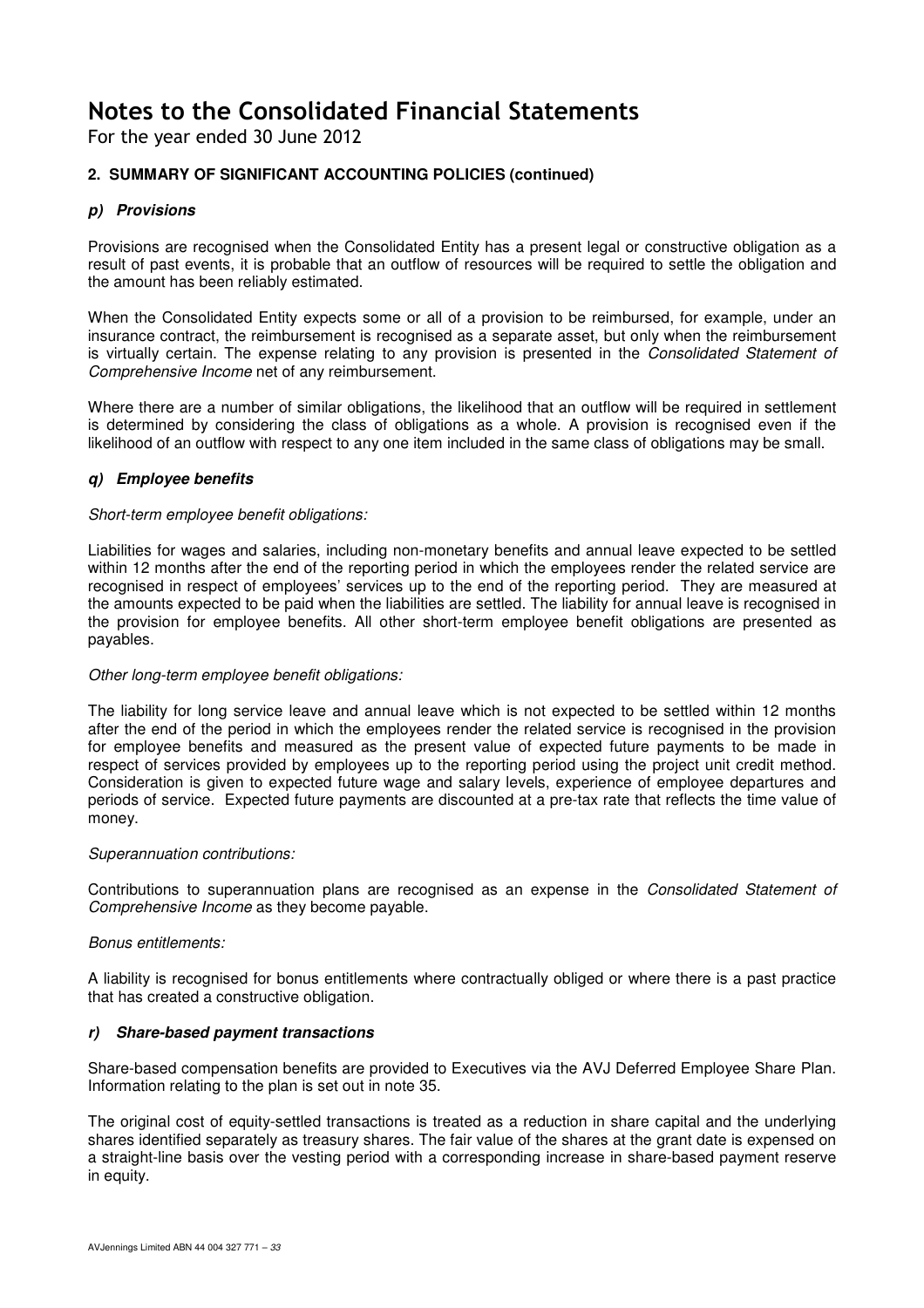For the year ended 30 June 2012

#### **2. SUMMARY OF SIGNIFICANT ACCOUNTING POLICIES (continued)**

#### **s) Leases**

#### Consolidated Entity as lessee:

Finance leases which transfer to the Consolidated Entity substantially all the risks and benefits incidental to ownership of the leased item, are capitalised at the commencement of the lease at the fair value of the leased property or, if lower, at the present value of the minimum lease payments. Lease payments are apportioned between finance charges and reduction of the lease liability so as to achieve a constant rate of interest on the remaining balance of the liability. Finance charges are recognised as finance costs in the Consolidated Statement of Comprehensive Income.

The property, plant and equipment acquired under finance leases is depreciated over the asset's useful life or over the shorter of the asset's useful life and the lease term if there is no reasonable certainty that the Consolidated Entity will obtain ownership at the end of the lease term.

Leases in which a significant portion of the risks and rewards of ownership are not transferred to the Consolidated Entity as lessee are classified as operating leases. Payments made under operating leases (net of any incentives received from the lessor) are charged to profit or loss on a straight-line basis over the period of the lease.

#### Consolidated Entity as lessor:

Leases in which the Consolidated Entity does not transfer substantially all the risks and benefits of ownership of an asset are classified as operating leases. Initial direct costs incurred in negotiating an operating lease are added to the carrying amount of the leased asset and recognised over the lease term on the same basis as rental income.

#### **t) Revenue recognition**

Revenue is measured at the fair value of the consideration received or receivable. Revenue is recognised for the major business activities as follows:

#### Development projects and land sales:

Revenue from the sale of land, houses and apartments is recognised when the significant risks, rewards of ownership and effective control have been transferred to the buyer. This has been determined to occur on settlement.

Revenue from land sales is recognised prior to settlement when a signed unconditional contract for sale exists, the significant risks, rewards of ownership and effective control have been transferred to the buyer, and there is no management involvement to the degree usually associated with ownership.

#### Construction contracts:

Contract building relates to Home Building Agreements and the like, where there is a contract to build a house or provide other residential construction services. Contract revenue and expenses are recognised in accordance with the percentage of completion method unless the outcome of the contract cannot be reliably estimated. Where the outcome of a contract cannot be reliably estimated, contract costs are recognised as an expense as incurred, and where it is probable that the costs will be recovered, revenue is recognised to the extent of costs incurred. Where it is probable that a loss will arise from a construction contract, the excess of total costs over revenue is recognised as an expense immediately.

#### Interest revenue:

Revenue is recognised as interest accrues using the effective interest rate method.

#### Management fees:

Revenue is recognised upon delivery of the services.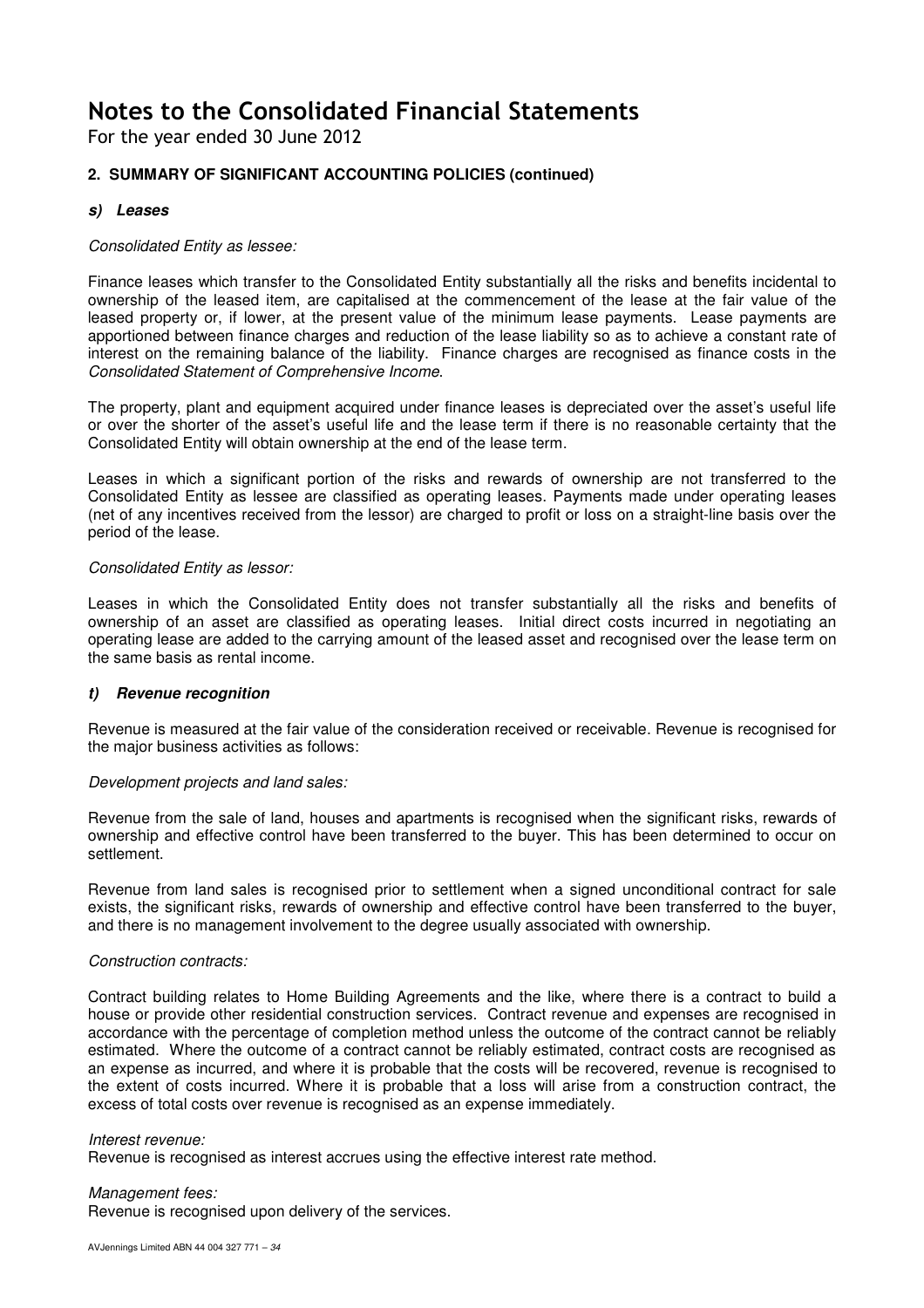For the year ended 30 June 2012

#### **2. SUMMARY OF SIGNIFICANT ACCOUNTING POLICIES (continued)**

#### **u) Income tax**

Current tax assets and liabilities for the current year are measured at the amount expected to be recovered from or paid to the taxation authorities based on current year's taxable income. The tax rates and tax laws used to compute the amount are those that are enacted or substantively enacted at the reporting date.

Current income tax relating to items recognised directly in equity is recognised in equity and not in the Consolidated Statement of Comprehensive Income.

Deferred income tax is provided on all temporary differences at the reporting date between the tax bases of assets and liabilities and their carrying amounts for financial reporting purposes.

Deferred tax assets are recognised for all deductible temporary differences, the carry forward of unused tax credits and any unused tax losses. Deferred tax assets are recognised to the extent that it is probable that taxable profit will be available against which the deductible temporary differences, and the carry forward of unused tax credits and unused tax losses can be utilised.

The carrying amount of deferred tax assets is reviewed at each reporting date and reduced to the extent that it is no longer probable that sufficient taxable profit will be available to allow all or part of the deferred income tax asset to be utilised.

Unrecognised deferred income tax assets are reassessed at each reporting date and are recognised to the extent that it has become probable that future taxable profits will allow the deferred tax asset to be recovered.

Deferred tax assets and liabilities are measured at the tax rates that are expected to be applied in the year when the asset is realised or the liability is settled, based on tax rates (and tax laws) that have been enacted or substantively enacted at the reporting date.

Deferred tax assets and deferred tax liabilities are offset if a legally enforceable right exists to set off current tax assets against current tax liabilities and the deferred taxes relate to the same taxable entity and the same taxation authority.

#### Tax consolidation:

AVJennings Limited and its wholly-owned controlled entities implemented the Tax Consolidation Legislation as of 1 July 2002.

The head entity, AVJennings Limited, has entered into an agreement with its wholly-owned subsidiary, AVJennings Properties Limited, under which AVJennings Properties Limited will account for the current and deferred tax amounts of the controlled entities in the Tax Consolidated Group. The Consolidated Entity has applied the group allocation approach in determining the appropriate amount of current taxes and deferred taxes to allocate to the members of the Tax Consolidated Group.

In addition to its own current and deferred tax amounts, AVJennings Properties Limited also recognises the current tax liabilities (or assets) and the deferred tax assets arising from unused tax losses and unused tax credits assumed from controlled entities in the Tax Consolidated Group.

Assets or liabilities arising under tax funding agreements with the tax consolidated entities are recognised as amounts receivable from, or payable to, other entities in the Group.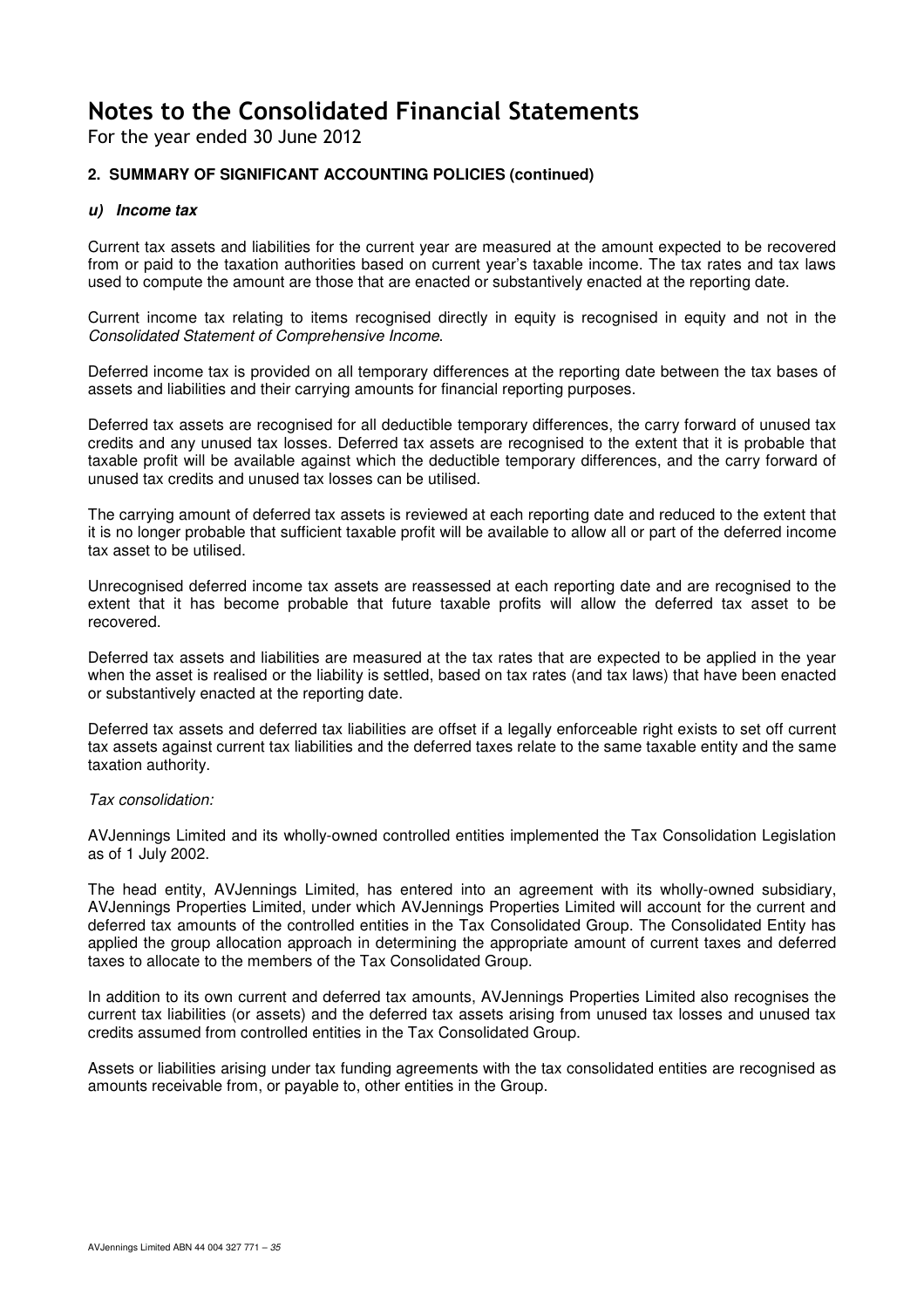For the year ended 30 June 2012

#### **2. SUMMARY OF SIGNIFICANT ACCOUNTING POLICIES (continued)**

#### **v) Other taxes**

Revenues, expenses and assets are recognised net of the amount of GST except:

- when the GST incurred on purchase of goods and services is not recoverable from the taxation authority, in which case the GST is recognised as part of the cost of acquisition of the asset or as part of the expense item as applicable
- receivables and payables, which are stated with the amount of GST included.

The net amount of GST recoverable from, or payable to, the taxation authority is included as part of receivables or payables in the Consolidated Statement of Financial Position.

Cash flows are included in the Consolidated Statement of Cash Flows on a gross basis and the GST component of cash flows arising from investing and financing activities, which is recoverable from, or payable to, the taxation authority is classified as part of operating cash flows.

Commitments and contingencies are disclosed net of the amount of GST recoverable from, or payable to, the taxation authority.

#### **w) Derivative financial instruments**

The Consolidated Entity uses interest rate swaps and caps to hedge its risk associated with interest rate fluctuations. These derivatives do not qualify for hedge accounting and changes in fair value are recognised immediately as income or expenses in profit and loss.

Derivative financial instruments are initially recognised at fair value on the date a derivative contract is entered into and are subsequently remeasured to their fair value at the end of each reporting period. Derivative financial instruments are not held for trading purposes.

#### **x) Trade and other payables**

Trade and other payables represent liabilities for goods and services provided to the Consolidated Entity prior to the end of the financial year which are unpaid. The amounts are unsecured and are usually paid within 30 to 60 days of recognition.

#### **y) Earnings per share**

Basic earnings per share is calculated as net profit attributable to members of the parent, adjusted to exclude any costs of servicing equity (other than dividends), divided by the weighted average number of ordinary shares, adjusted for any bonus element.

Diluted earnings per share is calculated as net profit attributable to members of the parent, adjusted for:

- costs of servicing equity (other than dividends);
- the after tax effect of dividends and interest associated with dilutive potential ordinary shares that have been recognised as expenses; and
- other non-discretionary changes in revenues or expenses during the period that would result from the dilution of potential ordinary shares, divided by the weighted average number of ordinary shares and dilutive potential ordinary shares, adjusted for any bonus element.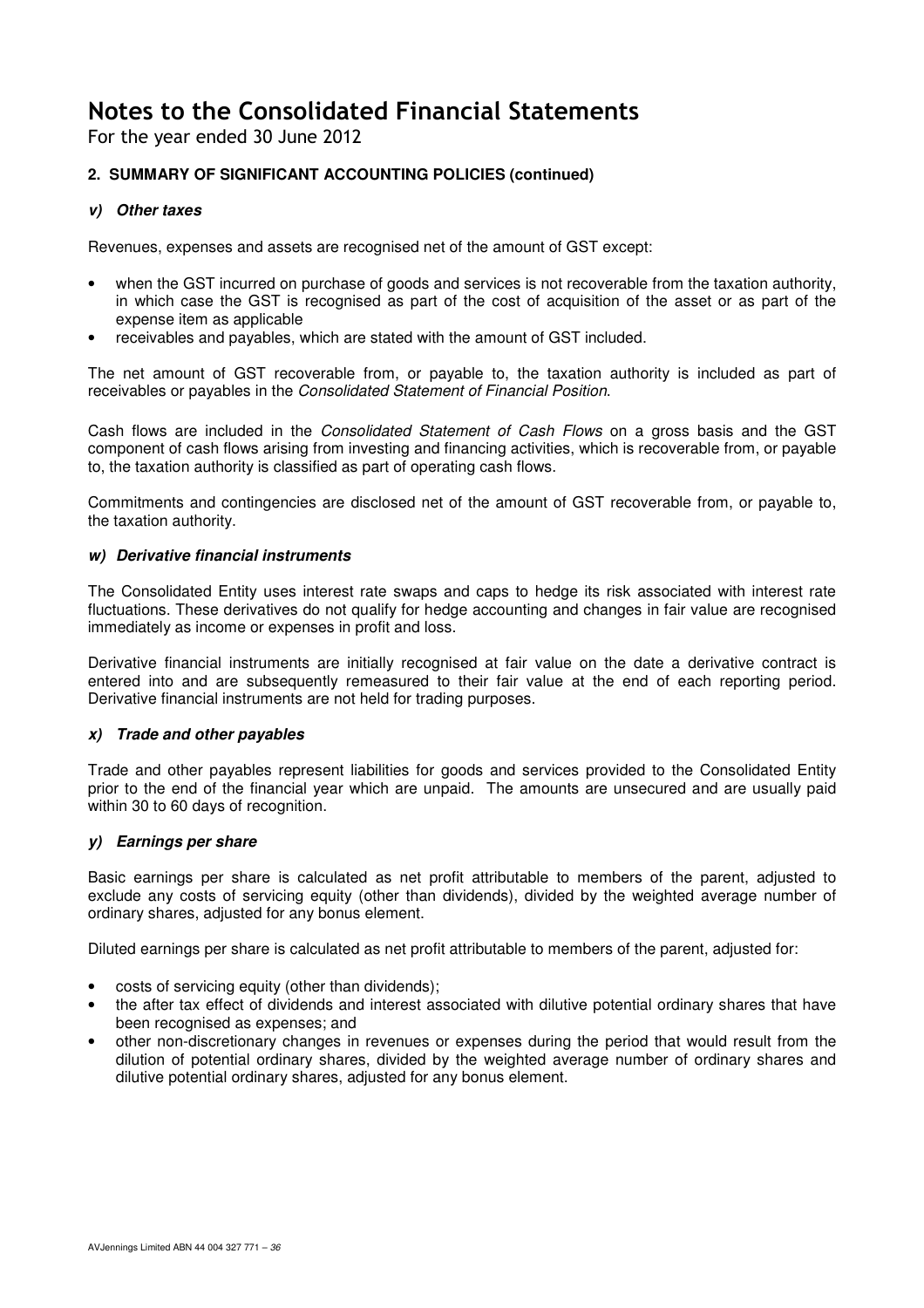For the year ended 30 June 2012

## **2. SUMMARY OF SIGNIFICANT ACCOUNTING POLICIES (continued)**

### **z) Contributed equity**

Ordinary shares are classified as equity. Incremental costs directly attributable to the issue of new shares are shown in equity as a deduction, net of tax, from the proceeds.

### Treasury shares:

Shares acquired on-market for use in employee share-based payment plans are referred to as treasury shares. The cost of these shares is deducted from equity. No gain or loss is recognised in profit or loss for the purchase, sale, issue or cancellation of the Company's shares.

### **aa) Foreign currency translation**

#### (i) Functional and presentation currency:

Both the functional and presentation currency of AVJennings Limited and its Australian subsidiaries is Australian Dollars (\$). A controlled entity, AVJ Hobsonville Pty Limited, has a branch in New Zealand whose functional currency is New Zealand Dollars which is translated to the presentation currency for consolidation reporting.

#### (ii) Transactions and balances:

Foreign currency transactions are translated into the Entity's functional currency at the rates of exchange prevailing at the dates of the transactions. Foreign exchange gains and losses resulting from the settlement of such transactions and from the translation at reporting date exchange rates of monetary assets and liabilities denominated in foreign currencies are recognised in profit and loss, except when they are deferred in equity as they are attributable to part of the net investment in a foreign operation.

Non-monetary items that are measured in terms of historical cost in a foreign currency are translated using the exchange rates as at the date of the initial transaction. Non-monetary items measured at fair value in a foreign currency are translated using the exchange rates at the date when the fair value was determined.

(iii) Translation of Group Companies' functional currency to presentation currency:

The results and financial position of foreign operations that have a functional currency different from the presentation currency are translated into the presentation currency as follows:

- assets and liabilities for each balance sheet presented are translated at the closing rate at the date of that balance sheet;
- income and expenses for each statement of comprehensive income are translated at average exchange rates;
- all resulting exchange differences are recognised in other comprehensive income.

On consolidation, exchange differences arising from the translation of any net investment in foreign entities are recognised in other comprehensive income. When a foreign investment is sold or any borrowings forming part of the net investment are repaid, the associated exchange differences are reclassified to profit or loss, as part of the gain or loss on sale.

### **ab) Comparative figures**

To enable meaningful comparison, some comparatives have been reclassified to conform with the current year's presentation.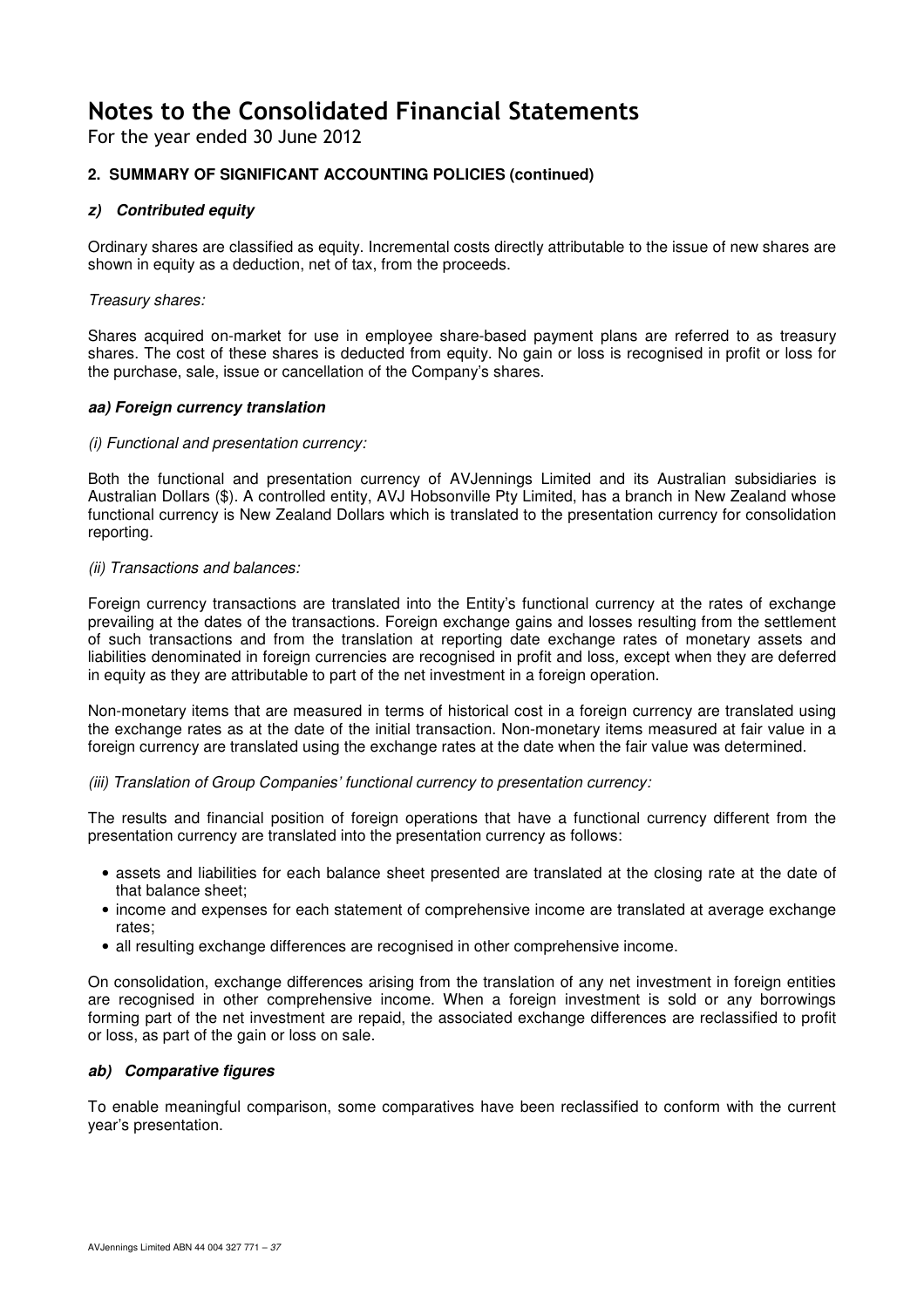For the year ended 30 June 2012

### **3. FINANCIAL RISK MANAGEMENT**

The Consolidated Entity's principal financial instruments comprise receivables, payables, finance leases, derivatives, cash, bank loans and overdrafts.

Risk Management is carried out by a central treasury department under policies approved by the Board of Directors. The objective of the policies is to support the delivery of financial targets and manage key financial risks such as interest rates, foreign currency, credit and liquidity. The overall risk management program focuses on the unpredictability of financial markets and seeks to minimise potential adverse effects on the financial performance of the Consolidated Entity.

AVJennings enters into derivative transactions, principally interest rate cap and interest rate swap contracts, to hedge interest rate risk exposures. Derivatives are exclusively used for hedging purposes, i.e. not as trading or other speculative instruments.

The Consolidated Entity uses different methods to measure and manage different types of risks to which it is exposed. These methods include sensitivity analysis in the case of interest rates and ageing analysis for credit risk. Liquidity risk is managed through the development of future rolling cash flow forecasts and the continuity of funding through the facilities mentioned in notes 24(a) and 24(b).

Primary responsibility for identification and control of financial risks rests with management under the authority of the Board. The Board reviews and agrees on policies for managing each of the risks identified below.

#### **(i) Interest rate risk**

The Consolidated Entity's exposure to market interest rates relates to the obligations arising from interestbearing loans and overdraft. The level of debt is disclosed in note 24.

The policy is to manage finance costs using a mix of fixed and variable rate debt with a target to have approximately 50% of forecast average borrowings at fixed or capped rates of interest. Forecast average borrowings are derived from periodic rolling cash flow forecasts which include an allowance for potential acquisitions. Please refer to the table on page 39 for the position at the reporting date.

To manage the mix of fixed and variable debt in a cost efficient manner, the Consolidated Entity enters into interest rate cap and floating-to-fixed interest rate swap contracts. The fair value exposure on derivatives is a by-product of the Consolidated Entity's attempt to manage the cash flow volatility arising from interest rate changes.

Interest rate cap contracts are entered into for a notional principal amount by paying an upfront premium that covers a specific period. The strike rates for these contracts are benchmarked against the BBSY bid rate (Australian Bank Bill Swap Reference Rate - Average Bid Rate) on a quarterly basis. Settlement occurs quarterly, in favour of the Consolidated Entity, should the BBSY bid rate be above the cap strike rate (movements in the variable rate are directly proportional to movements in the BBSY bid rate).

By entering into interest rate swaps, the Consolidated Entity agrees to exchange, at the end of each quarter, the difference between fixed and variable rate interest amounts calculated by reference to an agreed-upon notional principal amount.

The Consolidated Entity's interest rate derivatives do not qualify for hedge accounting treatment. Gains or losses arising from changes in fair value are recognised in profit or loss.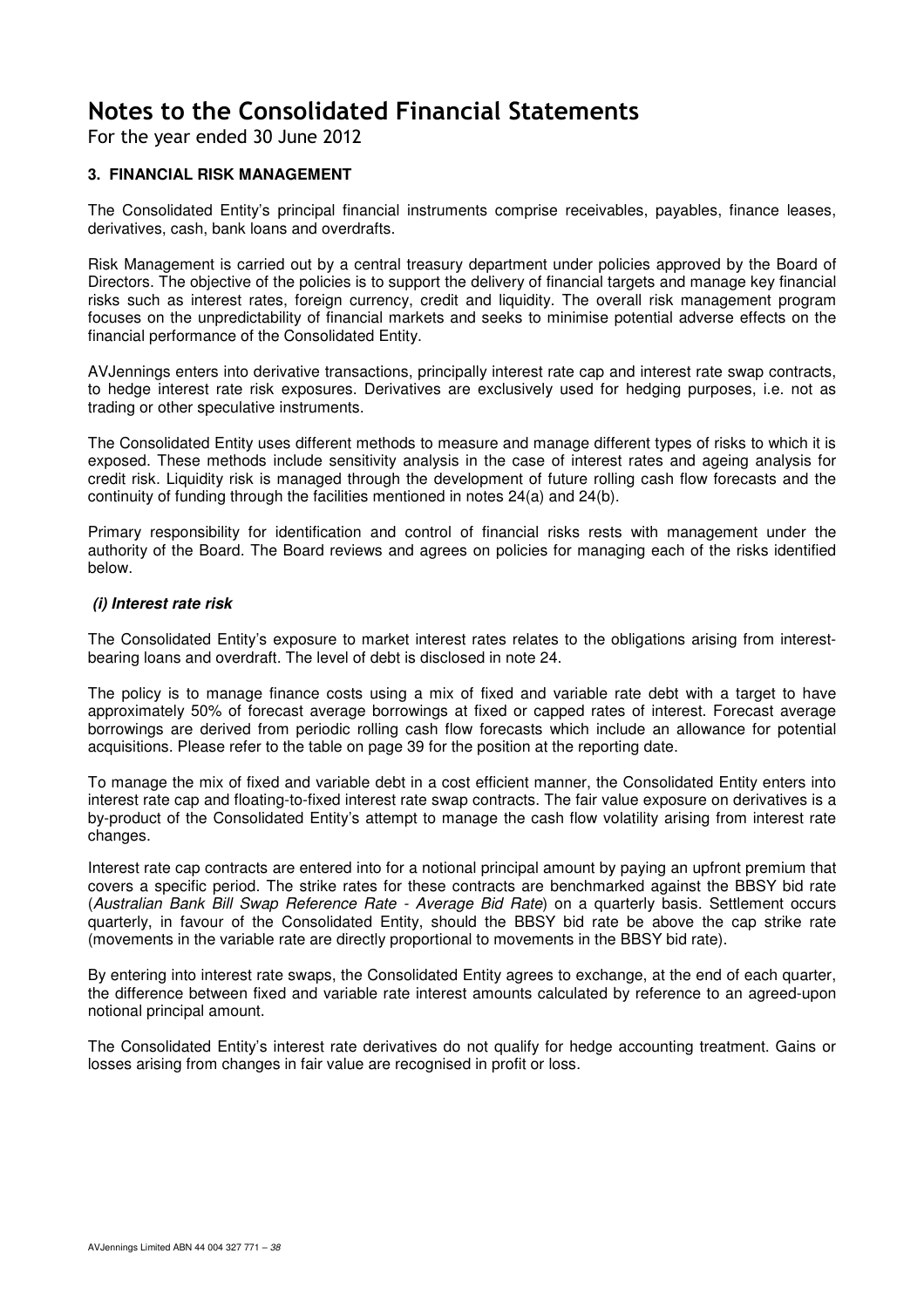For the year ended 30 June 2012

### **3. FINANCIAL RISK MANAGEMENT (continued)**

### **(i) Interest rate risk (continued)**

At the reporting date, the following variable rate borrowings, interest rate swap and interest rate cap contracts were outstanding:

|                                  |                                      | 2012           |                                      |                |  |
|----------------------------------|--------------------------------------|----------------|--------------------------------------|----------------|--|
|                                  | Weighted<br>average<br>interest rate | <b>Balance</b> | Weighted<br>average<br>interest rate | <b>Balance</b> |  |
|                                  | %                                    | \$'000         | %                                    | \$'000         |  |
| Cash                             | 2.03                                 | (4,560)        | 4.04                                 | (12, 260)      |  |
| Bank loans                       | 5.29                                 | 124,237        | 6.72                                 | 69,119         |  |
| Lease liabilities                |                                      |                | 9.16                                 | 29             |  |
| <b>Net financial liabilities</b> |                                      | 119,677        |                                      | 56,888         |  |
| Interest rate caps               |                                      | (15,000)       |                                      | (15,000)       |  |
| Interest rate swaps              |                                      | (15,000)       |                                      | (15,000)       |  |
| Borrowings not hedged            |                                      | 89,677         |                                      | 26,888         |  |

Interest rate derivative contracts are exposed to fair value movements if interest rates change. Details of these contracts are outlined in note 24(e).

At 30 June 2012, after taking into account the effect of interest rate swaps, approximately 18.4% of available borrowings are at fixed or capped rates of interest (2011: 17.3%).

The Consolidated Entity analyses its interest rate exposure on an ongoing basis. Within this analysis, consideration is given to potential renewals of existing positions, alternative financing, alternative hedging positions and the mix of fixed and variable interest rates.

The following sensitivity analysis is based on the interest rate exposures in existence at the balance sheet date.

At 30 June 2012, if interest rates had moved, as illustrated in the table below, with all other variables held constant, post tax profit and other comprehensive income would have been affected as follows:

|                              |                | <b>Post Tax Profit</b><br>Higher/(Lower) | <b>Other Comprehensive Income</b><br>Higher/(Lower) |                          |  |  |
|------------------------------|----------------|------------------------------------------|-----------------------------------------------------|--------------------------|--|--|
|                              | 2012<br>\$'000 | 2011<br>\$'000                           | 2012<br>\$'000                                      | 2011<br>\$'000           |  |  |
| $+1.00\%$ (100 basis points) | (29)           | 203                                      | $\overline{\phantom{a}}$                            |                          |  |  |
| $+0.50\%$ (50 basis points)  | (14)           | 94                                       | $\overline{\phantom{0}}$                            |                          |  |  |
| $-0.50\%$ (50 basis points)  | 14<br>(84)     |                                          | $\overline{\phantom{a}}$                            | $\overline{\phantom{0}}$ |  |  |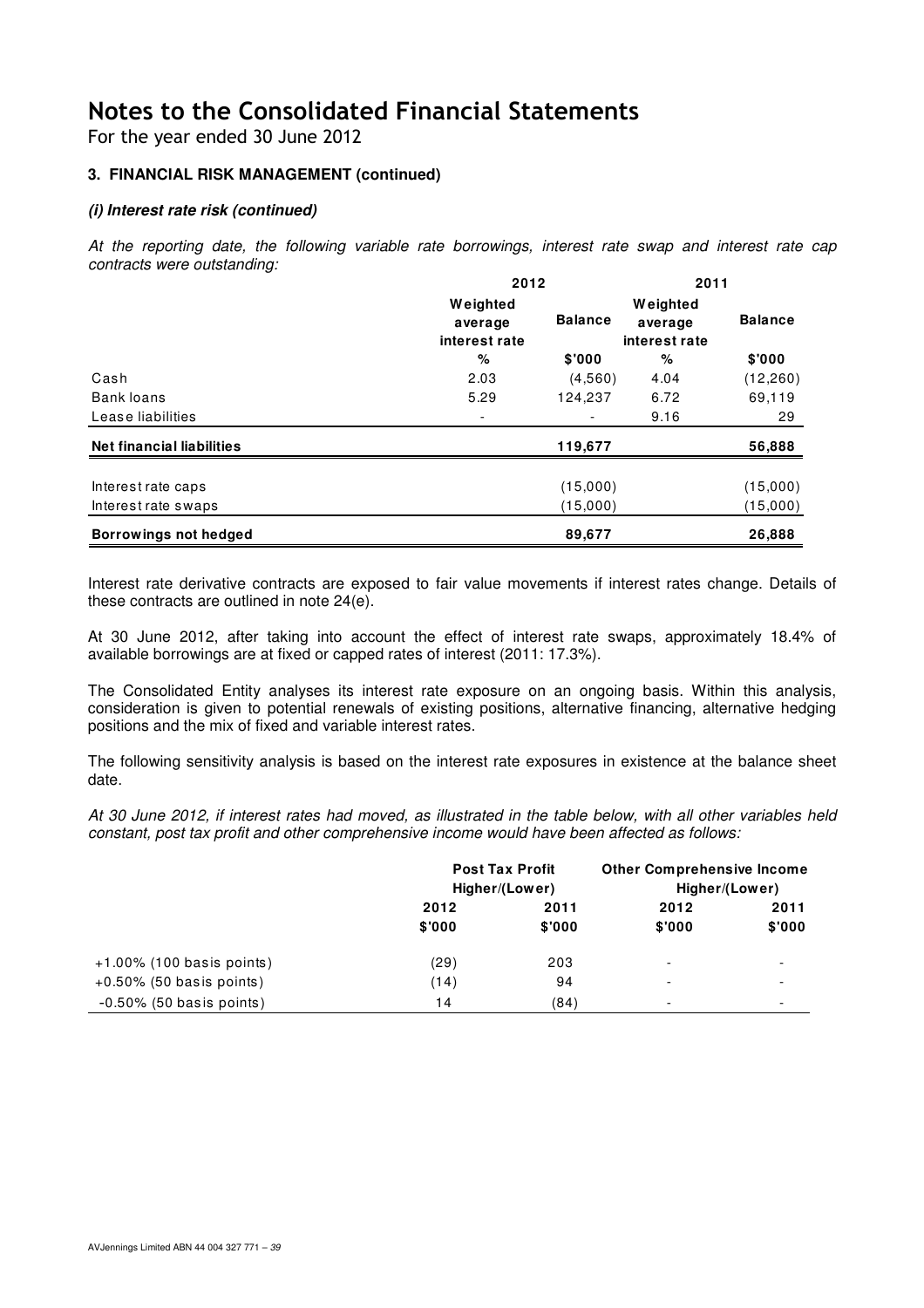For the year ended 30 June 2012

### **3. FINANCIAL RISK MANAGEMENT (continued)**

### **(i) Interest rate risk (continued)**

The above fluctuations in post-tax profit and other comprehensive income are net of interest capitalised to inventories. The effect on the basis that no interest is capitalised, would be as follows:

|                              | <b>Post Tax Profit</b><br>Higher/(Lower) |                | <b>Other Comprehensive Income</b><br>Higher/(Lower) |                          |  |
|------------------------------|------------------------------------------|----------------|-----------------------------------------------------|--------------------------|--|
|                              | 2012<br>\$'000                           | 2011<br>\$'000 | 2012<br>\$'000                                      | 2011<br>\$'000           |  |
| $+1.00\%$ (100 basis points) | (668)                                    | (54)           | -                                                   | ۰                        |  |
| $+0.50\%$ (50 basis points)  | (333)                                    | (34)           |                                                     | $\overline{\phantom{0}}$ |  |
| $-0.50\%$ (50 basis points)  | 333                                      | 44             |                                                     | $\overline{\phantom{a}}$ |  |

### **(ii) Foreign currency risk**

AVJ Hobsonville Pty Limited is a subsidiary which has a branch in New Zealand. The operations of the branch, including purchases of inventory denominated in New Zealand Dollars, are funded by AVJennings Properties Limited (another subsidiary) through an intragroup account.

The Consolidated Statement of Financial Position is affected by the exchange rate movements between New Zealand Dollar and Australian Dollar. This exposure is not hedged as the effects are not considered to be material.

The Consolidated Entity also has transactional exposures. Such exposure arises from sales or purchases by an operating entity in currencies other than the functional currency. This exposure is not considered to be material in relation to the branch in New Zealand.

At balance date, the Consolidated Entity had the following exposure to New Zealand Dollar foreign currency that is not designated in cash flow hedges:

|                                    | 2012            | 2011            |
|------------------------------------|-----------------|-----------------|
|                                    | <b>NZ\$'000</b> | <b>NZ\$'000</b> |
| <b>Financial Assets</b>            |                 |                 |
| Cash and cash equivalents          | 1,024           | 1,390           |
| Trade and other receivables        | 8,018           | 4,080           |
| <b>Total Financial Assets</b>      | 9,042           | 5,470           |
| <b>Financial Liabilities</b>       |                 |                 |
| Trade and other payables           | (13, 237)       | (12, 342)       |
| <b>Total Financial Liabilities</b> | (13, 237)       | (12, 342)       |
| Net exposure                       | (4, 195)        | (6, 872)        |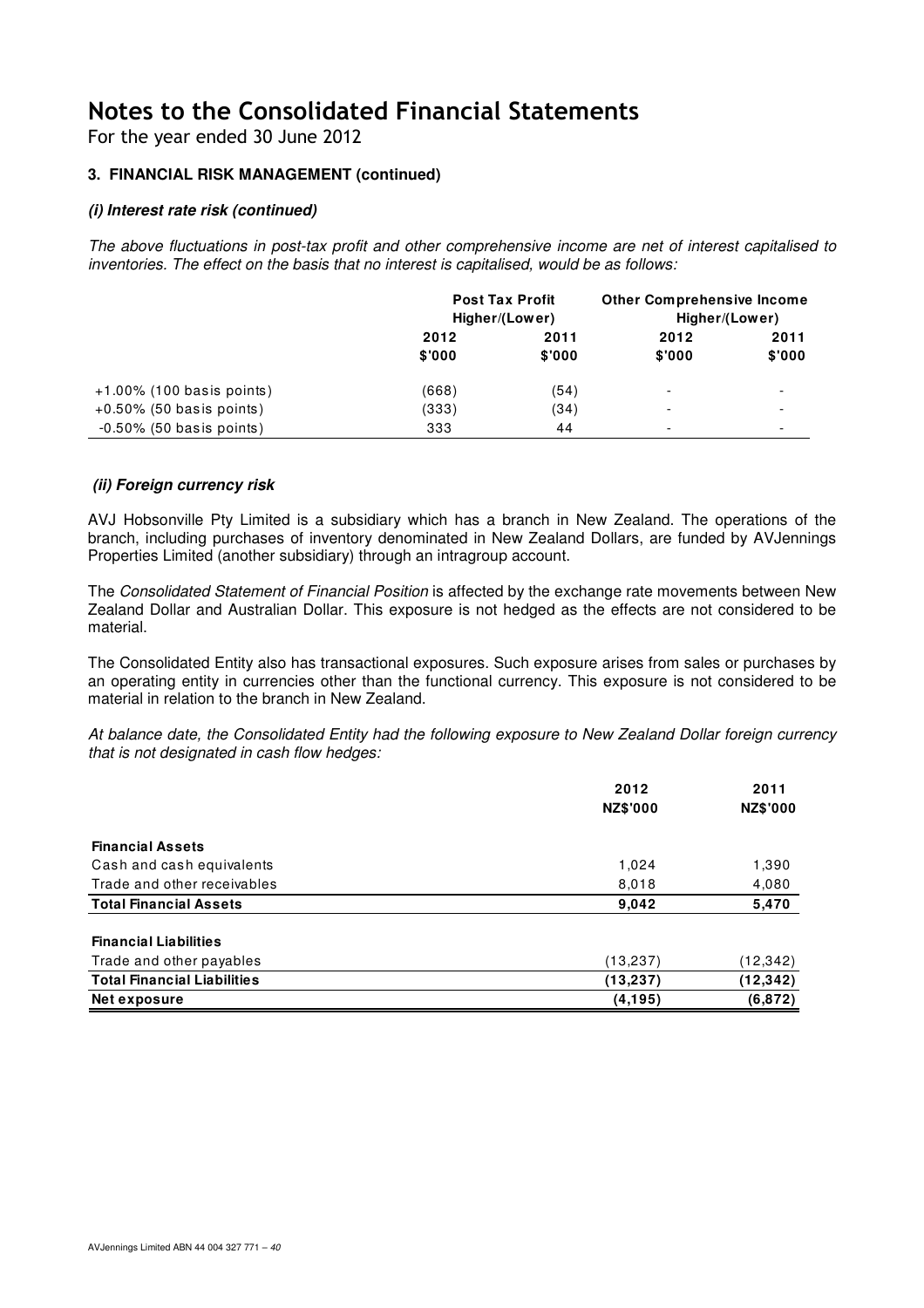For the year ended 30 June 2012

### **3. FINANCIAL RISK MANAGEMENT (continued)**

### **(ii) Foreign currency risk (continued)**

At balance date, had the Australian Dollar moved, the effect of exposure to New Zealand Dollar foreign currency that is not designated in cash flow hedges is illustrated in the following table:

|                     |                | <b>Post Tax Profit</b><br>Higher/(Lower) |        | <b>Other Comprehensive Income</b><br>Higher/(Lower) |  |  |
|---------------------|----------------|------------------------------------------|--------|-----------------------------------------------------|--|--|
|                     | 2012           | 2011                                     | 2012   | 2011                                                |  |  |
|                     | \$'000         | \$'000                                   | \$'000 | \$'000                                              |  |  |
| <b>Consolidated</b> |                |                                          |        |                                                     |  |  |
| $AUD/NZD + 10%$     | $\blacksquare$ | ۰                                        | (934)  | (834)                                               |  |  |
| $AUD/NZD - 5%$      | $\blacksquare$ | ۰                                        | 541    | 483                                                 |  |  |
| AUD/NZD-10%         | $\blacksquare$ | ۰                                        | 1,141  | 1,019                                               |  |  |

#### **(iii) Price risk**

The Consolidated Entity does not have commodity and equity securities price risk.

#### **(iv) Credit risk**

Credit risk arises from financial assets which comprise cash and cash equivalents, trade and other receivables, derivative instruments and the granting of financial guarantees. Exposure to credit arises from potential default of the counterparty, with a maximum exposure equal to the carrying amount of the financial assets (as outlined in each applicable note) as well as \$15,846,000 (2011: \$15,663,000) in relation to financial guarantees granted – see note 32 for further information.

Contracts for Land, Integrated Housing and Apartments usually require payment in full prior to passing of title to customers. In the event that title is to pass without full payment being received, appropriate credit verification procedures are performed prior to executing the contract.

Derivative counterparties and cash deposits are limited to financial institutions approved by the Board.

The Consolidated Entity has no significant concentrations of credit risk and does not hold any credit derivatives to offset its credit exposure.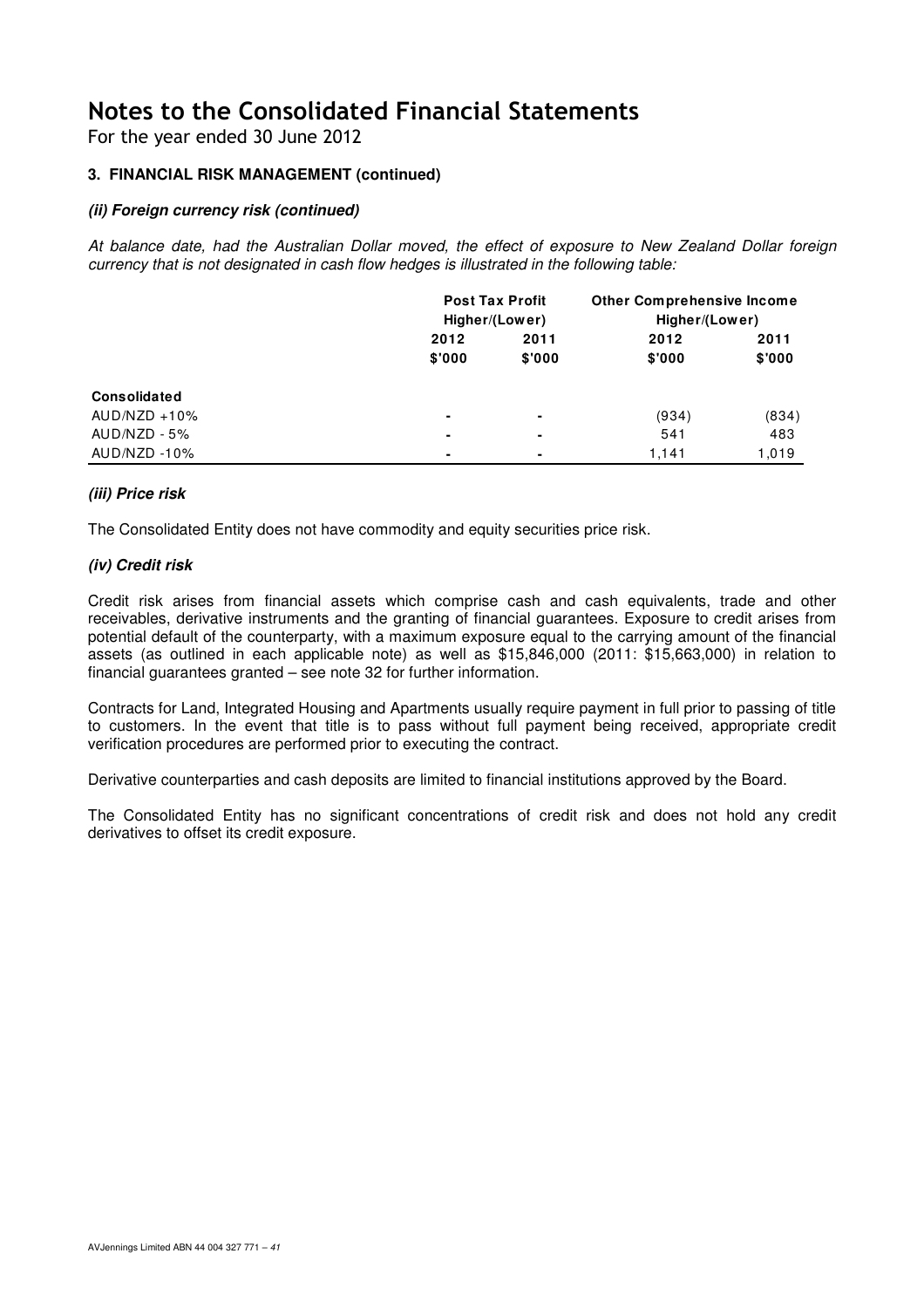For the year ended 30 June 2012

### **3. FINANCIAL RISK MANAGEMENT (continued)**

### **(v) Liquidity risk**

Liquidity arises from the financial liabilities of the Consolidated Entity and the ability to repay them as and when they fall due.

The objective is to maintain a balance between continuity of funding and flexibility through the use of bank overdrafts, bank loans, finance leases and committed available credit facilities. Liquidity risk is managed by monitoring forecast cash flows on a monthly basis and matching the maturity profiles of financial assets and liabilities.

The current main banking facilities are due to mature on 30 September 2013. In addition, the Consolidated Entity operates certain project funding facilities which are discussed in note 24(b).

At 30 June 2012, 0.9% (2011: 90.4%) of the Consolidated Entity's interest-bearing loans and borrowings will mature in less than one year.

A. Non-derivative financial liabilities:

The liquidity risk disclosures on page 43 reflect all contractually fixed pay-offs, repayments and interest resulting from recognised financial liabilities and financial guarantees as of 30 June 2012. For the other obligations, the respective undiscounted cash flows for the respective upcoming fiscal years are presented. The timing of cash flows is based on the contractual terms of the underlying contract.

However, where the counterparty has a choice of when the amount is paid, the liability is allocated to the earliest period in which it can be required to be paid. For financial guarantee contracts, the maximum amount of the guarantee is allocated to the earliest period in which the guarantee can be called.

The risk implied from the values shown in the table on page 43, reflects a balanced view of cash inflows and outflows of non-derivative financial instruments. The Consolidated Entity ensures that sufficient liquid assets are available to meet all the required short-term cash payments.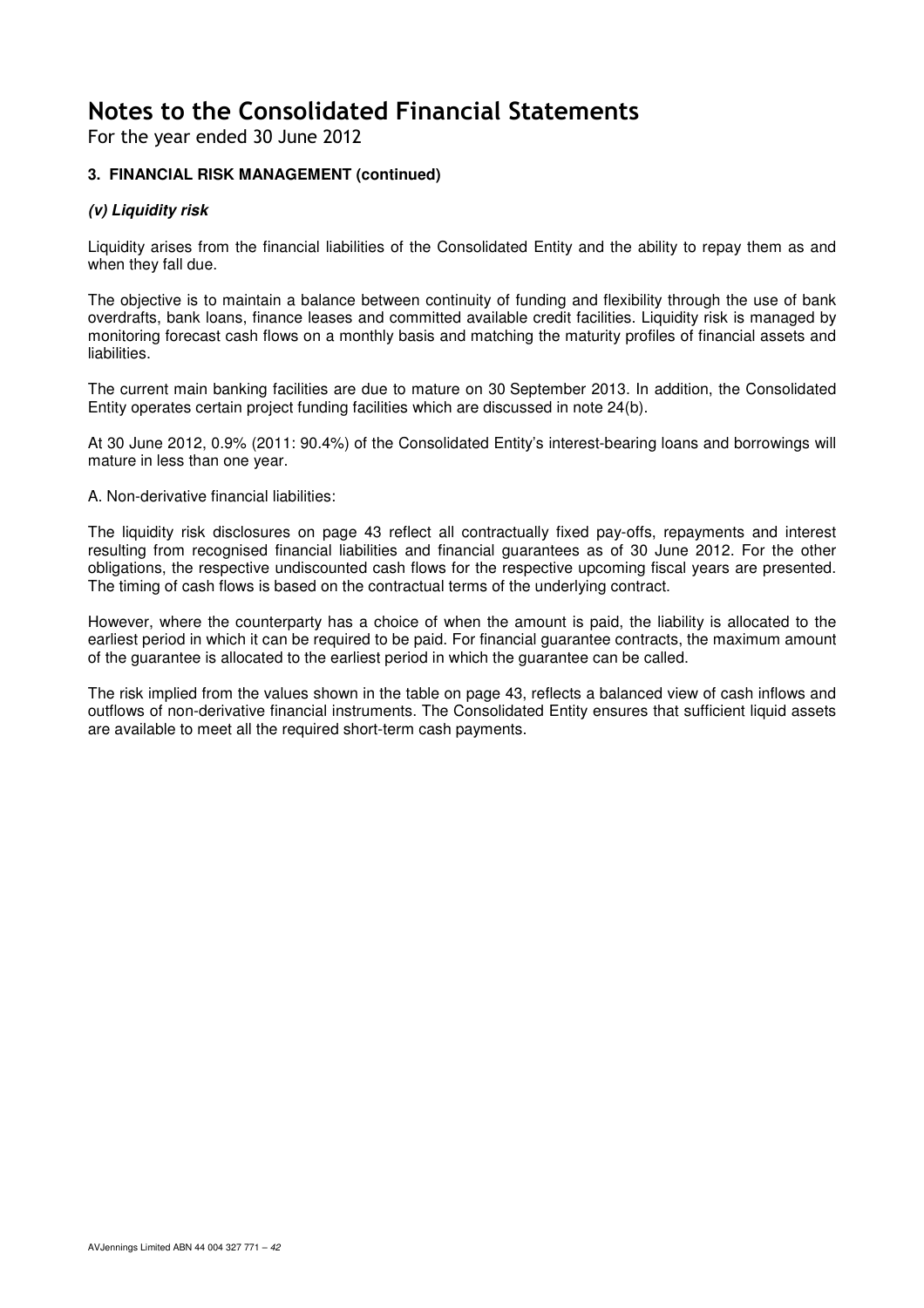For the year ended 30 June 2012

### **3. FINANCIAL RISK MANAGEMENT (continued)**

### **(v) Liquidity risk (continued)**

A. Non-derivative financial liabilities: (continued)

|                                        |                        | $6 - 12$         |                         |                 |
|----------------------------------------|------------------------|------------------|-------------------------|-----------------|
| Year ended 30 June 2012                | $< 6$ months<br>\$'000 | months<br>\$'000 | $> 1-5$ years<br>\$'000 | Total<br>\$'000 |
| <b>Financial Assets</b>                |                        |                  |                         |                 |
| Cash and cash equivalents              | 4,560                  |                  |                         | 4,560           |
| Trade and other receivables            | 35,522                 |                  |                         | 35,522          |
|                                        | 40,082                 | ä,               |                         | 40,082          |
| <b>Financial Liabilities</b>           |                        |                  |                         |                 |
| Trade and other payables               | 24,172                 | 22,774           | 47,520                  | 94,466          |
| Interest-bearing loans and borrowings* | 4,415                  | 3,241            | 125,338                 | 132,994         |
| <b>Financial Guarantees</b>            | 15,846                 |                  |                         | 15,846          |
|                                        | 44,433                 | 26,015           | 172,858                 | 243,306         |
| <b>Net maturity</b>                    | (4,351)                | (26, 015)        | (172, 858)              | (203, 224)      |
|                                        |                        |                  |                         |                 |
|                                        | $< 6$ months           | $6 - 12$         |                         | Total           |
| Year ended 30 June 2011                | \$'000                 | months<br>\$'000 | $> 1-5$ years<br>\$'000 | \$'000          |
|                                        |                        |                  |                         |                 |
| <b>Financial Assets</b>                |                        |                  |                         |                 |
| Cash and cash equivalents              | 12,260                 |                  |                         | 12,260          |
| Trade and other receivables            | 17,159                 |                  |                         | 17,159          |
|                                        | 29,419                 |                  |                         | 29,419          |
| <b>Financial Liabilities</b>           |                        |                  |                         |                 |
| Trade and other payables               | 27,045                 | 21,440           | 43,400                  | 91,885          |
| Interest-bearing loans and borrowings* |                        | 5,266            | 7,132                   |                 |
| <b>Financial Guarantees</b>            | 58,805                 |                  |                         | 71,203          |
|                                        | 15,663                 |                  |                         | 15,663          |
|                                        | 101,513                | 26,706           | 50,532                  | 178,751         |
| <b>Net maturity</b>                    | (72, 094)              | (26, 706)        | (50, 532)               | (149, 332)      |

**\*** Expected settlement amounts of interest-bearing loans and borrowings include an estimate of the interest payable to the date of expiry of the facilities.

In addition to maintaining sufficient assets to meet short-term payments, at reporting date, the Consolidated Entity has approximately \$74 million (2011: \$135 million) of unused credit facilities available for its immediate use. Please refer to note 24.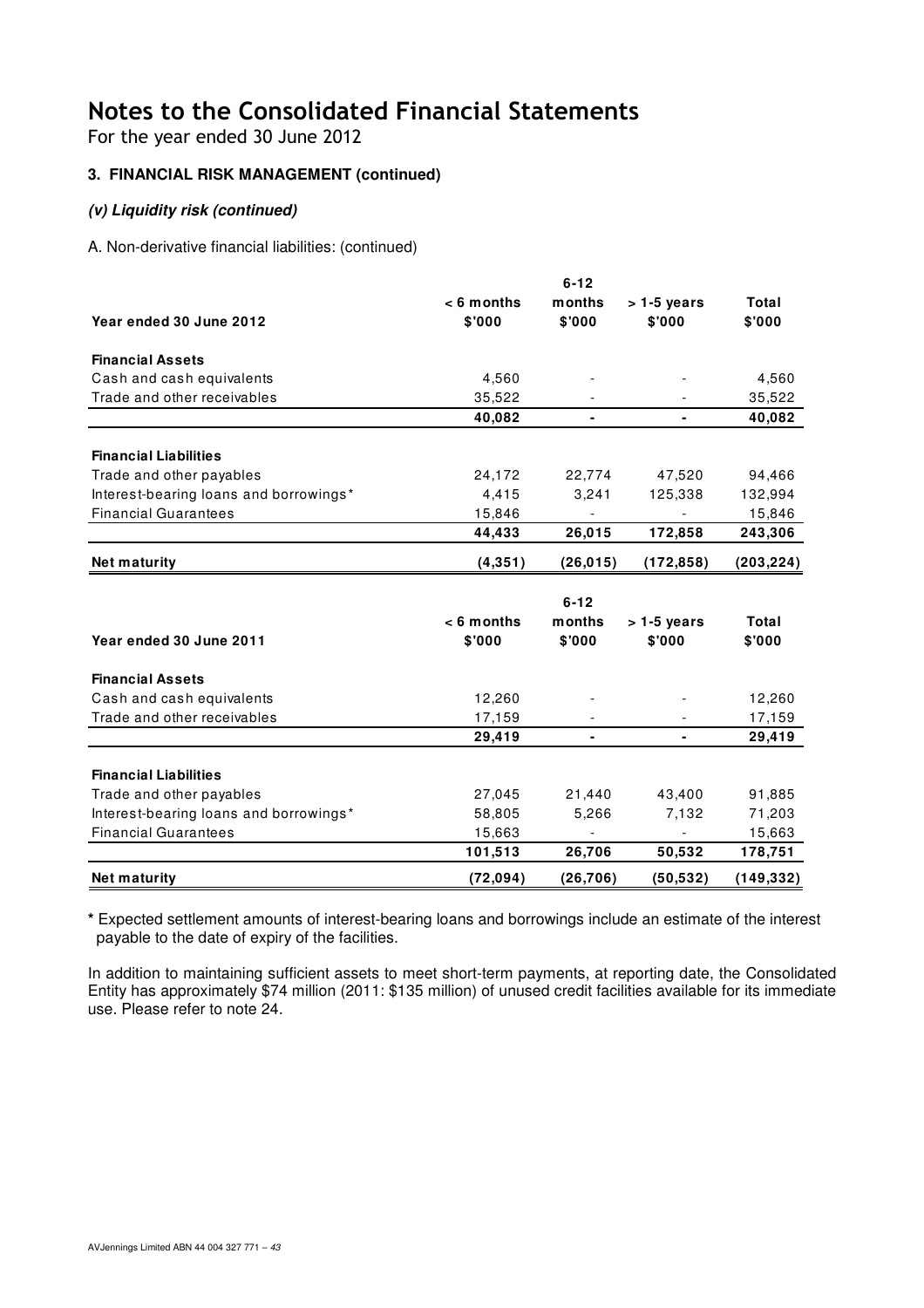For the year ended 30 June 2012

### **3. FINANCIAL RISK MANAGEMENT (continued)**

### **(v) Liquidity risk (continued)**

B. Derivative financial liabilities:

The table below details the liquidity risk arising from the derivative liabilities held by the Consolidated Entity at balance date.

|                                   |              | $6 - 12$                 |               |              |
|-----------------------------------|--------------|--------------------------|---------------|--------------|
|                                   | $< 6$ months | months                   | $>1-5$ years  | Total        |
| Year ended 30 June 2012           | \$'000       | \$'000                   | \$'000        | \$'000       |
| <b>Derivatives</b>                |              |                          |               |              |
| Net settled (interest rate swaps) | 42           | $\overline{\phantom{a}}$ |               | 42           |
| <b>Net maturity</b>               | 42           |                          |               | 42           |
|                                   |              | $6 - 12$                 |               |              |
|                                   | $< 6$ months | months                   | $> 1-5$ years | <b>Total</b> |
| Year ended 30 June 2011           | \$'000       | \$'000                   | \$'000        | \$'000       |
| <b>Derivatives</b>                |              |                          |               |              |
| Net settled (interest rate swaps) | 15           | $\overline{\phantom{a}}$ |               | 15           |
| <b>Net maturity</b>               | 15           |                          |               | 15           |

### **(vi) Fair value**

The methods used in estimating the fair value of a financial instrument are:

Level 1 - the fair value is calculated using quoted prices in active markets.

Level 2 - the fair value is estimated using inputs other than quoted prices included in Level 1 that are observable for the asset or the liability, either directly (as prices) or indirectly (derived from prices).

Level 3 - the fair value is estimated using inputs for the asset or liability that are not based on observable market data.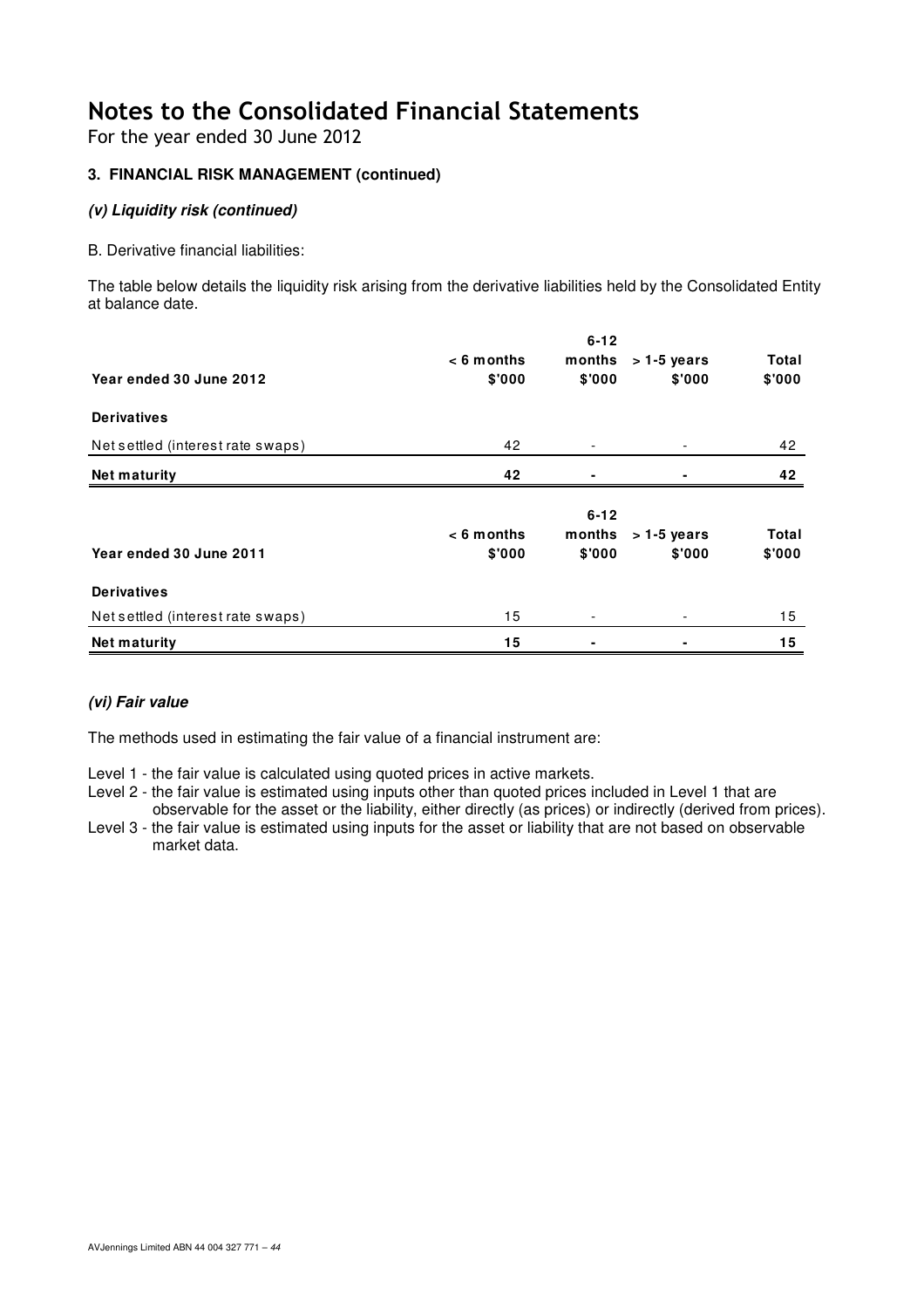For the year ended 30 June 2012

### **3. FINANCIAL RISK MANAGEMENT (continued)**

### **(vi) Fair Value (continued)**

The fair value of the financial instruments as well as the methods used to estimate the fair value are summarised in the table below.

|                                                        |                 |                                            | Year ended 30 June 2012                                                                                             |        | Year ended 30 June 2011  |                                            |                                                                                                                     |        |  |
|--------------------------------------------------------|-----------------|--------------------------------------------|---------------------------------------------------------------------------------------------------------------------|--------|--------------------------|--------------------------------------------|---------------------------------------------------------------------------------------------------------------------|--------|--|
|                                                        | Quoted<br>price | Valuation<br>market<br>inputs<br>(Level 2) | Valuation<br>market technique - technique -<br>non market<br>(Level 1) observable observable<br>inputs<br>(Level 3) | Total  | Quoted<br>price          | Valuation<br>market<br>inputs<br>(Level 2) | Valuation<br>market technique - technique -<br>non market<br>(Level 1) observable observable<br>inputs<br>(Level 3) | Total  |  |
|                                                        | \$'000          | \$'000                                     | \$'000                                                                                                              | \$'000 | \$'000                   | \$'000                                     | \$'000                                                                                                              | \$'000 |  |
| <b>Financial liabilities</b><br>Derivative instruments |                 |                                            |                                                                                                                     |        |                          |                                            |                                                                                                                     |        |  |
| Interest rate swaps                                    |                 | 187                                        | $\overline{\phantom{a}}$                                                                                            | 187    | $\overline{\phantom{a}}$ | 68                                         | $\overline{\phantom{a}}$                                                                                            | 68     |  |
|                                                        |                 | 187                                        |                                                                                                                     | 187    |                          | 68                                         |                                                                                                                     | 68     |  |

Quoted market price represents the fair value determined based on quoted prices in active markets as at the reporting date without any deduction of transaction costs. The fair value of the listed equity investments are based on quoted market prices.

For financial instruments not quoted in active markets, valuation techniques such as present value techniques, comparison to similar instruments for which market observable prices exist and other relevant models used by market participants are used. These valuation techniques use both observable and unobservable market inputs.

Financial instruments that use valuation techniques with only observable market inputs or unobservable inputs that are not significant to the overall valuation include interest rate swaps not traded on a recognised exchange.

The fair value of unlisted debt and equity securities, as well as other instruments that do not have an active market, are based on valuation techniques using market data that is not observable. Where the impact of credit risk on the fair value of a derivative is significant, and the inputs on credit risk (e.g. CDS spreads) are not observable, the derivative would be classified as based on non observable market inputs (Level 3).

There were no transfers between any of the categories during the year.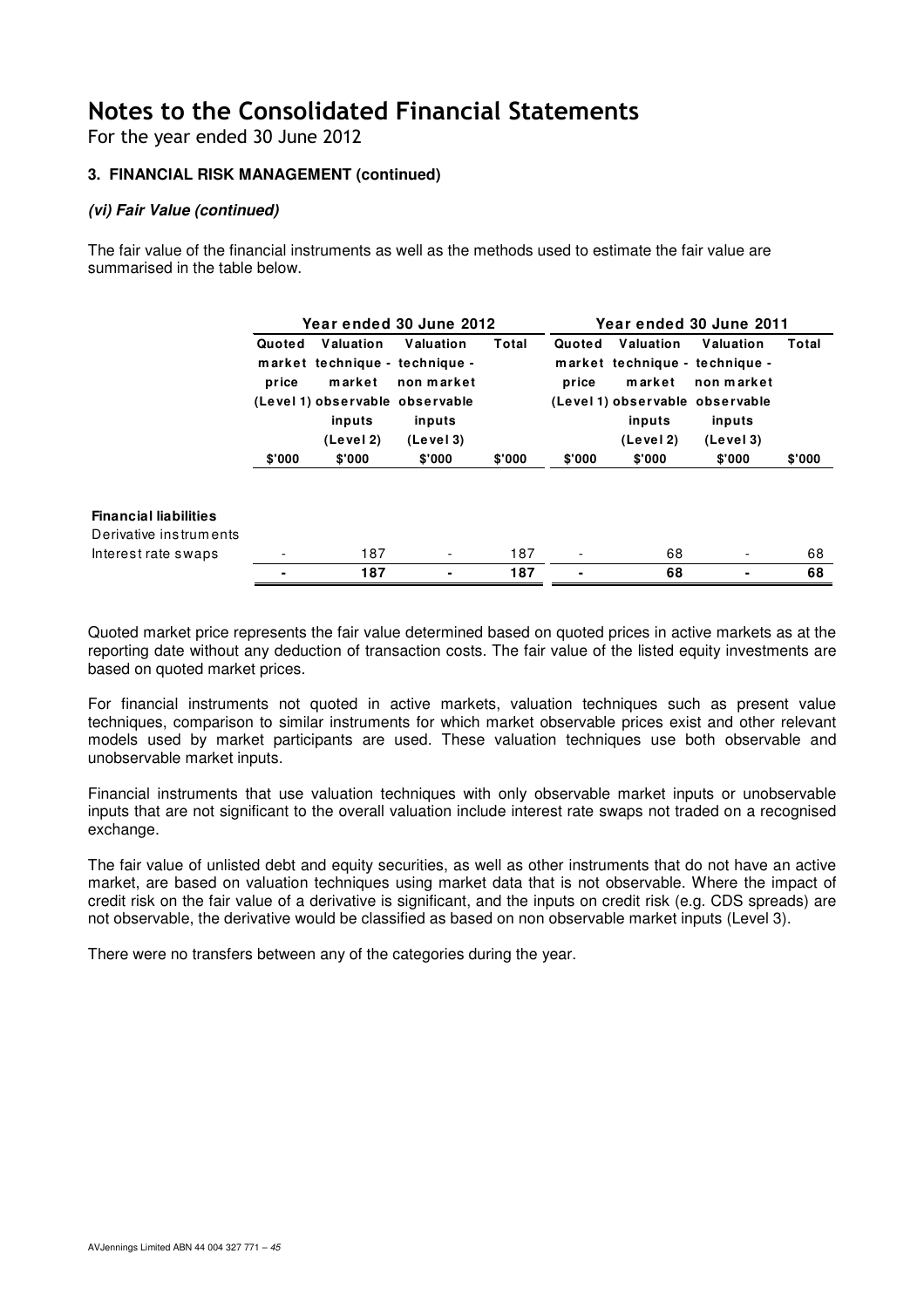For the year ended 30 June 2012

### **4. SIGNIFICANT ACCOUNTING JUDGEMENTS, ESTIMATES AND ASSUMPTIONS**

The preparation of consolidated financial statements requires management to make judgements, estimates and assumptions that affect the reported amounts of revenues, expenses, assets and liabilities, and the disclosure of contingent liabilities, at the end of a reporting period. However, uncertainty about these assumptions and estimates could result in outcomes that require a material adjustment to the carrying amount of the asset or liability affected, in future periods.

### **(i) Critical judgements in applying accounting policies**

In applying the Group's accounting policies, management has made the following judgements, which have the most significant effect on the amounts recognised in the consolidated financial statements:

#### Recovery of deferred tax assets:

Deferred tax assets are recognised for deductible temporary differences and tax losses where management considers that it is probable that future taxable profits will be available to utilise these.

#### Cost of goods sold:

Management uses judgement in determining the method to be used for cost apportionment. Costs may be apportioned based on yield, unit entitlement, percentage of revenue or other equitable methods. Costs include costs incurred to date as well as forecast costs to bring the inventory into a saleable state.

### **(ii) Critical accounting estimates and assumptions**

Key assumptions concerning the future and other key sources of estimating uncertainty at the reporting date, that have a significant risk of causing a material adjustment to the carrying amounts of assets and liabilities are described below. Assumptions and estimates are based on parameters currently available. Existing circumstances and assumptions about future developments, however, may change due to changes in market condition or circumstances arising beyond the control of the Group. Future assumptions are altered as these changes occur.

#### Estimates of net realisable value of inventories:

The net realisable value is the estimated selling price in the ordinary course of business less the estimated costs of completion and costs of selling as per note 2(k). Estimates take into consideration fluctuations in price or cost, and development time and sales rates. The key assumptions used in this exercise require the use of management judgement and are reviewed at least half-yearly.

#### Profit recognised on developments:

Profit on developments is generally recognised on settlement as discussed in note 2(t). The calculation of profit for projects that are in progress, is based on actual costs to date and estimates of costs to complete.

#### Share-based payment transactions:

The cost of equity settled securities allocated to employees is measured by reference to the fair value of the equity instruments at the date on which they are granted. As explained in note 35(b), the fair value of some equity instruments is determined using the Monte Carlo simulation model which includes a number of judgements and assumptions. These judgements and assumptions have no impact on the carrying value of assets and liabilities in the Consolidated Statement of Financial Position but may impact the share-based payment expense taken to profit and loss.

#### Valuation of derivatives:

Derivatives not quoted in an active market are valued based on certain assumptions and estimates. These valuations can change depending on market volatility.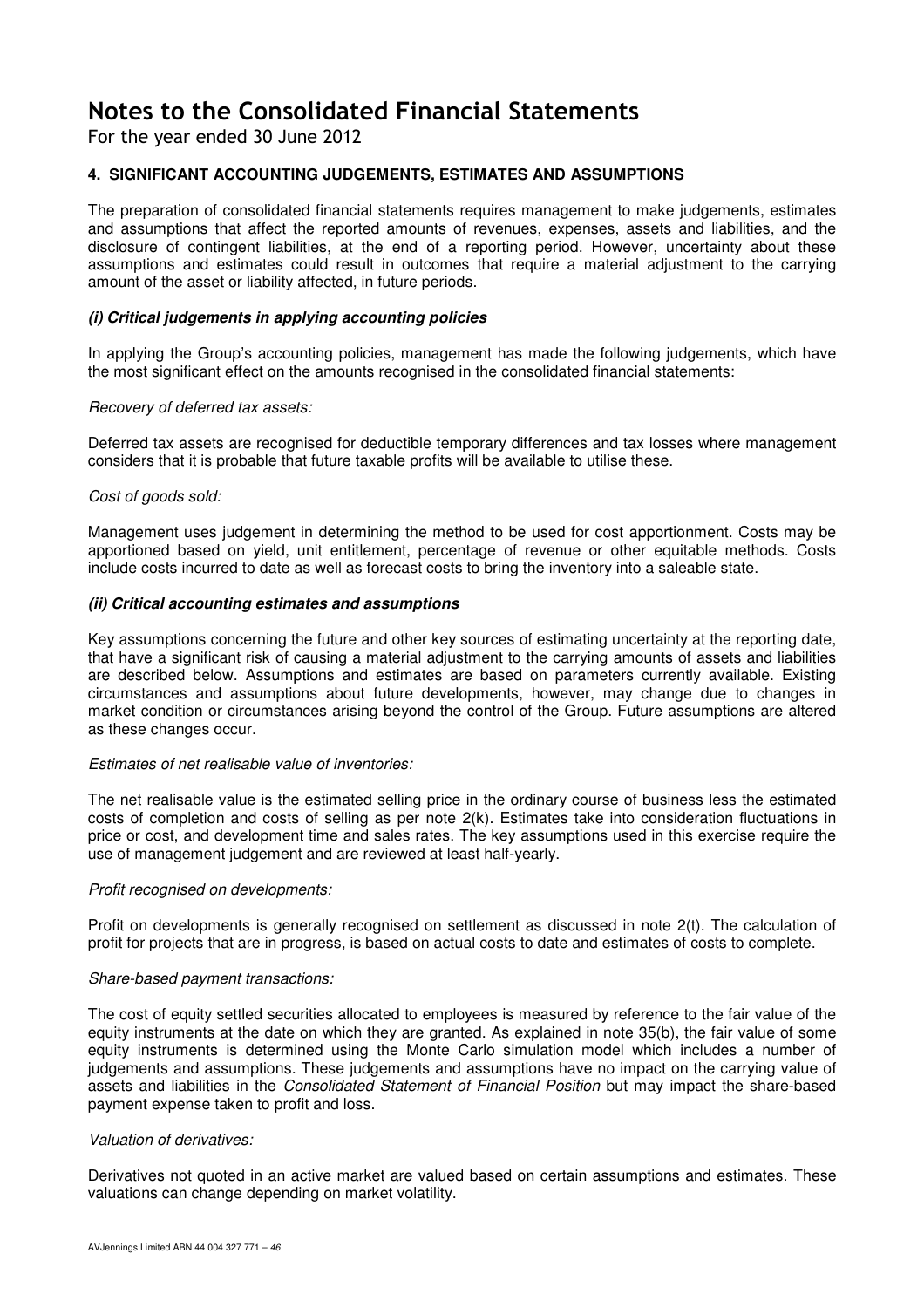For the year ended 30 June 2012

## **5. REVENUES AND EXPENSES**

Profit/(loss) from ordinary activities before income tax includes the following revenues and expenses:

|                                                             |             | 2012      | 2011    |
|-------------------------------------------------------------|-------------|-----------|---------|
|                                                             | <b>Note</b> | \$'000    | \$'000  |
| Revenues from continuing operations                         |             |           |         |
| Developments                                                |             | 181,022   | 194,995 |
| Home Improvements                                           |             | 2,060     | 7,993   |
| Interest revenue                                            |             | 481       | 958     |
| Management fees                                             |             | 2,913     | 3,579   |
| Rental revenue                                              |             | 18        | 47      |
| Royalty revenue                                             |             | 1,258     | 1,655   |
| Sundry revenue                                              |             | 1,057     | 1,019   |
| Expense recovery from third party                           |             |           | 5,655   |
| <b>Total revenues</b>                                       |             | 188,809   | 215,901 |
|                                                             |             |           |         |
| Changes in inventories, finished goods and work-in-progress |             |           |         |
| Amortisation of finance costs capitalised to inventories    |             | 6,998     | 6,246   |
|                                                             |             |           |         |
| <b>Employee benefits expenses</b>                           |             |           |         |
| Defined contribution superannuation expense                 |             | 1,286     | 1,484   |
| Other employee benefits expenses                            |             | 17,802    | 20,051  |
| Total employee benefits expenses                            |             | 19,088    | 21,535  |
|                                                             |             |           |         |
| Depreciation and amortisation expense                       |             |           |         |
| Depreciation                                                |             |           |         |
| Leasehold improvements                                      | 21          | 48        | 101     |
| Plant, equipment and motor vehicles                         | 21          | 305       | 325     |
| Amortisation                                                |             |           |         |
| Motor vehicles under lease                                  | 21          |           | 60      |
| Total depreciation and amortisation expense                 |             | 353       | 486     |
| <b>Other expenses</b>                                       |             |           |         |
| Minimum operating lease payments                            |             | 2,379     | 3,346   |
| Finance costs                                               |             |           |         |
| Bank loans and overdrafts                                   |             | 10,809    | 10,844  |
| Finance charges payable under finance leases                |             |           | 19      |
| Total finance costs                                         |             | 10,809    | 10,863  |
| Less: Amount capitalised to inventories                     |             | (10, 334) | (9,949) |
| <b>Finance costs expensed</b>                               |             | 475       | 914     |
|                                                             |             |           |         |
| <b>Impairment of assets</b>                                 |             |           |         |
| Inventories impaired                                        |             | 48,621    |         |
| Equity accounted investments impaired                       |             | 1,311     |         |
| <b>Total Impairment</b>                                     |             | 49,932    |         |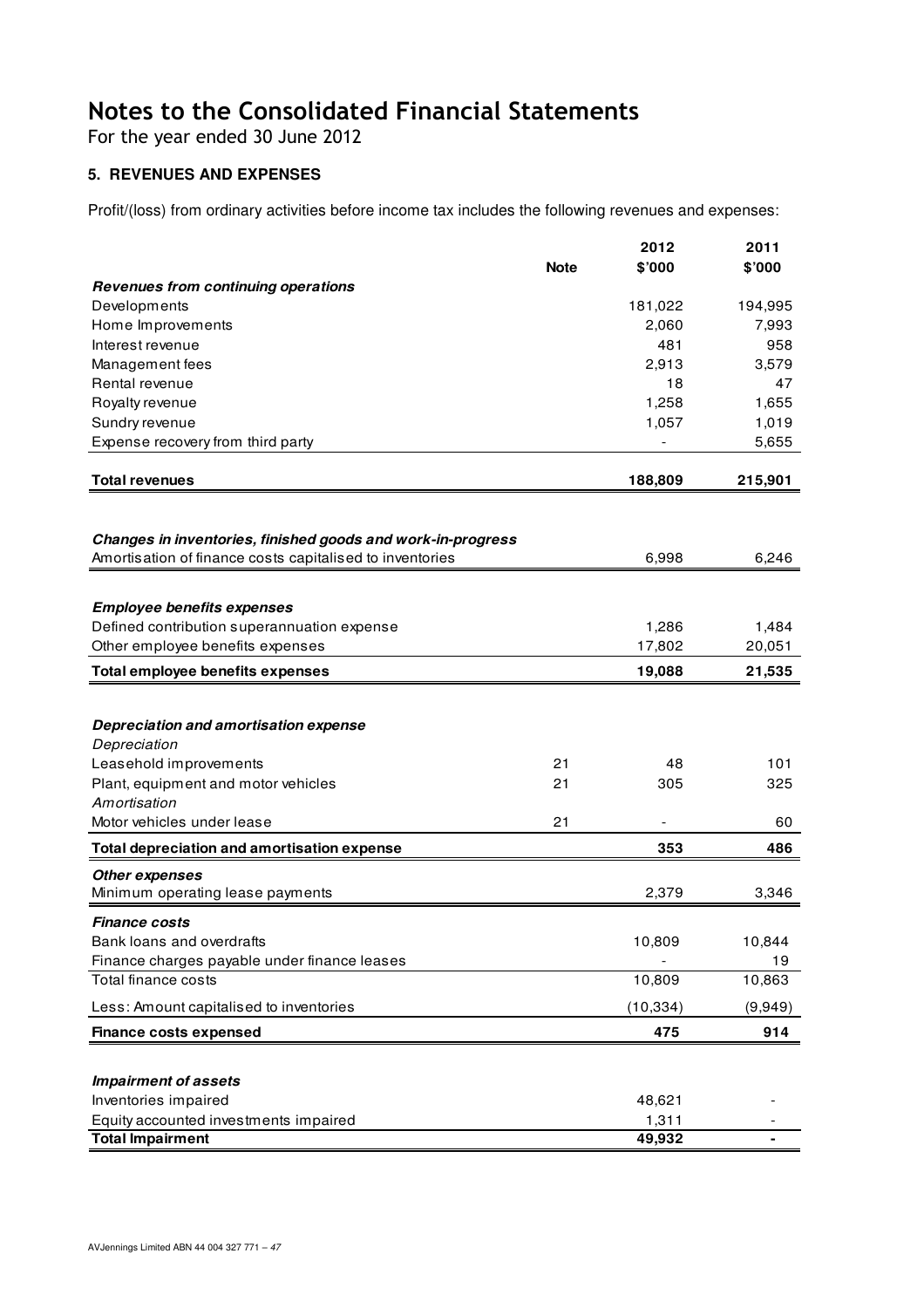For the year ended 30 June 2012

## **6. OPERATING SEGMENTS**

### **Identification of reportable segments**

The Consolidated Entity has identified its operating segments based on the internal reports that are reviewed and used by the chief operating decision makers in assessing performance and in determining the allocation of resources.

The operating segments are identified by management based on the states in which the Consolidated Entity sells its products and services. Discrete financial information about each of these operating businesses is reported on a monthly basis.

### **Types of products and services**

The Consolidated Entity operates primarily in residential development.

#### **Accounting policies**

The accounting policies used in reporting segments are the same as those contained in note 2 to the Financial Report.

### **Operating segments**

States:

This includes activities relating to Land Development, Integrated Housing, Apartments Development and Home Improvements.

Other:

This includes corporate transactions entered into by the Head Office which are not state based.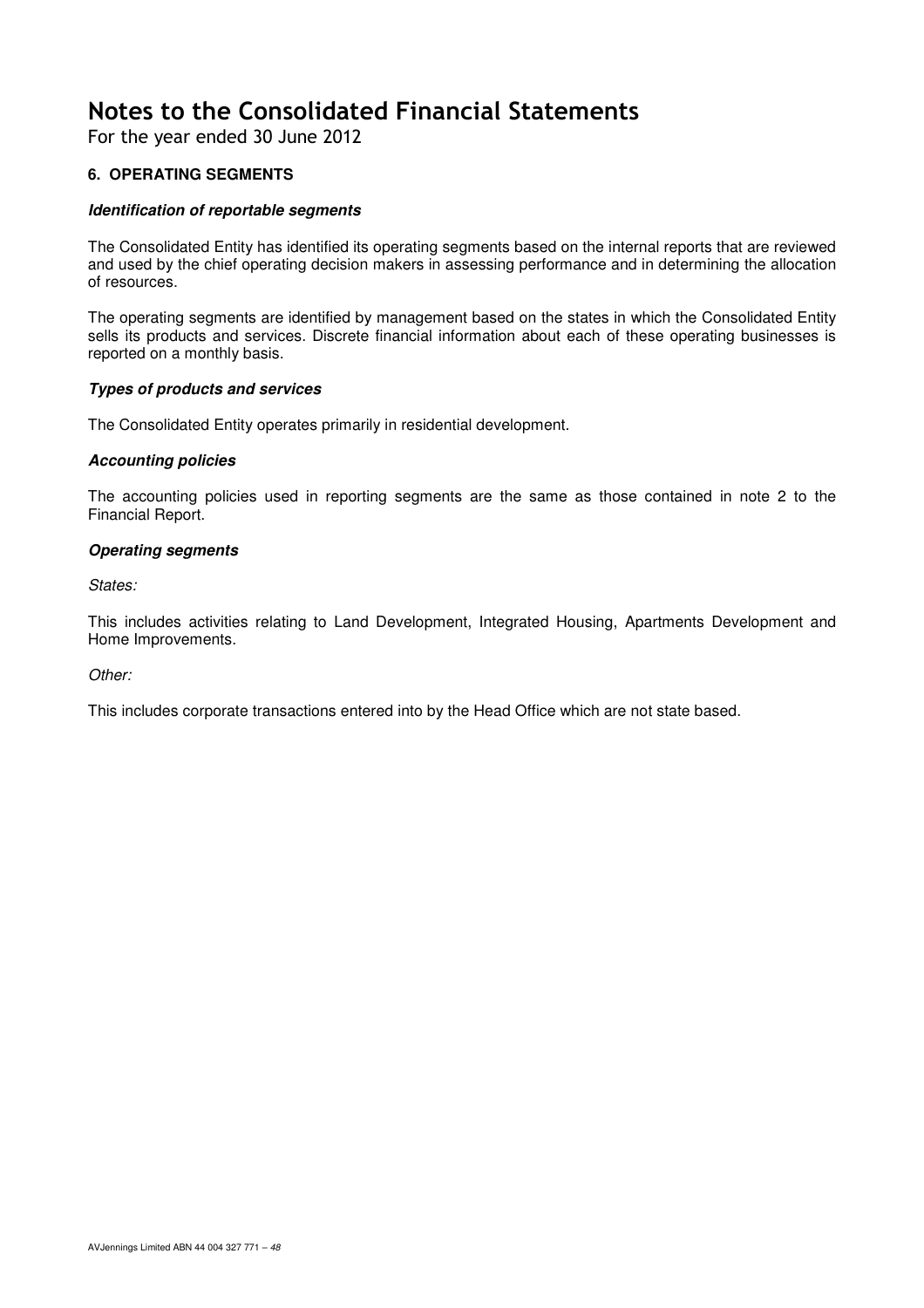For the year ended 30 June 2012

### **6. OPERATING SEGMENTS (continued)**

The following table presents the revenues and results information regarding operating segments for the year ended 30 June 2012:

|                                                     | <b>Continuing Operations</b> |                          |        |            |            |                          |                          |                          |        | <b>Discontinued</b><br><b>Total Operations</b><br><b>Operations</b> |              |                              |                          |                             |                     |           |
|-----------------------------------------------------|------------------------------|--------------------------|--------|------------|------------|--------------------------|--------------------------|--------------------------|--------|---------------------------------------------------------------------|--------------|------------------------------|--------------------------|-----------------------------|---------------------|-----------|
|                                                     | <b>NSW</b>                   |                          |        | <b>VIC</b> | <b>QLD</b> |                          | <b>SA</b>                |                          | Other  |                                                                     | <b>Total</b> |                              |                          | Contract<br><b>Building</b> | <b>Consolidated</b> |           |
| <b>Operating segments</b>                           | 2012                         | 2011                     | 2012   | 2011       | 2012       | 2011                     | 2012                     | 2011                     | 2012   | 2011                                                                | 2012         | 2011                         | 2012                     | 2011                        | 2012                | 2011      |
|                                                     | \$'000                       | \$'000                   | \$'000 | \$'000     | \$'000     | \$'000                   | \$'000                   | \$'000                   | \$'000 | \$'000                                                              | \$'000       | \$'000                       | \$'000                   | \$'000                      | \$'000              | \$'000    |
| <b>Revenues</b>                                     |                              |                          |        |            |            |                          |                          |                          |        |                                                                     |              |                              |                          |                             |                     |           |
| <b>External sales</b>                               | 41,827                       | 53,436                   | 71,961 | 88,408     | 51,871     | 31,627                   | 17,423                   | 29,517                   |        | $\overline{\phantom{a}}$                                            | 183,082      | 202,988                      | $\sim$                   | 15,503                      | 183,082             | 218,491   |
| Management fees                                     | 1,516                        | 2,264                    | 627    | 895        | 662        | 420                      | 108                      | $\sim$                   |        | $\sim$                                                              | 2,913        | 3,579                        |                          |                             | 2,913               | 3,579     |
| Other revenue                                       |                              |                          |        |            |            |                          |                          | $\sim$                   | 2,814  | 9,334                                                               | 2,814        | 9,334                        |                          | 13                          | 2,814               | 9,347     |
| <b>Total segment</b><br>revenues                    | 43,343                       | 55,700                   | 72,588 | 89,303     | 52,533     | 32,047                   | 17,531                   | 29,517                   | 2,814  | 9,334                                                               | 188,809      | 215,901                      |                          | 15,516                      | 188,809             | 231,417   |
|                                                     |                              |                          |        |            |            |                          |                          |                          |        |                                                                     |              |                              |                          |                             |                     |           |
| <b>Results</b>                                      |                              |                          |        |            |            |                          |                          |                          |        |                                                                     |              |                              |                          |                             |                     |           |
| Segment results                                     | 3,446                        | 2,412                    | 9,620  | 22,414     | 4,727      | 276                      | 920                      | 4,724                    | (120)  | (160)                                                               | 18,593       | 29,666                       |                          | (251)                       | 18,593              | 29,415    |
| Impairment of assets                                | (28, 885)                    | $\sim$                   |        |            | (19,958)   | $\blacksquare$           | (1,089)                  | $\sim$                   |        | $\overline{\phantom{a}}$                                            | (49, 932)    | $\overline{\phantom{a}}$     |                          | ٠.                          | (49, 932)           |           |
| Fair value movement in<br>interest rate derivatives |                              | $\overline{\phantom{a}}$ |        |            |            | $\overline{\phantom{a}}$ |                          | $\sim$                   |        | $\overline{\phantom{a}}$                                            |              | $\overline{\phantom{a}}$     |                          | ٠.                          | (119)               | 441       |
| Other income                                        |                              | $\sim$                   |        | $\sim$     | ۰          | $\overline{a}$           | $\overline{\phantom{a}}$ | $\sim$                   | 2,814  | 9,334                                                               | 2,814        | 9,334                        |                          | 13                          | 2,814               | 9,347     |
| Unallocated depreciation                            |                              |                          |        |            |            |                          |                          |                          |        |                                                                     |              |                              |                          |                             |                     |           |
| and amortisation                                    |                              | $\overline{\phantom{a}}$ |        |            |            | $\overline{a}$           |                          | $\overline{\phantom{a}}$ |        | ٠                                                                   |              | ٠                            | $\overline{\phantom{a}}$ | $\sim$                      | (353)               | (486)     |
| Unallocated expenses                                |                              | $\overline{\phantom{a}}$ |        |            |            | $\overline{a}$           |                          | $\sim$                   |        | $\overline{\phantom{a}}$                                            |              | ٠                            |                          | ٠.                          | (16, 482)           | (19, 280) |
| Unallocated interest                                |                              |                          |        |            |            |                          |                          |                          |        |                                                                     |              |                              |                          |                             |                     |           |
| expense                                             |                              |                          |        |            |            | $\overline{\phantom{a}}$ |                          | $\sim$                   |        |                                                                     |              | $\qquad \qquad \blacksquare$ |                          | ٠.                          | (475)               | (914)     |
| Profit/(loss) before tax                            |                              |                          |        |            |            |                          |                          |                          |        |                                                                     |              |                              |                          |                             | (45, 954)           | 18,523    |
| Income tax                                          |                              |                          |        |            |            |                          |                          |                          |        |                                                                     |              |                              |                          |                             | 16,126              | (5,630)   |
| Net profit/(loss)                                   |                              |                          |        |            |            |                          |                          |                          |        |                                                                     |              |                              |                          |                             | (29, 828)           | 12,893    |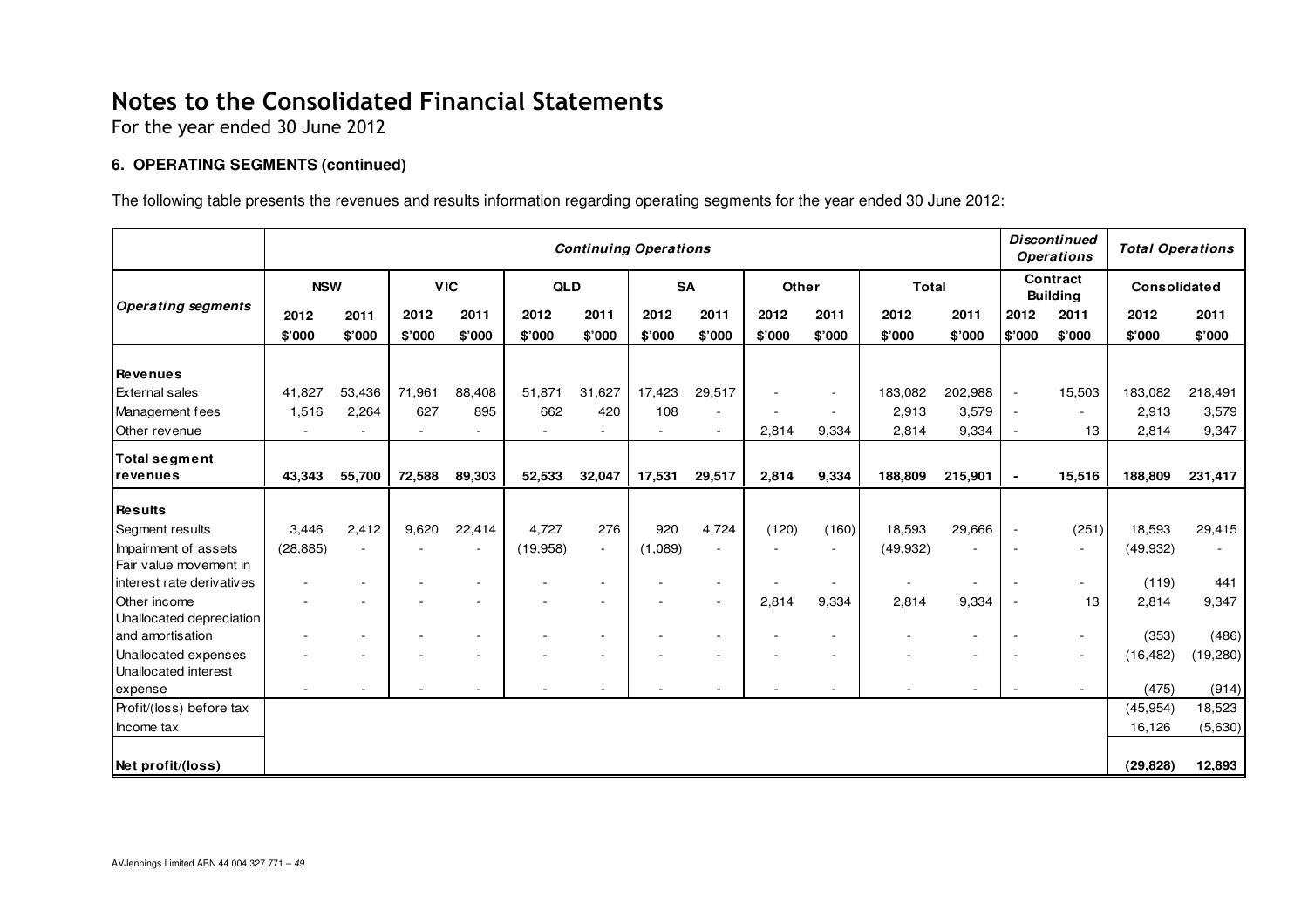For the year ended 30 June 2012

### **6. OPERATING SEGMENTS (continued)**

The following table presents the assets and liabilities information regarding operating segments as at 30 June 2012:

|                                              | <b>Continuing Operations</b> |                |                |                |                |                |                |                |                |                |                | <b>Total Operations</b> |  |
|----------------------------------------------|------------------------------|----------------|----------------|----------------|----------------|----------------|----------------|----------------|----------------|----------------|----------------|-------------------------|--|
| Operating                                    | <b>NSW</b>                   |                | <b>VIC</b>     |                | <b>QLD</b>     |                | <b>SA</b>      |                | Other          |                |                | <b>Consolidated</b>     |  |
| segments                                     | 2012<br>\$7000               | 2011<br>\$'000 | 2012<br>\$'000 | 2011<br>\$'000 | 2012<br>\$'000 | 2011<br>\$'000 | 2012<br>\$'000 | 2011<br>\$'000 | 2012<br>\$'000 | 2011<br>\$'000 | 2012<br>\$'000 | 2011<br>\$'000          |  |
| <b>Assets</b><br>Segment<br>lassets          | 133,880                      | 168,427        | 113,489        | 92,042         | 164,423        | 144,210        | 75,656         | 64,969         | 10,681         | 22,966         | 498,129        | 492,614                 |  |
| Total assets                                 | 133,880                      | 168,427        | 113,489        | 92,042         | 164,423        | 144,210        | 75,656         | 64,969         | 10,681         | 22,966         | 498,129        | 492,614                 |  |
| <b>Liabilities</b><br>Segment<br>liabilities | 10,081                       | 13,898         | 27,283         | 21,389         | 50,641         | 51,881         | 26,730         | 17,906         | 114,401        | 83,012         | 229,136        | 188,086                 |  |
| <b>Total liabilities</b>                     | 10,081                       | 13,898         | 27,283         | 21,389         | 50,641         | 51,881         | 26,730         | 17,906         | 114,401        | 83,012         | 229,136        | 188,086                 |  |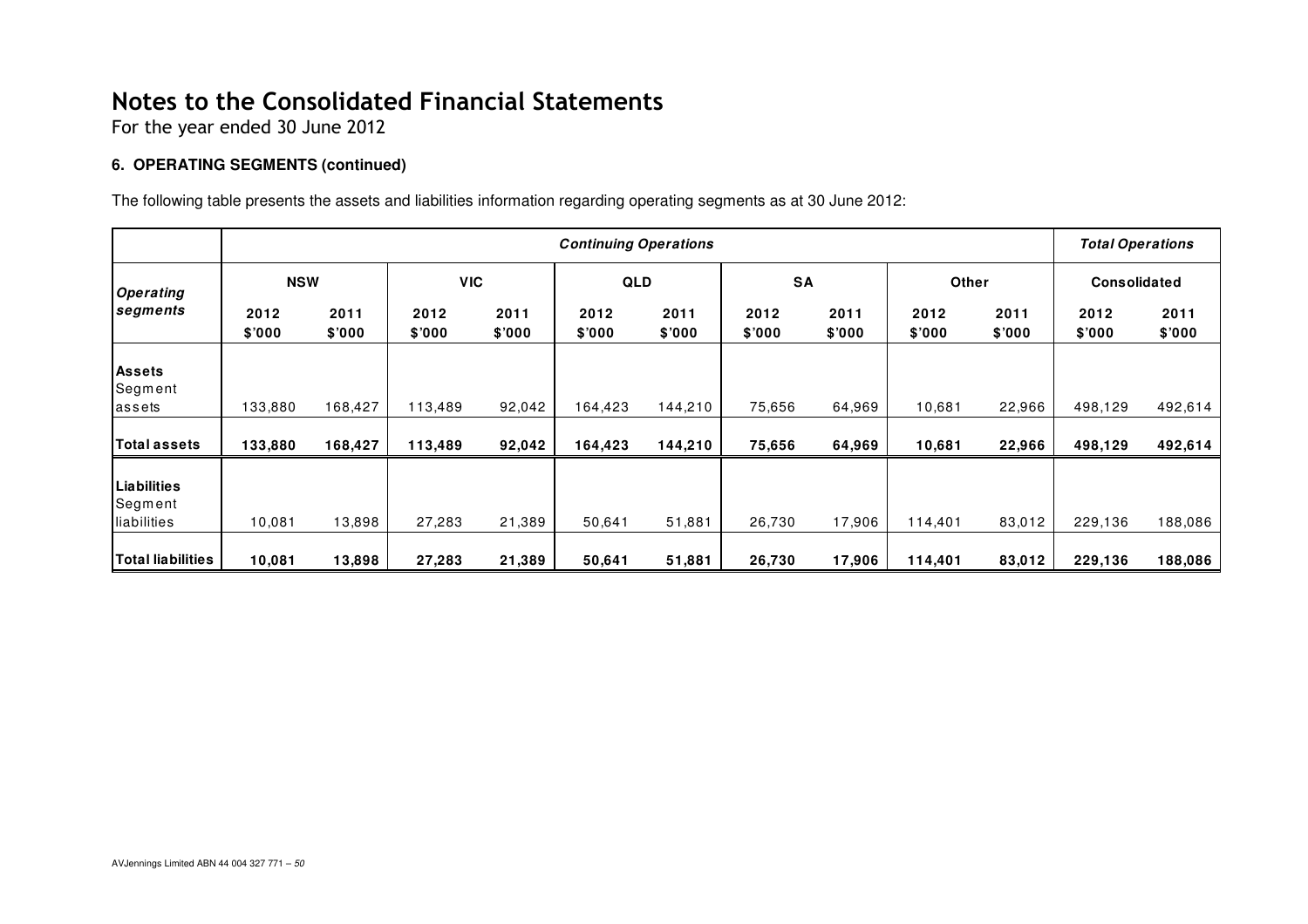For the year ended 30 June 2012

## **7. KEY MANAGEMENT PERSONNEL DISCLOSURES**

### **(a) Compensation of Key Management Personnel**

|                                 | 2012      | 2011      |
|---------------------------------|-----------|-----------|
|                                 | \$        | \$        |
| Short-term                      |           |           |
| - Salary/Fees                   | 1,646,951 | 1,645,587 |
| - Cash bonus                    | 179,028   | 206,375   |
| - Other $(1)$                   | 76,053    | 78,200    |
| Post employment                 |           |           |
| - Superannuation <sup>(2)</sup> | 196,235   | 196,814   |
| Long-term                       |           |           |
| - Long service leave            | 57,922    | 70,581    |
| Share-based payment             | 322,924   | 214,356   |
|                                 | 2,479,113 | 2,411,913 |

(1) 'Other' represents the value of motor vehicle benefits.

(2) Payments to Defined Contribution Plans. Consist of Superannuation Guarantee Contribution payments as well as employee voluntary contributions. The Consolidated Entity does not contribute to any Defined Benefit Plans.

Detailed remuneration disclosures are provided in the Remuneration Report on pages 17 and 18.

### **(b) Shareholdings of Key Management Personnel**

The number of shares in the Company held during the financial year by each Key Management Personnel of the Consolidated Entity, including their personally related parties, are set out on page 52. Details of shares granted as compensation during the reporting period are given in note 7(d).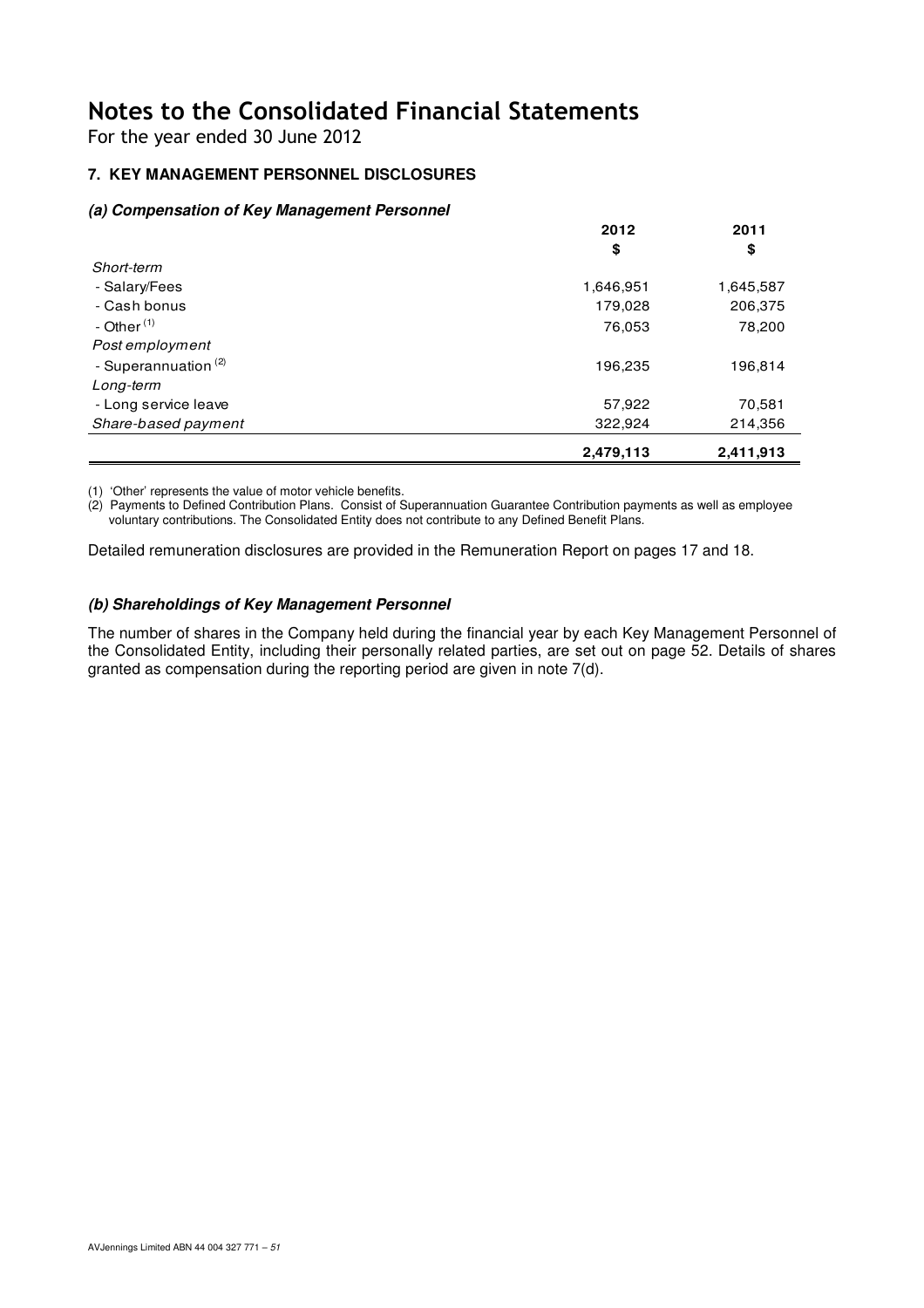For the year ended 30 June 2012

## **7. KEY MANAGEMENT PERSONNEL DISCLOSURES (continued)**

### **(b) Shareholdings of Key Management Personnel (continued)**

### **Number of shares held in AVJennings Limited**

|                                 | Opening<br><b>Balance</b> | <b>Vested as</b><br>Remuneration | <b>Net Other</b><br>Change <sup>(1)</sup> |             |
|---------------------------------|---------------------------|----------------------------------|-------------------------------------------|-------------|
| For the year ended 30 June 2012 |                           |                                  |                                           |             |
| <b>Directors</b>                |                           |                                  |                                           |             |
| S Cheong                        | 137,370,023               |                                  |                                           | 137,370,023 |
| E Sam                           | 149,534                   | $\overline{a}$                   |                                           | 149,534     |
| <b>PK Summers</b>               | 942,147                   | 333,334                          |                                           | 1,275,481   |
| <b>RJ</b> Rowley                | 180,000                   |                                  |                                           | 180,000     |
| <b>Executives</b>               |                           |                                  |                                           |             |
| CD Thompson                     | 319,500                   |                                  |                                           | 319,500     |
| L Hunt                          |                           |                                  | 2,222                                     | 2,222       |
| <b>Total</b>                    | 138,961,204               | 333,334                          | 2,222                                     | 139,296,760 |
| For the year ended 30 June 2011 |                           |                                  |                                           |             |
| <b>Directors</b>                |                           |                                  |                                           |             |
| S Cheong                        | 137,370,023               | $\overline{\phantom{a}}$         |                                           | 137,370,023 |
| E Sam                           | 149,534                   |                                  |                                           | 149,534     |
| <b>PK Summers</b>               | 333,333                   | 608,814                          |                                           | 942,147     |
| <b>RJ Rowley</b>                | 180,000                   |                                  |                                           | 180,000     |
| <b>Executives</b>               |                           |                                  |                                           |             |
| CD Thompson                     |                           |                                  | 319,500                                   | 319,500     |
| <b>Total</b>                    | 138,032,890               | 608,814                          | 319,500                                   | 138,961,204 |

(1) The "net other change" relates to shares acquired on market.

No other Key Management Personnel held shares in AVJennings Limited at any time during the year.

All equity transactions with Key Management Personnel have been entered into under terms and conditions no more favourable than those the Company would have adopted if dealing at arm's length.

### **(c) Compensation options: granted and vested during the year**

No options were granted or exercised during the year. There are currently no unexercised or outstanding options. None of the Key Management Personnel hold any options.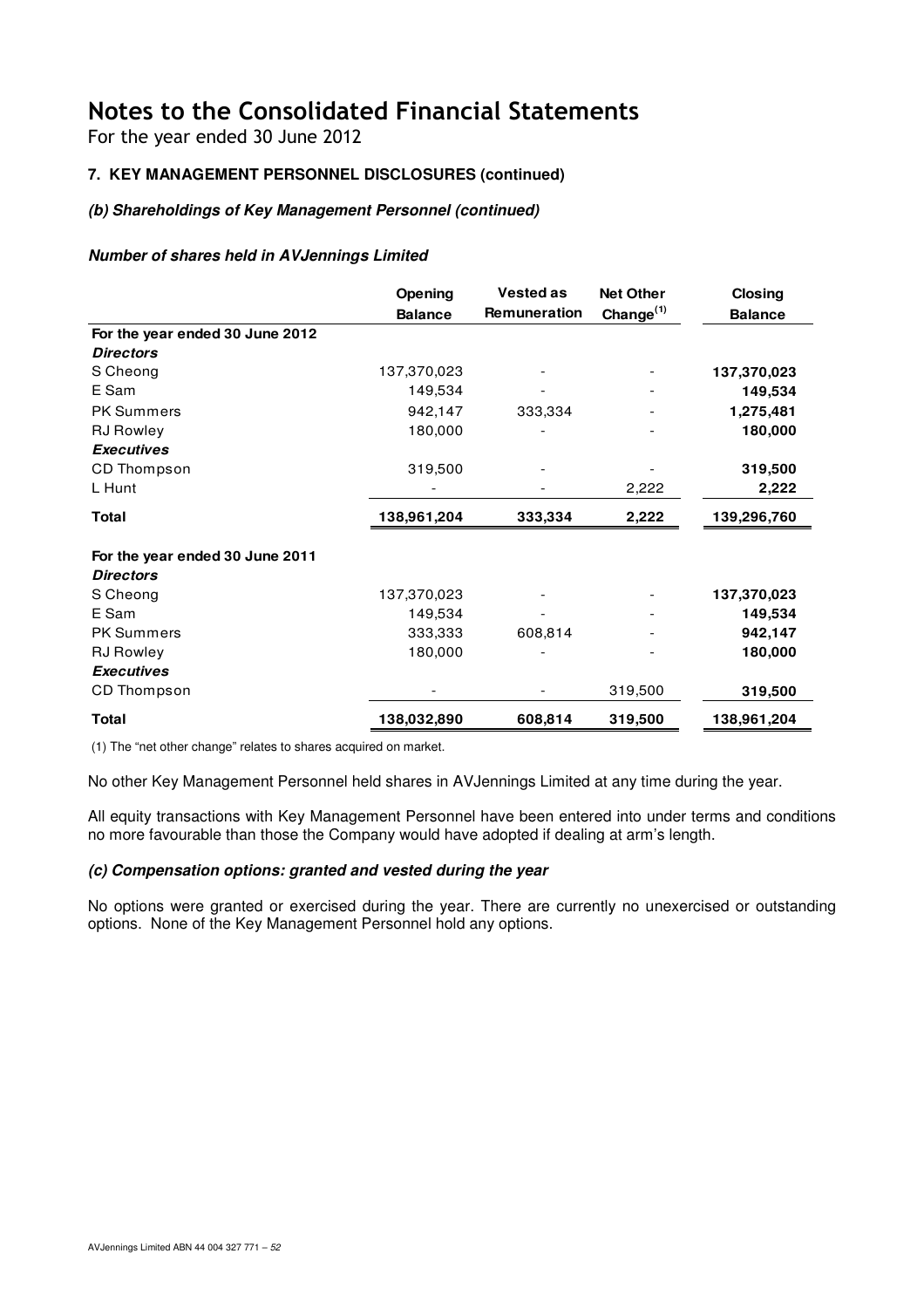For the year ended 30 June 2012

### **7. KEY MANAGEMENT PERSONNEL DISCLOSURES (continued)**

#### **(d) Equity instrument disclosures relating to Key Management Personnel**

Share-based compensation benefits based on different vesting conditions are provided to certain Key Management Personnel via the AVJ Deferred Employee Share Plan.

#### Vesting subject to service condition only

The Chief Executive Officer was granted 1,000,000 shares on 7 March 2009 which vested in equal proportions on the first, second and third anniversary of his appointment. The vesting dates were 19 February 2010, 19 February 2011 and 19 February 2012. The market value of the shares at the grant date was taken to be the fair value. The service condition was the continuity of employment over the 3 years. These shares have vested.

#### Vesting subject to both service and performance conditions

#### 2011 Grant

A total of 1,375,452 shares were granted on 28 September 2010 to certain Executives. As detailed below, these include 1,136,816 shares for KMP. The remaining shares were granted to executives who were not KMP.

#### 2012 Grant

An additional 1,695,735 shares were granted on 5 September 2011 to certain executives. As detailed below, these include 1,454,555 shares for KMP. The remaining shares were granted to executives who were not KMP.

|                                             |                 | <b>Shares Granted</b> |                   | <b>Number of Shares Vested</b>       |                                     |                                       |  |
|---------------------------------------------|-----------------|-----------------------|-------------------|--------------------------------------|-------------------------------------|---------------------------------------|--|
| <b>Name</b>                                 | Year<br>Granted | <b>Number</b>         | <b>Fair Value</b> | <b>Unvested</b><br>at 1 July<br>2011 | <b>Vested</b><br>during<br>the year | <b>Unvested</b><br>at 30 June<br>2012 |  |
| <b>Executive Committee Members</b><br>(KMP) |                 |                       |                   |                                      |                                     |                                       |  |
| <b>PK Summers</b>                           | 2009            | 1,000,000             | \$<br>180,000     | 333,334                              | 333,334                             |                                       |  |
| <b>PK Summers</b>                           | 2011            | 691,591               | \$<br>312,945     | 691,591                              | $\overline{a}$                      | 691,591                               |  |
| <b>PK Summers</b>                           | 2012            | 884,891               | \$<br>311,924     |                                      | $\overline{\phantom{a}}$            | 884,891                               |  |
| M Henesey-Smith                             | 2011            | 158,344               | \$<br>71,651      | 158,344                              | $\overline{\phantom{0}}$            | 158,344                               |  |
| M Henesey-Smith                             | 2012            | 202,601               | \$<br>71,417      |                                      | -                                   | 202,601                               |  |
| CD Thompson                                 | 2011            | 106,183               | \$<br>48,048      | 106,183                              | $\qquad \qquad \blacksquare$        | 106,183                               |  |
| CD Thompson                                 | 2012            | 135,861               | \$<br>47,891      |                                      | $\overline{\phantom{a}}$            | 135,861                               |  |
| <b>SC Orlandi</b>                           | 2011            | 102,458               | \$<br>46,362      | 102,458                              | $\overline{\phantom{a}}$            | 102,458                               |  |
| <b>SC</b> Orlandi                           | 2012            | 131,094               | \$<br>46,211      |                                      | $\overline{\phantom{a}}$            | 131,094                               |  |
| L Hunt                                      | 2011            | 78,240                | \$<br>35,404      | 78,240                               | $\overline{\phantom{a}}$            | 78,240                                |  |
| L Hunt                                      | 2012            | 100,108               | \$<br>35,288      |                                      | $\overline{\phantom{a}}$            | 100,108                               |  |
| <b>Total</b>                                |                 | 3,591,371             | \$1,207,141       | 1,470,150                            | 333,334                             | 2,591,371                             |  |

These shares are subject to both service and performance conditions and will vest to the extent that each of these conditions is satisfied.

The service vesting condition is that the employee must still be employed by AVJennings at 30 September 2013 (for the 2011 grant) and 30 September 2014 (for the 2012 grant), except in the event of death or permanent disablement in which case the shares will vest to the estate. In the event that the employee is retrenched, the shares may vest subject to certain conditions.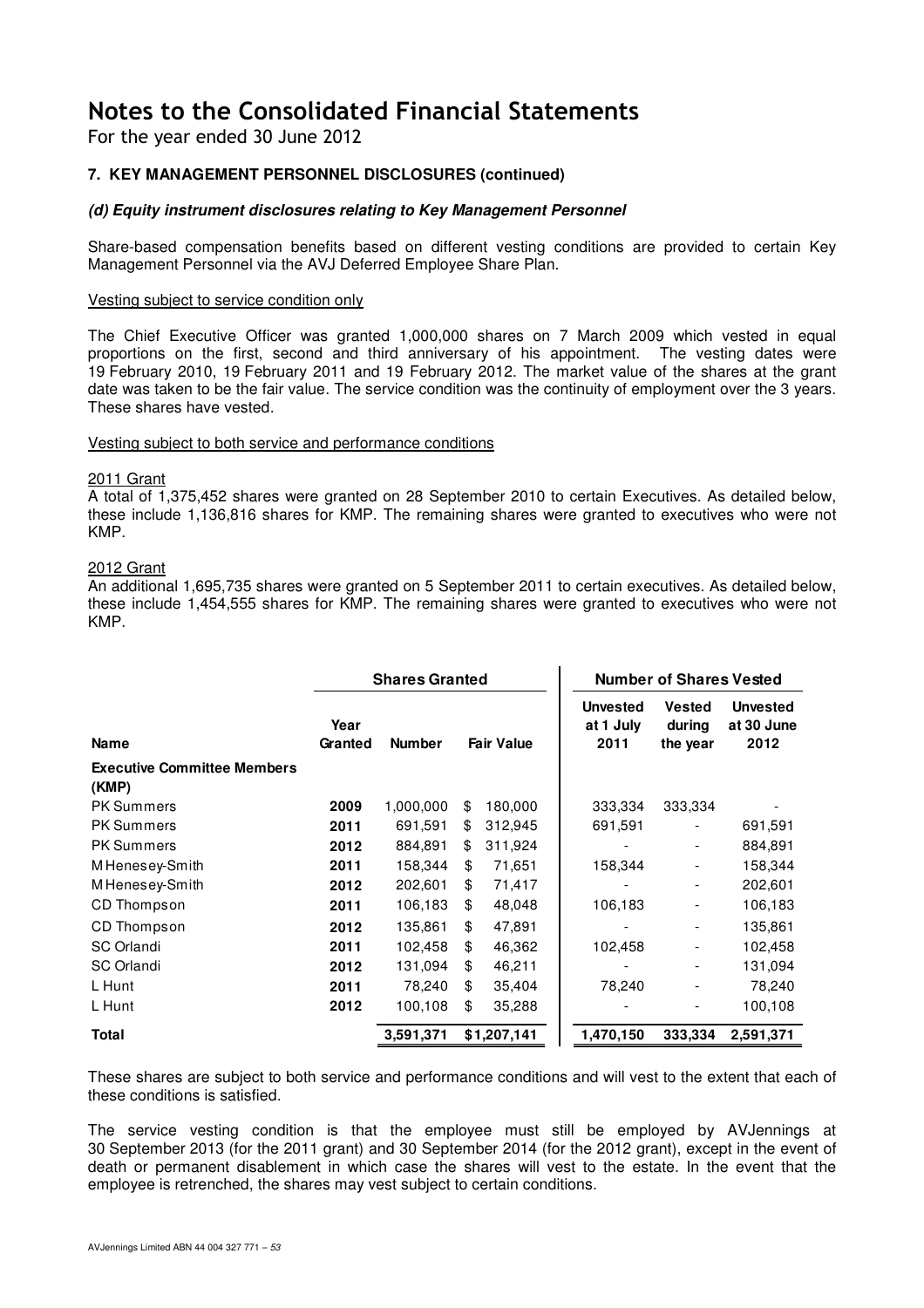For the year ended 30 June 2012

## **7. KEY MANAGEMENT PERSONNEL DISCLOSURES (continued)**

### **(d) Equity instrument disclosures relating to Key Management Personnel (continued)**

The performance vesting conditions are:

- Total Shareholder Return (TSR) performance measured against the ASX Small Industrials Index; and
- Earnings Per Share (EPS) growth. AVJennings' EPS growth for the performance period must meet or exceed the target set. The EPS hurdle for total vesting of the 2011 grant is 10% p.a. growth for the three financial years to 30 September 2013, while that for the 2012 grant is 10% p.a. growth for the three financial years to 30 September 2014.

Half of the allocation is assessed against each performance condition. The vesting schedule for the TSR performance condition is set out in the table below. The holder of the shares is entitled to receive all dividends paid between grant and vesting date.

| <b>AVJennings' TSR rank against</b><br>companies in the Index | Percentage vesting                                                 |
|---------------------------------------------------------------|--------------------------------------------------------------------|
| $\leq$ median                                                 | IN il                                                              |
| At the median                                                 | 50%                                                                |
| $>$ median but < 75 <sup>th</sup> percentile                  | Pro-rata between 50 <sup>th</sup> and 75 <sup>th</sup> percentiles |
| $\left  \right $ >=75 <sup>th</sup> percentile                | 100%                                                               |

The fair value of the EPS element of the shares is the market value at grant date. The Monte Carlo Model is used to fair value the TSR element. The Model simulates AVJennings' TSR and compares it against the ASX Small Industrials Retail Index. The Model takes into account historic dividends, share price volatilities and the risk-free yield on an Australian Government Bond at the grant date matching the remaining effective life of 3 years.

Please refer to note 2(r), note 28(b) and note 35(b).

### **(e) Loans to Key Management Personnel**

There are currently no outstanding loans receivable from Key Management Personnel. No loans were made to Key Management Personnel during the year.

### **(f) Other Transactions with Key Management Personnel**

### Purchases:

During the year, a townhouse was sold to Mr PK Summers for \$327,000 (2011:Nil). This was the listed undiscounted selling price and Mr Summers did not have a role in setting the selling price. The purchase was fully paid for and there was no outstanding amount at the end of the financial year.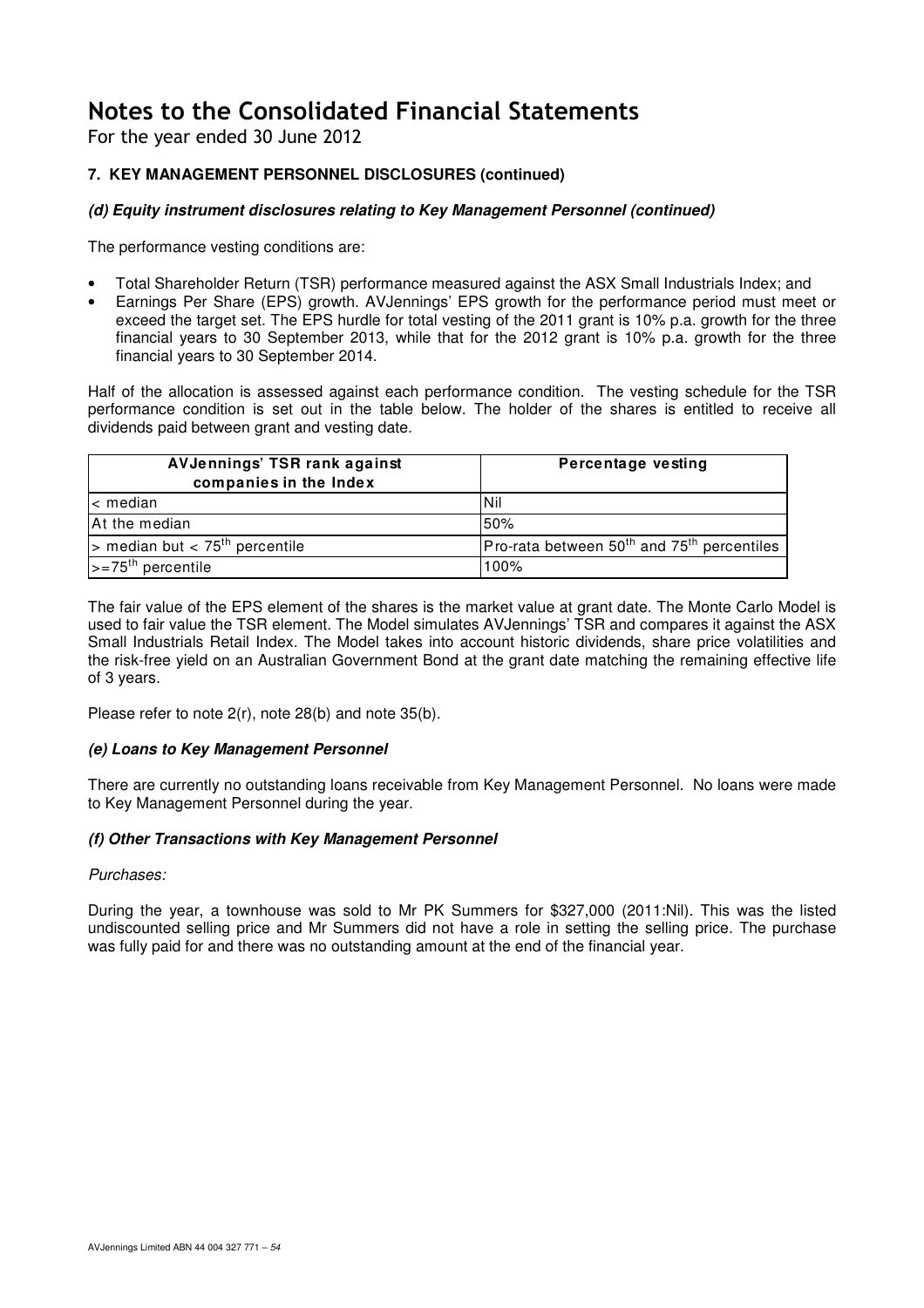For the year ended 30 June 2012

## **8. AUDITOR'S REMUNERATION**

|                                                                                                                                                               | 2012<br>\$ | 2011<br>\$ |
|---------------------------------------------------------------------------------------------------------------------------------------------------------------|------------|------------|
| Amounts received or due and receivable by Ernst & Young<br>(Australia) for:                                                                                   |            |            |
| An audit or review of the 30 June full-year and 31 December<br>interim financial reports of the Entity and other entities in the<br><b>Consolidated Group</b> | 272,593    | 232,214    |
| - Share of audit or review costs of the financial reports of the<br>Consolidated Entity's joint ventures                                                      | 2,215      | 3,500      |
| - Other services in relation to the Entity and any<br>other entities in the Consolidated Group<br>- non-audit related fees                                    | 12,360     | 15,000     |
| Total auditor's remuneration                                                                                                                                  | 287,168    | 250,714    |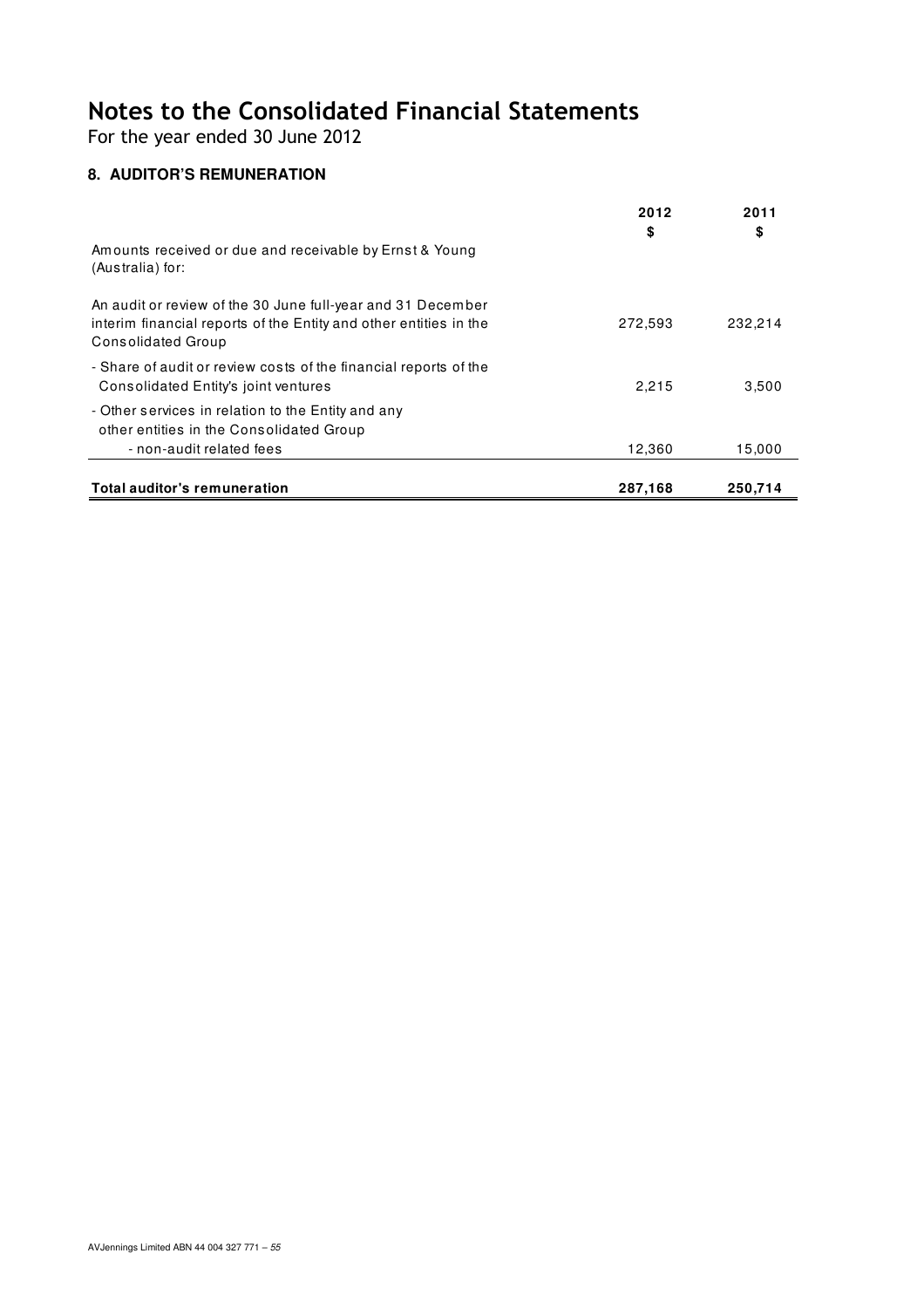For the year ended 30 June 2012

## **9. INCOME TAX**

| Income tax expense/(credit)                                |             | 2012     | 2011   |
|------------------------------------------------------------|-------------|----------|--------|
|                                                            | <b>Note</b> | \$'000   | \$'000 |
| The major components of income tax expense/(credit) are:   |             |          |        |
| Current income tax                                         |             |          |        |
| Current income tax charge                                  |             | 196      | 3,522  |
| Adjustment for prior periods                               |             | (710)    | 117    |
| Deferred income tax                                        |             |          |        |
| Current year temporary differences                         |             | (16,450) | 2,000  |
| Adjustment for prior periods                               |             | 838      | (9     |
| Income tax (credit) / expense reported in the Consolidated |             |          |        |
| <b>Statement of Comprehensive Income</b>                   |             | (16.126) | 5,630  |

Numerical reconciliation between aggregate tax expense recognised in Consolidated Statement of Comprehensive Income and tax expense calculated per the statutory income tax rate:

| Accounting profit/(loss) before income tax from continuing  |    |           |         |
|-------------------------------------------------------------|----|-----------|---------|
| operations                                                  |    | (45,954)  | 19,943  |
| Loss before income tax from discontinued operations         | 10 |           | (1,420) |
| Total accounting profit/(loss) before income tax            |    | 45,954    | 18,523  |
|                                                             |    |           |         |
| Tax at Australian income tax rate of 30% (2011 - 30%)       |    | (13,787)  | 5,557   |
| Adjustment for prior periods                                |    | 128       | 108     |
| Equity accounted share of Joint Venture profits             |    | (1.603)   | 520)    |
| Other non-deductible items and variations                   |    | 864)      | 485     |
| Aggregate income tax (credit) / expense                     |    | (16, 126) | 5,630   |
| Aggregate income tax (credit) / expense is attributable to: |    |           |         |
| Continuing operations                                       |    | (16,126)  | 5,343   |
|                                                             |    |           |         |
| Discontinued operations                                     |    |           | 287     |
|                                                             |    | (16, 126) | 5,630   |

### **Tax losses**

The Consolidated Entity has capital tax losses of \$196,956 (2011: \$196,956) for which no deferred tax asset has been recognised. These are available indefinitely for offset against future capital gains subject to satisfaction of the relevant statutory tests.

### **Tax consolidation**

AVJennings Limited and its wholly-owned resident entities have formed a tax consolidated group with effect from 1 July 2002 and are therefore taxed as a single entity from that date. The accounting policy in relation to tax consolidation is set out in note 2(u).

The Head Entity, AVJennings Limited, has entered into an agreement with its wholly-owned subsidiary, AVJennings Properties Limited, under which AVJennings Properties Limited will account for the current and deferred tax amounts of the controlled entities in the Tax Consolidated Group. The Group has applied the group allocation approach in determining the appropriate amount of current taxes and deferred taxes to allocate to members of the Tax Consolidated Group.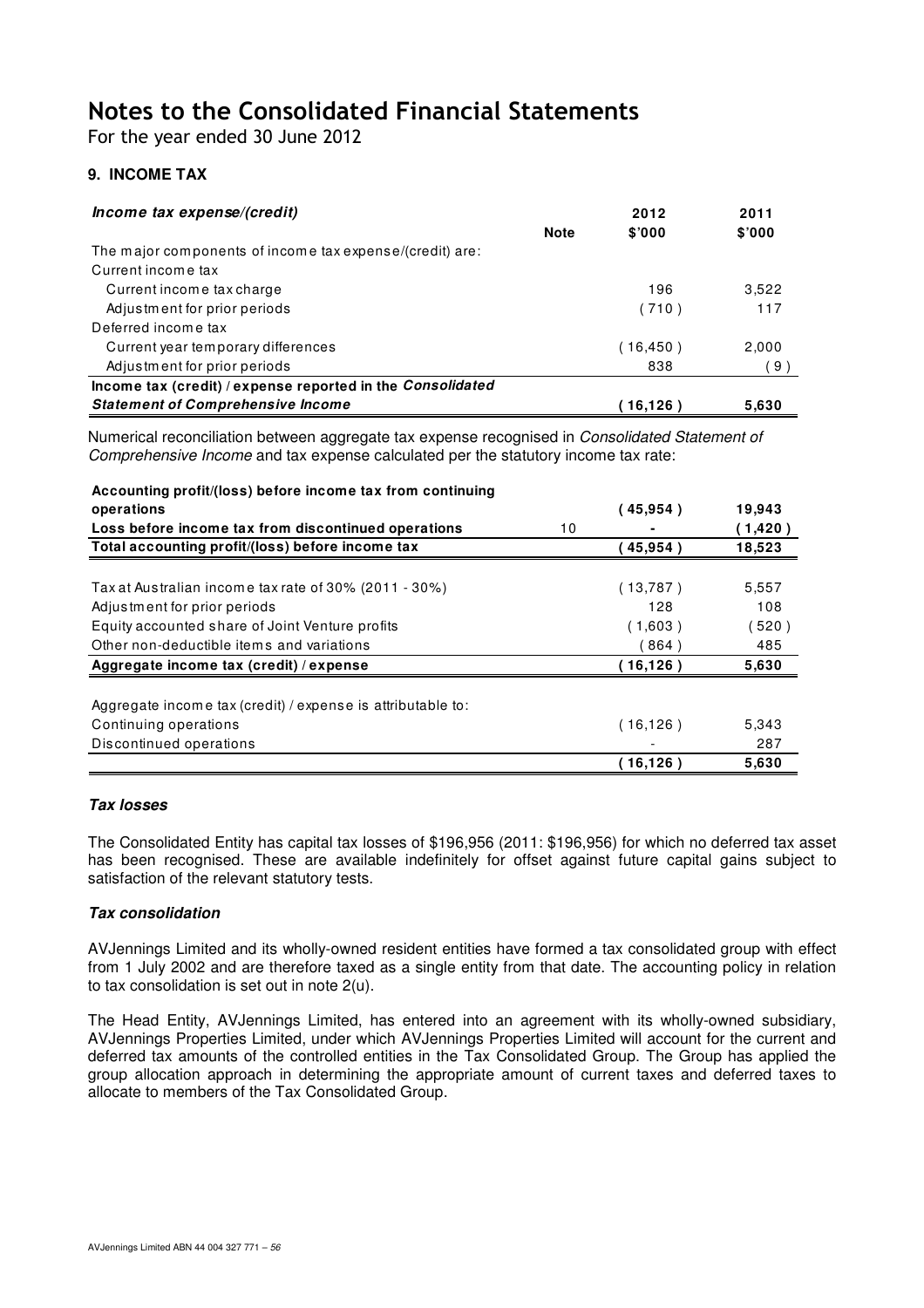For the year ended 30 June 2012

## **9. INCOME TAX (continued)**

### **Nature of tax funding arrangements and tax sharing agreements**

Entities within the Tax Consolidated Group have entered into a tax funding arrangement and a tax sharing agreement with the Head Entity. Under the terms of the Tax Funding Arrangement, each of the entities in the Tax Consolidated Group has agreed to pay or receive a tax equivalent payment to, or from, the Head Entity, based on the current tax liability or current tax asset of the entity. Such amounts are reflected in amounts receivable from, or payable to, other entities in the Tax Consolidated Group.

The Tax Sharing Agreement entered into between members of the Tax Consolidated Group provides for the determination of the allocation of income tax liabilities between the entities should the Head Entity default on its tax payment obligations or if an entity should leave the Tax Consolidated Group. The effect of the Tax Sharing Agreement is that each member's liability for tax payable by the Tax Consolidated Group is limited to the amount payable to the Head Entity under the Tax Funding Arrangement.

#### **Taxation of financial arrangements (TOFA)**

Legislation is in place which changes the tax treatment of financial arrangements including the tax treatment of hedging transactions. The Consolidated Entity has assessed the potential impact of these changes on its tax position. No impact has been recognised and no adjustments have been made to the deferred tax and income tax balances at 30 June 2012 (2011: \$Nil).

### **10. DISCONTINUED OPERATIONS**

Comparatives for the year ended 30 June 2011 include results of the Contract Building Division which was discontinued on 31 July 2010.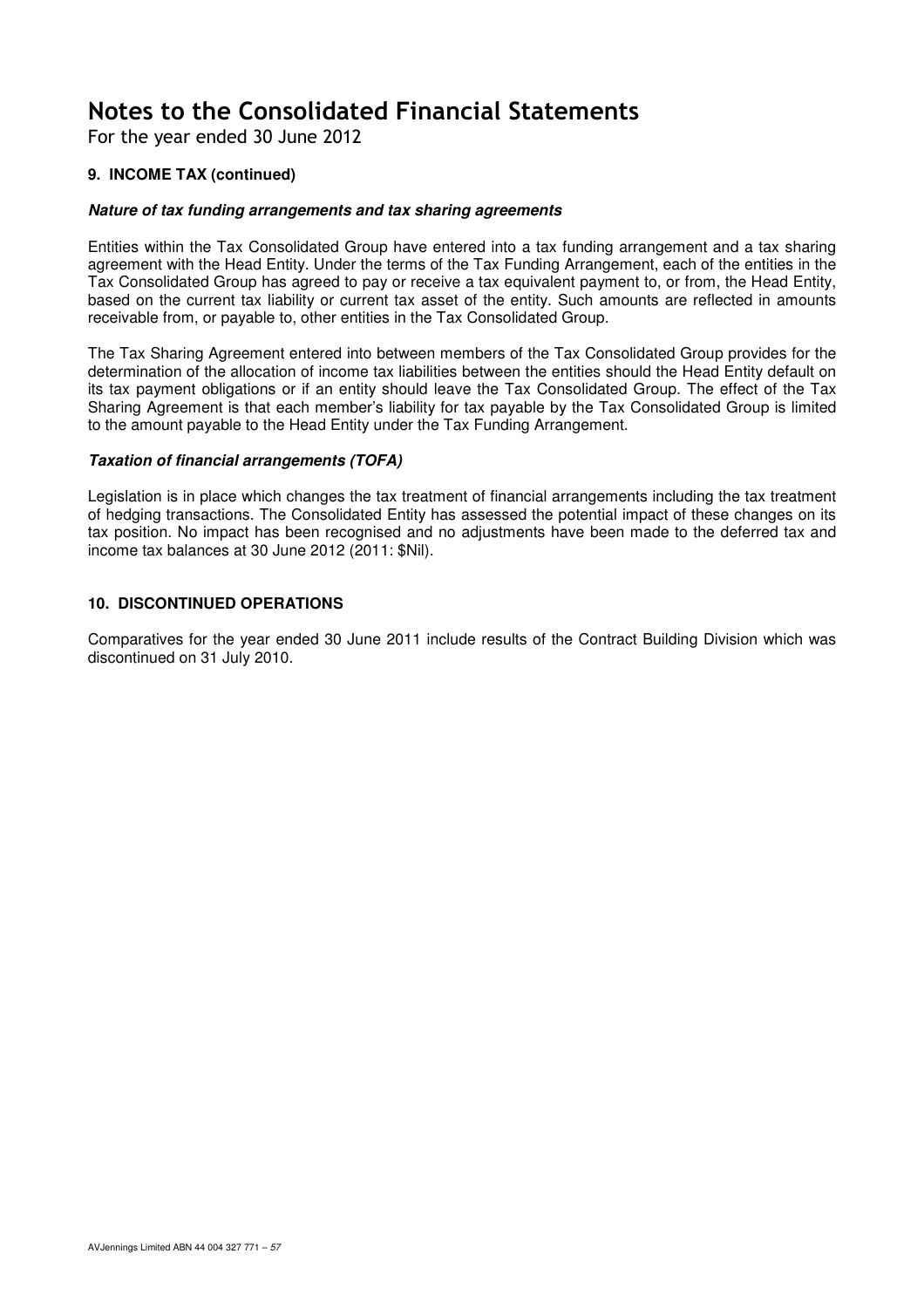For the year ended 30 June 2012

### **11. DIVIDENDS**

|                                                             | 2012<br>\$'000 | 2011<br>\$'000 |
|-------------------------------------------------------------|----------------|----------------|
| Dividends paid and recognised                               |                |                |
| 2010 final of 1.5 cents per fully paid share,               |                |                |
| paid 30 September 2010. Fully franked @ 30% tax.            |                | 4,119          |
| 2011 interim of 1.0 cent per fully paid share,              |                |                |
| paid 18 April 2011. Fully franked @ 30% tax.                |                | 2,746          |
| 2011 final dividend of 1.5 cents per fully paid share,      |                |                |
| paid 19 October 2011. Fully franked @ 30% tax.              | 4,119          |                |
| 2012 interim dividend of 0.5 cents per fully paid share,    |                |                |
| paid 11 April 2012. Fully franked @ 30% tax.                | 1,373          |                |
| <b>Total dividends paid</b>                                 | 5,492          | 6,865          |
| Dividends proposed                                          |                |                |
| 2011 final dividend of 1.5 cents per fully paid share,      |                |                |
| paid 19 October 2011. Fully franked @ 30% tax               |                | 4,119          |
| <b>Total dividends proposed</b>                             |                | 4,119          |
| The Company's Dividend Reinvestment Plan remains suspended. |                |                |
|                                                             |                |                |

#### **Franking credit balance**

| Franking credits available for subsequent  |        |        |
|--------------------------------------------|--------|--------|
| financial years based on a tax rate of 30% | 21.333 | 23.880 |

The above amounts represent the balance of the franking account as at the reporting date, adjusted for franking credits that will arise from the payment of the amount of the provision for income tax.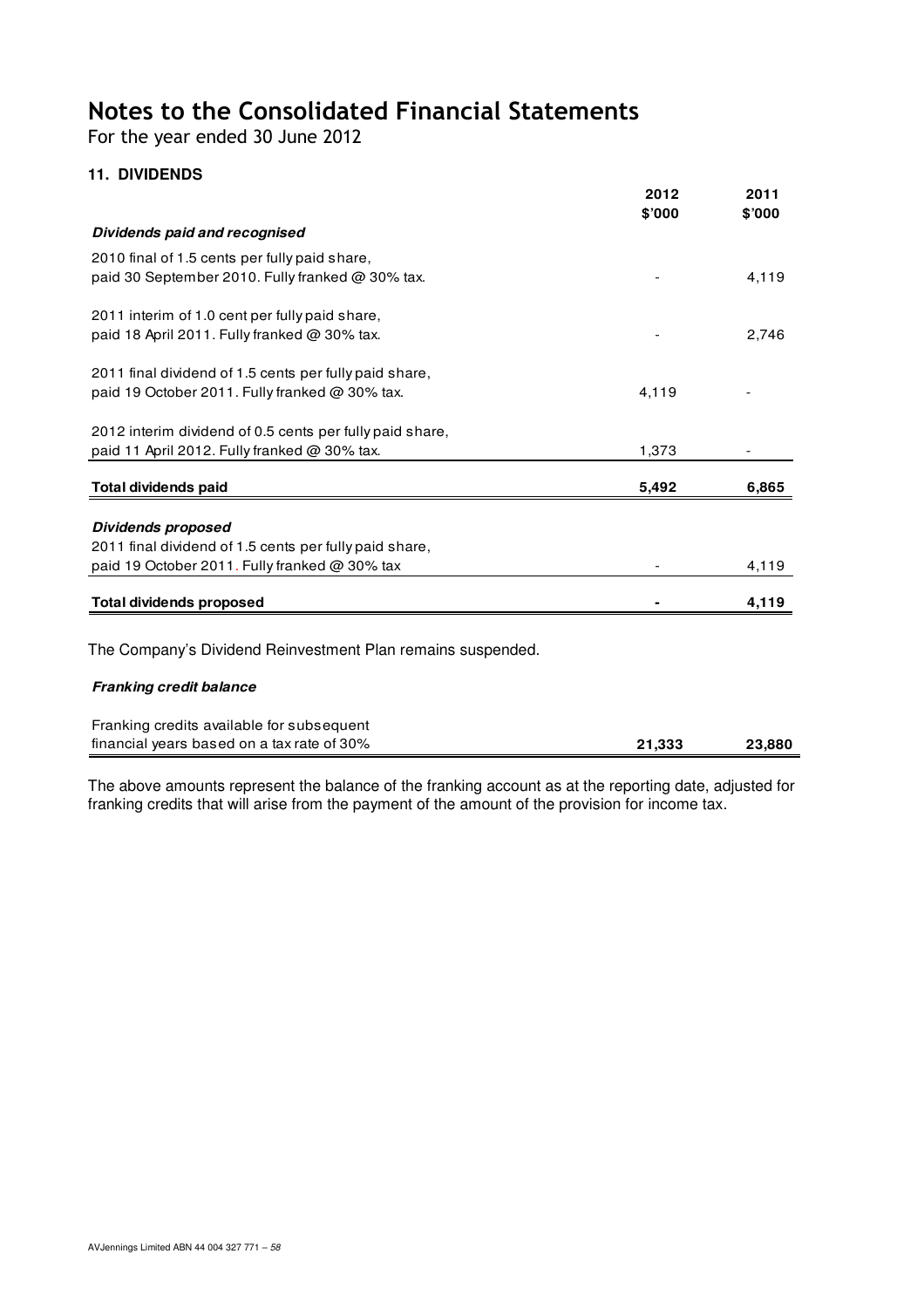For the year ended 30 June 2012

| <b>12. EARNINGS PER SHARE</b>                                                            |                |                   |
|------------------------------------------------------------------------------------------|----------------|-------------------|
| (a) Earnings used in calculating earnings per share                                      | 2012<br>\$'000 | 2011<br>\$'000    |
| For basic earnings per share:                                                            |                |                   |
| Net profit/(loss) from continuing operations attributable                                |                |                   |
| to ordinary equity holders of the parent<br>Loss attributable to discontinued operations | (29, 828)      | 14,600<br>(1,707) |
| Net profit/(loss) attributable to equity holders of the<br>parent                        | (29, 828)      | 12,893            |
| For diluted earnings per share:                                                          |                |                   |
| Net profit/(loss) from continuing operations attributable                                |                |                   |
| to ordinary equity holders of the parent (from basic EPS)                                | (29,828)       | 14,600            |
| Tax effected share-based payment expense                                                 |                |                   |
| - liability component                                                                    | (470)          | (336)             |
| Net profit/(loss) from continuing operations attributable                                |                |                   |
| to ordinary equity holders adjusted for the effect of                                    |                |                   |
| future share-based payment expense                                                       | (30, 298)      | 14,264            |
| Loss attributable to discontinued operations                                             |                | (1,707)           |
| Net profit/(loss) attributable to equity holders of the parent                           | (30, 298)      | 12,557            |
|                                                                                          | 2012           | 2011              |
| (b) Weighted average number of shares used as denominator                                | <b>Number</b>  | <b>Number</b>     |
| Weighted average number of ordinary shares                                               |                |                   |
| (excluding treasury shares) for basic earnings per                                       |                |                   |
| share                                                                                    | 271,517,507    | 272,879,908       |
| Effect of dilution:                                                                      |                |                   |
| Treasury shares                                                                          | 3,071,187      | 1,708,786         |
| Weighted average number of ordinary shares for                                           |                |                   |
| diluted earnings per share                                                               | 274,588,694    | 274,588,694       |

There have been no transactions involving ordinary shares that would significantly change the number of ordinary shares outstanding between the reporting date and the date of completion of these Consolidated Financial Statements.

### **13. CASH AND CASH EQUIVALENTS**

|                                                                   | 2012   | 2011   |
|-------------------------------------------------------------------|--------|--------|
|                                                                   | \$7000 | \$7000 |
| Reconciliation to Consolidated Statement of Cash Flows            |        |        |
| For the purposes of <i>Consolidated Statement of Cash Flows</i> , |        |        |
| cash and cash equivalents comprise the following at 30 June:      |        |        |
| Cash at bank and in hand                                          | 4.560  | 12.260 |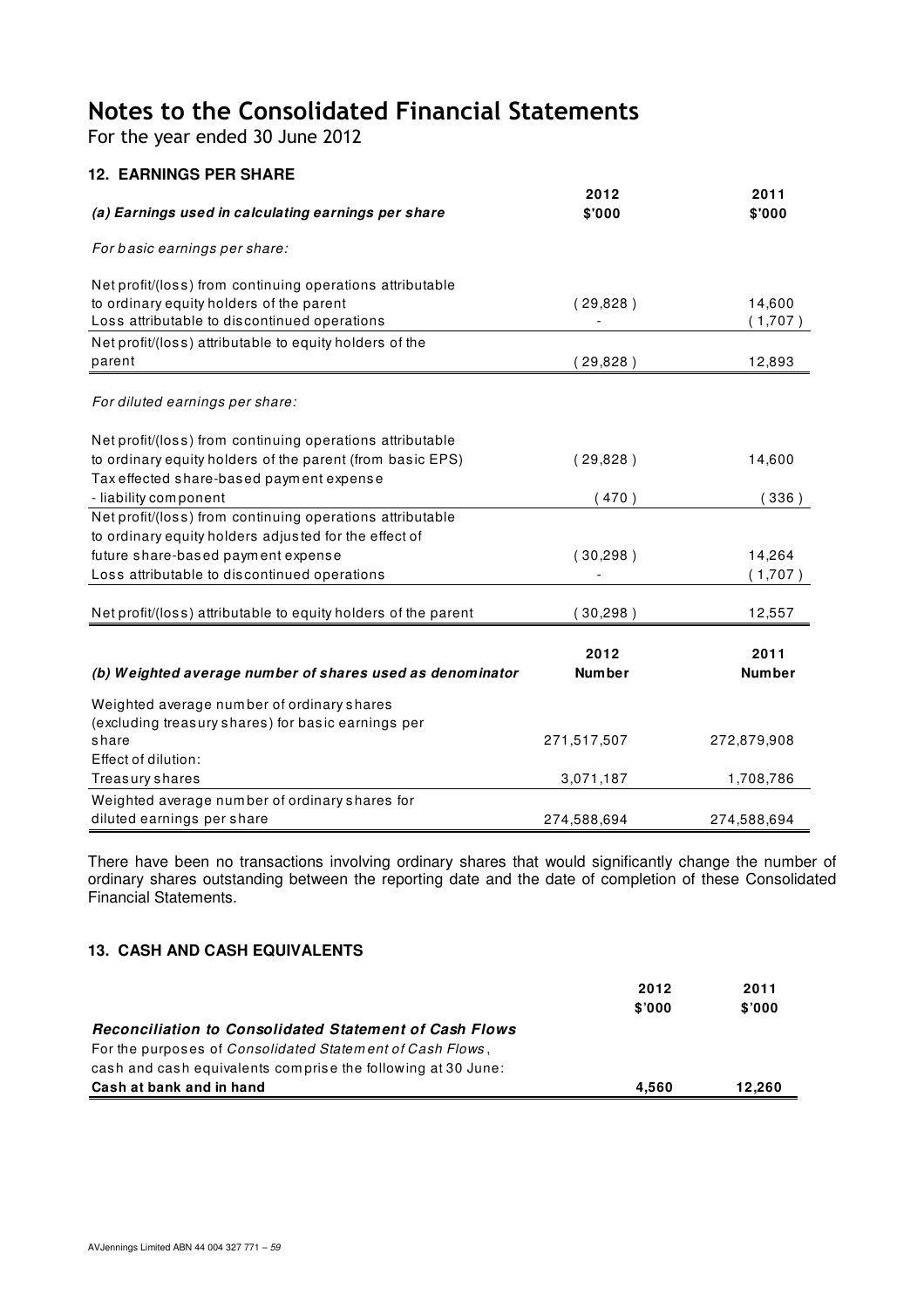For the year ended 30 June 2012

## **14. TRADE AND OTHER RECEIVABLES**

|                                                                | 2012   | 2011   |
|----------------------------------------------------------------|--------|--------|
|                                                                | \$'000 | \$7000 |
| <b>Current</b>                                                 |        |        |
| Amounts due under construction contracts and trade receivables | 6,109  | 5,046  |
| Related parties receivables                                    | 3,299  | 6,014  |
| Funds held in solicitors trust accounts                        | 21,896 |        |
| Other receivables                                              | 4,228  | 6,177  |
| Allowance for impairment of other receivables                  | (10)   | (78)   |
|                                                                |        |        |
| Total current trade and other receivables                      | 35,522 | 17,159 |

#### **(a) Allowance for impairment loss**

An impairment loss of \$10,000 (2011: Nil) has been recognised by the Consolidated Entity in the current year.

### **At 30 June, the ageing analysis of trade receivables is a follows:**

|      |                 | Number of days outstanding |                          |                                 |                                 |                          |  |
|------|-----------------|----------------------------|--------------------------|---------------------------------|---------------------------------|--------------------------|--|
|      | Total<br>\$'000 | $0 - 30$<br>\$'000         | $31 - 60$<br>\$'000      | 61-90<br><b>PDNI*</b><br>\$'000 | $+91$<br><b>PDNI*</b><br>\$'000 | + 91<br>CI#<br>\$'000    |  |
| 2012 | 6,109           | 6,010                      | $\overline{\phantom{a}}$ | $\overline{\phantom{a}}$        | 89                              | 10                       |  |
| 2011 | 5,046           | 3,949                      | 96                       | 132                             | 869                             | $\overline{\phantom{a}}$ |  |

\* Past due not im paired (PDNI)

# Considered im paired (CI)

With regards to receivables past due not impaired (PDNI), the relevant debtors have been directly contacted and the Consolidated Entity is satisfied that payment will be received in full.

### **Movements in provision for impairment of trade and other receivables**

|                                      | 2012<br>\$7000 | 2011<br>\$'000 |
|--------------------------------------|----------------|----------------|
| At the beginning of the year         | 78             | 168            |
| Amounts recovered during the year    | (78)           | 90             |
| Amounts provided for during the year | 10             |                |
| At the end of the year               | 10             | 78             |

#### **(b) Related party receivables**

For terms and conditions relating to related party receivables, refer to note 34(i).

### **(c) Other receivables**

Other receivables generally arise from transactions outside the usual operating activities of the Consolidated Entity. These receivables are not past due or impaired.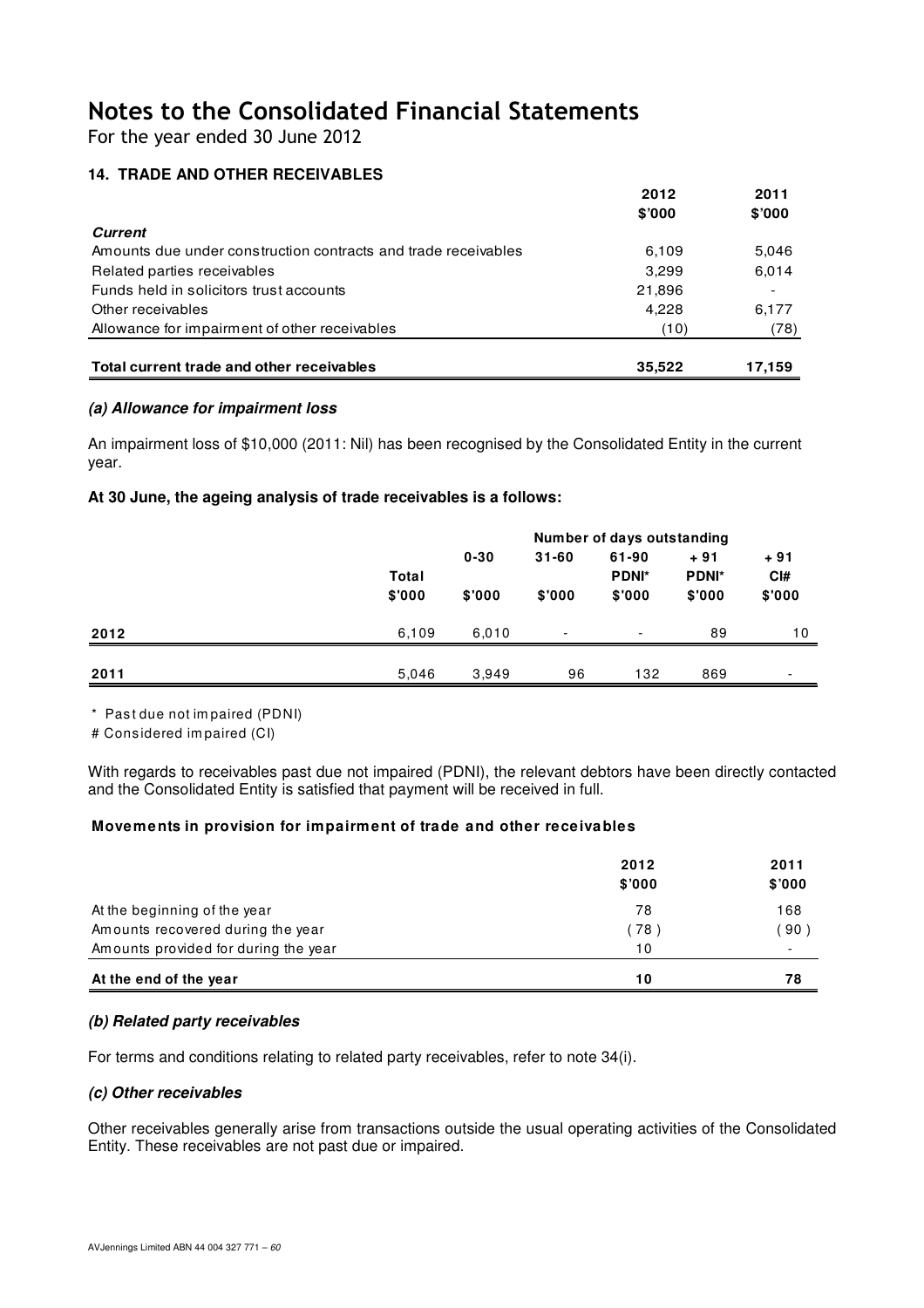For the year ended 30 June 2012

### **14. TRADE AND OTHER RECEIVABLES (continued)**

### **(d) Fair value and credit risk**

Due to the short-term nature of these receivables, their carrying value is assumed to approximate their fair value.

The maximum exposure to credit risk is the fair value of receivables. Collateral is not held as security, nor is it the Consolidated Entity's policy to transfer (on-sell) receivables to special purpose entities.

#### **15. INVENTORIES**

|                                                                |             | 2012    | 2011    |
|----------------------------------------------------------------|-------------|---------|---------|
|                                                                | <b>Note</b> | \$'000  | \$'000  |
| <b>Current</b>                                                 |             |         |         |
| <b>Home Improvements</b>                                       |             |         |         |
| Work-in-progress on contracts                                  |             |         |         |
| Cost plus attributable profits                                 |             | 9,860   | 7,677   |
| Less: progress billings                                        |             | (9,791) | (8,683) |
| Total work-in-progress/(excess progress billings on contracts) |             | 69      | (1,006) |
| <b>Land, Housing and Apartments Developments</b>               |             |         |         |
| <b>Broadacres</b>                                              |             |         |         |
| Land to be subdivided - at cost                                |             | 16,284  | 3,458   |
| Borrowing and holding costs capitalised                        | 15(a)       | 4,240   | 1,347   |
| Provision for loss on inventories                              |             | (1,238) |         |
| Total broadacres                                               |             | 19,286  | 4,805   |
|                                                                |             |         |         |
| Work-in-progress                                               |             |         |         |
| Land subdivided or in the course of being subdivided - at cost |             | 7,975   | 34,617  |
| Development costs capitalised                                  |             | 8,317   | 26,688  |
| Houses and apartments under construction - at cost             |             | 2,914   | 18,181  |
| Borrowing and holding costs capitalised                        | 15(a)       | 3,386   | 11,929  |
| Provision for loss on inventories                              |             | (1,662) |         |
| Total work-in-progress                                         |             | 20,930  | 91,415  |
| Completed inventory                                            |             |         |         |
| Completed houses and apartments - at cost                      |             | 16,369  | 23,642  |
| Completed residential land lots - at cost                      |             | 18,086  | 10,902  |
| Borrowing and holding costs capitalised                        | 15(a)       | 1,738   | 1,473   |
| Provision for loss on inventories                              |             | (2,606) |         |
| Total completed inventory                                      |             | 33,587  | 36,017  |
|                                                                |             |         |         |
| <b>Total current inventories</b>                               |             | 73,872  | 131,231 |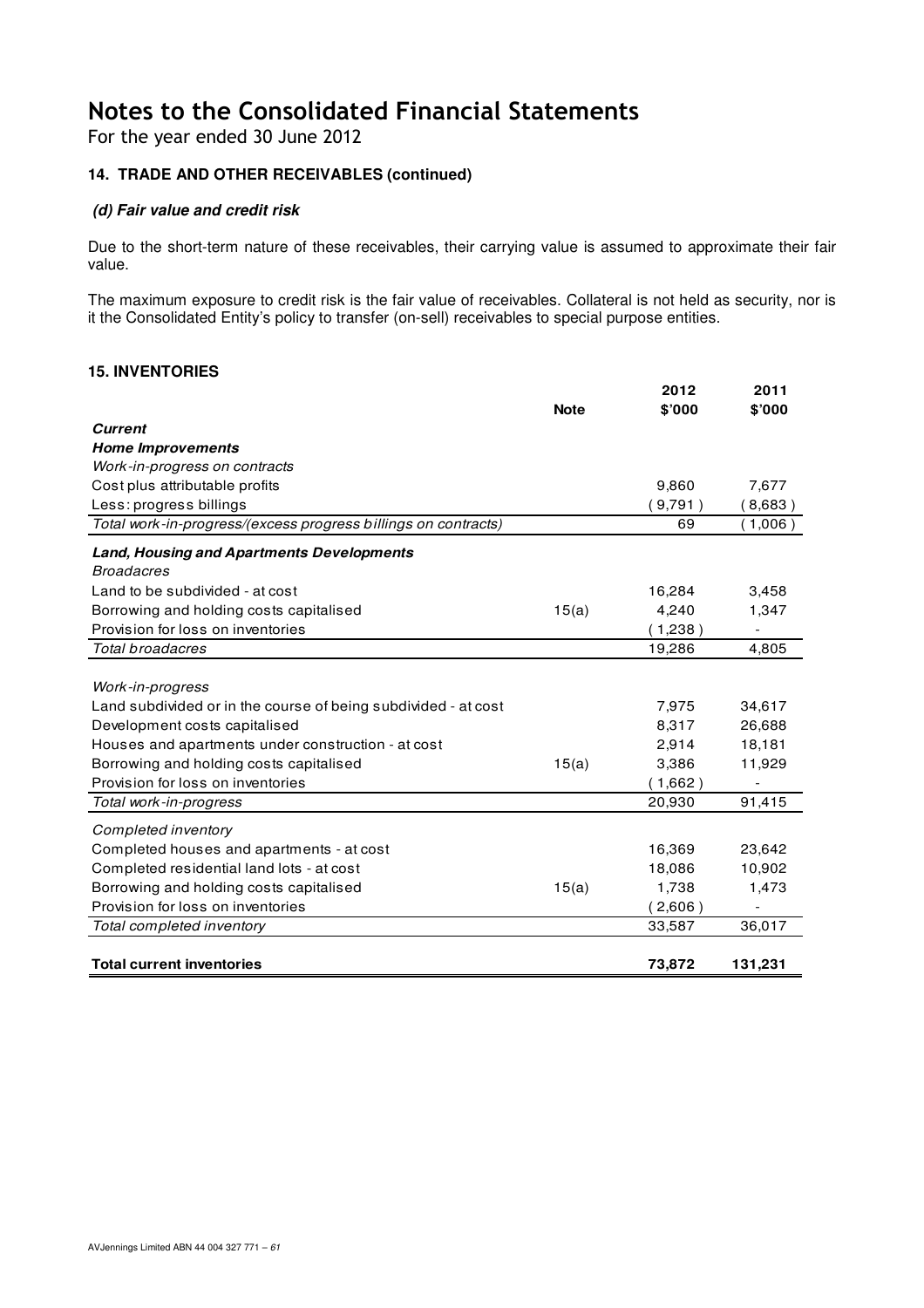For the year ended 30 June 2012

## **15. INVENTORIES (continued)**

|                                                                |             | 2012     | 2011    |
|----------------------------------------------------------------|-------------|----------|---------|
|                                                                | <b>Note</b> | \$'000   | \$'000  |
| <b>Non-current</b>                                             |             |          |         |
| <b>Land, Housing and Apartments Developments</b>               |             |          |         |
| <b>Broadacres</b>                                              |             |          |         |
| Land to be subdivided - at cost                                |             | 181,617  | 117,444 |
| Borrowing and holding costs capitalised                        | 15(a)       | 33,577   | 29,126  |
| Provision for loss on inventories                              |             | (23,621) |         |
| Total broadacres                                               |             | 191,573  | 146,570 |
|                                                                |             |          |         |
| Work-in-progress                                               |             |          |         |
| Land subdivided or in the course of being subdivided - at cost |             | 103,691  | 90,797  |
| Development costs capitalised                                  |             | 43,964   | 22,862  |
| Borrowing and holding costs capitalised                        | 15(a)       | 26,157   | 19,922  |
| Provision for loss on inventories                              |             | (18,940) |         |
| Total work-in-progress                                         |             | 154,872  | 133,581 |
| Completed inventory                                            |             |          |         |
| Completed houses and apartments - at cost                      |             |          | 1,483   |
| Completed residential land lots - at cost                      |             | 6,873    | 3,608   |
| Borrowing and holding costs capitalised                        | 15(a)       | 388      | 388     |
| Provision for loss on inventories                              |             | 554)     |         |
| Total completed inventory                                      |             | 6,707    | 5,479   |
|                                                                |             |          |         |
| <b>Total non-current inventories</b>                           |             | 353,152  | 285,630 |
|                                                                |             |          |         |
| <b>Total inventories</b>                                       |             | 427,024  | 416,861 |

- (a) Borrowing costs are recognised as part of the carrying amount of the qualifying asset. Borrowing costs include interest, fees and costs associated with interest rate derivatives. These costs have been capitalised at a weighted average rate of 10.73% (2011: 13.96%).
- (b) Inventory with a book value of \$102,230,000 (2011: \$87,772,000) had been pledged as security for project specific borrowings (refer to note 24(b)). The Consolidated Entity's remaining inventory has been pledged as security for the main banking facility (refer to note 24(a)).
- (c) Write-downs of inventories to net realisable value recognised as an expense during the year ended 30 June 2012 amounted to \$48,621,000 (2011: \$Nil). The expense has been disclosed as a separate item on the Consolidated Statement of Comprehensive Income.

### **Movements in provision for loss on inventories**

|                              | 2012<br>\$'000           | 2011<br>\$'000 |
|------------------------------|--------------------------|----------------|
| At the beginning of the year | $\overline{\phantom{0}}$ |                |
| Provisions created           | 48,621                   |                |
| At the end of the year       | 48,621                   |                |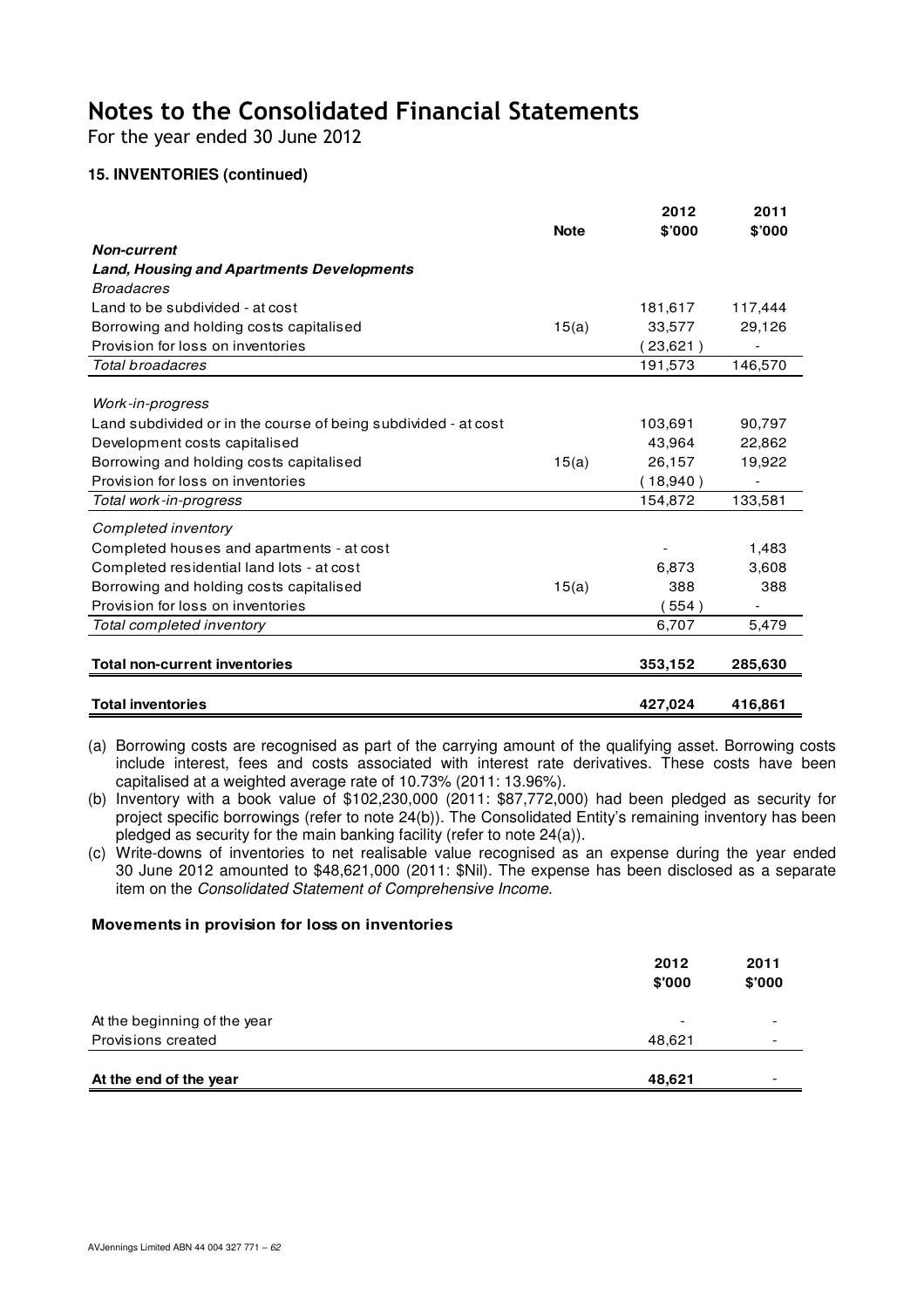For the year ended 30 June 2012

## **16. OTHER CURRENT ASSETS**

|                            | 2012<br>\$'000 | 2011<br>\$'000 |
|----------------------------|----------------|----------------|
| Prepayments                | 1,985          | 1,182          |
| Deposits                   | 127            | 118            |
| Total other current assets | 2,112          | 1,300          |

### **17. INVESTMENTS ACCOUNTED FOR USING THE EQUITY METHOD**

|                                               | <b>Note</b> | 2012<br>\$'000 | 2011<br>\$7000 |
|-----------------------------------------------|-------------|----------------|----------------|
| Investment in Associate - unincorporated      | 17(a)       | 499            | 1.484          |
| Interest in Joint Venture Entities - unlisted | 17(b)       | 23.908         | 39,647         |
| Total equity accounted investments            |             | 24,407         | 41,131         |

Investments in Associates are accounted for in accordance with the policy outlined in note 2(f) while Joint Venture Entities are accounted for in accordance with note 2(e).

### **(a) Investment in Associate**

The Consolidated Entity has significant influence over the Associate because it is represented on the project governing body and its employees provide essential technical knowledge to the project. The Associate is an unincorporated partnership which trades in Australia. It has a 30 June year-end and its principal activity is the development and sale of residential lots.

#### **Investment details**

|                                       | Interest held |        |
|---------------------------------------|---------------|--------|
|                                       | 2012          | 2011   |
| Associate name and principal activity |               |        |
| Epping JV - Land Development          | 10%           | 10%    |
|                                       | 2012          | 2011   |
|                                       | \$'000        | \$'000 |
| Movements in carrying amount          |               |        |
| At the beginning of year              | 1.484         | 1,614  |
| Distribution received                 | (1,380)       | 370)   |
| Share of net profit                   | 395           | 240    |
| At the end of year                    | 499           | 1.484  |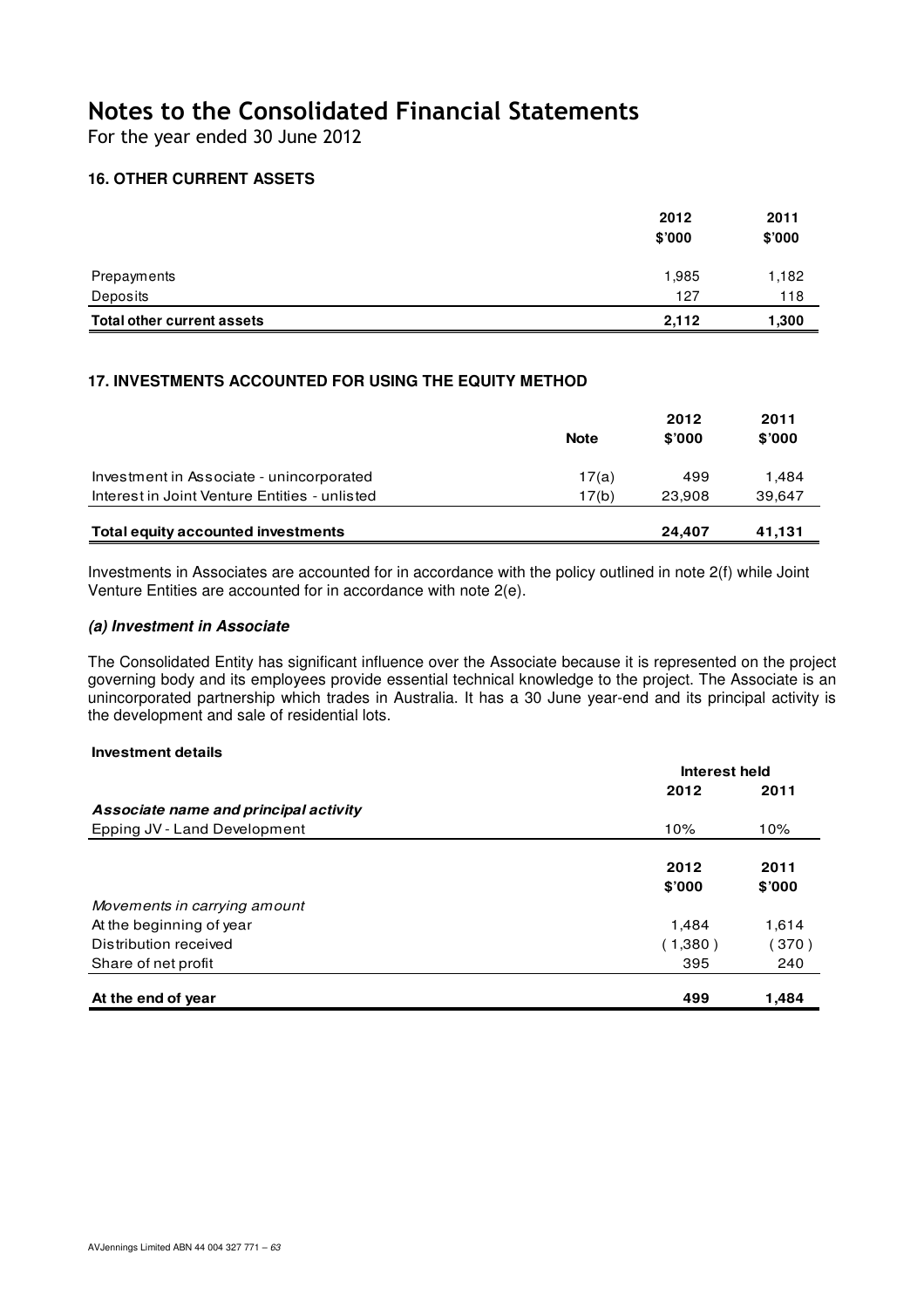For the year ended 30 June 2012

## **17. INVESTMENTS ACCOUNTED FOR USING THE EQUITY METHOD (continued)**

### **(a) Investment in Associate (continued)**

### **Summarised financial information of the Associate**

The Consolidated Entity's share of the results of the Associate and its aggregated assets and liabilities are as follows:  **2012 2011**

|             | 2012<br>\$'000 | 2011<br>\$'000 |
|-------------|----------------|----------------|
| Assets      | 557            | 1,624          |
| Liabilities | 119            | 140            |
|             |                |                |
| Revenues    | 1,153          | 1,677          |
| Profit      | 395            | 240            |

#### **Impairment**

The Consolidated Entity's investment in the Associate was not impaired at any time during the year.

#### **Share of Associate's commitments and contingent liabilities**

The Associate's commitments and contingent liabilities have been entered into on a non-recourse basis and therefore the Consolidated Entity has no exposure to the Associate's commitments and contingent liabilities as at the date of this Report.

The share of contingent liabilities in respect to certain performance guarantees granted by the Associate in the normal course of business to unrelated parties, at 30 June 2012, amounted to \$58,000 (2011: \$164,000).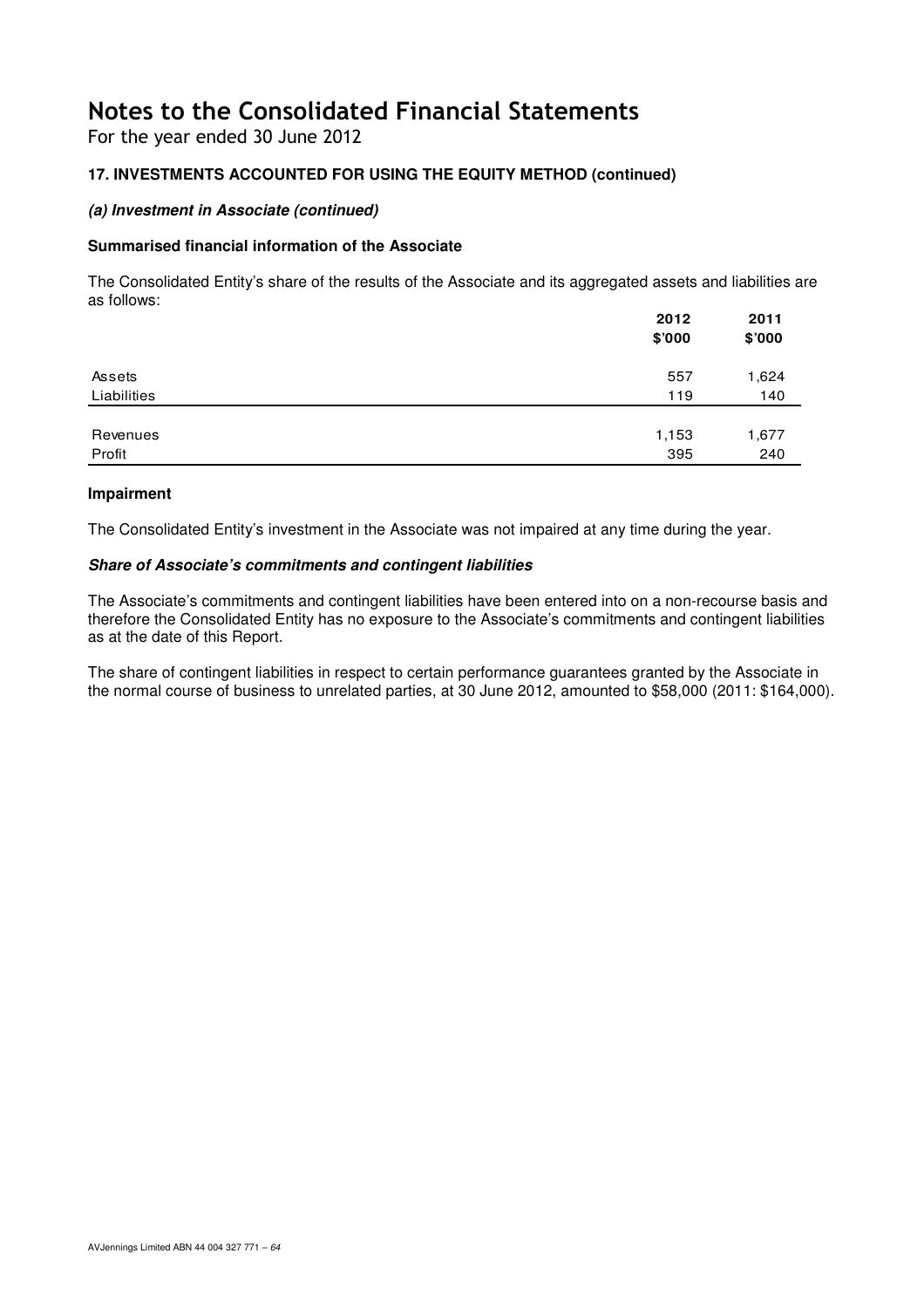For the year ended 30 June 2012

## **17. INVESTMENTS ACCOUNTED FOR USING THE EQUITY METHOD (continued)**

### **(b) Interest in Joint Venture Entities**

#### **Investment details**

|                                                                            | Interest held            |          |
|----------------------------------------------------------------------------|--------------------------|----------|
|                                                                            | 2012                     | 2011     |
| Joint Venture Entity and principal activities                              |                          |          |
| Meridan Plains - Land Development and Building Construction <sup>(1)</sup> |                          | 50%      |
| Eastwood - Land Development and Building Construction                      | 50%                      | 50%      |
| Sydney Olympic Park - Commercial Development and Construction              | 50%                      | 50%      |
| Woodville - Land Development and Building Construction                     | 50%                      | 50%      |
| Arlington Rise - Land Development and Building Construction <sup>(2)</sup> | $\overline{\phantom{0}}$ | 45%      |
|                                                                            |                          |          |
|                                                                            | 2012                     | 2011     |
|                                                                            | \$'000                   | \$'000   |
| Movements in carrying amount                                               |                          |          |
| At the beginning of year                                                   | 39,647                   | 39,654   |
| Contributions made                                                         | 1,361                    | 3,594    |
| Distributions received                                                     |                          | (4, 140) |
| Dividends received                                                         |                          | (1,000)  |
| Share of net profit                                                        | 5,364                    | 1,539    |
| AVJennings' acqusition of joint venture assets                             | (21,153)                 |          |
| Write-down of investment <sup>(3)</sup>                                    | (1,311)                  |          |
| At the end of year                                                         | 23,908                   | 39,647   |

(1) On 30 September 2011, the Consolidated Entity purchased the equity held by the joint venture partner in Meridan Plains (also referred to as Creekwood). Meridan Plains does not constitute a business and has been accounted for as an asset acquisition. Creekwood Developments Pty Limited is now a fully owned subsidiary.

(2) On 27 March 2012, the Consolidated Entity purchased the equity held by the joint venture partner in Arlington Rise. Arlington Rise does not constitute a business and has been accounted for as an asset acquisition.

(3) Write-down of investment to net realisable value recognised as an expense during the year ended 30 June 2012 amounted to \$1,311,000 (2011: \$Nil). The expense has been disclosed as a separate item on the Consolidated Statement of Comprehensive Income.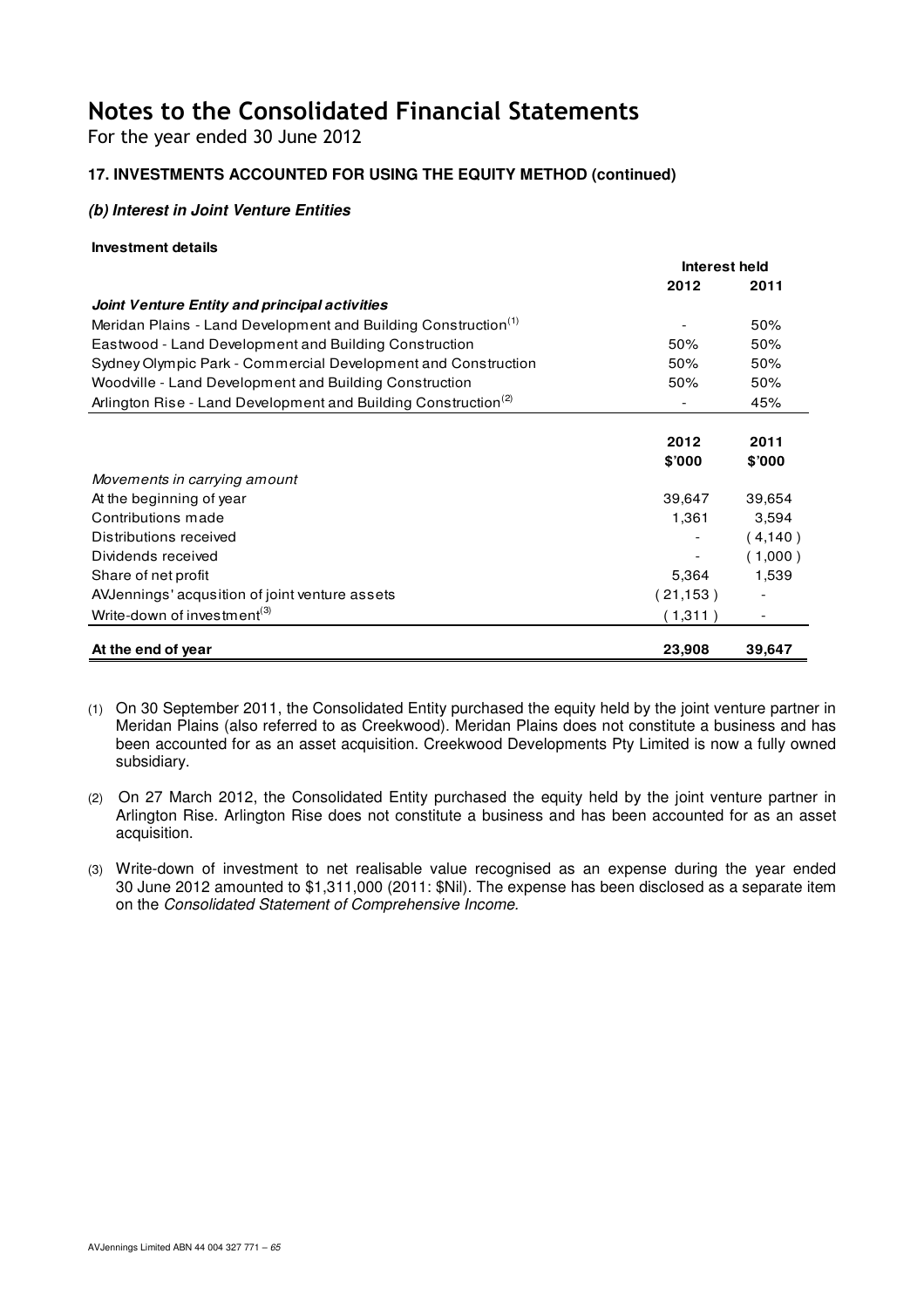For the year ended 30 June 2012

## **17. INVESTMENTS ACCOUNTED FOR USING THE EQUITY METHOD (continued)**

### **(b) Interest in Joint Venture Entities (continued)**

The Consolidated Entity's share of the Joint Venture Entities' assets (including goodwill), liabilities, revenue and expenses are as follows:

|                                        | 2012      | 2011      |
|----------------------------------------|-----------|-----------|
|                                        | \$'000    | \$'000    |
| <b>Share of assets and liabilities</b> |           |           |
| <b>Current assets</b>                  | 19,883    | 39,511    |
| Non-current assets                     | 16,707    | 31,174    |
| Total assets                           | 36,590    | 70,685    |
| <b>Current liabilities</b>             | 7,194     | 12,970    |
| Non-current liabilities                | 5,488     | 18,068    |
| <b>Total liabilities</b>               | 12,682    | 31,038    |
| <b>Net assets</b>                      | 23,908    | 39,647    |
| Share of revenue, expenses and results |           |           |
| Revenues                               | 18,785    | 30,014    |
| <b>Expenses</b>                        | (12, 231) | (28, 032) |
| Profit before tax                      | 6,554     | 1,982     |
| Tax                                    | (1,190)   | (443)     |
| <b>Profit after tax</b>                | 5,364     | 1,539     |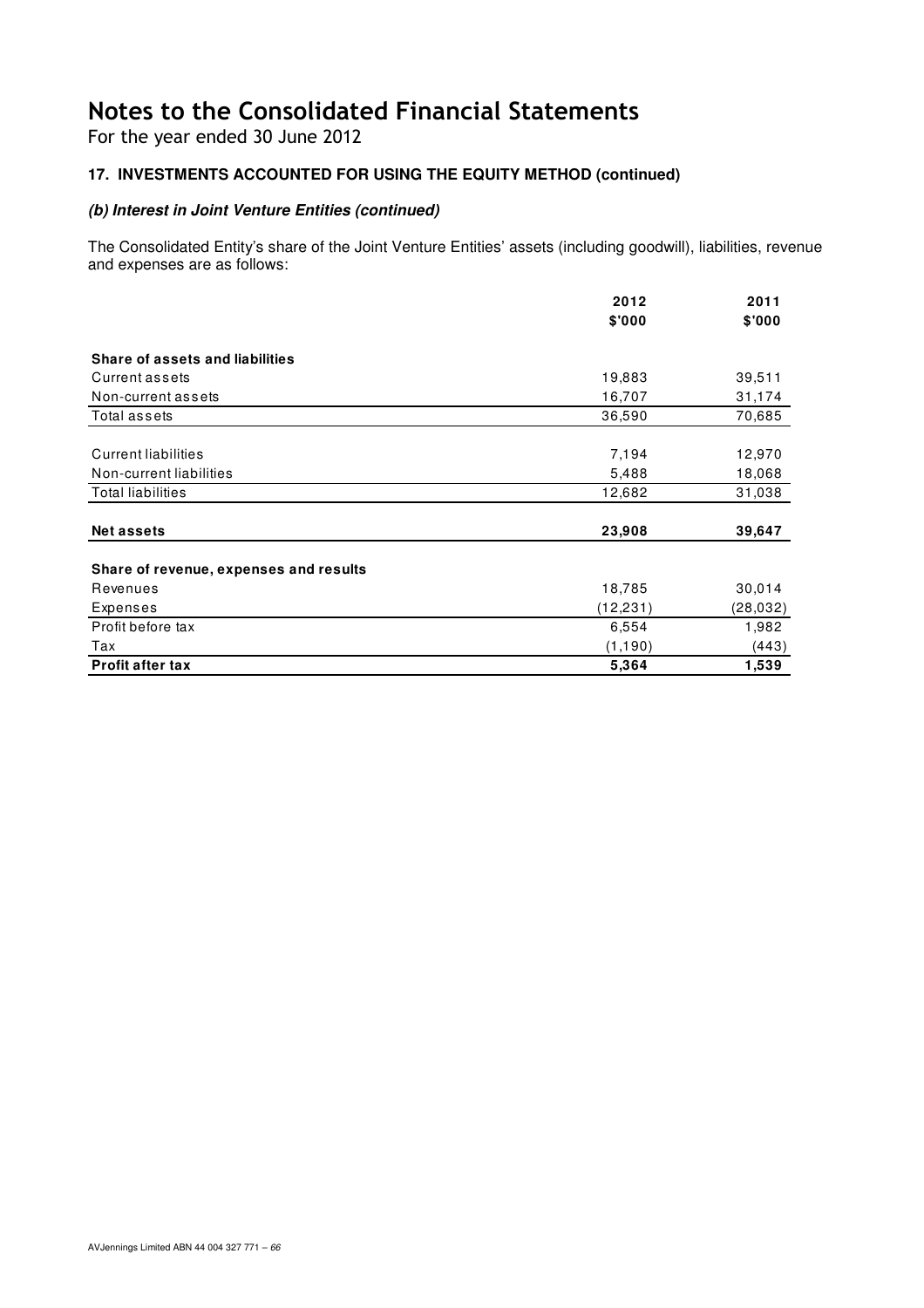For the year ended 30 June 2012

## **18. PARENT ENTITY FINANCIAL INFORMATION**

### **(a) Summary financial information**

The individual financial statements for the parent entity show the following aggregate amounts:

|                                   | 2012    | 2011    |
|-----------------------------------|---------|---------|
|                                   | \$'000  | \$'000  |
| <b>Balance Sheet</b>              |         |         |
| Current assets                    | 31,382  | 31,382  |
| Total assets                      | 194,728 | 194,668 |
| <b>Current liabilities</b>        | 19,545  | 19,118  |
| <b>Total liabilities</b>          | 19,545  | 19,118  |
| Shareholders' equity              |         |         |
| Issued capital                    | 121,096 | 121,835 |
| Reserves                          |         |         |
| Share-based payment reserve       | 687     | 323     |
| Retained earnings                 | 53,400  | 53,392  |
| Contributed equity                | 175,183 | 175,550 |
| Profit for the year               | 8       | 135     |
| <b>Total comprehensive income</b> | 8       | 135     |

### **(b) Guarantees entered into by the parent entity**

The parent entity has not provided any financial guarantees.

## **(c) Contingent liabilities of the parent entity**

The parent entity did not have any contingent liabilities as at 30 June 2012 (2011: Nil).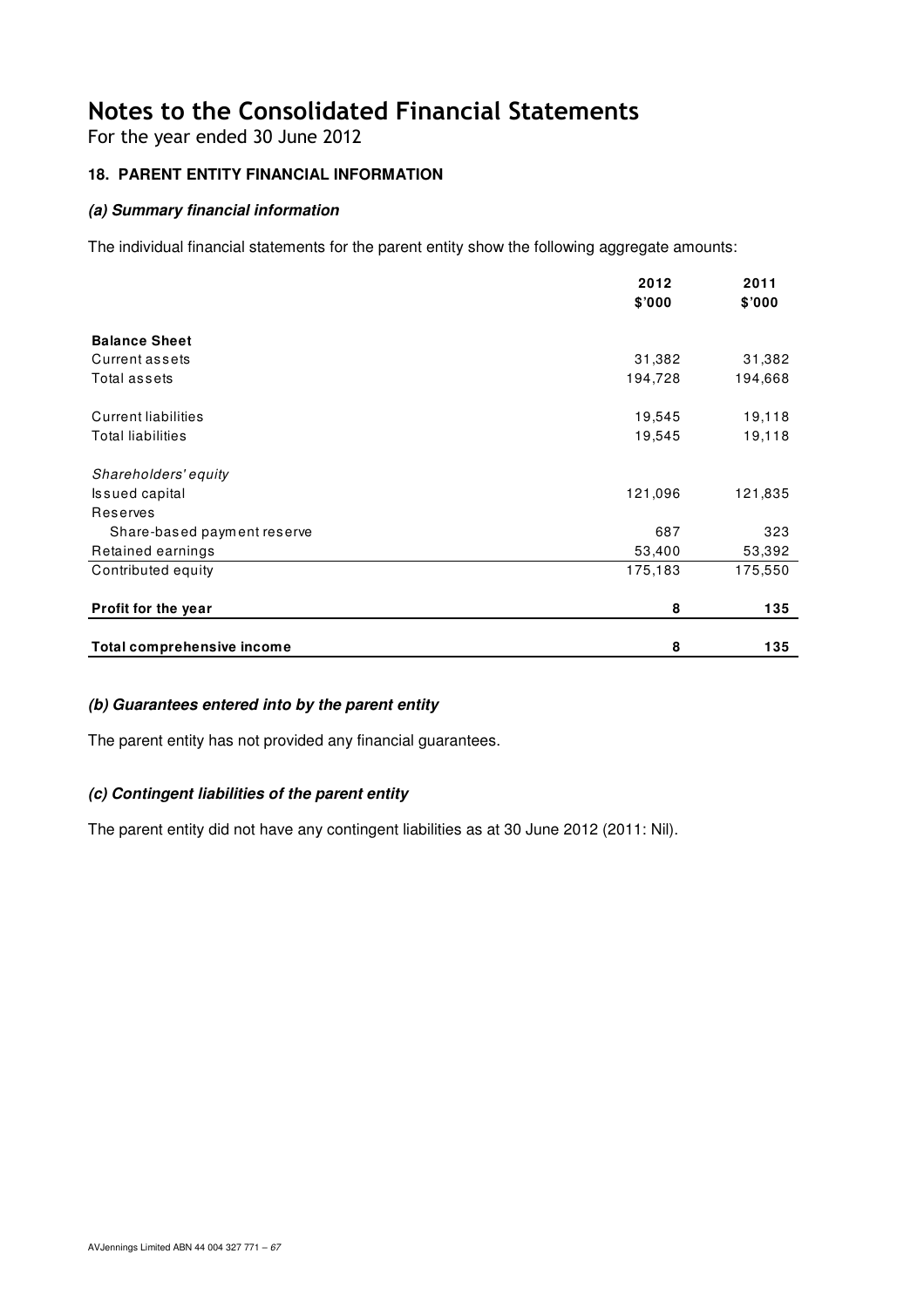For the year ended 30 June 2012

## **19. CONTROLLED ENTITIES**

### **(a) Investment in controlled entities**

The following economic entities are the controlled entities of AVJennings Limited:

|                                                              |                   |      | <b>Included in Banking</b> | <b>Cross Deed of</b> |
|--------------------------------------------------------------|-------------------|------|----------------------------|----------------------|
|                                                              | % Equity Interest |      | Covenant <sup>(2)</sup>    |                      |
| <b>ECONOMIC ENTITY(1)</b>                                    | 2012              | 2011 | 2012                       | 2011                 |
| <b>Entities included in the Closed Group</b>                 |                   |      |                            |                      |
| A.V. Jennings Real Estate Pty Limited                        | 100               | 100  | No                         | No                   |
| AVJennings Real Estate (VIC) Pty Limited                     | 100               | 100  | No                         | No                   |
| AVJennings Holdings Limited <sup>(3)</sup>                   | 100               | 100  | Yes                        | Yes                  |
| AVJennings Properties Limited <sup>(3)</sup>                 | 100               | 100  | Yes                        | Yes                  |
| Jennings Sinnamon Park Pty Limited                           | 100               | 100  | No                         | No                   |
| Long Corporation Limited <sup>(3)</sup>                      | 100               | 100  | Yes                        | Yes                  |
| Orlit Pty Limited <sup>(3)</sup>                             | 100               | 100  | Yes                        | Yes                  |
| Sundell Pty Limited <sup>(3)</sup>                           | 100               | 100  | Yes                        | Yes                  |
| AVJennings Housing Pty Limited <sup>(3)</sup>                | 100               | 100  | Yes                        | Yes                  |
| AVJennings Home Improvements S.A. Pty Limited <sup>(3)</sup> | 100               | 100  | Yes                        | Yes                  |
| AVJennings Mackay Pty Limited <sup>(3)</sup>                 | 100               | 100  | Yes                        | Yes                  |
| <b>Entities excluded from the Closed Group</b>               |                   |      |                            |                      |
| Crebb No 12 Pty Limited                                      | 100               | 100  | Yes                        | Yes                  |
| Dunby Pty Limited                                            | 100               | 100  | Yes                        | Yes                  |
| <b>Epping Developments Limited</b>                           | 100               | 100  | <b>No</b>                  | No                   |
| Montpellier Gardens Pty Limited                              | 100               | 100  | Yes                        | Yes                  |
| Sirda Pty Limited                                            | 100               | 100  | <b>No</b>                  | No                   |
| AVJ ODP Pty Limited                                          | 100               | 100  | <b>No</b>                  | No                   |
| AVJennings (Cammeray) Pty Limited                            | 100               | 100  | No                         | No                   |
| AVJennings Syndicate No 2 Limited                            | 100               | 100  | No                         | No                   |
| AVJennings Syndicate No 3 Limited                            | 100               | 100  | <b>No</b>                  | <b>No</b>            |
| AVJennings Syndicate No 4 Limited                            | 100               | 100  | Yes                        | Yes                  |
| AVJennings Officer Syndicate Limited                         | 100               | 100  | Yes                        | Yes                  |
| AVJennings Properties SPV No 1 Pty Limited                   | 100               | 100  | No                         | No                   |
| AVJennings Properties SPV No 2 Pty Limited                   | 100               | 100  | No                         | No                   |
| AVJennings Properties SPV No 3 Pty Limited                   | 100               | 100  | No                         | No                   |
| AVJennings Properties SPV No 4 Pty Limited                   | 100               | 100  | No                         | No                   |
| AVJennings Wollert Pty Limited                               | 100               | 100  | No                         | No                   |
| AVJ Erskineville Pty Limited                                 | 100               | 100  | No                         | No                   |
| AVJ Hobsonville Pty Limited                                  | 100               | 100  | Yes                        | Yes                  |
| AVJ SPV No 8 Pty Limited                                     | 100               | 100  | No                         | No                   |
| AVJennings Properties SPV No 9 Pty Limited                   | 100               | 100  | No                         | No                   |
| AVJennings SPV No 10 Pty Limited                             | 100               | 100  | No                         | No                   |
| AVJennings Properties SPV No 11 Pty Limited                  | 100               | 100  | No                         | No                   |
| AVJennings Properties SPV No 15 Pty Limited                  | 100               | 100  | No                         | No                   |
| Creekwood Developments Pty Limited <sup>(4)</sup>            | 100               | 50   | Yes                        | No                   |
| Portarlington Nominees Pty Limited <sup>(4)</sup>            | 100               | 50   | No                         | No                   |

(1) All entities are incorporated in Australia. With the exception of AVJ Hobsonville Pty Limited, which has a branch in New Zealand, all entities operate within Australia.

(2) These entities, including AVJennings Limited, are included under the Banking Cross Deed of Covenant referred to in note 24(a).

(3) These entities, including AVJennings Limited, are included in the Deed of Indemnity for Contract performance bond facility referred to in note  $24(c)$ .

(4) Creekwood Developments Pty Limited and Portarlington Nominees Pty Limited became wholly owned subsidiaries on 30 September 2011 and 27 March 2012 respectively.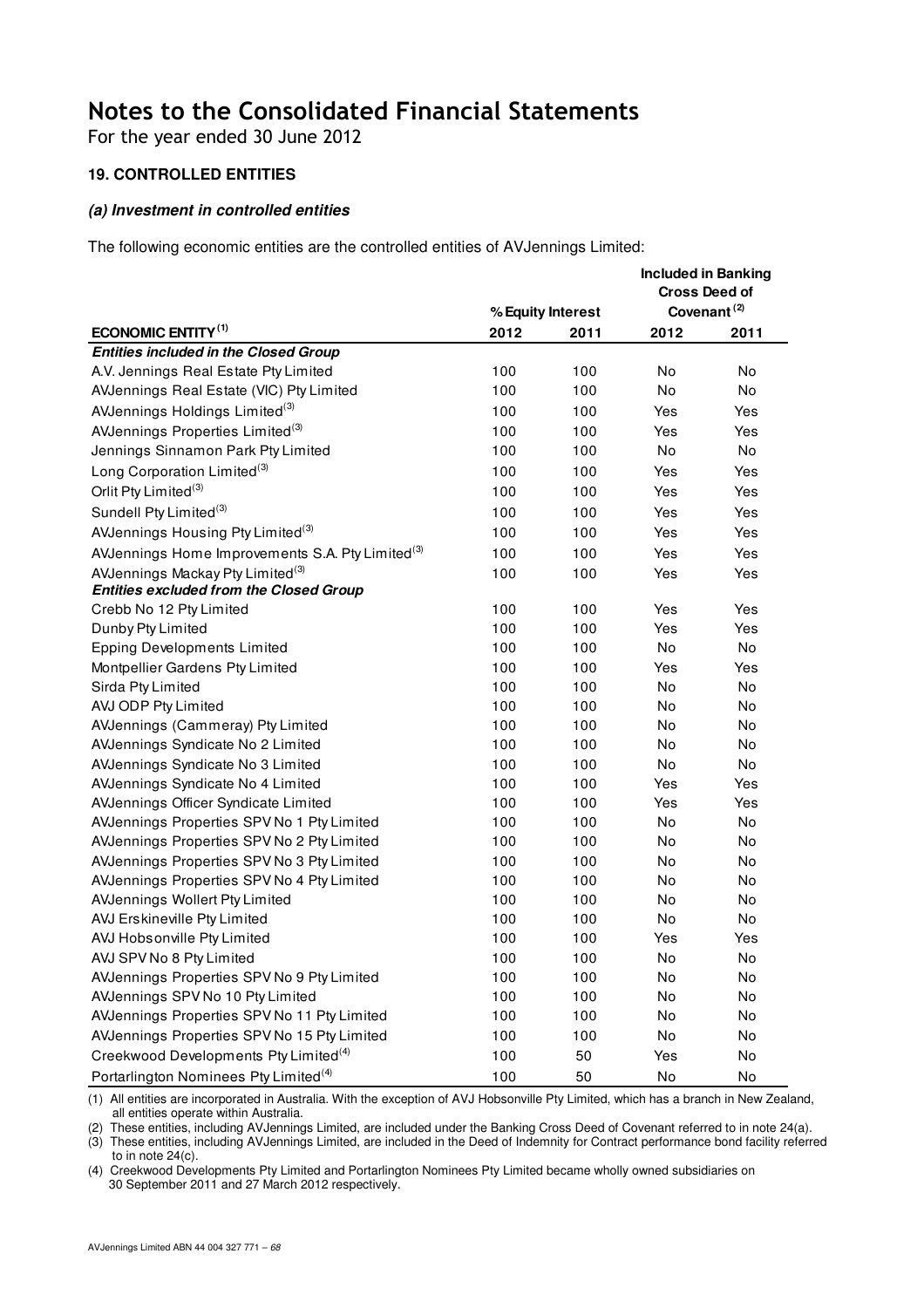For the year ended 30 June 2012

### **19. CONTROLLED ENTITIES (continued)**

### **(b) Ultimate parent**

AVJennings Limited is the ultimate Australian parent entity. SC Global Developments Limited is the ultimate parent entity.

#### **(c) Deeds of cross guarantee**

Certain entities within the Group are parties to deeds of cross guarantee under which each controlled entity guarantees the debts of the others. By entering into these deeds, the controlled entities are relieved from the requirement to prepare Financial Statements and Directors' Reports under Class Order 98/1418 (as amended by Class Orders 98/2017, 00/321, 01/1087, 02/248, 02/1017, 04/663, 04/682, 04/1624, 05/542, 06/51, 08/11, 08/255, 08/618 and 09/626) issued by the Australian Securities and Investments Commission (ASIC). Those entities included in the Closed Group are listed in note 19(a). These entities represent a "Closed Group" for the purposes of the Class Order, and as there are no other parties to the deeds of cross guarantee that are controlled by AVJennings Limited, they also represent the "Extended Closed Group".

#### **(d) Class order closed group**

Certain controlled entities were granted relief by ASIC (under provisions of Class Orders) from the requirement to prepare separate audited financial statements, where deeds of indemnity have been entered into between the Parent Entity and the Controlled Entities to meet their liabilities as required (refer to note 19(c)).

The Extended Closed Group referred to in the *Directors' Declaration* therefore comprises all of the entities within the Class Order. Certain entities falling outside of the Extended Closed Group are listed in note 19(a), and are therefore required to prepare separate annual financial statements.

The Consolidated Statement of Comprehensive Income for those controlled entities which are party to the deed is as follows:

|                                                            | <b>Closed Group</b> |           |
|------------------------------------------------------------|---------------------|-----------|
|                                                            | 2012                | 2011      |
|                                                            | \$'000              | \$'000    |
| <b>Continuing operations</b>                               |                     |           |
| Revenues                                                   | 108,054             | 97,331    |
| Cost of sales                                              | (89,386)            | (56,139)  |
| Other expenses                                             | $78,199$ )          | 34,684)   |
|                                                            |                     |           |
| Profit/(loss) from continuing operations before income tax | 59,531)             | 6,508     |
| Income tax                                                 | 16,620              | $5,221$ ) |
|                                                            |                     |           |
| Profit/(loss) from continuing operations after income tax  | 42,911)             | 1,287     |
|                                                            |                     |           |
| <b>Discontinued operations</b>                             |                     |           |
| Loss from discontinued operations after income tax         |                     | (1,707)   |
|                                                            |                     |           |
| Loss for the year                                          | 42,911)             | 420)      |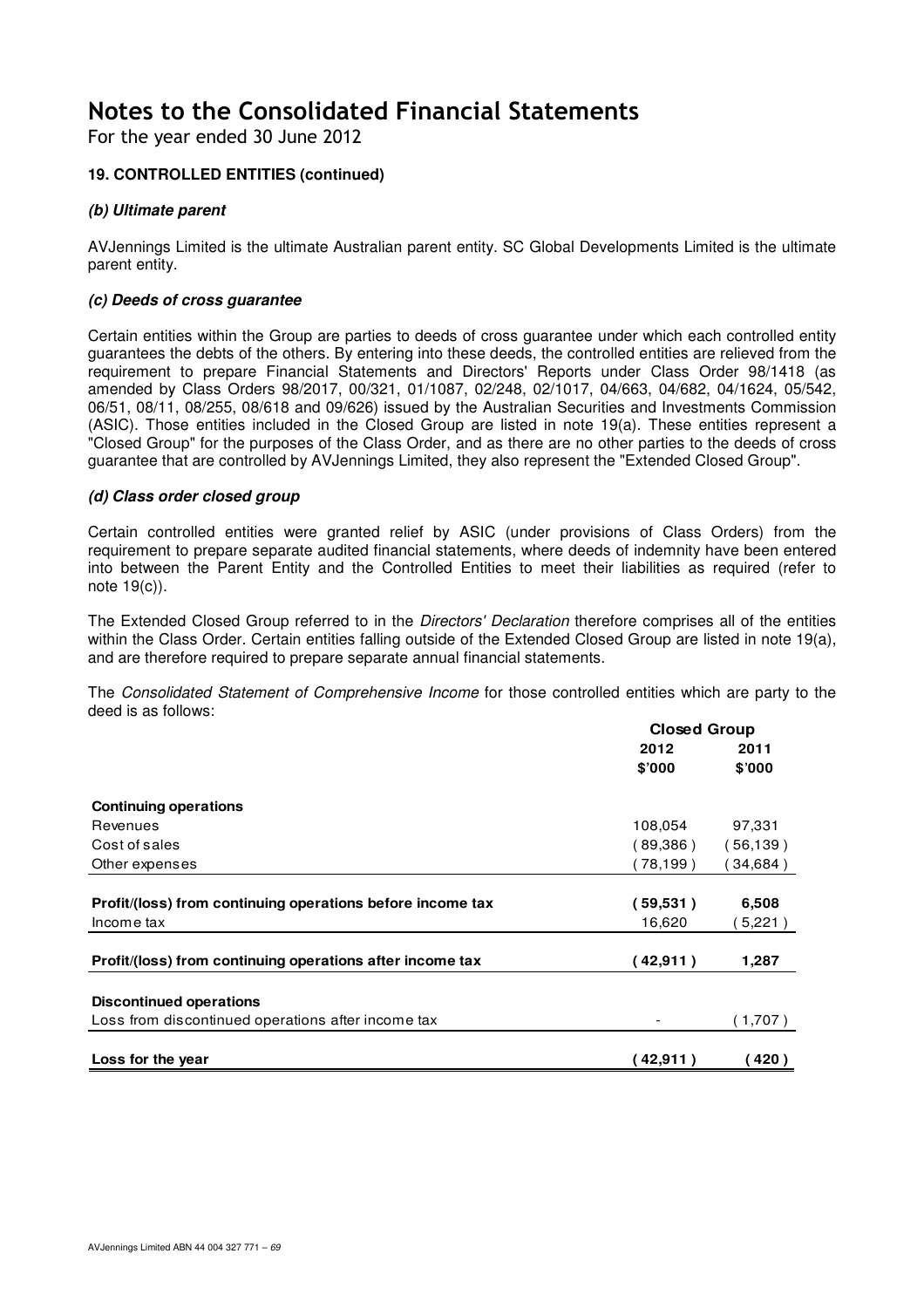For the year ended 30 June 2012

## **19. CONTROLLED ENTITIES (continued)**

### **(d) Class order closed group (continued)**

The Consolidated Statement of Financial Position for those controlled entities which are party to the deed is as follows:

|                                                     | 2012    | 2011                     |
|-----------------------------------------------------|---------|--------------------------|
|                                                     | \$'000  | \$'000                   |
| <b>CURRENT ASSETS</b>                               |         |                          |
| Cash and cash equivalents                           | 3,162   | 11,017                   |
| Trade and other receivables                         | 110,348 | 60,850                   |
| Inventories                                         | 46,347  | 79,494                   |
| Tax receivable                                      | 669     |                          |
| Other current assets                                | 1,977   | 1,143                    |
| <b>Total current assets</b>                         | 162,503 | 152,504                  |
|                                                     |         |                          |
| <b>NON-CURRENT ASSETS</b>                           |         |                          |
| Inventories                                         | 210,247 | 236,947                  |
| Property, plant and equipment                       | 1,174   | 1,090                    |
| Intangible assets                                   | 2,816   | 2,816                    |
| <b>Total non-current assets</b>                     | 214,237 | 240,853                  |
|                                                     |         |                          |
| <b>Total assets</b>                                 | 376,740 | 393,357                  |
|                                                     |         |                          |
| <b>CURRENT LIABILITIES</b>                          |         |                          |
| Derivative financial instruments                    | 187     | 68                       |
| Interest-bearing loans and borrowings               |         | 50,029                   |
| Tax payable                                         |         | 3,540                    |
| Short-term provisions                               | 3,667   | 3,235                    |
| <b>Total current liabilities</b>                    | 3,854   | 56,872                   |
|                                                     |         |                          |
| <b>NON-CURRENT LIABILITIES</b>                      |         |                          |
| Trade and other payables                            | 37,692  | 43,401                   |
| Interest-bearing loans and borrowings               | 103,000 | $\overline{\phantom{m}}$ |
| Deferred tax liabilities                            | 4,442   | 19,341                   |
| Provisions                                          | 641     | 694                      |
| <b>Total non-current liabilities</b>                | 145,775 | 63,436                   |
|                                                     |         |                          |
| <b>Total liabilities</b>                            | 149,629 | 120,308                  |
|                                                     |         |                          |
| <b>Net assets</b>                                   | 227,111 | 273,049                  |
|                                                     |         |                          |
| <b>EQUITY</b>                                       |         |                          |
| Equity attributable to equity holders of the parent |         |                          |
| Contributed equity                                  | 121,096 | 121,835                  |
| Reserves                                            | 687     | 323                      |
| Retained earnings                                   | 105,329 | 150,891                  |
|                                                     |         |                          |
| <b>Total equity</b>                                 | 227,112 | 273,049                  |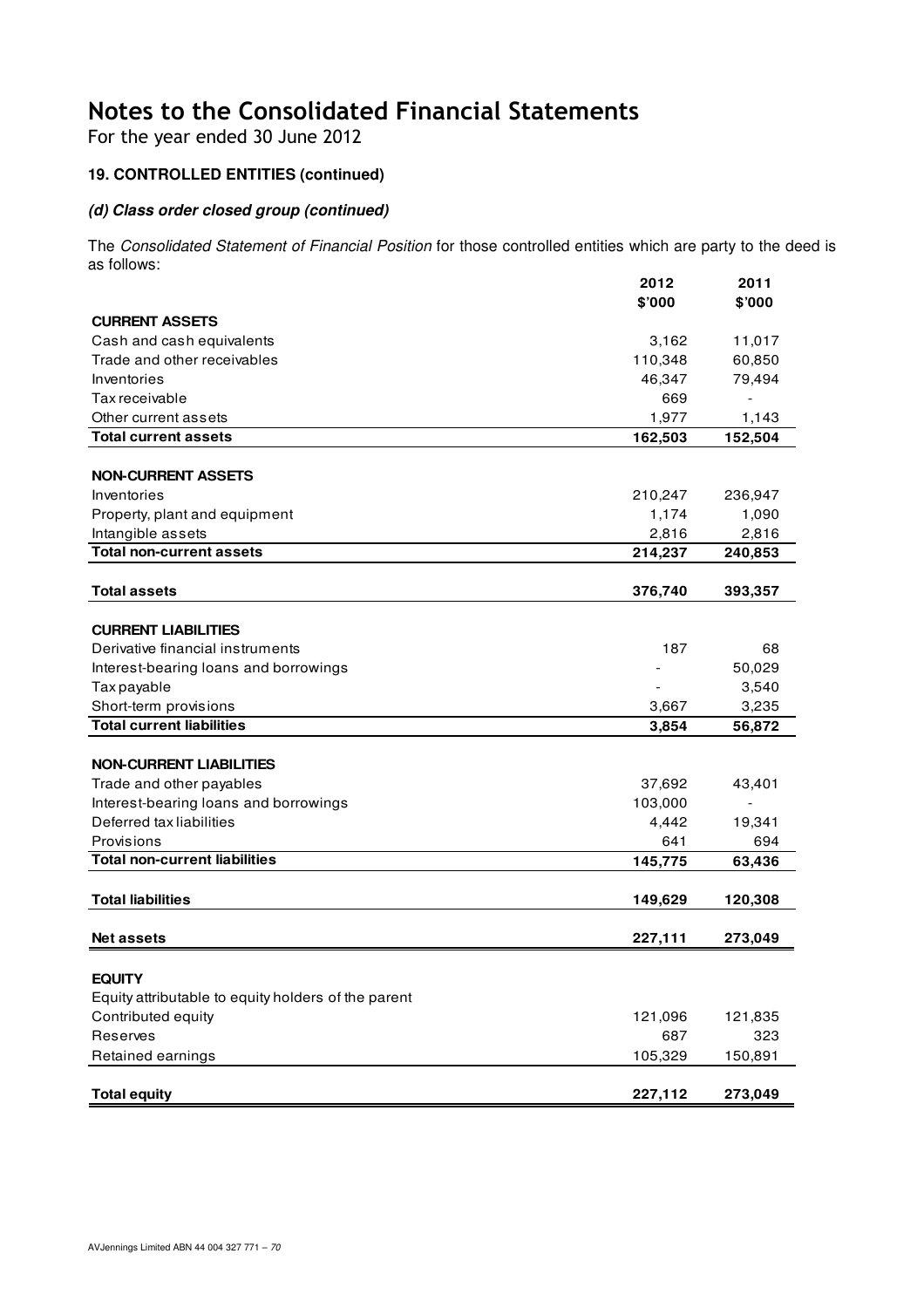For the year ended 30 June 2012

## **19. CONTROLLED ENTITIES (continued)**

### **(d) Class order closed group (continued)**

The Consolidated Statement of Changes in Equity for those controlled entities which are party to the deed is as follows:

|                                                                    | 2012<br>\$7000 | 2011<br>\$'000 |
|--------------------------------------------------------------------|----------------|----------------|
| At beginning of the year                                           | 273,049        | 280,190        |
|                                                                    |                |                |
| Changes in equity due to members entering/exiting the closed group | 2,841          | 645            |
| Loss for the year                                                  | 42,911)        | 420)           |
| Total income and expenses for the year                             | 40,070)        | 225            |
| Equity transactions                                                |                |                |
| - Treasury shares acquired                                         | 739)           | 743)           |
| - Share-based payment reserve                                      | 364            | 242            |
| - Dividends paid to equity holders of parent                       | 5,492)         | 6,865)         |
|                                                                    | 45,937)        | (7,141)        |
| At end of the year                                                 | 227.112        | 273.049        |

### **20. INTEREST IN JOINT VENTURE OPERATIONS**

A number of controlled entities have entered into joint venture operations. Information relating to the Joint Ventures is set out below:

|                                                                       | <b>INTEREST IN OUTPUT</b> |      |
|-----------------------------------------------------------------------|---------------------------|------|
|                                                                       | 2012                      | 2011 |
| Joint Venture name and principal activities                           |                           |      |
| Cammeray Joint Venture - Apartments Development                       | 50%                       | 50%  |
| Cheltenham Joint Venture - Land Development and Building Construction | 50%                       | 50%  |
| Hobsonville Joint Venture - Land Development                          | 50%                       | 50%  |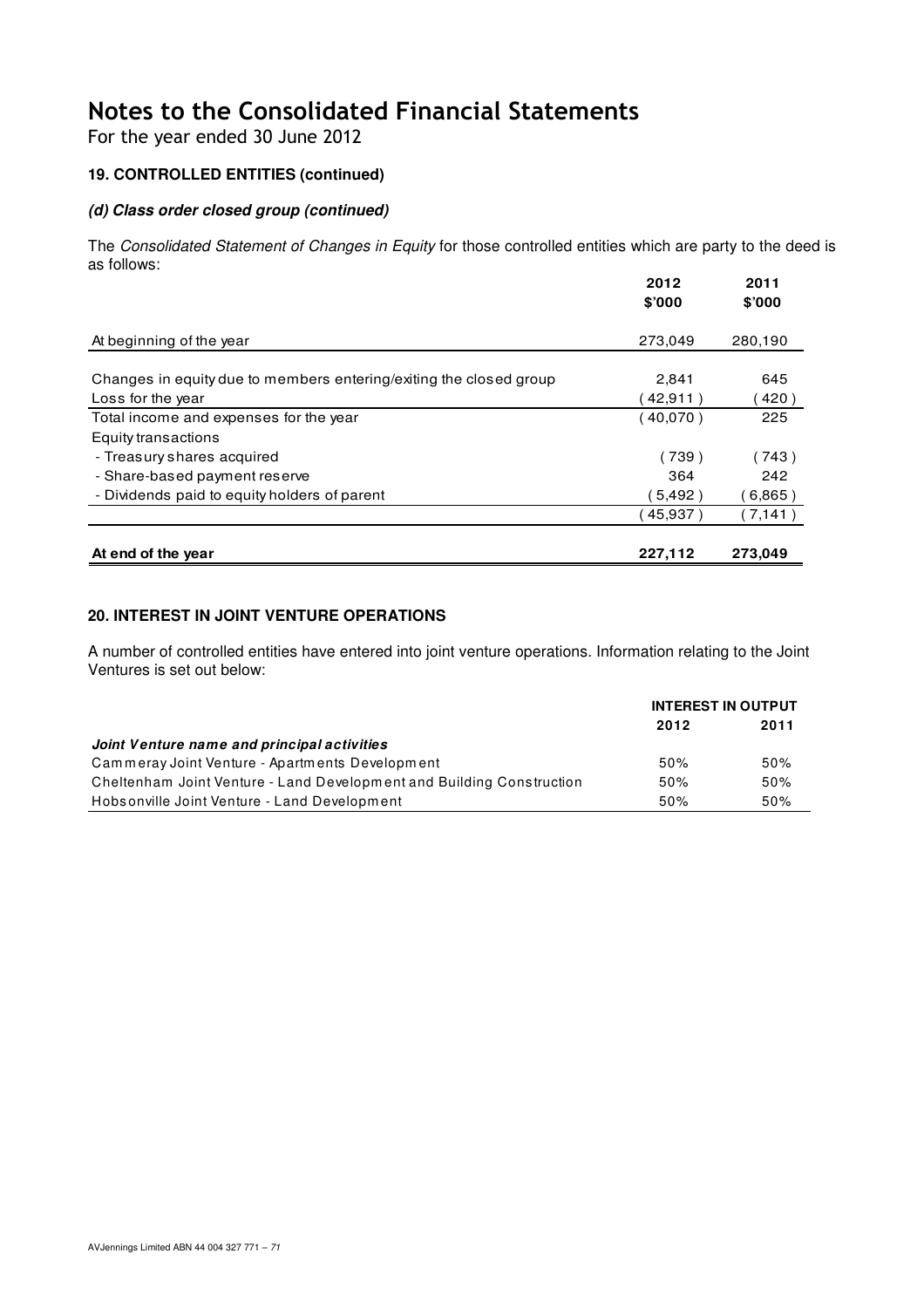For the year ended 30 June 2012

### **20. INTEREST IN JOINT VENTURE OPERATIONS (continued)**

The Consolidated Entity's interest in the profits and losses of the Joint Venture Operations are included in the Consolidated Statement of Comprehensive Income, in accordance with the accounting policy described in note 2(e), under the following classifications:

|                          | 2012<br>\$7000 | 2011<br>\$7000 |
|--------------------------|----------------|----------------|
| Revenues                 | 12,549         | 10,364         |
| Cost of sales            | (10,358)       | (8,783)        |
| Other expenses           | (1,641)        | 803)           |
| Profit before income tax | 550            | 778            |
| Income tax expense       | (165)          | 233)           |
|                          |                |                |
| Net profit for the year  | 385            | 545            |

The Consolidated Entity's interest in the assets and liabilities of Joint Venture Operations are included in the Consolidated Statement of Financial Position, in accordance with the policy described in note 2(e), under the following classifications:

|                                      | 2012   | 2011   |
|--------------------------------------|--------|--------|
|                                      | \$'000 | \$'000 |
| <b>CURRENT ASSETS</b>                |        |        |
| Cash and cash equivalents            | 534    | 129    |
| Trade and other receivables          | 5.878  | 831    |
| Inventories                          | 4,612  | 948    |
| Other current assets                 | 10     | 6      |
| <b>Total current assets</b>          | 11,034 | 1,914  |
|                                      |        |        |
| <b>NON-CURRENT ASSETS</b>            |        |        |
| Inventories                          | 39,569 | 39,651 |
| <b>Total non-current assets</b>      | 39,569 | 39,651 |
|                                      |        |        |
| <b>Total assets</b>                  | 50,603 | 41,565 |
| <b>CURRENT LIABILITIES</b>           |        |        |
| Trade and other payables             | 4,984  | 127    |
| <b>Total current liabilities</b>     | 4,984  | 127    |
|                                      |        |        |
| <b>NON-CURRENT LIABILITIES</b>       |        |        |
| Trade and other payables             | 9,578  | 11,811 |
| Interest-bearing borrowings          | 7,287  | 744    |
| <b>Total non-current liabilities</b> | 16,865 | 12,555 |
| <b>Total liabilities</b>             | 21,849 | 12,682 |
| <b>Net assets</b>                    | 28,754 | 28,883 |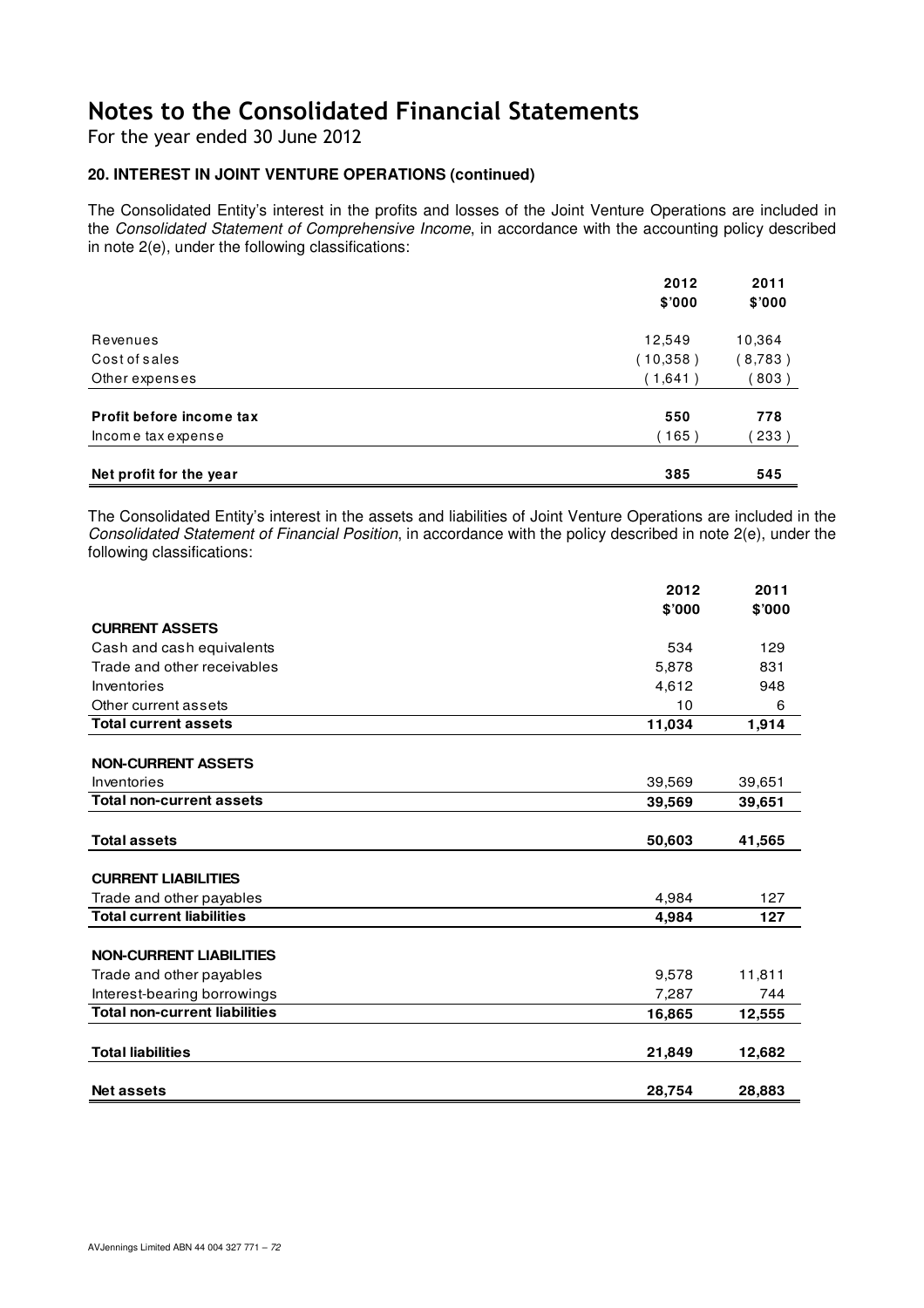For the year ended 30 June 2012

# **21. PROPERTY, PLANT AND EQUIPMENT**

|                                          | 2012   | 2011   |
|------------------------------------------|--------|--------|
|                                          | \$'000 | \$'000 |
| Leasehold improvements                   |        |        |
| At cost                                  | 378    | 789    |
| Less: accumulated depreciation           | 307)   | 587)   |
| <b>Total leasehold improvements</b>      | 71     | 202    |
| Plant, equipment and motor vehicles      |        |        |
| At cost                                  | 7,966  | 8,222  |
| Less: accumulated depreciation           | 6,863) | 7,366) |
| <b>Total plant and equipment</b>         | 1,103  | 856    |
| Motor vehicles under finance lease       |        |        |
| At cost                                  |        | 45     |
| Less: accumulated amortisation           |        | 16)    |
| Total motor vehicles under finance lease | ۰      | 29     |
| Total property, plant and equipment      | 1,174  | 1,087  |

#### **Reconciliations**

Reconciliations of the carrying amounts of each class of property, plant and equipment at the beginning and end of the year are set out below:

| For the year ended 30 June 2011  | <b>Note</b> | improve-<br>ments<br>\$'000 | Plant,<br>Leasehold equipment<br>and motor<br>vehicles<br>\$'000 | Leased<br>motor<br>vehicles<br>\$'000 | Total<br>\$'000 |
|----------------------------------|-------------|-----------------------------|------------------------------------------------------------------|---------------------------------------|-----------------|
| Carrying amount at 1 July 2010   |             | 474                         | 1,180                                                            | 212                                   | 1,866           |
| Additions                        |             | 21                          | 636                                                              |                                       | 657             |
| Disposals                        |             | (192)                       | (635)                                                            | (123)                                 | 950)            |
| Depreciation/amortisation charge | 5           | (101)                       | 325)                                                             | (60)                                  | 486)            |
| Carrying amount at 30 June 2011  |             | 202                         | 856                                                              | 29                                    | 1,087           |
| For the year ended 30 June 2012  |             |                             |                                                                  |                                       |                 |
| Carrying amount at 1 July 2011   |             | 202                         | 856                                                              | 29                                    | 1,087           |
| Additions                        |             | 38                          | 603                                                              |                                       | 641             |
| Disposals                        |             | (121)                       | (51)                                                             | (29)                                  | 201)            |
| Depreciation/amortisation charge | 5           | 48)                         | 305)                                                             |                                       | 353)            |
| Carrying amount at 30 June 2012  |             | 71                          | 1,103                                                            |                                       | 1,174           |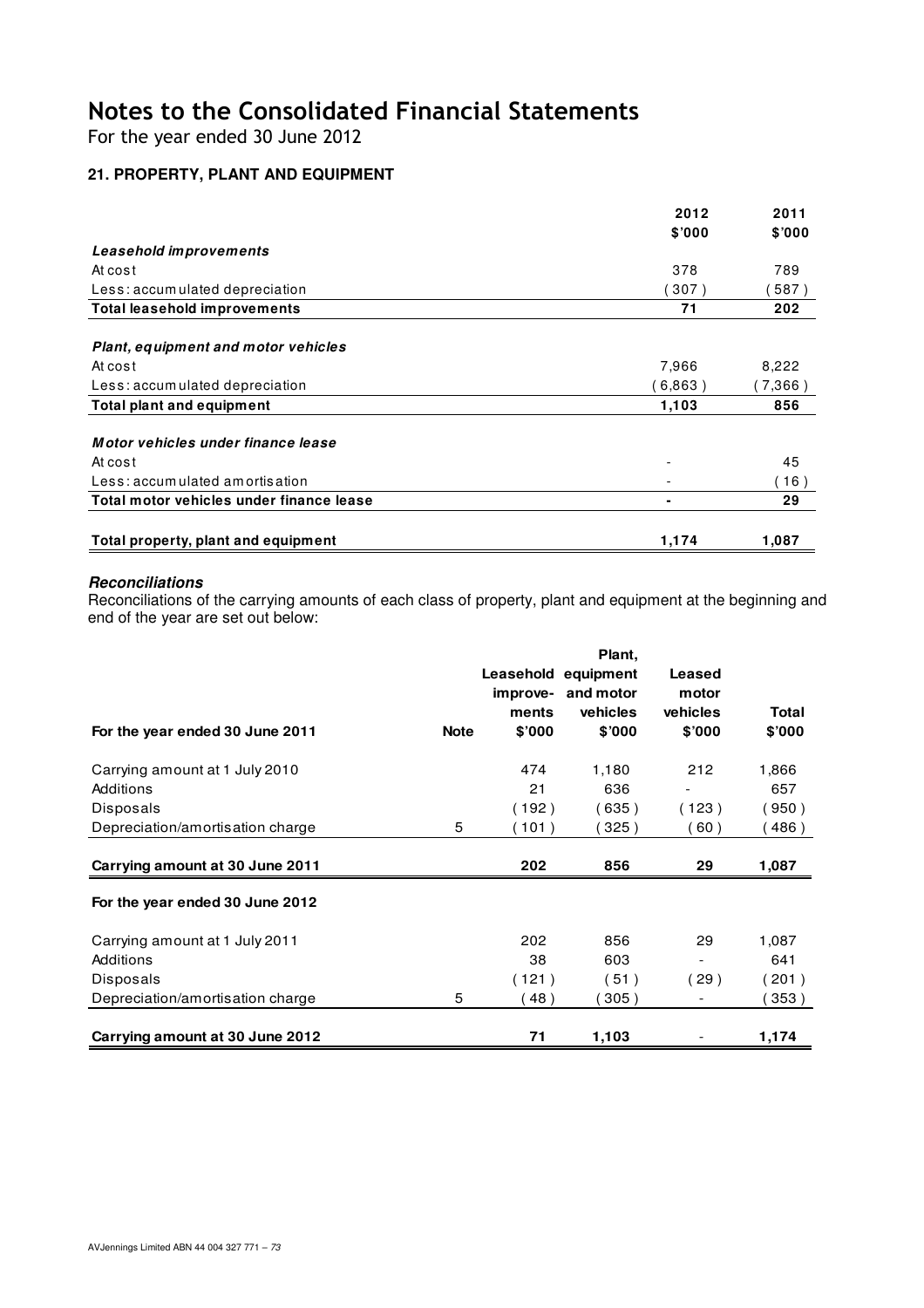For the year ended 30 June 2012

## **22. INTANGIBLE ASSETS**

| Total intangible assets        | 2,816          | 2,816          |
|--------------------------------|----------------|----------------|
| Less: accumulated amortisation | 7,052          | 7,052          |
| Brand name at cost             | 9,868          | 9,868          |
|                                | 2012<br>\$'000 | 2011<br>\$'000 |

The intangible asset relates to the value of the "AVJennings" brand name which was acquired as part of a business combination in 1995. On recognition, the asset was determined to have a finite life of 20 years and has since been amortised over the expected useful life. In accordance with the accounting policy discussed in note 2(j), the amortisation period and the amortisation method for an intangible asset are reviewed at least each financial year-end. A review carried out at 31 December 2009 determined that the brand name has indefinite useful life. This change in accounting estimate has been applied prospectively with amortisation ceasing as of 31 December 2009.

The brand name is tested for impairment annually, or more frequently if there are indicators of impairment. At 30 June 2012, there were no indicators of impairment.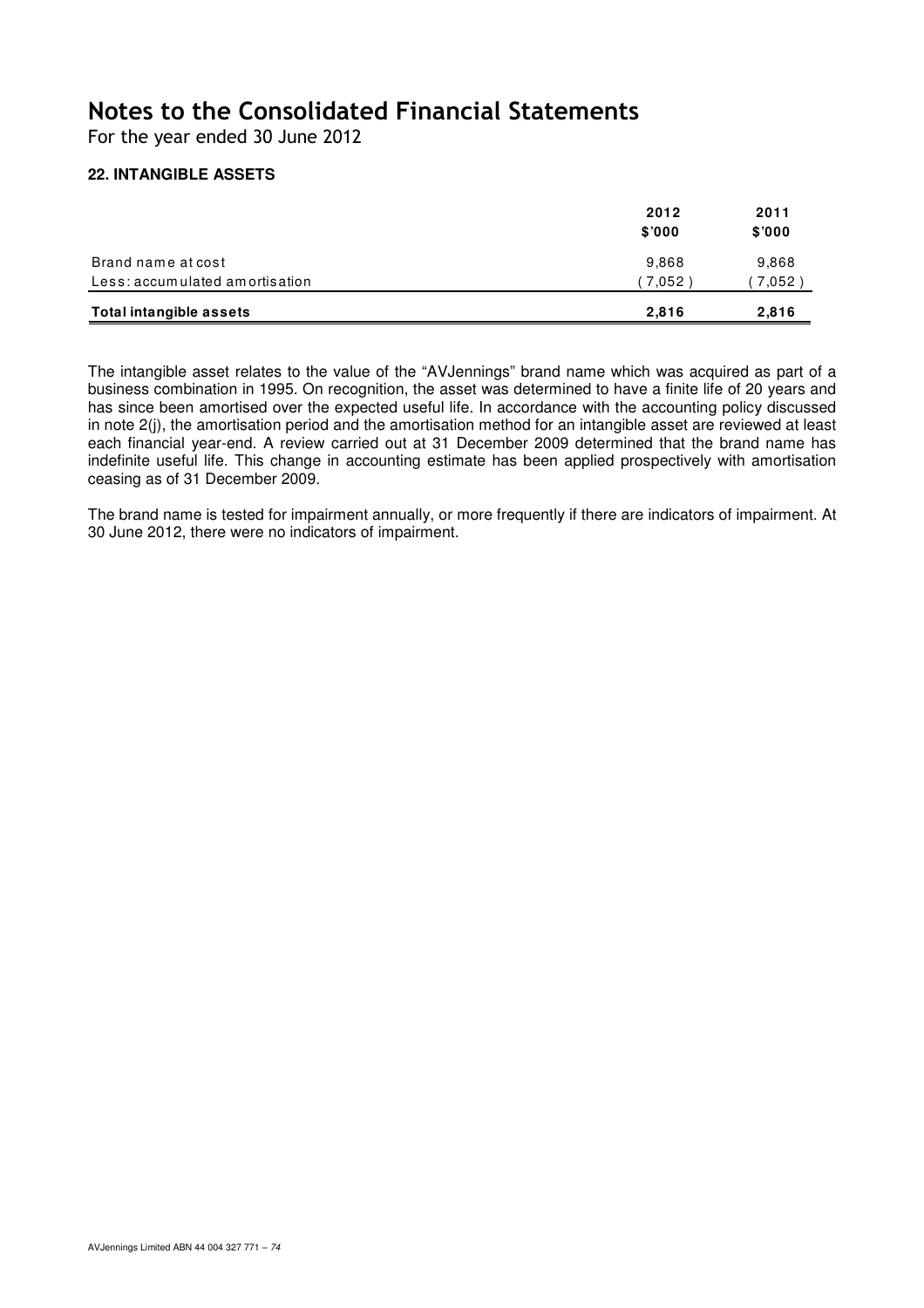For the year ended 30 June 2012

# **23. TRADE AND OTHER PAYABLES**

|                                   | 2012                     | 2011   |
|-----------------------------------|--------------------------|--------|
|                                   | \$'000                   | \$'000 |
| Current                           |                          |        |
| Secured                           |                          |        |
| Land creditors                    | 5,600                    | 5,300  |
| Unsecured                         |                          |        |
| Land creditors                    | 25,196                   | 23,235 |
| Trade creditors                   | 9,239                    | 10,380 |
| Related party payables            | 2,450                    | 2,300  |
| Other creditors and accruals      | 4,461                    | 7,270  |
|                                   | 41,346                   | 43,185 |
| <b>Total current payables</b>     | 46,946                   | 48,485 |
| <b>Non-Current</b>                |                          |        |
| Secured                           |                          |        |
| Land creditors                    | $\overline{\phantom{0}}$ | 5,600  |
| Unsecured                         |                          |        |
| Land creditors                    | 47,520                   | 37,800 |
| <b>Total non-current payables</b> | 47,520                   | 43,400 |

#### **Land creditors**

The amounts due to secured land creditors are secured over the title to properties acquired by way of either mortgage back or bank guarantee in favour of the land vendor. These security arrangements remain in place until final settlement of the amounts due to the land vendor. Titles for the unsecured land creditors only transfer to the Consolidated Entity on full payment of the amount outstanding or upon provision of some other security.

### **Related party payables**

For terms and conditions relating to related party payables, refer to note 34(i).

#### **Fair value**

Due to the short-term nature of current payables, their carrying amount is assumed to approximate their fair value. Non-current land creditors have been discounted using a rate of 9.54% (2011: 6.25%).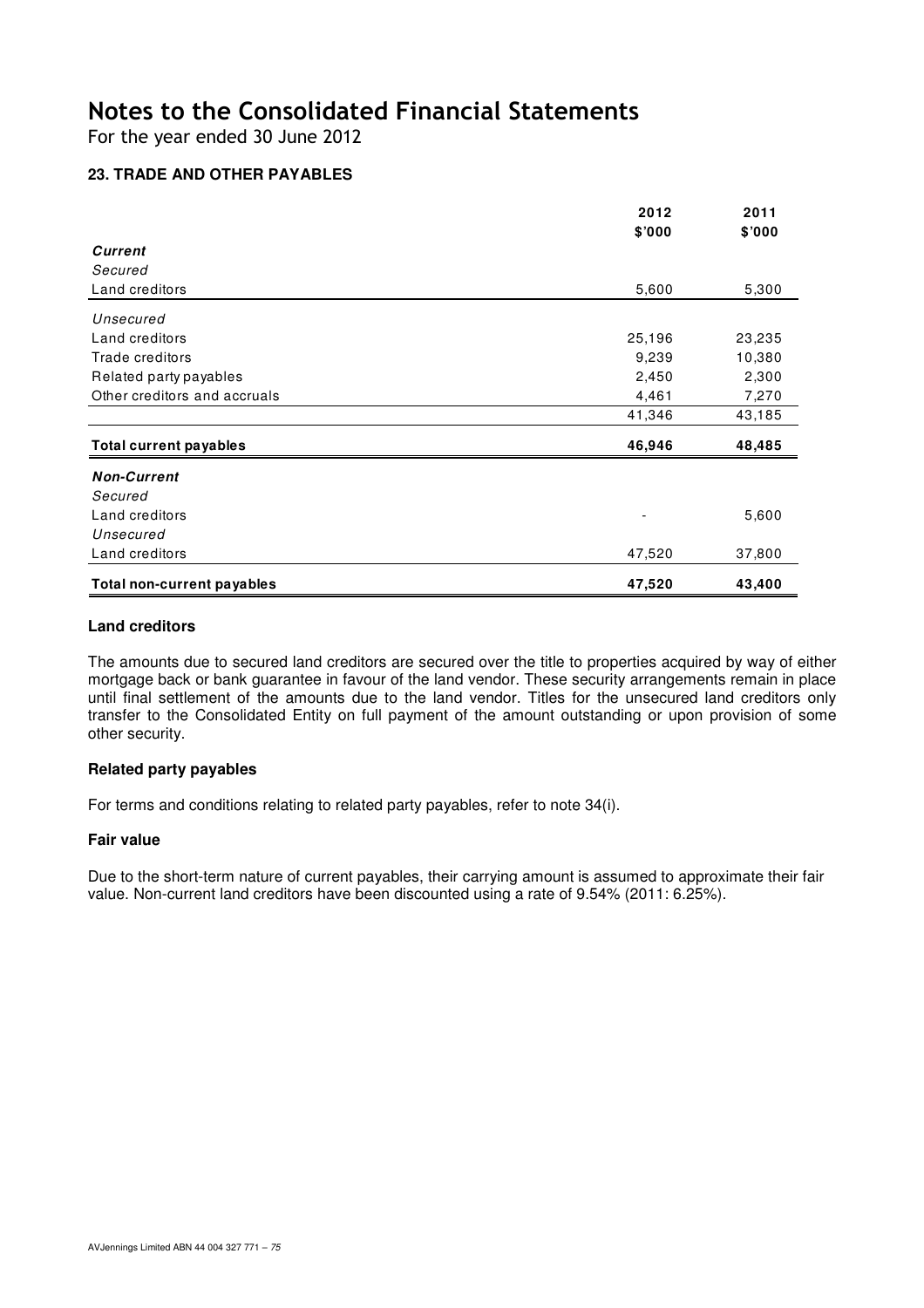For the year ended 30 June 2012

# **24. INTEREST- BEARING LOANS AND BORROWINGS**

|                                                   |             | 2012    | 2011   |
|---------------------------------------------------|-------------|---------|--------|
|                                                   | <b>Note</b> | \$'000  | \$'000 |
| <b>Current</b>                                    |             |         |        |
| Secured                                           |             |         |        |
| <b>Bank loans</b>                                 |             | 1,100   | 62,500 |
| Unsecured                                         |             |         |        |
| Lease liabilities                                 | 31(b)       |         | 29     |
| <b>Total current interest-bearing liabilities</b> |             | 1,100   | 62,529 |
|                                                   |             |         |        |
| <b>Non-current</b>                                |             |         |        |
| Secured                                           |             |         |        |
| Bank loans                                        |             | 123,137 | 6,619  |
| Total non-current interest-bearing liabilities    |             | 123,137 | 6,619  |

#### **Financing arrangements**

The Consolidated Entity has access to the following lines of credit:

|                                                                   | <b>Note</b> | Available<br>\$'000 | <b>Utilised</b><br>\$'000 | <b>Unutilised</b><br>\$'000 |
|-------------------------------------------------------------------|-------------|---------------------|---------------------------|-----------------------------|
| 30 June 2012                                                      |             |                     |                           |                             |
| Main banking facilities                                           | 24(a)       |                     |                           |                             |
| - bank overdraft                                                  |             | 5,000               |                           | 5,000                       |
| - bank loans                                                      |             | 134,000             | 103,000                   | 31,000                      |
| - perform ance bonds and other non-cash facilities <sup>(1)</sup> |             | 33,600              | 11,334                    | 22,266                      |
|                                                                   |             | 172,600             | 114,334                   | 58,266                      |
|                                                                   |             |                     |                           |                             |
| Project funding                                                   | 24(b)       |                     |                           |                             |
| - bank loans                                                      |             | 24,078              | 21,237                    | 2,841                       |
| - performance bonds and other non-cash facilities                 |             | 23,500              | 17,775                    | 5,725                       |
|                                                                   |             | 47,578              | 39,012                    | 8,566                       |
|                                                                   |             |                     |                           |                             |
| Contract perform ance bond facility                               | 24(c)       |                     |                           |                             |
| - perform ance bonds                                              |             | 10,000              | 4,424                     | 5,576                       |
|                                                                   |             |                     |                           |                             |
| Leasing facilities                                                | 24(d)       | 1,200               |                           | 1,200                       |

(1) At 30 June 2012 these facilities are interchangeable up to \$5 million (2011: \$5 million) between the bank loans and performance bonds / other non-cash facilities.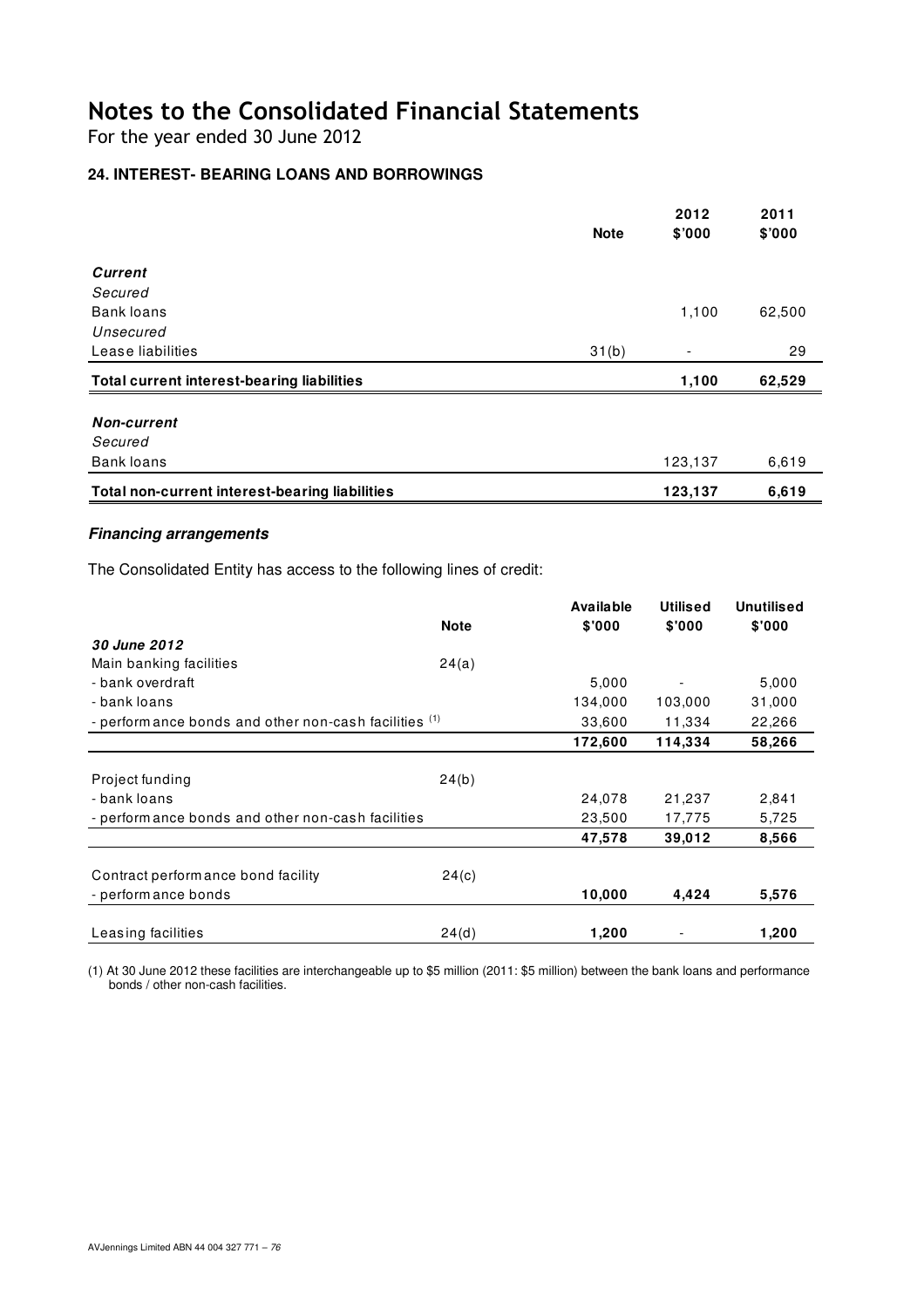For the year ended 30 June 2012

# **24. INTEREST-BEARING LOANS AND BORROWINGS (continued)**

## **Financing arrangements (continued)**

|                                                    |             | Available | <b>Utilised</b> | <b>Unutilised</b> |
|----------------------------------------------------|-------------|-----------|-----------------|-------------------|
|                                                    | <b>Note</b> | \$'000    | \$'000          | \$'000            |
| 30 June 2011                                       |             |           |                 |                   |
| Main banking facilities                            | 24(a)       |           |                 |                   |
| - bank overdraft                                   |             | 2,200     |                 | 2,200             |
| - bank loans                                       |             | 137,800   | 50,000          | 87,800            |
| - perform ance bonds and other non-cash facilities |             | 31,000    | 16,298          | 14,702            |
|                                                    |             | 171,000   | 66,298          | 104,702           |
|                                                    |             |           |                 |                   |
| Project funding                                    | 24(b)       |           |                 |                   |
| - bank loans                                       |             | 33,500    | 19,119          | 14,381            |
| - performance bonds and other non-cash facilities  |             | 23,500    | 17,669          | 5,831             |
|                                                    |             | 57,000    | 36,788          | 20,212            |
| Contract perform ance bond facility                | 24(c)       |           |                 |                   |
| - perform ance bonds                               |             | 10,000    | 1,139           | 8,861             |
| Leasing facilities                                 | 24(d)       | 1,200     | 29              | 1,171             |

### **Significant terms and conditions**

### **(a) Main banking facilities**

The main banking facilities are secured by a fixed and floating charge over all the assets and undertakings of the entities within the Consolidated Entity, other than those assets pledged as security for project funding (see note 24(b)), and those assets pledged as security for properties acquired as detailed in note 23 (secured land creditors). The Parent Entity has entered into a cross deed of covenant with various controlled entities to guarantee obligations of those entities in relation to the main banking facilities. Details of entities included in the cross deed of covenant are set out in note 19. There is no overdraft utilisation at year-end and the current interest rates on the bank loans range from 5.09% to 5.97% (2011: 6.88% to 7.07%).

The Consolidated Entity's main banking facilities mature on 30 September 2013. These facilities are secured by a fixed and floating charge over all the assets and undertakings of the entities within the Consolidated Entity as mentioned above, and by first registered mortgages over various real estate inventories other than those assets pledged as security for project funding (see note 24(b)) and secured land creditors (see note 23).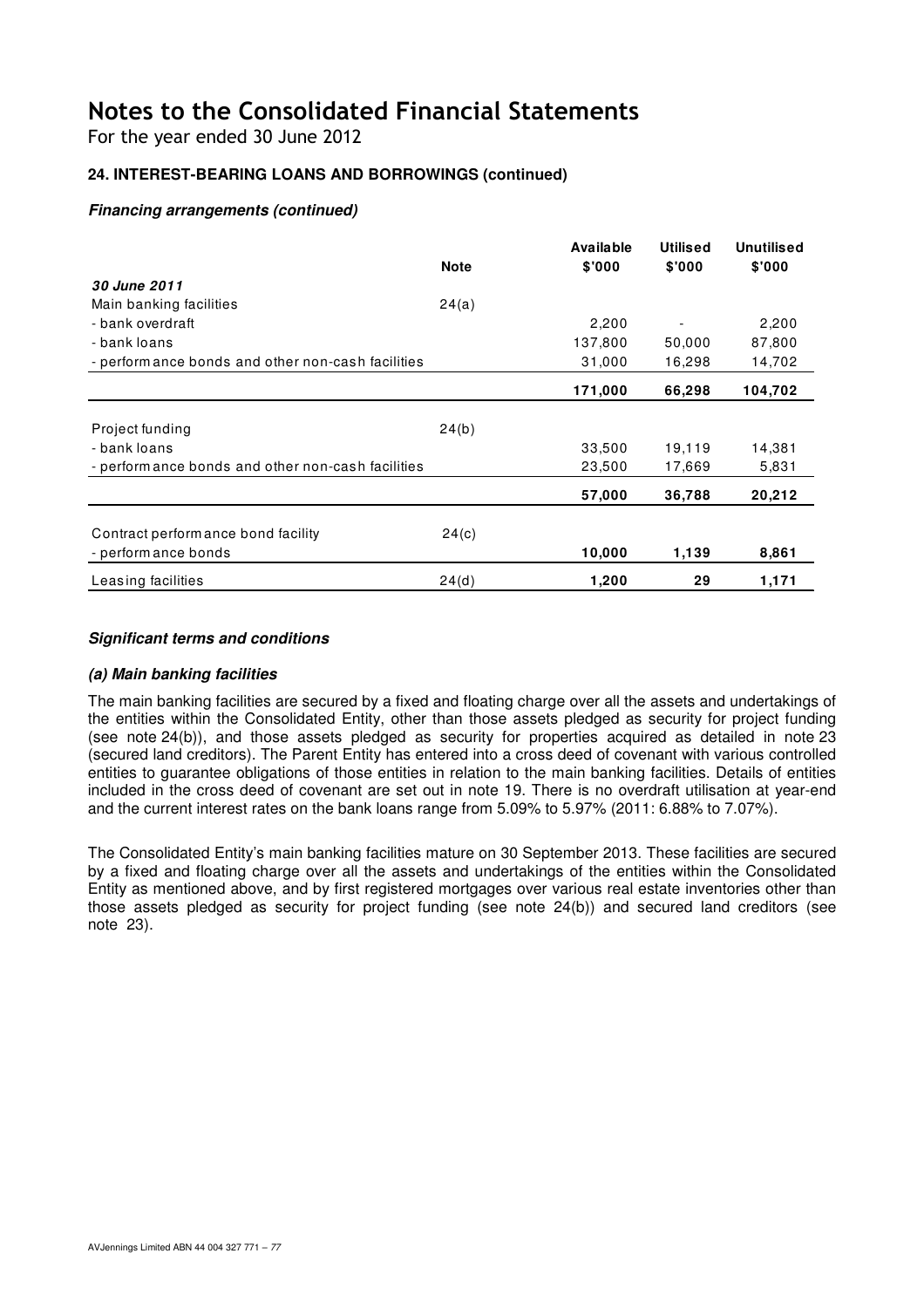For the year ended 30 June 2012

## **24. INTEREST-BEARING LOANS AND BORROWINGS (continued)**

## **(b) Project funding**

Project funding facilities are secured by:

- fixed and floating charge over all assets and undertakings of the entity involved in the relevant project, namely, AVJennings Wollert Pty Limited;
- first registered mortgage over the real estate inventories of the entity involved in the relevant project, namely, AVJennings Wollert Pty Limited;
- fixed and floating charge over the assets and undertakings of a related company involved in the relevant project, namely, St Clair JV Nominee Pty Limited;
- deed of mortgage over the shares held by the relevant entity, namely, AVJennings Properties SPV No 4 Pty Limited, in a related company, namely, St Clair JV Nominee Pty Limited;
- fixed and floating charge over the assets and undertakings, including project rights, of a relevant entity, namely, AVJennings Properties SPV No 4 Pty Limited;
- fixed and floating charge over the assets of the entity involved in the relevant project, namely, Portarlington Nominees Pty Limited; and
- first registered mortgage over certain real estate inventories of the entity involved in the relevant project, namely, Portarlington Nominees Pty Limited.

At 30 June 2012 the facilities shown are interchangeable up to \$5,000,000 (2011: \$5,000,000) between the bank loans and performance bonds/other non-cash facilities. The lines of credit shown are maximum limits which are available progressively as projects are developed. The expiry dates for the facilities are between February 2014 and May 2015. Individual projects are expected to be completed and the outstanding amounts repaid or refinanced prior to expiry of each facility. As at 30 June 2012, the balance outstanding on these facilities was \$21,237,000 (2011: \$19,119,000).

|                                                            | 2012   | 2011                     |
|------------------------------------------------------------|--------|--------------------------|
|                                                            | \$'000 | \$'000                   |
| The carrying amounts of the pledged assets are as follows: |        |                          |
| Wollert, Victoria                                          | 45.492 | 47.211                   |
| Cheltenham, South Australia                                | 50.422 | 41.509                   |
| Arlington Rise, Victoria                                   | 16.431 | $\overline{\phantom{0}}$ |

The weighted average interest rate on the project funding loans at the year-end was 4.40% (2011: 6.07%).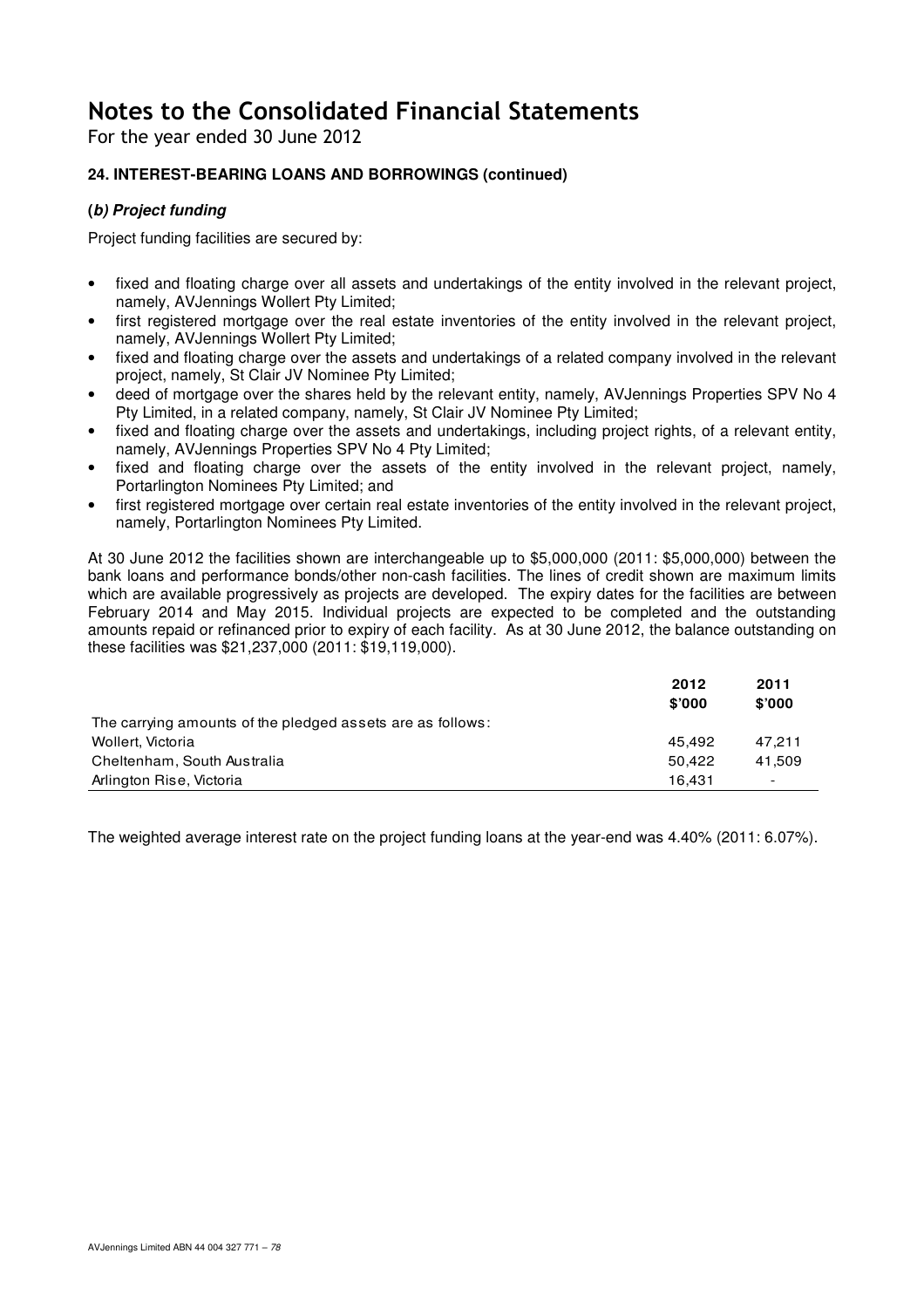For the year ended 30 June 2012

### **24. INTEREST-BEARING LOANS AND BORROWINGS (continued)**

#### **(c) Contract performance bond facility**

The Consolidated Entity has entered into a Contract performance bond facility of \$10,000,000 (2011: \$10,000,000). The Contract performance bond facility is subject to review annually. Subsequent to the year end, this facility has been extended to 30 September 2013. The Contract performance bond facility is secured by a Deed of Indemnity between the Parent Entity and various controlled entities. Details of the controlled entities, included in the Deed of Indemnity are set out in note 19.

#### **(d) Leasing facilities**

No separate security has been provided by the Consolidated Entity in relation to lease liabilities. The rights to the leased assets revert to the lessor in the event of default. The facility matures on 30 September 2013.

#### **(e) Interest rate hedge instruments**

The Consolidated Entity manages the cash flow effect of interest rate risk by entering into interest rate cap and interest rate swap contracts.

Interest rate cap contracts are entered into for a principal Australian Dollar amount by paying an upfront premium that covers a specific period. The strike rates for these contracts are benchmarked against the BBSY bid rate (Australian Bank Bill Swap Reference Rate - Average Bid Rate) on a quarterly basis. Settlement occurs quarterly, in favour of the Consolidated Entity, should the BBSY bid rate be above the cap strike rate (movements in the variable rate are directly proportional to movements in the BBSY bid rate).

Under the interest rate swaps, at the end of every quarter, the Consolidated Entity and the counterparty agree to exchange the difference between the interest calculated by applying the fixed contract rates and that calculated by applying the BBSY bid rate to the principal Australian Dollar amounts.

Details of interest rate derivative contracts are as follows:

| <b>Type of derivative</b> | <b>Expiry</b>   | <b>Strike</b>            | <b>Fixed</b> | <b>Principal Amount</b> |        |
|---------------------------|-----------------|--------------------------|--------------|-------------------------|--------|
|                           | Date            | Rate                     | Rate         | 2012                    | 2011   |
|                           |                 | %                        | %            | \$'000                  | \$'000 |
| Interest rate cap         | 14 January 2013 | 5.35                     |              | 7,500                   | 7,500  |
| Interest rate cap         | 14 January 2013 | 5.39                     |              | 7,500                   | 7,500  |
| Interest rate swap        | 14 January 2013 | $\overline{\phantom{a}}$ | 5.35         | 7,500                   | 7,500  |
| Interest rate swap        | 14 January 2013 | $\overline{\phantom{a}}$ | 5.39         | 7,500                   | 7,500  |
| <b>25. TAX PAYABLE</b>    |                 |                          | 2012         |                         | 2011   |
|                           |                 |                          | \$'000       |                         | \$'000 |

| Income tax payable | 3.540 |
|--------------------|-------|
|--------------------|-------|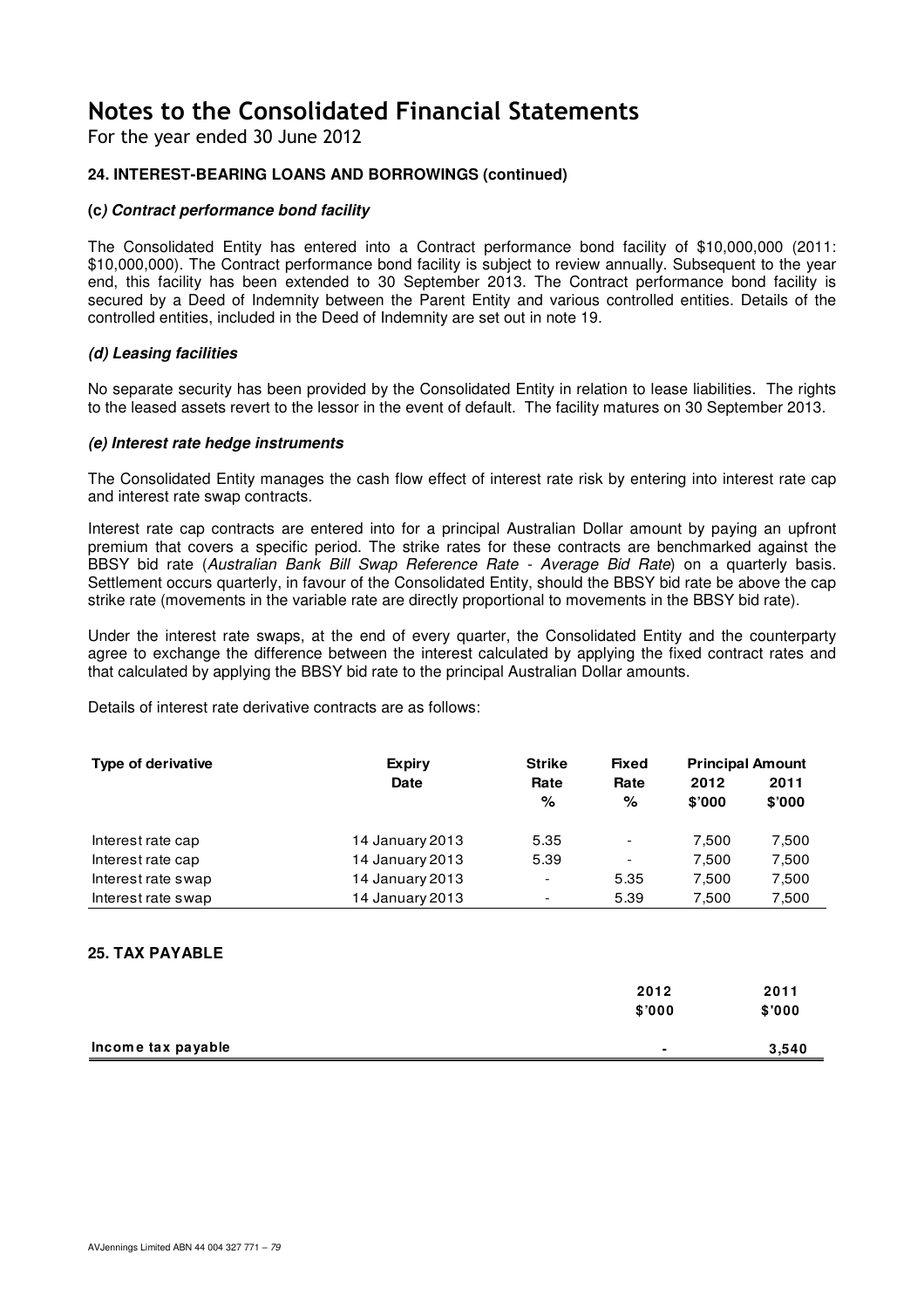For the year ended 30 June 2012

## **26. DEFERRED TAX LIABILITIES**

|                                                              | 2012     | 2011                     |
|--------------------------------------------------------------|----------|--------------------------|
| The provision for deferred income tax is made up as follows: | \$7000   | \$7000                   |
| - capitalisation of development costs                        | 21,078   | 19,542                   |
| - prepayments, accruals/provisions and investments           | 1,413    | (850)                    |
| - brand name                                                 | 845      | 845                      |
| - unrealised loss on interest derivatives                    | (44)     | (21)                     |
| - provisions for assets impairments                          | (14.979) |                          |
| - tax loss carried forward                                   | (2,375)  | $\overline{\phantom{a}}$ |
|                                                              |          |                          |
| Deferred tax liabilities                                     | 5,938    | 19.516                   |

#### **Reconciliations**

Reconciliations of the carrying amount of the deferred tax liability at the beginning and end of the year are set out below:

|                                      | 2012<br>\$'000 | 2011<br>\$'000 |
|--------------------------------------|----------------|----------------|
| Carrying amount at beginning of year | 19.516         | 17,398         |
| Arising temporary differences        | 〔13,578〕       | 2,118          |
| Carrying amount at end of year       | 5,938          | 19,516         |

#### **Tax losses**

The Consolidated Entity has capital tax losses of \$196,956 (2011: \$196,956) which are available indefinitely for offset against future capital gains subject to satisfaction of the relevant statutory tests.

### **27. PROVISIONS**

|                                     | 2012   | 2011   |  |
|-------------------------------------|--------|--------|--|
|                                     | \$7000 | \$7000 |  |
| <b>Current</b>                      |        |        |  |
| Employee benefits                   | 2,911  | 2,739  |  |
| Other                               | 756    | 496    |  |
|                                     |        |        |  |
| <b>Total current provisions</b>     | 3,667  | 3,235  |  |
| <b>Non-current</b>                  |        |        |  |
| Employee benefits                   | 641    | 694    |  |
|                                     |        |        |  |
| <b>Total non-current provisions</b> | 641    | 694    |  |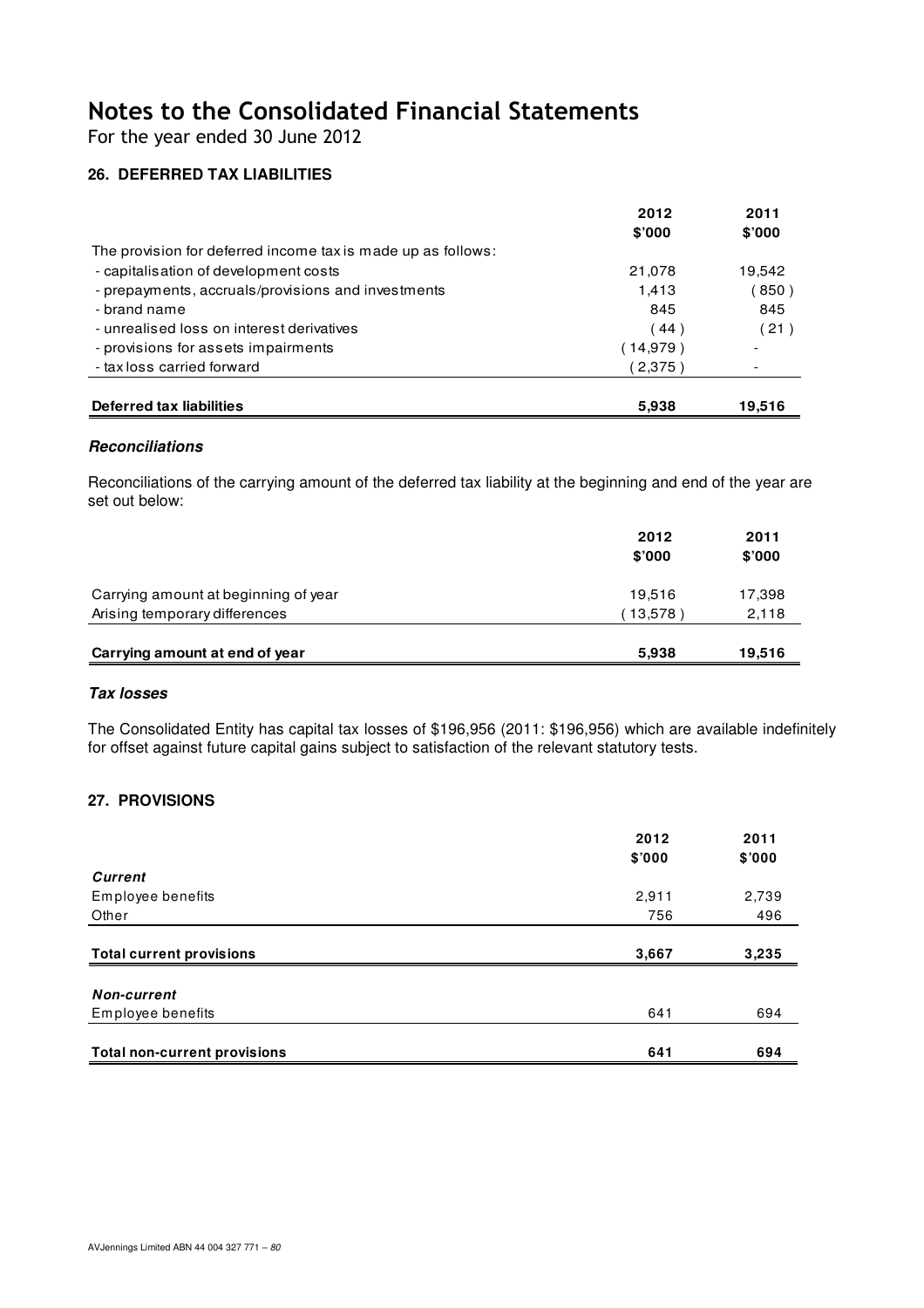For the year ended 30 June 2012

# **28. CONTRIBUTED EQUITY**

|                                        | <b>Note</b> | 2012<br><b>Number</b> | 2011<br><b>Number</b> | 2012<br>\$'000 | 2011<br>\$'000 |
|----------------------------------------|-------------|-----------------------|-----------------------|----------------|----------------|
| Ordinary shares                        | 28(a)       | 274,588,694           | 274,588,694           | 122,837        | 122,837        |
| Treasury shares                        | 28(b)       | (3,071,187)           | (1,708,786)           | (1,741)        | (1,002)        |
| Share capital                          |             |                       |                       | 121,096        | 121,835        |
| (a) Movement in ordinary share capital |             | <b>Number</b>         | <b>Number</b>         | \$'000         | \$7000         |
| As at the beginning of the year        |             | 274,588,694           | 274.588.694           | 122,837        | 122,837        |
| As at the end of the year              |             | 274,588,694           | 274,588,694           | 122,837        | 122,837        |

Fully paid ordinary shares carry one vote per share and carry the right to dividends. There are currently no unexercised or outstanding options. No options were exercised during the year.

| (b) Movement in treasury shares       | 2012<br><b>Number</b> | 2011<br><b>Number</b> | 2012<br>\$'000 | 2011<br>\$'000 |
|---------------------------------------|-----------------------|-----------------------|----------------|----------------|
| As at the beginning of the year       | (1,708,786)           | (666,667)             | (1,002)        | (259)          |
| Acquisition of shares by AVJ Deferred |                       |                       |                |                |
| Employee Share Plan Trust             | (1,695,735)           | (1,375,452)           | (739)          | (743)          |
| Employee share scheme issue           | 333,334               | 333,333               |                |                |
|                                       | (1,362,401)           | (1,042,119)           | (739)          | (743)          |
| As at the end of the year             | (3,071,187)           | (1,708,786)           | (1,741)        | (1,002)        |

Treasury shares are shares in AVJennings Limited that are held by the AVJ Deferred Employee Share Plan Trust for the purpose of issuing shares to Executives via the AVJ Deferred Employee Share Plan.

The original cost of the shares is treated as a reduction in share capital and the underlying shares identified separately as treasury shares.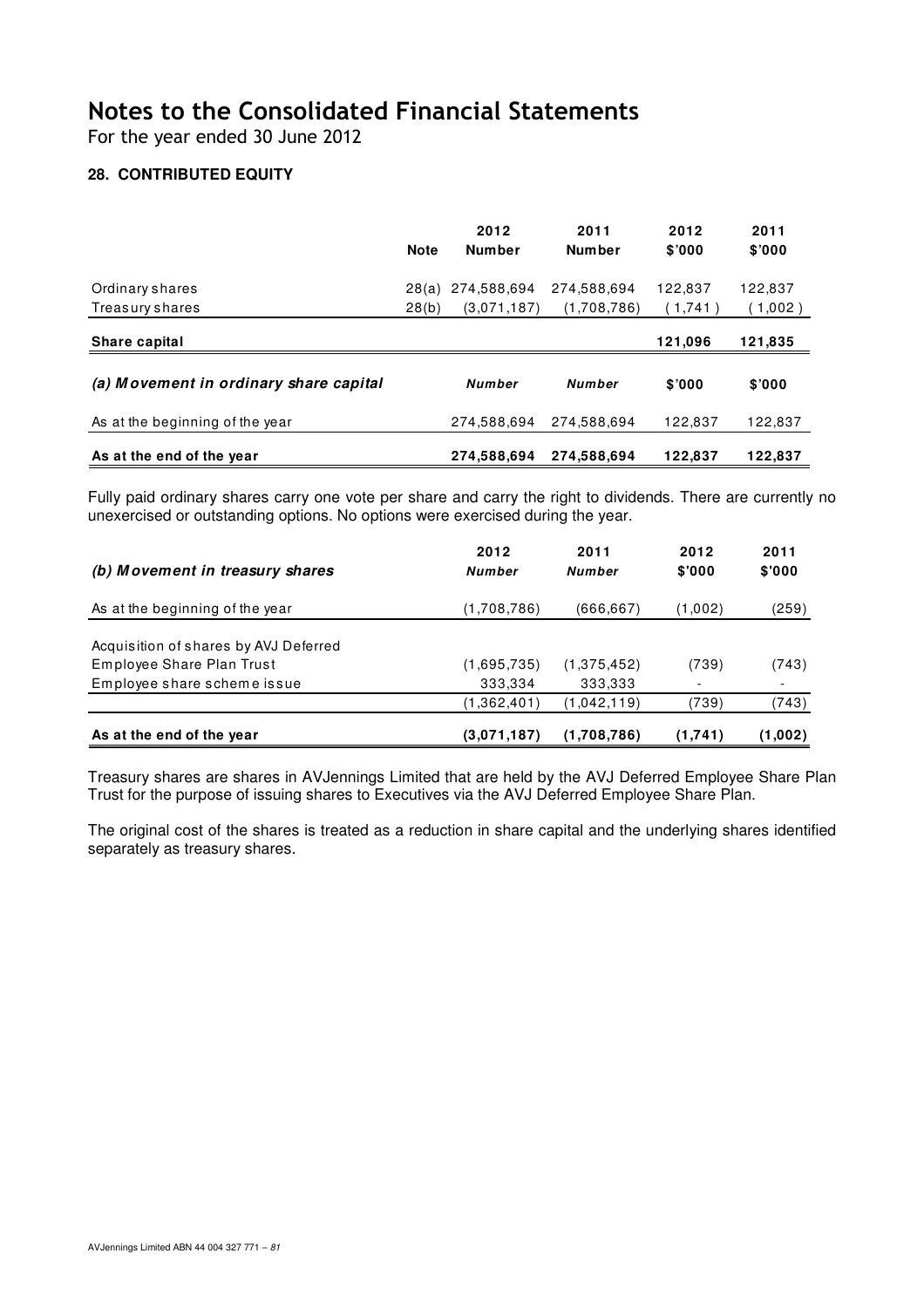For the year ended 30 June 2012

## **28. CONTRIBUTED EQUITY (continued)**

#### **(c) Capital Risk Management**

When managing capital, management's objective is to ensure that the Consolidated Entity continues as a going concern. Management also aims to maintain an optimal capital structure that reduces the cost of capital.

In order to maintain or adjust the capital structure, management may change the amount of dividends paid to shareholders, offer a dividend reinvestment plan, return capital to shareholders, issue new shares or sell assets to reduce debt.

During the year ended 30 June 2012, a total dividend of \$5,492,000 was paid (2011: \$6,865,000).

Management monitors the capital mix through the debt to equity ratio (net debt/total equity) and the debt to total assets ratio (net debt/total assets). Based on continuing operations of the Consolidated Entity, these ratios are as follows:

|                                         | 2012    | 2011      |  |
|-----------------------------------------|---------|-----------|--|
|                                         | \$'000  | \$'000    |  |
| Interest-bearing loans and borrowings * | 124,237 | 69,119    |  |
| Less: cash and cash equivalents         | (4,560) | (12, 260) |  |
| Net debt                                | 119,677 | 56,859    |  |
| Total equity                            | 268,993 | 304,528   |  |
|                                         |         |           |  |
| Total assets                            | 498,129 | 492,614   |  |
| Net debt to equity ratio                | 44.5%   | 18.7%     |  |
| Net debt to total assets ratio          | 24.0%   | 11.5%     |  |

\* Excludes leased liabilities amounting to \$Nil (2011: \$29,000).

AVJennings Limited has complied with the financial covenants of its borrowing facilities during the 2012 and 2011 reporting periods.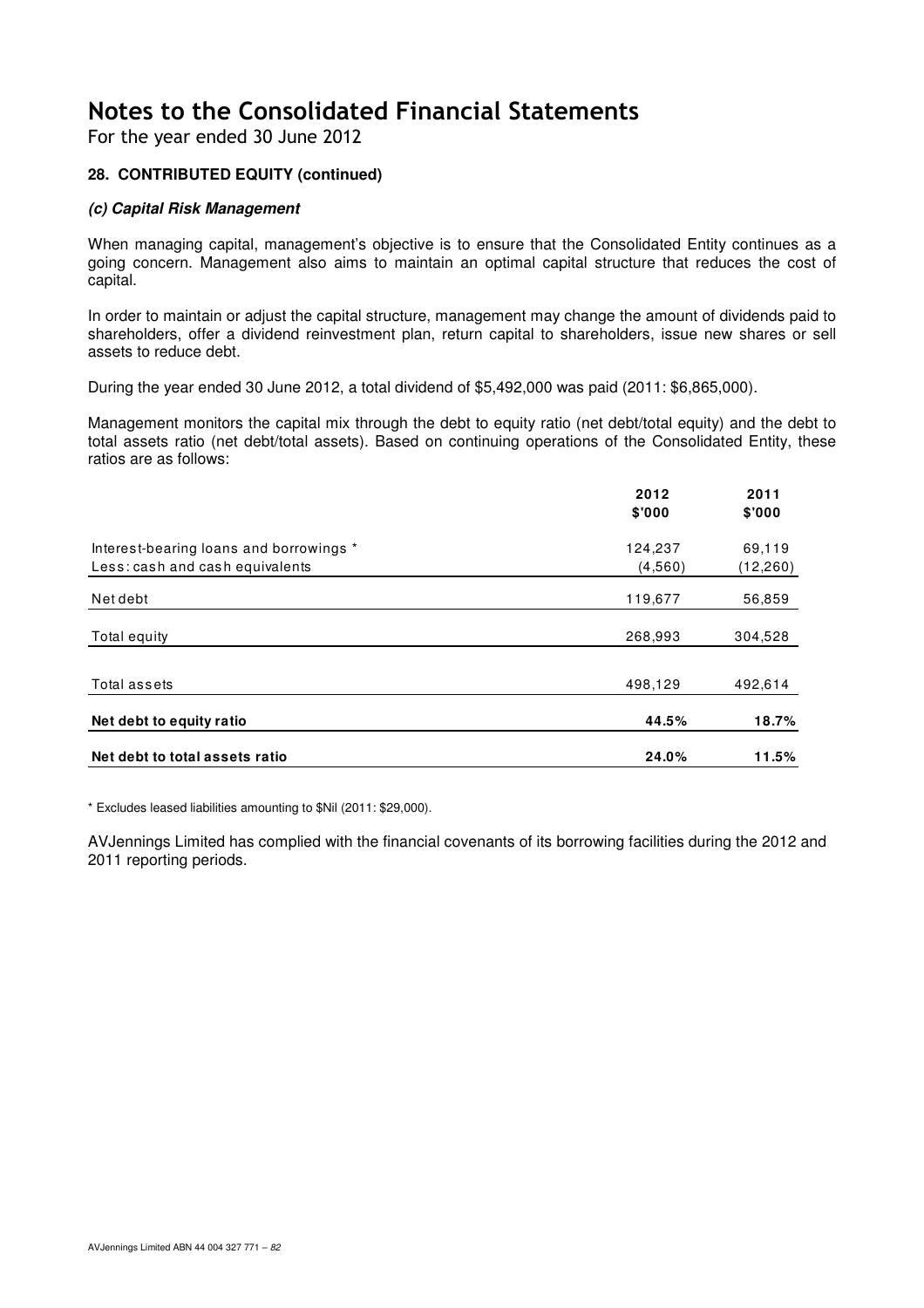For the year ended 30 June 2012

## **29. RESERVES AND RETAINED EARNINGS**

#### **(a) Reserves**

|                              | Foreign<br><b>Currency</b><br><b>Translation</b><br><b>Reserve</b> | Share-based<br>Payment<br><b>Reserve</b> | Total  |
|------------------------------|--------------------------------------------------------------------|------------------------------------------|--------|
|                              | \$'000                                                             | \$'000                                   | \$'000 |
| At 1 July 2010               | ٠                                                                  | 81                                       | 81     |
| Foreign currency translation | 417)                                                               |                                          | 417)   |
| Share-based payments         |                                                                    | 242                                      | 242    |
| At 30 June 2011              | 417)                                                               | 323                                      | 94)    |
| Foreign currency translation | 160                                                                |                                          | 160    |
| Share-based payments         |                                                                    | 364                                      | 364    |
| At 30 June 2012              | 257                                                                | 687                                      | 430    |

#### **(b) Nature and purpose of reserves**

#### Foreign currency translation reserve

The foreign currency translation reserve is used to record exchange differences arising from the translation of the Financial Statements of subsidiaries which have functional currency different to the Australian dollar. Refer to note 2(aa).

#### Share-based payment reserve

The share-based payment reserve is used to recognise the grant date fair value of shares issued to employees. Refer to notes 2(r) and 7(d) for further details of the plan.

### **(c) Retained earnings**

|                                                 | 2012     | 2011    |
|-------------------------------------------------|----------|---------|
|                                                 | \$'000   | \$'000  |
| Movements in retained earnings were as follows: |          |         |
| At the beginning of the year                    | 182.787  | 176,759 |
| Net profit for the year                         | (29,828) | 12,893  |
| Dividends                                       | (5.492)  | 6,865   |
| At the end of the year                          | 147.467  | 182,787 |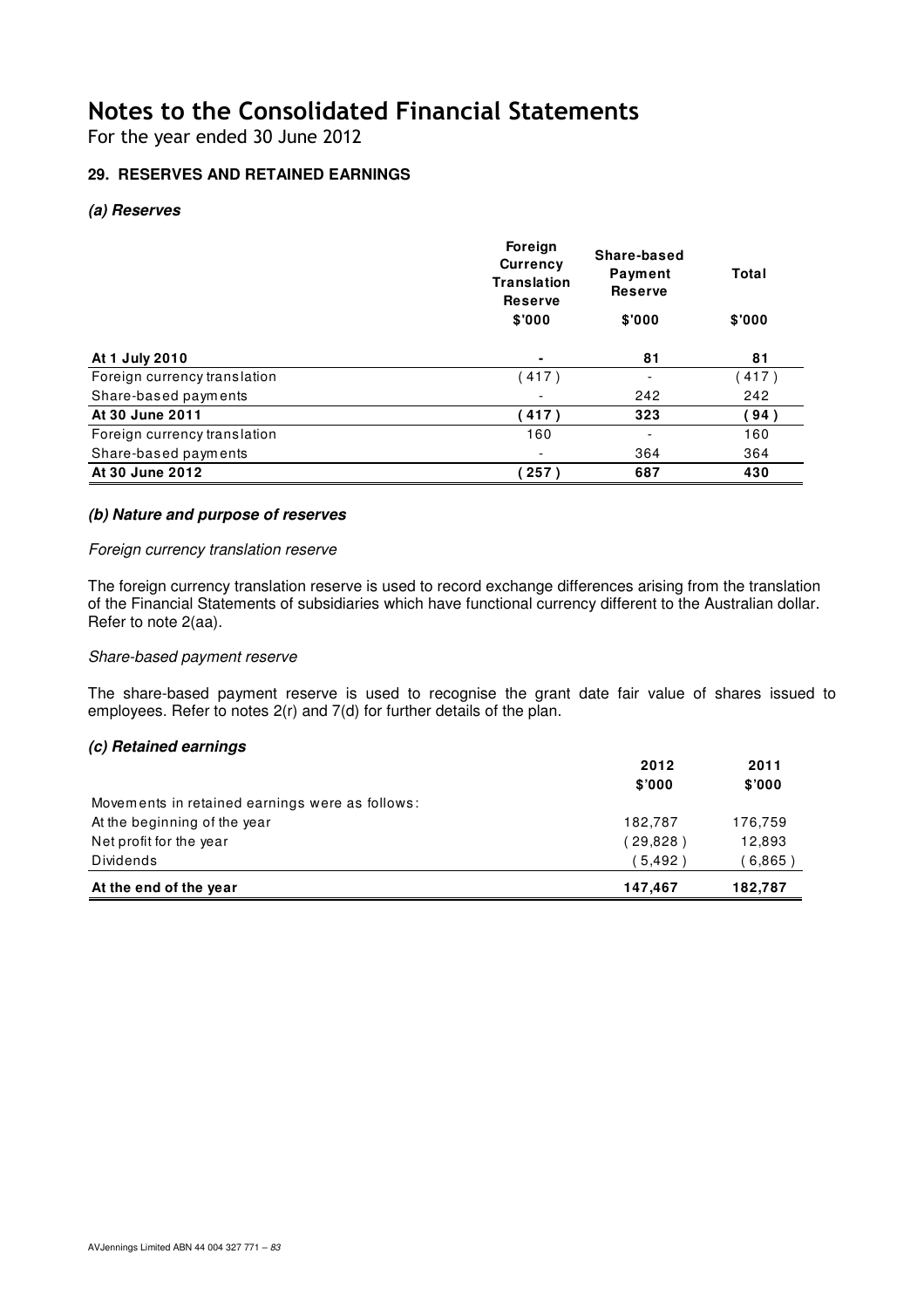For the year ended 30 June 2012

# **30. CASH FLOW STATEMENT RECONCILIATION**

|                                                                      | 2012<br>\$'000 | 2011<br>\$'000 |
|----------------------------------------------------------------------|----------------|----------------|
| Reconciliation of net profit/(loss) after tax to net cash flows from |                |                |
| operations                                                           |                |                |
| Net profit/(loss) after tax                                          | (29,828)       | 12,893         |
| Adjustments for:                                                     |                |                |
| Depreciation                                                         | 353            | 426            |
| Amortisation                                                         |                | 60             |
| Net loss on disposal of property, plant and equipment                | 150            | 15             |
| Interest income classified as investing cash flow                    | (481)          | (907)          |
| Share of profits of associates and joint venture entities            | (5,759)        | (1,779)        |
| Provision for loss on equity accounted investments                   | 1,311          |                |
| Provision for loss on inventories                                    | 48,621         |                |
| Share-based payments expense                                         | 364            | 242            |
| Foreign currency reserve movement                                    | 72             |                |
| Fair value adjustment to derivatives                                 | 119            | (441)          |
| Change in operating assets and liabilities:                          |                |                |
| Increase in inventories                                              | (58, 784)      | (70, 948)      |
| (Increase)/decrease in trade and other receivables                   | (18, 363)      | 3,288          |
| (Increase)/decrease in prepayments and deposits                      | (812)          | 352            |
| Increase/(decrease) in deferred tax liability                        | (13,578)       | 1,990          |
| Increase/(decrease) in current tax liability                         | (3,540)        | 2,635          |
| Increase in current tax assets                                       | (514)          |                |
| Increase in trade and other payables                                 | 23,833         | 35,004         |
| Increase/(decrease) in provisions                                    | 378            | 282)           |
| Net cash flows used in operating activities                          | (56, 458)      | (17, 452)      |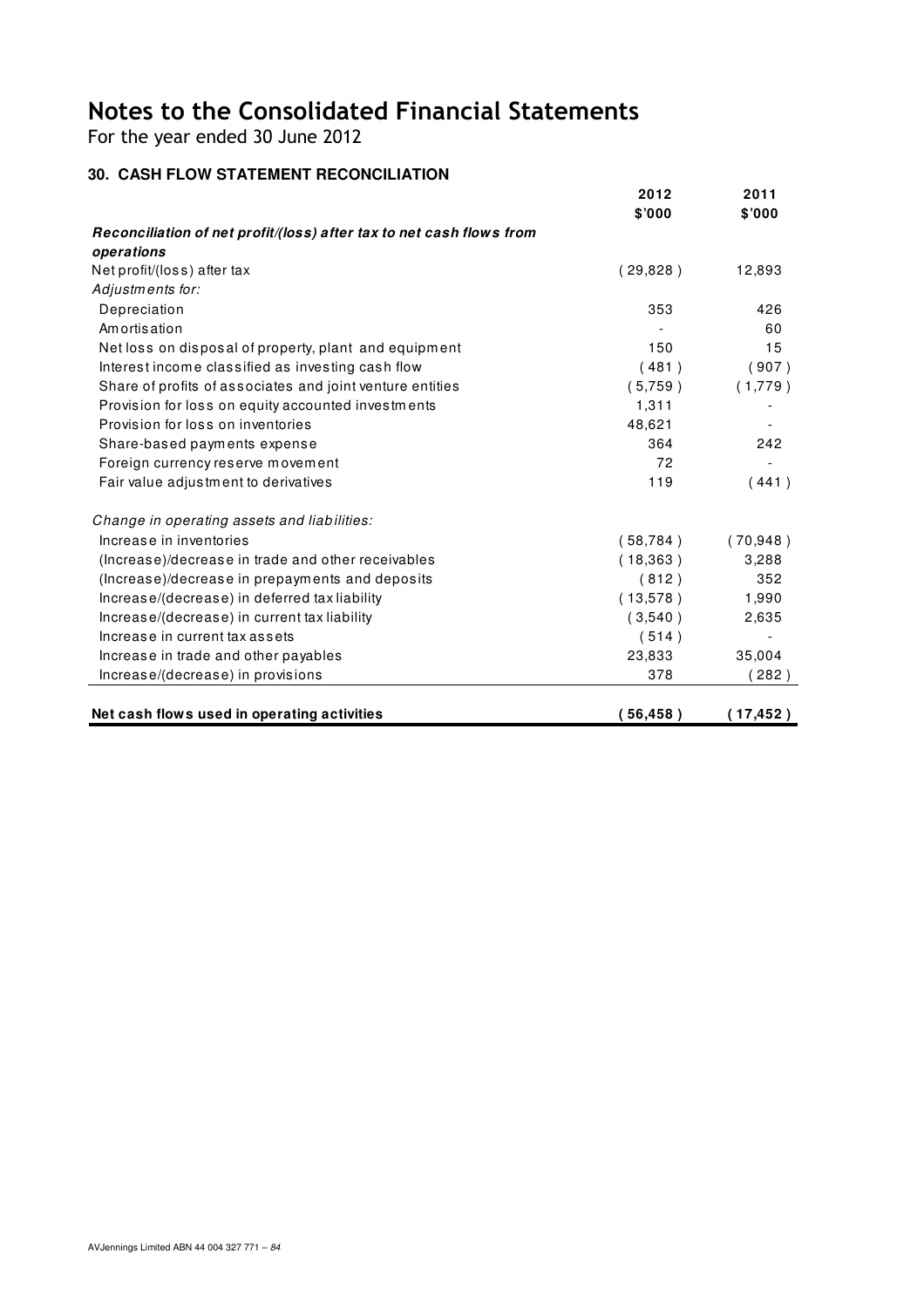For the year ended 30 June 2012

### **31. COMMITMENTS**

#### **(a) Capital commitments**

Conditional contracts for the acquisition of land which have not yet been recognised in the Consolidated Financial Statements are as follows:

|                               | 2012                     | 2011   |
|-------------------------------|--------------------------|--------|
|                               | \$'000                   | \$7000 |
|                               |                          |        |
| Within one year               | $\overline{\phantom{0}}$ | 5      |
|                               |                          |        |
| Total expenditure commitments | $\overline{\phantom{0}}$ | 5      |

#### **(b) Finance lease commitments – Consolidated Entity as lessee**

Finance leases are employed as a means of funding the acquisition of employer provided motor vehicles. Lease payments are generally fixed. Where leases have renewal or purchase options, they are exercisable at market prices. No finance lease arrangements create restrictions on other financing transactions.

Future minimum lease payments under finance leases and hire purchase contracts together with the present value of the net minimum lease payments are as follows:

|                                               |             | 2012   | 2011   |
|-----------------------------------------------|-------------|--------|--------|
|                                               | <b>Note</b> | \$7000 | \$'000 |
| <b>Finance leases</b>                         |             |        |        |
| Analysis of finance lease commitments         |             |        |        |
| Minimum lease payments                        |             |        |        |
| Within one year                               |             |        | 30     |
| After one year, but not more than five years  |             |        |        |
| Total minimum lease payments                  |             |        | 30     |
| Less amounts representing finance charges     |             |        |        |
| Within one year                               |             |        | 1)     |
| After one year, but not more than five years  |             |        |        |
| <b>Total finance charges</b>                  |             |        | (1     |
| Present value of minimum lease payments       |             |        | 29     |
| Present value of lease payments               |             |        |        |
| Within one year                               | 24          |        | 29     |
| Total present value of minimum lease payments |             |        | 29     |

The Consolidated Entity has no finance lease arrangements where the Consolidated Entity is the lessor.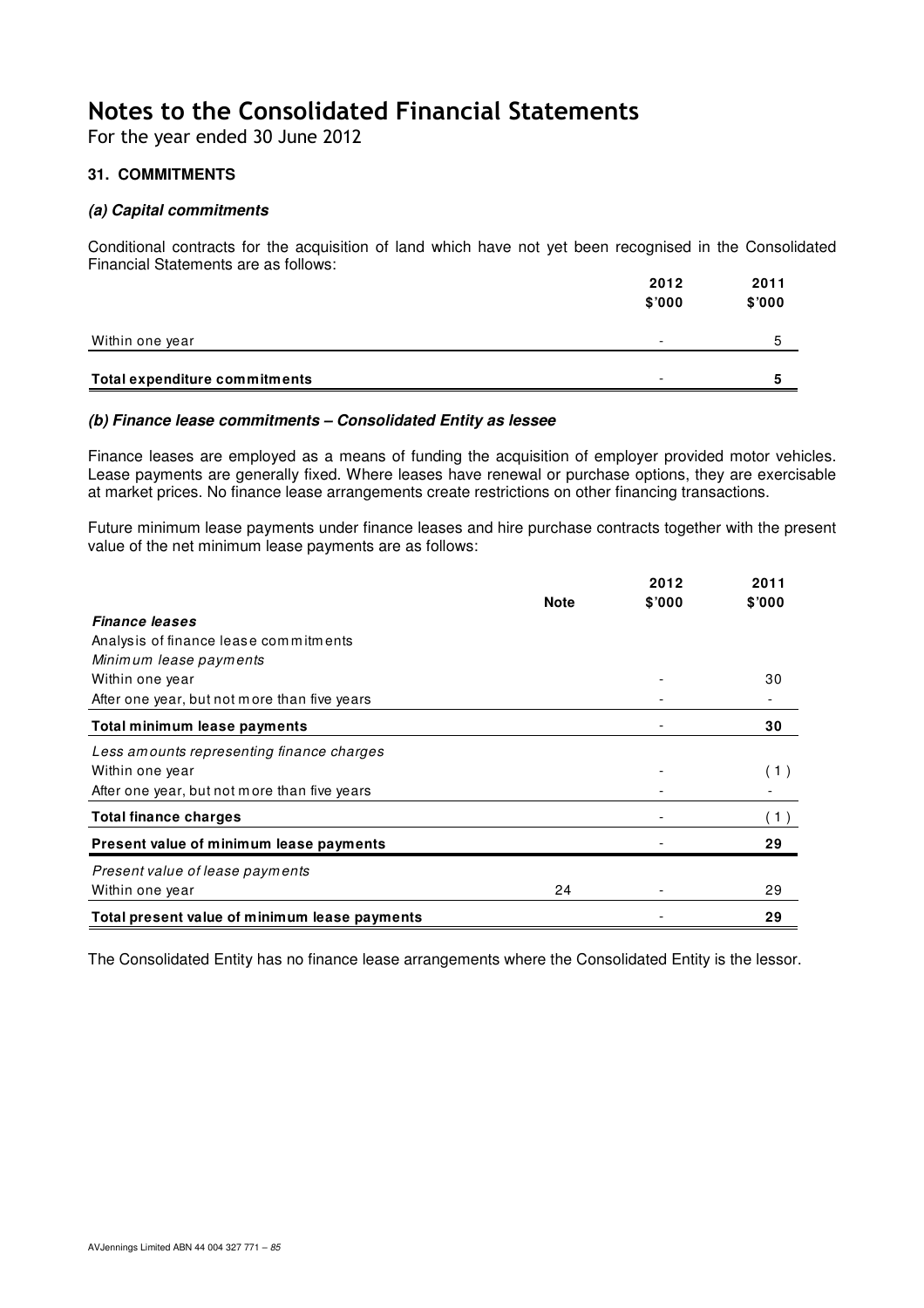For the year ended 30 June 2012

## **31. COMMITMENTS (continued)**

#### **(c) Operating lease commitments – Consolidated Entity as lessee**

Operating leases include property, display homes, computer equipment leases and leases for motor vehicles provided under novated leases. Certain property leases include inflation escalation and market review clauses. No renewal or purchase options exist in relation to operating leases, and no operating leases contain restrictions on financing or other leasing activities.

Future minimum rentals payable under non-cancellable operating leases are as follows:

| <b>Operating leases</b>                                                                                      | 2012<br>\$'000 | 2011<br>\$'000 |
|--------------------------------------------------------------------------------------------------------------|----------------|----------------|
| Commitments in relation to leases contracted for at the<br>reporting date but not recognised as liabilities: |                |                |
| Within one year                                                                                              | 1,891          | 844            |
| After one year, but not more than five years                                                                 | 3,524          | 1,082          |
| <b>Total operating leases</b>                                                                                | 5,415          | 1,926          |
| Represented by:                                                                                              |                |                |
| Non-cancellable operating leases                                                                             | 5,271          | 1,926          |
| Cancellable operating leases                                                                                 | 144            |                |
| <b>Total operating leases</b>                                                                                | 5,415          | 1.926          |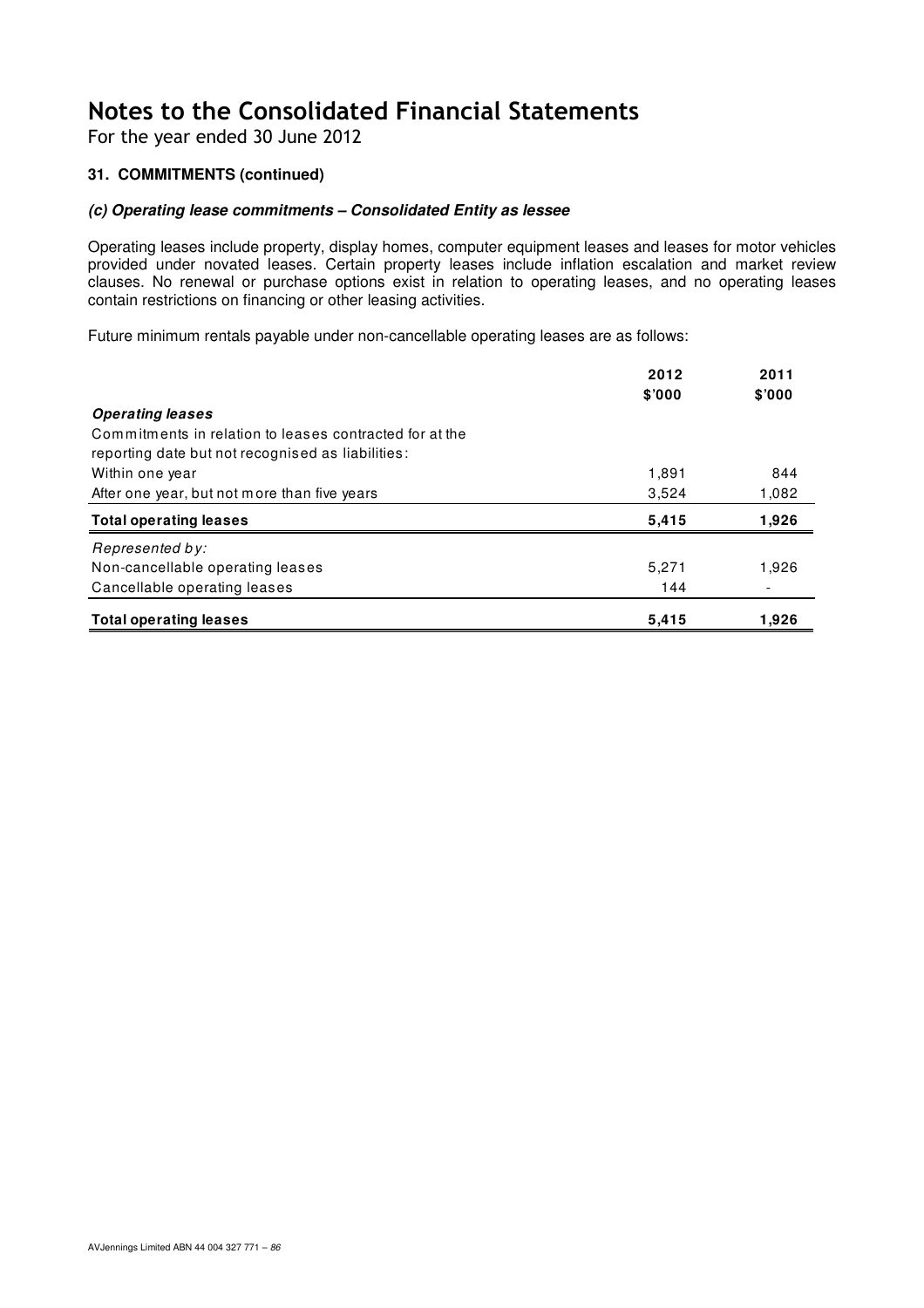For the year ended 30 June 2012

## **32. CONTINGENCIES**

#### **Unsecured**

#### Cross guarantees

The Parent Entity has entered into deeds of cross guarantee in respect of the debts of certain of its controlled entities as described in note 19.

#### Banking facilities

The Parent Entity has entered into a cross deed of covenant with various controlled entities to guarantee the obligations of those entities in relation to the banking facilities. Details of these entities are set out in note 19.

#### Contract performance bond facility

The Parent Entity has entered into a Deed of Indemnity with various controlled entities to indemnify the obligation of those entities in relation to the Contract performance bond facility. Details of these entities are set out in note 19. Contingent liabilities in respect of certain performance bonds, granted by the Consolidated Entity's financiers, in the normal course of business as at 30 June 2012, amounted to \$4,424,000 (2011: \$1,139,000). No liability is expected to arise.

#### Legal issues

From time to time a controlled entity defends actions served on it in respect of rectification of building faults and other issues. It is not practicable to estimate the amount, if any, which the entity could be liable for in this respect. The Directors anticipate that the resolution of any such matters currently outstanding will not have a material effect on the Consolidated Entity's results.

### **Secured**

#### Performance quarantees

Contingent liabilities in respect of certain performance guarantees, granted by the Consolidated Entity bankers in the normal course of business to unrelated parties, at 30 June 2012, amounted to \$13,263,000 (2011:\$18,304,000). No liability is expected to arise.

#### Financial guarantees

Financial guarantees granted by the Consolidated Entity's bankers to unrelated parties in the normal course of business at 30 June 2012, amounted to \$15,846,000 (2011: \$15,663,000). No liability is expected to arise.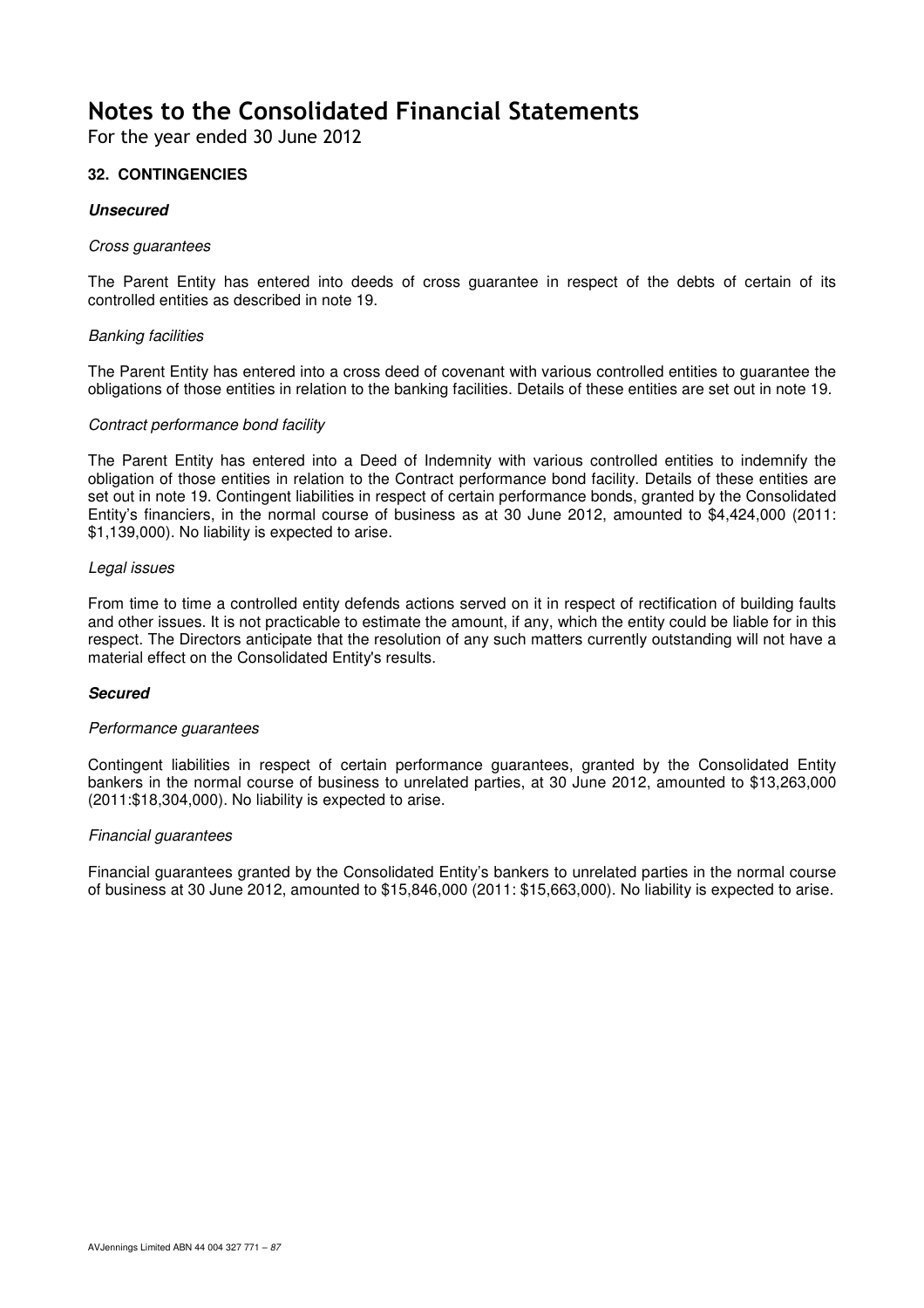For the year ended 30 June 2012

# **33. SIGNIFICANT EVENTS AFTER THE BALANCE SHEET DATE**

No matter or circumstance has arisen since 30 June 2012 that has significantly affected, or may significantly affect:

- a) the Consolidated Entity's operations in future financial years; or
- b) the results of those operations in future financial years; or
- c) the Consolidated Entity's state of affairs in future financial years.

### **34. RELATED PARTY DISCLOSURES**

### **(a) Ultimate parent**

AVJennings Limited is the ultimate Australian parent entity. SC Global Developments Limited (incorporated in Singapore) is the ultimate parent entity.

#### **(b) Share and share option transactions with Directors and Director-related entities**

The aggregate number of shares and options held at the reporting date either directly or indirectly or beneficially by the Directors or by an entity related to those Directors of AVJennings Limited are as follows:

|                            | <b>Owned by Directors directly,</b><br>or indirectly or beneficially |             |
|----------------------------|----------------------------------------------------------------------|-------------|
|                            | 2012                                                                 | 2011        |
|                            | Number                                                               | Number      |
| Fully paid ordinary shares | 138,975,038                                                          | 138,641,704 |

Directors and Director-related entities received normal dividends on these ordinary shares.

### **(c) Entity with significant influence over AVJennings Limited**

137,370,023 ordinary shares equating to 50.03% of the total ordinary shares on issue (2011: 137,370,023 and 50.03% respectively) were held by SC Global Developments Limited and its associates in the Parent Entity at 30 June 2012. Certain Directors of SC Global Developments Limited are also Directors of AVJennings Limited. Details of Directors' interests in the shares of the Parent Entity are set out in the Directors' Report.

### **(d) Parent Entity amounts receivable from and payable to controlled entities**

At 30 June 2012, the Parent Entity has not set up any provisions against debts owed by related parties as recoverability is considered probable (2011: \$Nil). An impairment assessment is undertaken each financial year-end to determine whether there is objective evidence that a related party receivable is impaired. If evidence of impairment exists, the impairment loss is recognised immediately.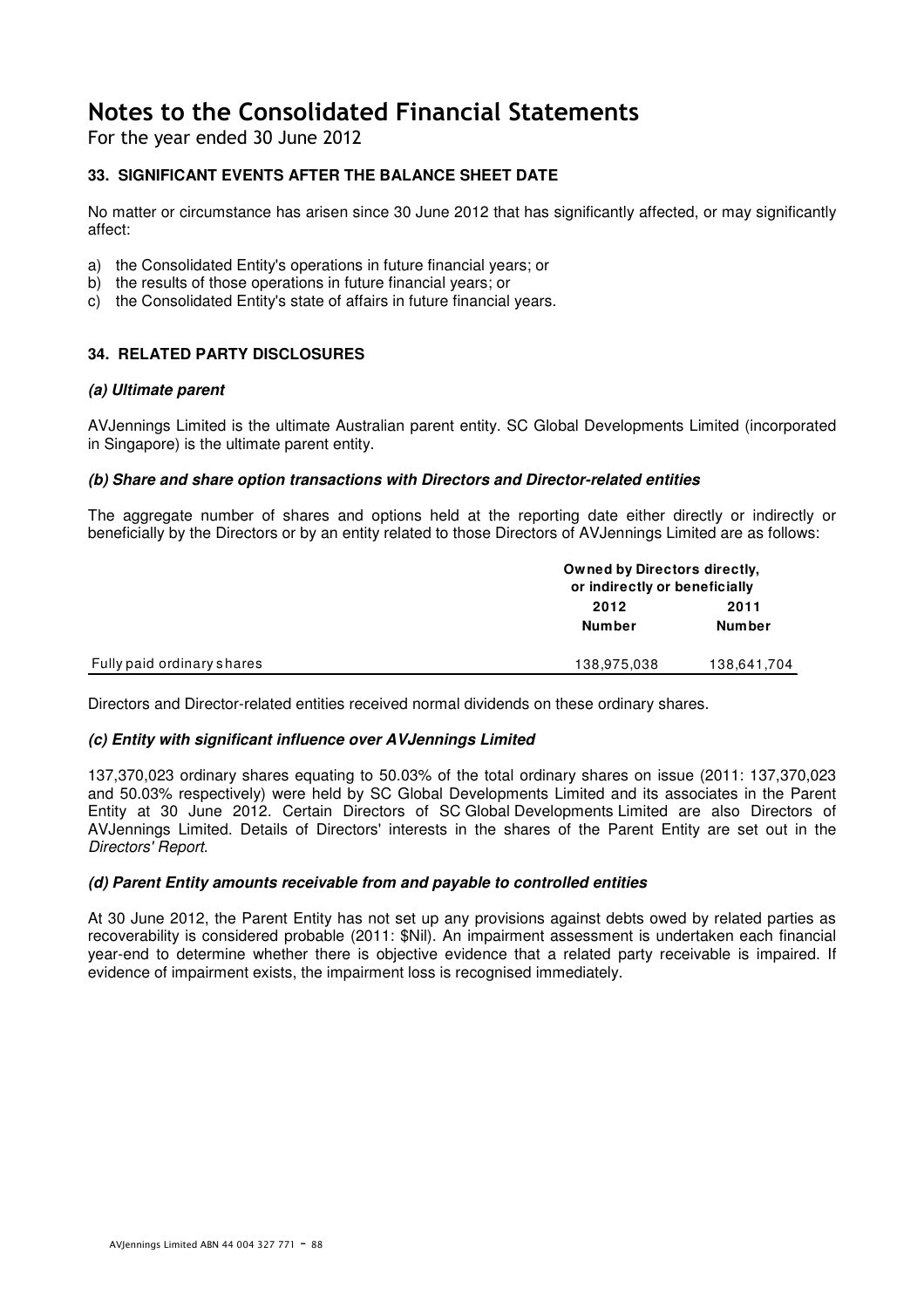For the year ended 30 June 2012

# **34. RELATED PARTY DISCLOSURES (continued)**

## **(e) Transactions with related parties**

|                                                                 | <b>Note</b> | 2012<br>\$ | 2011<br>\$ |
|-----------------------------------------------------------------|-------------|------------|------------|
| Entity with significant influence over the Consolidated Entity: |             |            |            |
| SC Global Developments Limited                                  |             |            |            |
| Consultancy fee paid/payable                                    | (i)         | 600,000    | 600,000    |
| Reimbursement of sundry expenses                                | (ii)        |            | 9,552      |
| Associate:                                                      |             |            |            |
| Epping JV                                                       |             |            |            |
| Management fee received/receivable                              |             | 669,246    | 527,386    |
| <b>Joint Ventures:</b>                                          |             |            |            |
| <b>Meridan Plains</b>                                           |             |            |            |
| Management fee received/receivable                              |             | 67,915     | 419,736    |
| Accounting services fee received/receivable                     |             | 8,333      | 50,000     |
| Eastwood                                                        |             |            |            |
| Management fee received/receivable                              |             | 1,516,363  | 1,768,632  |
| Accounting services fee received/receivable                     |             | 50,000     | 50,000     |
| Arlington Rise                                                  |             |            |            |
| Reversal of over accrued management fee receivable              |             | (42, 440)  | 367,440    |
| Cheltenham JV                                                   |             |            |            |
| Accounting services fee received/receivable                     |             | 54,000     |            |
| Woodville                                                       |             |            |            |
| Licence fees paid to access land                                |             |            | 2,274,162  |
| Dividends received                                              |             |            | 1,000,000  |
| Accounting services fee received/receivable                     |             | 54,000     |            |

(i) Consultancy fees paid to SC Global Developments Limited of \$600,000 (2011: \$600,000).

(ii) Overseas airfares reimbursed for HR Hochstadt and B Chin to attend meetings in Australia.

### **(f) Joint ventures in which related entities in the Consolidated Entity are venturers**

Joint ventures in which the Consolidated Entity has an interest are set out in note 17 and note 20.

### **(g) Outstanding balances arising from provision of services**

The following balances are outstanding at the end of the reporting period in relation to transactions with related parties.

|                                       | 2012<br>\$7000 | 2011<br>\$'000 |
|---------------------------------------|----------------|----------------|
| Current receivables<br>Joint Ventures | 3,299          | 6,014          |
|                                       |                |                |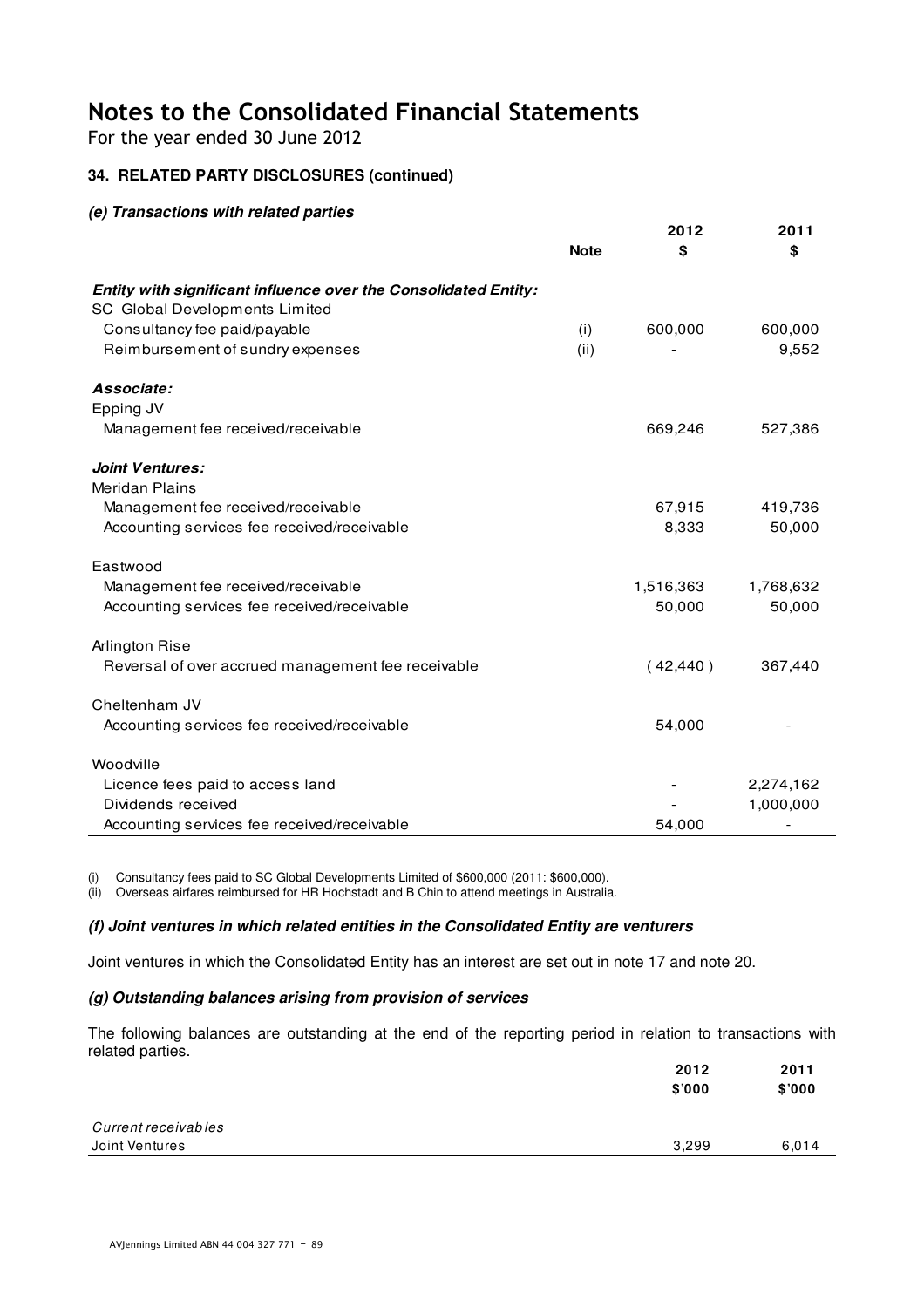For the year ended 30 June 2012

## **34. RELATED PARTY DISCLOSURES (continued)**

#### **(h) Loans from related party**

|               | 2012<br>\$7000 | 2011<br>\$'000 |
|---------------|----------------|----------------|
| Loan received |                |                |
| Joint Venture | 2,000          | 2,000          |

#### **(i) Terms and conditions of transactions with related parties**

Transactions with related parties are made at arm's length both at normal market prices and on normal commercial terms.

Outstanding balances at year-end are unsecured, interest free, at call and settlement occurs in cash.

#### **(j) Transactions with Key Management Personnel**

Disclosures relating to Key Management Personnel are set out in note 7.

### **35. SHARE-BASED PAYMENT PLANS**

#### **(a) Recognised share-based payment expenses**

Total expenses arising from share-based payment transactions and disclosed as part of employee benefit expenses are shown in the table below:

|                                                                      | 2012<br>\$'000 | 2011<br>\$000 |
|----------------------------------------------------------------------|----------------|---------------|
| Expense arising from equity-settled share-based payment transactions | 364            | 242           |
| Total expense arising from share-based payment transactions          | 364            | 242           |

The share-based payment plan is described in note 35(b). There have been no cancellations or modifications to the plan during 2012.

#### **(b) Type of share-based payment plan**

#### AVJ Deferred Employee Share Plan

The AVJ Deferred Employee Share Plan (the LTI Plan) administers employee share schemes under which shares may be purchased on-market by the LTI Plan Trustee on behalf of employees. These shares vest to employees for no cash consideration subject to certain conditions being satisfied. Employees may elect not to participate in the scheme. Shares held by the LTI Plan's trust and not yet allocated to employees at the end of the reporting period are shown as treasury shares in the Consolidated Financial Statements.

Share-based compensation benefits are provided to Executives via the LTI Plan. These equity-settled transactions are measured at fair value at the grant date. The original cost of the shares is treated as a reduction in share capital and the underlying shares identified separately as treasury shares. The fair value of the shares at the grant date is expensed on a straight-line basis over the vesting period with a corresponding increase in share-based payment reserve in equity.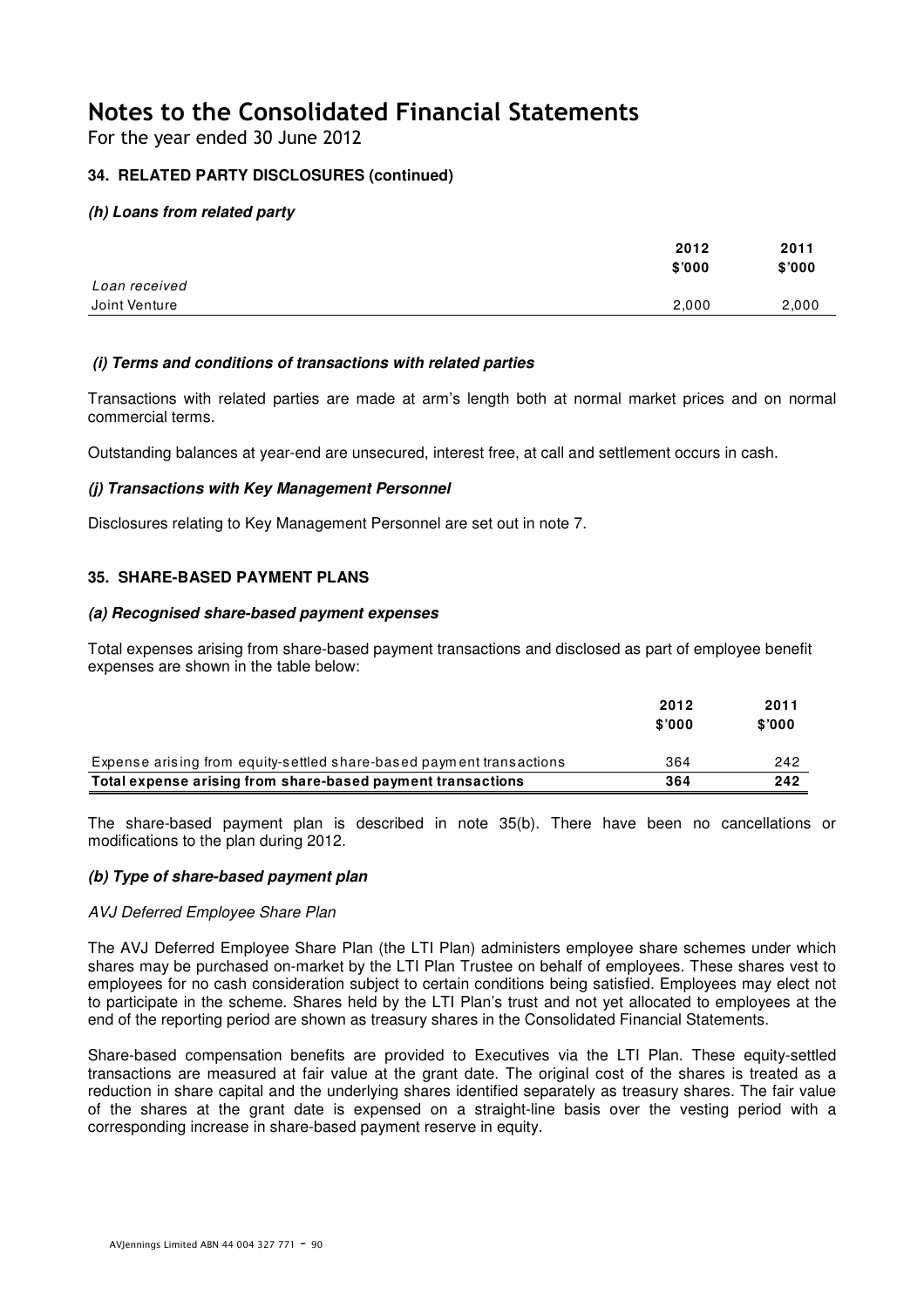For the year ended 30 June 2012

### **35. SHARE-BASED PAYMENT PLANS (continued)**

### **(b) Type of share-based payment plan (continued)**

#### Vesting subject to service condition only

The Chief Executive Officer was granted 1,000,000 shares on 7 March 2009 which vested in equal proportions on the first, second and third anniversary of his appointment. The vesting dates were 19 February 2010, 19 February 2011 and 19 February 2012. The market value of the shares at the grant date was taken to be the fair value. The service condition was the continuity of employment over the 3 years. These shares have vested.

#### Vesting subject to both service and performance conditions

#### 2011 Grant

A total of 1,375,452 shares were granted on 28 September 2010 to certain executives. As detailed in the table on page 15 and page 53, these include 1,136,816 shares for KMP. The remaining shares were granted to executives who were not KMP.

#### 2012 Grant

An additional 1,695,735 shares were granted on 5 September 2011 to certain executives. As detailed in the table on page 15 and page 53, these include 1,454,555 shares for KMP. The remaining shares were granted to executives who were not KMP.

These shares are subject to both service and performance conditions and will vest to the extent that each of these conditions is satisfied.

The service vesting condition is that the employee must still be employed by AVJennings at 30 September 2013 (for the 2011 grant) and 30 September 2014 (for the 2012 grant). In the event of death or permanent disablement the shares may vest subject to Board discretion. In the event that the employee is retrenched, the shares may vest subject to Board discretion. If the employee resigns (in certain circumstances) or is terminated, the vested shares will be forfeited.

The performance vesting conditions are:

- Total Shareholder Return (TSR) performance measured against the ASX Small Industrials Index; and
- Earnings Per Share (EPS) growth. AVJennings' EPS growth for the performance period must meet or exceed the target set. The EPS hurdle for total vesting of the 2011 grant is 10% p.a. growth for the three financial years to 30 September 2013, while that for the 2012 grant is 10% p.a. growth for the three financial years to 30 September 2014.

Half of the allocation is assessed against each performance condition. The vesting schedule for the TSR performance condition is set out in the table below. The holder of the shares is entitled to receive all dividends paid between grant and vesting date.

| AV Jennings' TSR rank against<br>companies in the Index   | Percentage vesting                                   |
|-----------------------------------------------------------|------------------------------------------------------|
| l< median                                                 | <b>INil</b>                                          |
| At the median                                             | 50%                                                  |
| $\triangleright$ median but < 75 <sup>th</sup> percentile | Pro-rata between $50^{th}$ and $75^{th}$ percentiles |
| $\geq$ = 75 <sup>th</sup> percentile                      | 100%                                                 |

The fair value of the EPS element of the shares is the market value at grant date. The Monte Carlo Model is used to fair value the TSR element. The Model simulates AVJennings' TSR and compares it against the ASX Small Industrials Retail Index. The Model takes into account historic dividends, share price volatilities and the risk-free yield on an Australian Government Bond at the grant date matching the remaining effective life of 3 years.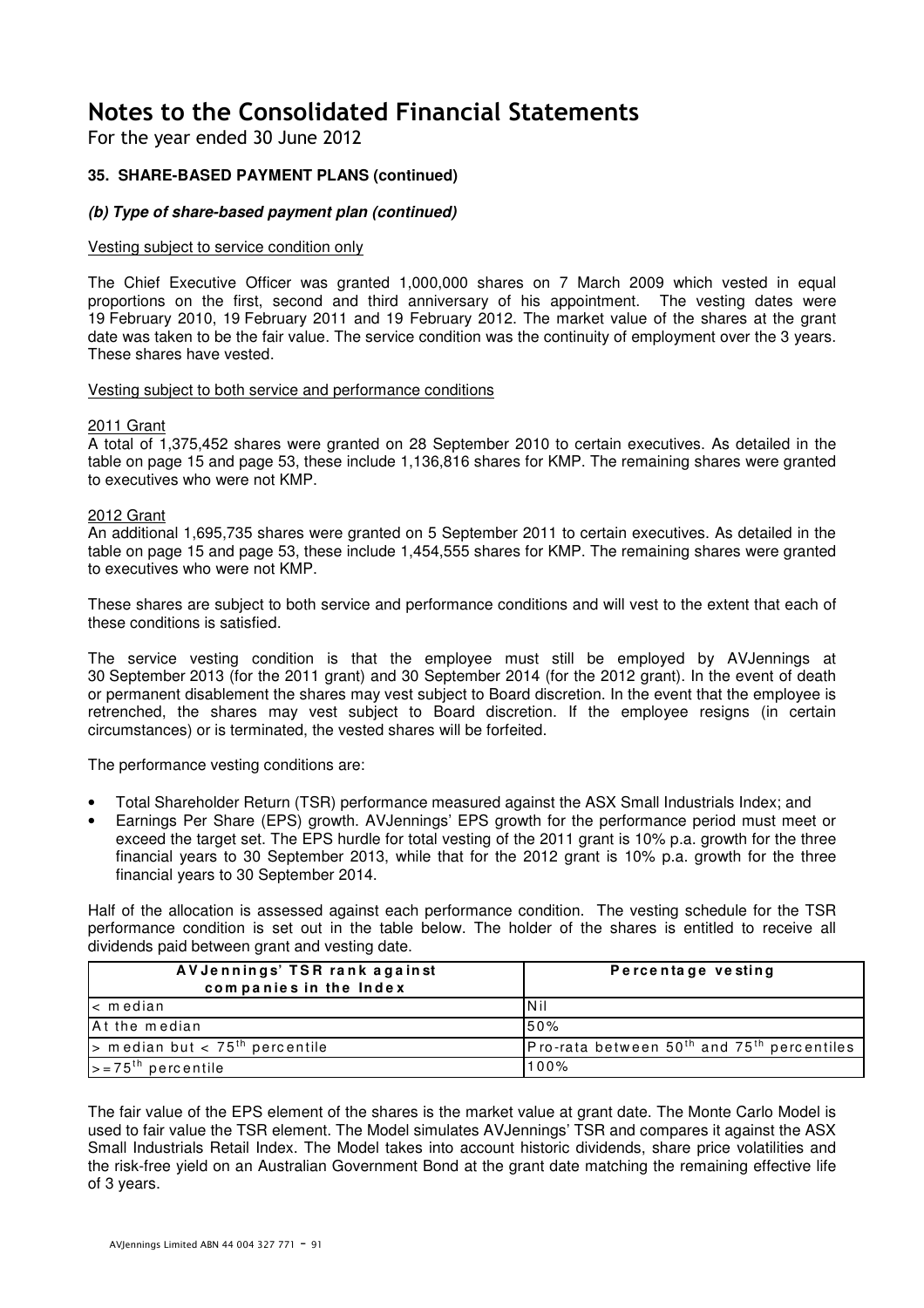# Directors' Declaration

In accordance with a resolution of the Directors of AVJennings Limited, we state that:

- 1) In the opinion of the Directors:
	- i) the Consolidated Financial Statements and Notes are in accordance with the Corporations Act 2001, including;
		- a) giving a true and fair view of the Consolidated Entity's financial position as at 30 June 2012 and of their performance for the year ended on that date; and
		- b) complying with Australian Accounting Standards (including the Australian Accounting Interpretations) and Corporations Regulations 2001;
	- ii) the Consolidated Financial Statements and Notes also comply with International Financial Reporting Standards as disclosed in note 2; and
	- iii) there are reasonable grounds to believe that the Company will be able to pay its debts as and when they become due and payable.
- 2) This declaration has been made after receiving the declarations required to be made to the Directors in accordance with section 295A of the Corporations Act 2001 for the financial year ended 30 June 2012.
- 3) In the opinion of the Directors, as at the date of this declaration, there are reasonable grounds to believe that the members of the Closed Consolidated Entity identified in note 19 will be able to meet any obligations or liabilities to which they are or may become subject, by virtue of the Deed of Cross Guarantee.

On behalf of the Board

Simon Cheong **Peter Summers**<br> **Simon Cheong** Peter Summers<br> **Director** Director Director 27 September 2012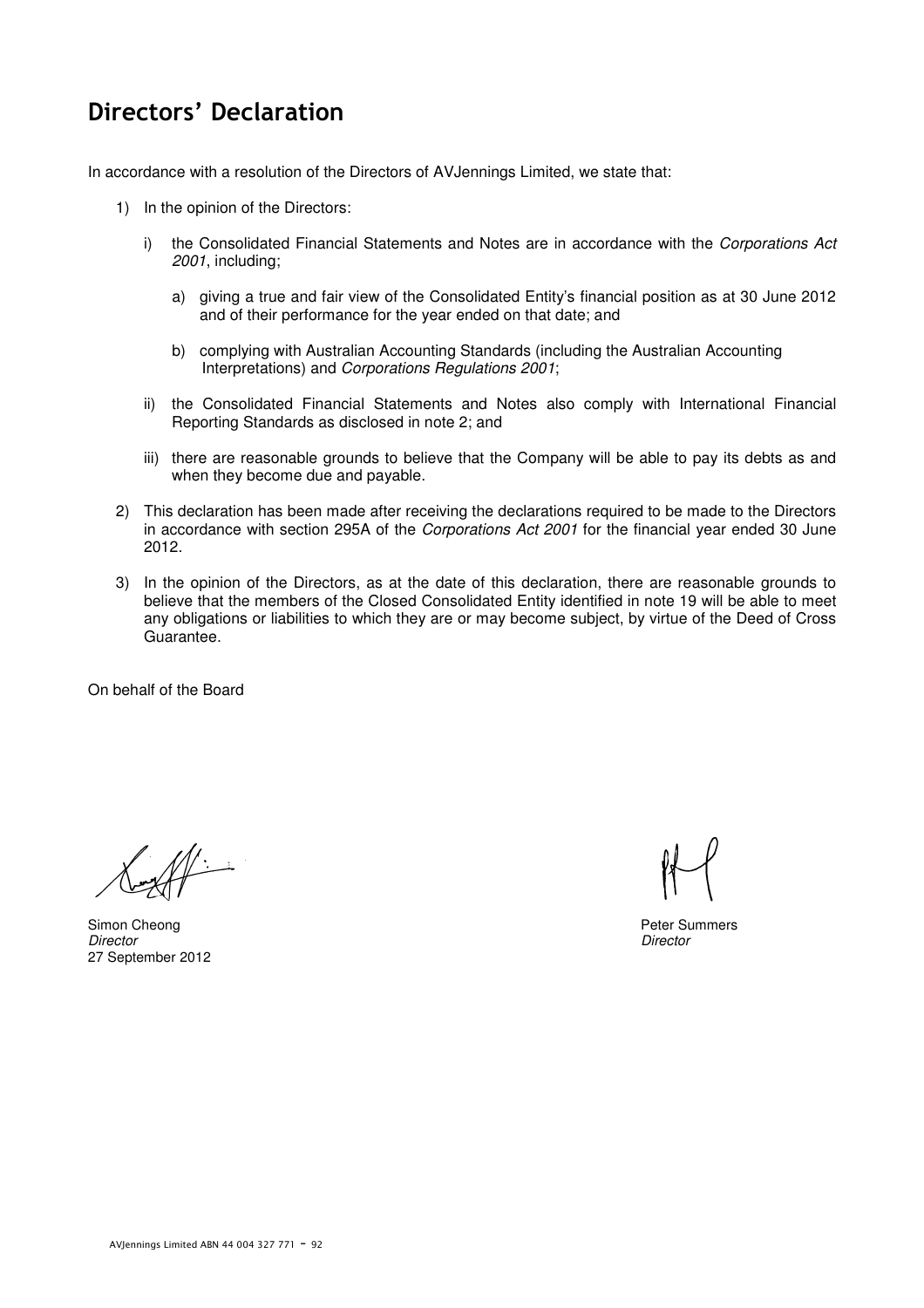

Frnst & Young Centre 680 George Street Sydney NSW 2000 Australia GPO Box 2646 Sydney NSW 2001 Tel: +61 2 9248 5555 Fax: +61 2 9248 5959 www.ev.com/au

# **Independent auditor's report to the members of AVJennings Limited**

# Report on the financial report

We have audited the accompanying financial report of AVJennings Limited, which comprises the consolidated statement of financial position as at 30 June 2012, the consolidated income statement, the consolidated statement of other comprehensive income, the consolidated statement of changes in equity and the consolidated statement of cash flows for the year then ended, notes comprising a summary of significant accounting policies and other explanatory information, and the directors' declaration of the consolidated entity comprising the company and the entities it controlled at the year's end or from time to time during the financial year.

# *Directors' responsibility for the financial report*

The directors of the company are responsible for the preparation of the financial report that gives a true and fair view in accordance with Australian Accounting Standards and the *Corporations Act 2001* and for such internal controls as the directors determine are necessary to enable the preparation of the financial report that is free from material misstatement, whether due to fraud or error. In Note 2, the directors also state, in accordance with Accounting Standard AASB 101 *Presentation of Financial Statements*, that the financial statements comply with *International Financial Reporting Standards*.

# *Auditor's responsibility*

Our responsibility is to express an opinion on the financial report based on our audit. We conducted our audit in accordance with Australian Auditing Standards. Those standards require that we comply with relevant ethical requirements relating to audit engagements and plan and perform the audit to obtain reasonable assurance about whether the financial report is free from material misstatement.

An audit involves performing procedures to obtain audit evidence about the amounts and disclosures in the financial report. The procedures selected depend on the auditor's judgment, including the assessment of the risks of material misstatement of the financial report, whether due to fraud or error. In making those risk assessments, the auditor considers internal controls relevant to the consolidated entity's preparation and fair presentation of the financial report in order to design audit procedures that are appropriate in the circumstances, but not for the purpose of expressing an opinion on the effectiveness of the consolidated entity's internal controls. An audit also includes evaluating the appropriateness of accounting policies used and the reasonableness of accounting estimates made by the directors, as well as evaluating the overall presentation of the financial report.

We believe that the audit evidence we have obtained is sufficient and appropriate to provide a basis for our audit opinion.

# *Independence*

In conducting our audit we have complied with the independence requirements of the *Corporations Act 2001*. We have given to the directors of the company a written Auditor's Independence Declaration, a copy of which is included in the directors' report. In addition to our audit of the financial report, we were engaged to undertake the services disclosed in the notes to the financial statements. The provision of these services has not impaired our independence.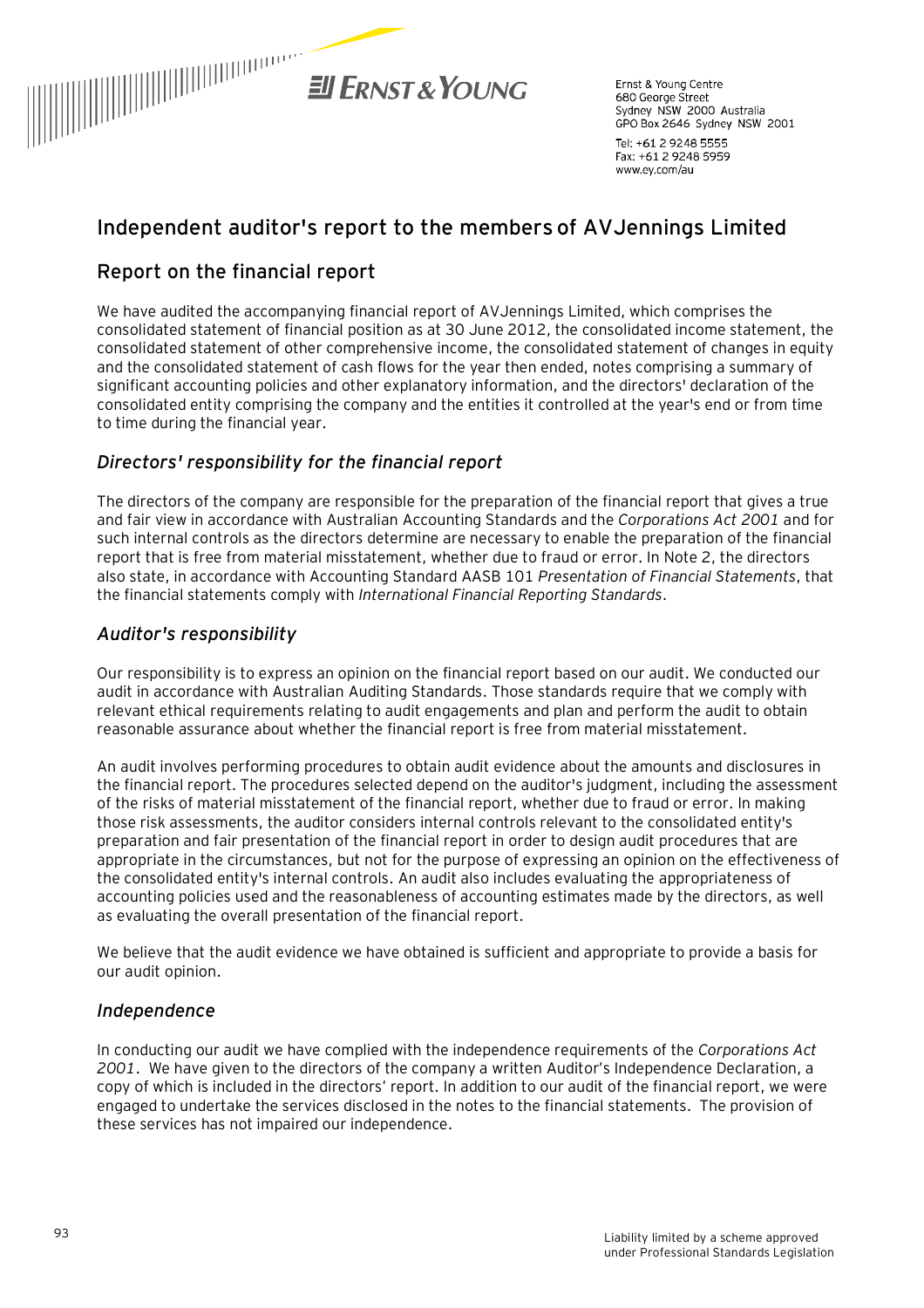

# *Opinion*

In our opinion:

- a. the financial report of AVJennings Limited is in accordance with the *Corporations Act 2001*, including:
	- i giving a true and fair view of the consolidated entity's financial position as at 30 June 2012 and of its performance for the year ended on that date; and
	- ii complying with Australian Accounting Standards and the *Corporations Regulations 2001*; and
- b. the financial report also complies with *International Financial Reporting Standards* as disclosed in Note 2.

# Report on the remuneration report

We have audited the Remuneration Report included in pages 11 to 18 of the directors' report for the year ended 30 June 2012. The directors of the company are responsible for the preparation and presentation of the Remuneration Report in accordance with section 300A of the *Corporations Act 2001*. Our responsibility is to express an opinion on the Remuneration Report, based on our audit conducted in accordance with Australian Auditing Standards.

# *Opinion*

In our opinion, the Remuneration Report of AVJennings Limited for the year ended 30 June 2012, complies with section 300A of the *Corporations Act 2001*.

Ernst & Toung<br>Ernst & Young<br>Mark Conoy

Mark Conroy Partner Sydney 27 September 2012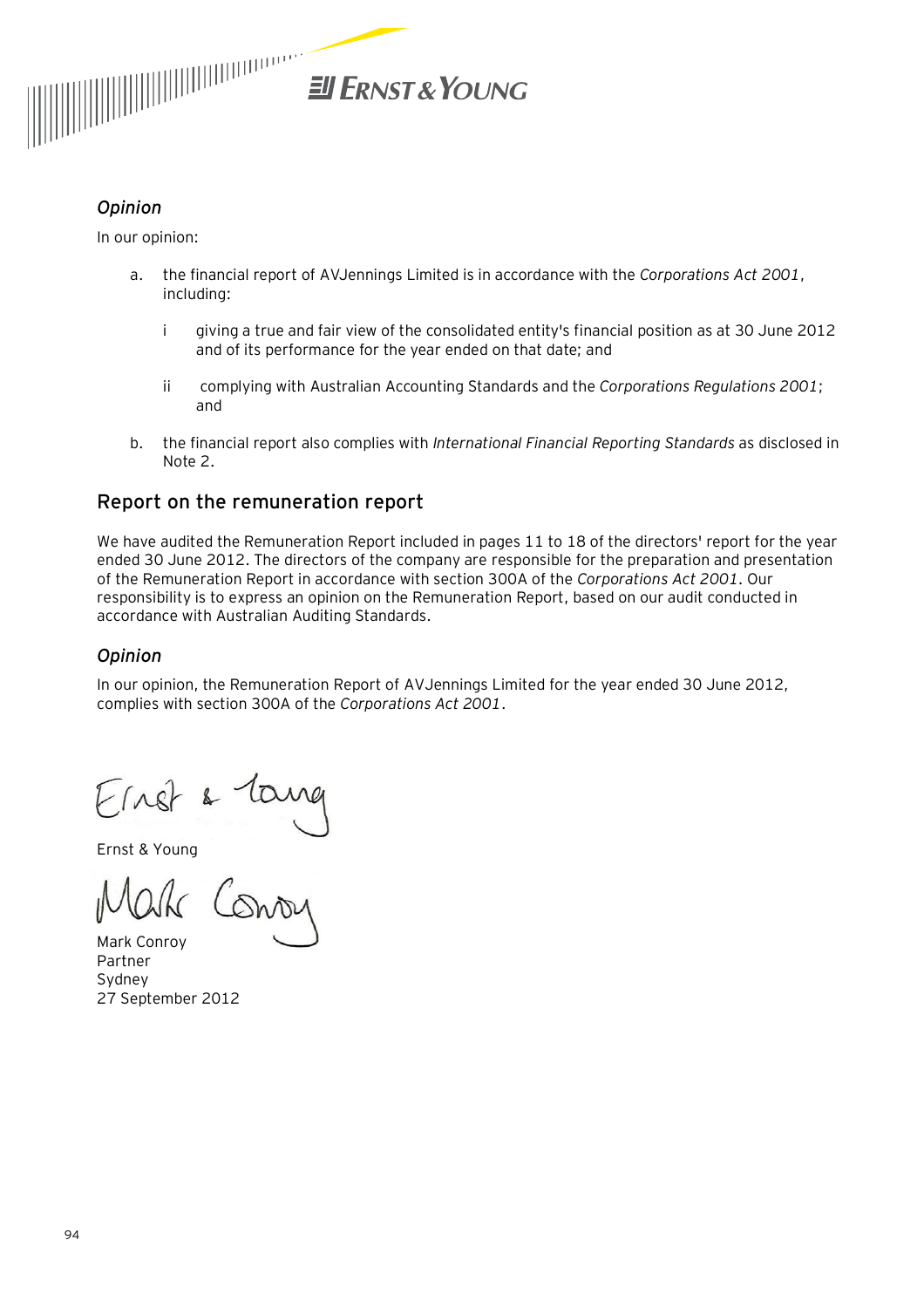

### **Corporate Governance Statement For the year ended 30 June 2012**

This Corporate Governance Statement indicates the Company's conformance with the Australian Securities Exchange's ("ASX") Corporate Governance Council's, "Corporate Governance Principles and Recommendations"  $(2^{nd}$  Edition), as required by the ASX Listing Rules.

The AVJennings Corporate Governance Statement is structured with reference to the ASX recommendations. Areas of non compliance will be disclosed under the relevant principle. All corporate practices within this report were in place for the entire year unless otherwise indicated. This Statement refers to documents that support the Company's Corporate Governance framework and it is posted in the Corporate Governance section on the Company's website: **www.avjennings.com.au**.

# **Principle 1: Lay solid foundations for management and oversight by the Board**

Recommendation 1.1 of the ASX Corporate Governance Principles requires the Company to establish and disclose the functions reserved for the Board and those delegated to management. The roles and responsibilities of the Company's Board, Board Committees and senior management have been established through Board approved Charters, which have been operational throughout the period and are disclosed on the Company's website at **www.avjennings.com.au**.

All persons who are invited and agree to act as a Director of the Company do so by a formal letter of consent.

To assist it in carrying out its responsibilities, the Board has established several standing Board Committees of its members. Director appointments to Board Committees are by formal resolutions of the Board. The Chairman of each Committee reports on any matters of substance at the next full Board Meeting. Membership of Board Committees and attendance at Board and Committee meetings is tabulated in the *Director's Report* section of the Company's Annual Report.

The Board Committees are:

- Audit Committee
- **Nominations Committee**
- **Example 20 Remuneration Committee**
- **Investments Committee**
- Risk Management Committee (incorporating the Occupational Health, Safety and Environment sub-committee)

The roles and responsibilities of the Chief Executive Officer and senior management are established through key performance objectives. They are assessed against those objectives on an annual basis, or more frequently if that is indicated.

The Remuneration Committee monitors the performance of the Chief Executive Officer. It also monitors the performance of the Chief Financial Officer and the Company Secretary in consultation with the Chief Executive Officer. The Chief Executive Officer assesses the performance of senior management and these assessments are reviewed by the Remuneration Committee. The process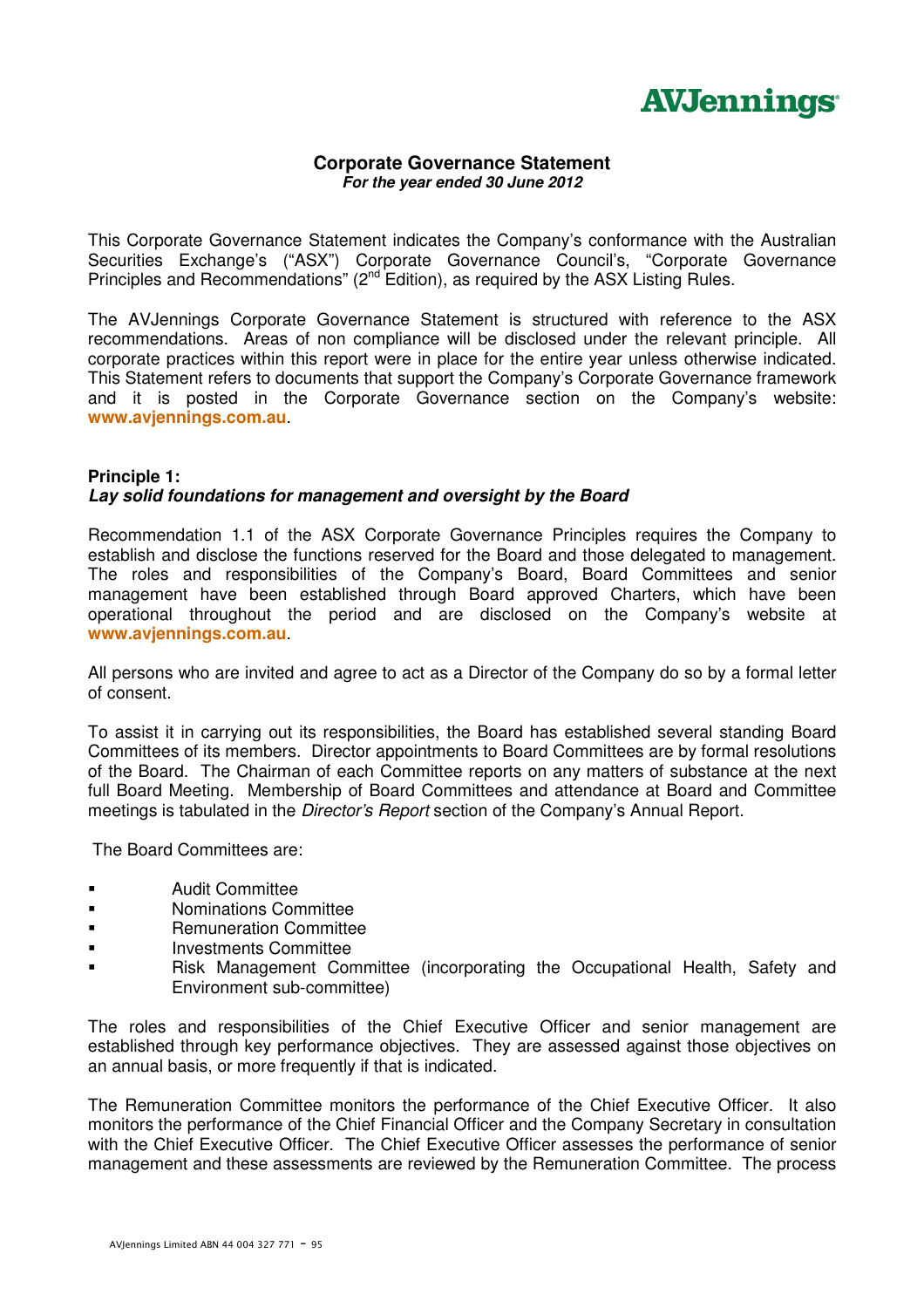for evaluating the performance of senior executives is set out in the Remuneration Report section of the Company's Annual Report.

The Board has also approved financial delegations and personnel delegations which cover specific areas of delegated responsibility to the Managing Director and senior management.

During the period, the Board has considered broad Corporate Governance matters, including the continuing relevance of existing committees and its own performance and reaffirmed its belief that the Committee structures provided sound oversight of Management, by the Board.

#### **Principle 2: Structure the Board to add value**

#### **Directors**

The Company's Constitution and Section 201A of the *Corporations Act 2001* stipulate that a public company must have at least three Directors.

The Board has adopted guidelines concerning its composition. For the time being, the Board has determined that there shall be at least five Directors, increasing where additional expertise is required. The current Directors of the Company are listed in the Directors' Report of the Company's Annual Report with a brief description of their qualifications, experience, special responsibilities and status as Executive, Non-Executive or Independent Director.

The Board includes both Executive and Non-Executive Directors with a majority of Non-Executive Directors. The Non-Executive Directors include both independent and non-independent Directors. There is a strong element of independence on the Board, with four of the six Non-Executive Directors being independent, determined in accordance with the ASX guidelines on independence. The other two Non-Executive Directors, who represent SC Global Developments Limited, a substantial shareholder, have no involvement in the operational management of the Company. The Managing Director is an Executive Director.

The Chairman of the Board is selected by the full Board. The current Chairman of the Board, Mr Simon Cheong, is also Chairman of the Board of a substantial shareholder, SC Global Developments Limited. Although there is no lead Independent Director as recommended by the ASX Principles, the Deputy Chairman, Mr Jerome Rowley, is an Independent Director. The roles of the Chairperson and Chief Executive Officer are exercised by different individuals.

The Board meets around six scheduled times a year either in person or by teleconference and occasionally on an ad-hoc basis if required. Meeting venues are planned to enable Directors to familiarise themselves with major development projects. A formal agenda is in place for each meeting.

New Directors are inducted individually on the Company's financial, strategic, operational and risk management positions, the culture and values of the Company and meeting arrangements. Directors have access to Company records and information through the Company Secretary and other relevant senior officers. They receive regular detailed reports on financial and operational aspects of the Company's business and may request elaboration or explanation of those reports at any time.

Each Director has the right to seek independent professional advice at the Company's expense. Prior approval of the Chairman is required but this may not be unreasonably withheld. Any advice obtained is made available to the Chairman.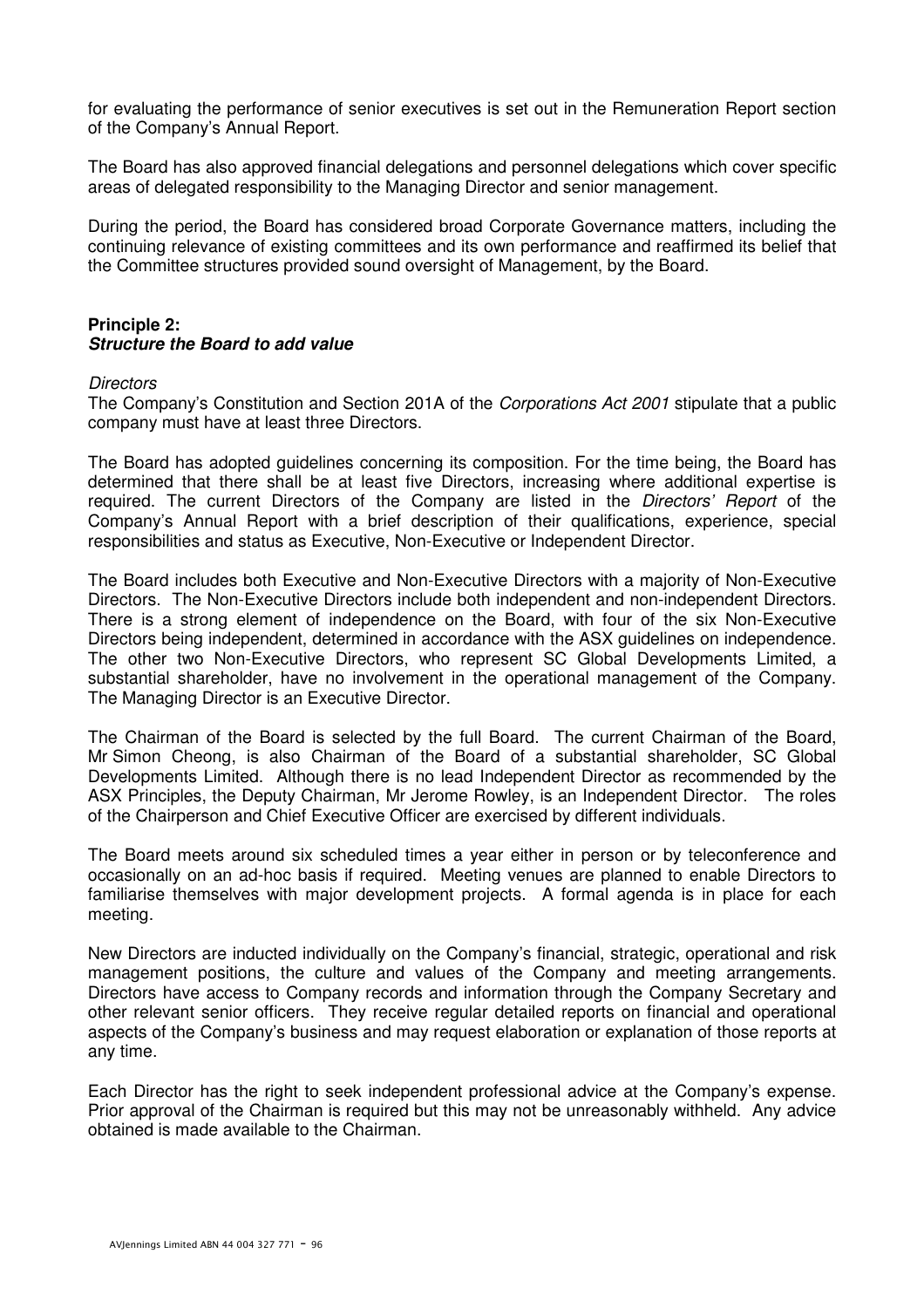## Nominations Committee

The Board has a Nominations Committee, comprising two Independent Directors, Mr R J Rowley, and Mr B G Hayman and two Non-Executive Directors, Mr S Cheong and Mrs E Sam, who is also Chairperson of the Committee. The Board is of the view that the Committee, which consists entirely of Non Executive Directors, albeit without an independent majority or Chairperson, is structured appropriately to perform its functions

The Nominations Committee Charter sets out its role, responsibilities, composition, structure, membership requirements and guidelines and is posted on the Corporate Governance section of the Company's website. The purpose of the Committee is to review and make recommendations to the Board on Board composition, to establish the criteria for Board and Board Committee membership and to evaluate Board performance and the performance of Directors.

The Nominations Committee assists the Board in identifying, evaluating and recommending candidates to the Board, having regard to the relevant skills, experience, personal attributes, diversity, availability and time commitments required of new Directors. The Committee may make use of external consultants if that is deemed appropriate.

The Committee meets at least annually.

A Board skills matrix has been developed and is used to assess the skills and experience available on the Board and to identify gaps in skills, if any. Development of strategy and policy, financial literacy, industry experience, banking and finance, risk management, compliance oversight, sales and commercial experience are some of the desirable skills identified and these are collectively available on the Board.

In November 2011, through the Nominations Committee, the Directors reviewed the performance of the whole Board and Board Committees. The review considered each director's expertise, skill and experience, along with their understanding of the company's business, preparation for meetings, relationships with other directors and management, awareness of ethical and governance issues, and overall contribution. The outcomes of the review were discussed and considered by all the Directors and the general conclusion was that the Board and each of the Board Committees were operating well. The Company had experienced a challenging year in difficult market conditions and the Board had provided good oversight of management's actions and provided strategic direction to those activities. It was also considered that the respective committees had done likewise within their spheres of responsibility.

Details of Directors' experience and qualifications and attendance at Board and Committee Meetings are set out on pages 8 to 10 of the Directors' Report.

### Company Secretary

The Board appoints the Company Secretary and all Directors have access to the Company Secretary. Details of the Company Secretary's experience and qualifications are set out in the Company's Annual Report.

The role of the Company Secretary is to support the effectiveness of the Board by monitoring and advising the Board on its Corporate Governance responsibilities by means of its charters, procedures and updates on legislation and regulation. The Company Secretary is also responsible for lodgements with relevant regulators, management of dividend payments and/or Dividend Reinvestment Plan allotments and management of the relationship between shareholders and the share registry.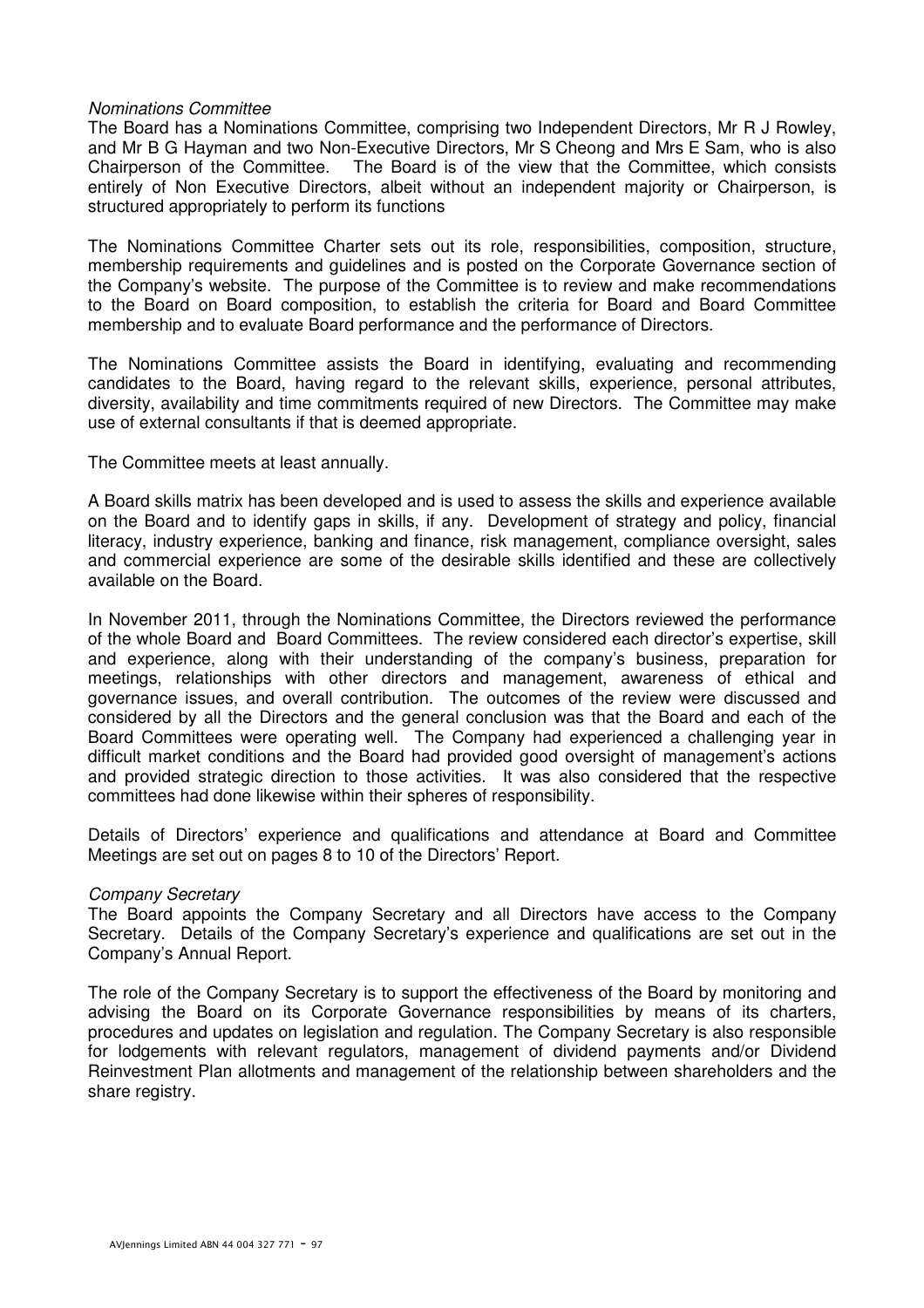# **Principle 3: Promote ethical and responsible decision making**

## Code of Conduct

The Company has a Code of Conduct which sets out the behaviour required of all Board members, senior management, employees and contractors throughout the period. The content of the Code is integrated into management practices and forms part of the terms of employment of all Company employees. The Code, which is disclosed on the Company's website, provides a mechanism to employees to report breaches of the Code without fear of retribution. Senior management deals with breaches of the Code and monitors compliance. The Company Secretary and the Chief Executive Officer report to the Board and the Audit Committee on various aspects of Code Compliance.

## Dealing in AVJennings' shares

The Company's Securities Trading Policy places restrictions on the ability of Directors, officers and employees to trade in the Company's shares during specified restricted "black out" periods. The restrictions are designed to minimise the risk of actual or perceived insider trading.

## **Diversity**

In accordance with the ASX recommendations, the Board has established a Diversity Policy and has set measurable objectives to achieve its goals on diversity. The Company's progress towards achieving these objectives, together with details of the proportion of women employees in the whole organisation, women in senior executive positions and women on the Board, are shown on pages 103 and 104 of this report.

The Diversity Policy is available for viewing on the Company's website at **www.avjennings.com.au**.

# **Principle 4: Safeguard integrity in financial reporting**

### Audit Committee

The Company has an Audit Committee comprising of three Independent Directors, Mr B Chin (who is a Chartered Accountant and is also the Chairman of the Committee), Mr R J Rowley, Mr T P Lai and one Non-Executive Director, Mrs E Sam. The Chairman of the Committee is a different individual to the Chairman of the Board. The Audit Committee Charter sets out its role, responsibilities, composition, structure and membership requirements and is posted on the Corporate Governance section of Company's website.

All other members of the Board are invited to attend Audit Committee meetings as observers and in a non voting capacity. Usually, all Board members attend all Audit Committee meetings either as members or observers. The Audit Committee papers, including the minutes of the previous Committee Meetings, are sent to all Board members.

The Chief Executive Officer, Chief Financial Officer, Company Secretary, Internal Auditor and the External Auditor attend Audit Committee meetings at the discretion of the Committee. The Committee also meets privately with the External Auditor at least once a year and usually twice per year, without management being present. In addition, the Internal Auditor reports directly to the Audit Committee and the Committee meets privately with the Internal Auditor at least once per year.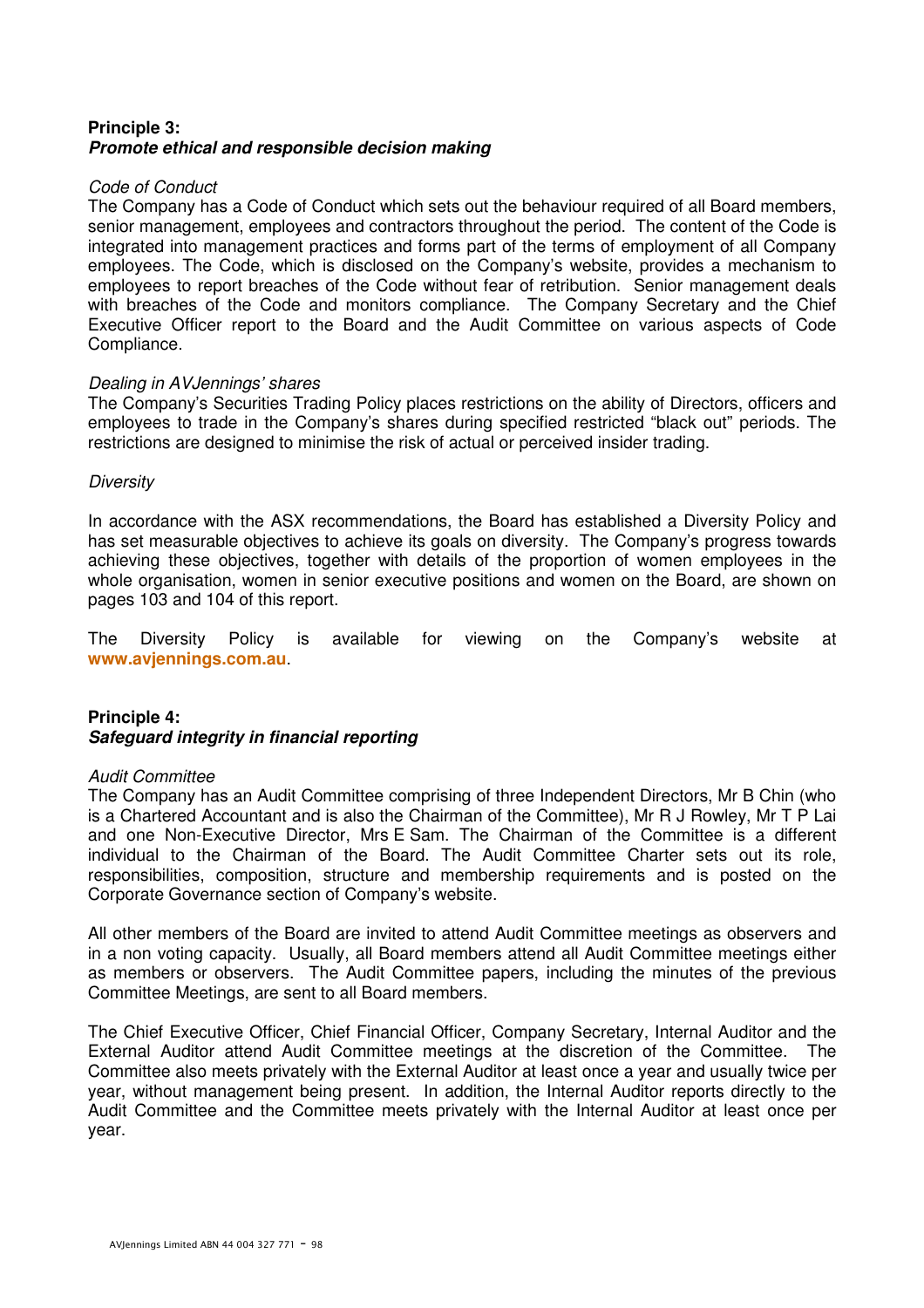The Minutes of each Committee meeting are circulated after the meeting and the signed minutes tabled at the subsequent meeting of the Committee. The Chairman of the Committee is available to report on or answer questions about the Committee's conclusions and recommendations to the Board. The Committee meets at least three times during the year.

### Audit Governance

The Company has a policy on the provision of auditing and related services. The Committee is satisfied with the independence of the External Auditor.

During the reporting period, the Company had its 2011 Annual Report and Audit Committee Charter posted on its website. The Annual Report has details of the Audit Committee's membership and the number of meetings held and attended.

## Financial Reporting

The Board receives regular reports about the financial condition and operational results of the Company throughout the year. In relation to the half year and annual Financial Statements, Senior Management is required to sign off on the systems and processes within their area of responsibility. This procedure supports the Managing Director and Chief Financial Officer in their certification to the Board in effect stating that the Company's accounts present a true and fair view, in all material aspects, of the Company's financial condition and operational results and accord with the relevant accounting standards.

## **Principle 5:**

# **Make timely and balanced disclosure**

A continuous disclosure regime operates throughout the Group. The Company has in place a formal disclosure policy, contained within the Shareholder Communication Policy, to ensure matters that a person could reasonably expect to have a material effect on the share price are announced to the ASX and Singapore Exchange (SGX) in a timely manner. This policy has been formally communicated to all relevant staff. The Company Secretary is the nominated Continuous Disclosure Officer. The Board is advised of any notifiable events. The Board approves, or is advised of, all releases that are made to the ASX and the SGX. All announcements made by the Company are posted on the Company's website in the "Shareholder" section.

The policy addresses:

- **EXECOMPLE COMPLIANCE With continuous disclosure obligations:**
- **EXECUTE:** Maintenance of confidentiality where appropriate;
- **Timely and factual release of information where appropriate;**
- Clarity and balance in reporting;
- Equal and timely access to information.

### **Principle 6: Respect the rights of Shareholders**

The Company endeavours to keep its Shareholders fully informed of matters likely to be of interest to them. The Shareholder Communication Policy outlines the process through which the Company will endeavour to ensure timely and accurate information is provided equally to all shareholders. Information is communicated to shareholders through:

- **Reports to the ASX, SGX and the press;**
- **Half and full year profit announcements:**
- Annual Reports;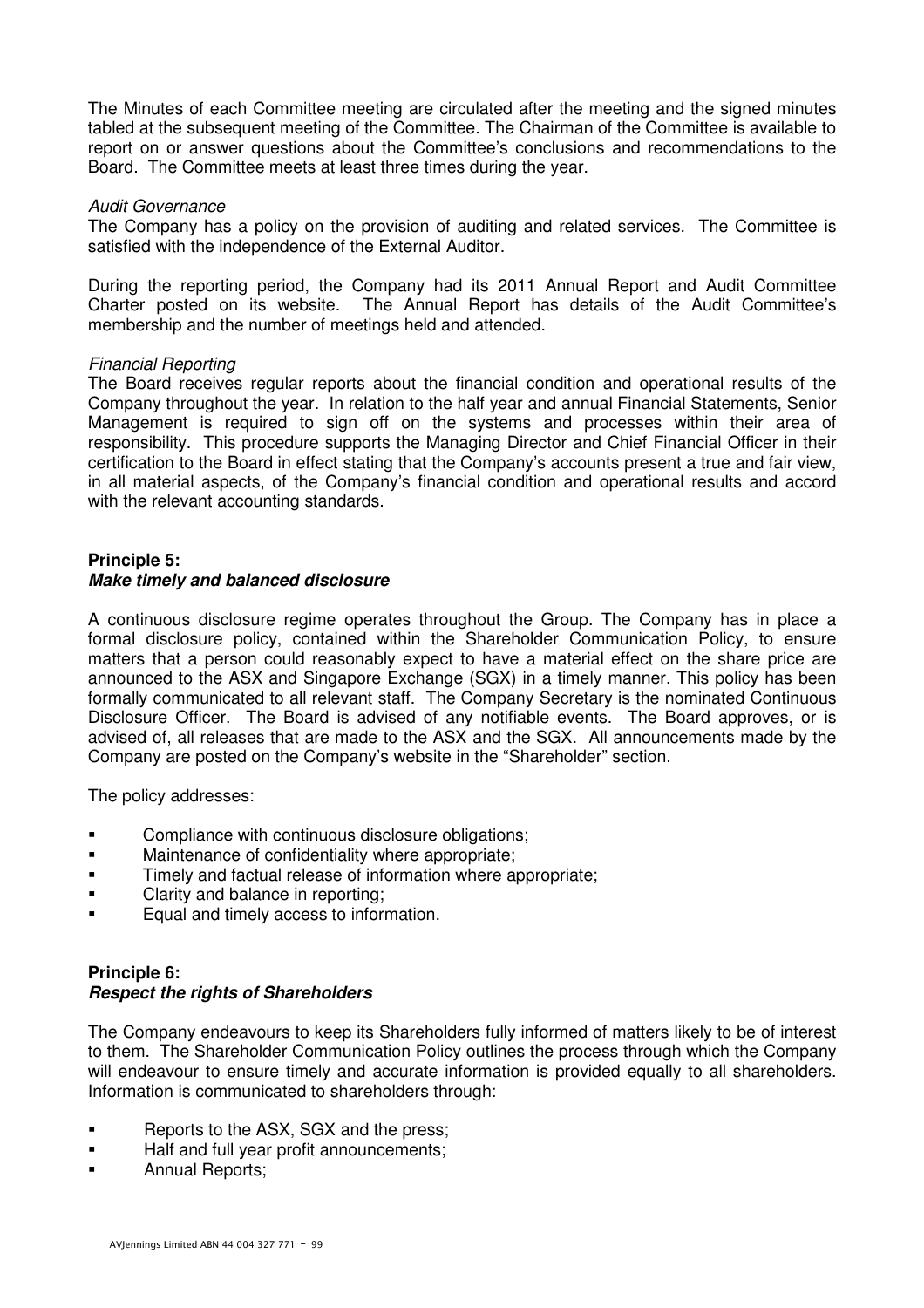- Investor briefings and information provided to analysts, (which are released to the ASX and SGX prior to being provided to the analysts);
- **EXECONTIFY CONTINUOUS DESIGNATE IS A CONTINUOUS DEASY PURSE ASSET ASSET** Continuous disclosure to the ASX pursuant to the ASX Listing Rules and notification of the same information to the SGX; and
- Posting all the above and any other notifications made by the Company to Shareholders, on its website.

The Company's website – **www.avjennings.com.au** has a section titled "Shareholders" with sub sections on:

- The Company's previous Annual Financial Reports and Half Yearly Reports;
- The Company's share price on the ASX- provided by a link to the ASX web site;
- Announcements made to the ASX and SGX;
- Copies of investor presentations;
- Corporate Governance Charters and Policies including a Shareholder Communication Policy;
- Terms and conditions of the Company's Dividend Reinvestment Plan; and
- Media releases.

All shareholders are encouraged to attend AVJennings' AGM in person or participate by sending a proxy as their representative. At the Annual General Meeting, the Chairman encourages questions and comments from Shareholders and seeks to ensure the Meeting is managed to give the maximum number of Shareholders an opportunity to participate. In the interests of clarity, questions on operational matters may be answered by the Chief Executive Officer or another appropriate member of senior management.

The External Auditor attends the Company's Annual General Meeting and is available to respond to questions about the conduct of the audit and the preparation and content of the Independent Audit Report.

## **Principle 7: Recognise and manage risk**

The Board has ultimate responsibility for risk management, compliance and control functions across the Group. These functions are aligned with the Company's strategy and business objectives.

The Company has in place internal controls intended to identify and manage significant business risks. These include the review of development proposals and the management of their ongoing performance. Management prepares the Risk Management Plan and the Board is responsible for reviewing and approving it.

The Board has established a Risk Management Committee, which incorporates a sub-committee responsible for occupational health, safety and environmental matters. The Committee comprises two Independent Directors Mr R J Rowley (Chairman) and Mr B G Hayman and generally meets quarterly. The Committee is supported by the Chief Executive Officer, Chief Financial Officer and the Company Secretary. The Risk Management Committee is responsible for identifying and considering new risks and for monitoring management's implementation of the Risk Management Plan, taking the Internal Auditor's review into account.

The Company's assets are insured under a comprehensive insurance program which is reviewed annually.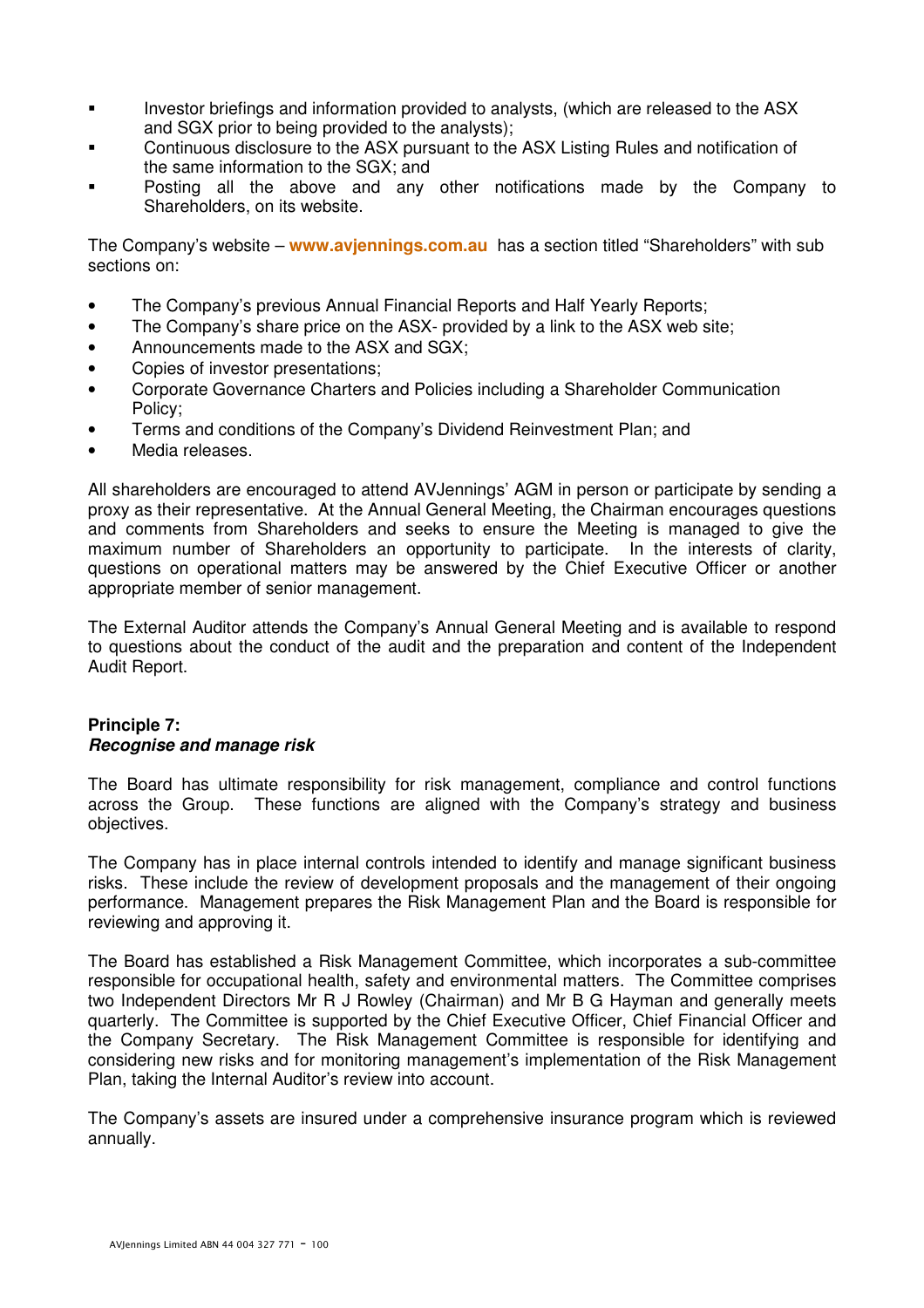The Company also has an Investments Committee comprising one Non-Executive Director, Mr S Cheong, two Independent Directors, Mr B G Hayman and Mr R J Rowley and one Non-Director member, Mr David Tsang. The Committee considers all major land development acquisition and disposal proposals that are over monetary limits delegated to management. It also conducts a pre-commencement review and ongoing project reviews during the life of all development projects.

The Chief Executive Officer and the Chief Financial Officer are required to provide the Board with a written statement in accordance with section 295A of the *Corporations Act* to the effect that:

- The integrity of financial statements is founded on a sound system of risk management and internal compliance and control which implements the policies adopted by the Board; and
- The Company's risk management and internal compliance and control system, in so far as it relates to financial risk, is operating efficiently and effectively in all material respects.

#### **Principle 8: Remunerate fairly and responsibly**

The Board has established a Remuneration Committee to review and determine, among other things, remuneration policies and packages applicable to any Executive Directors, the Company Secretary and direct reports to the CEO. It also reviews remuneration to senior managers of the Company and the remuneration policies of the Company. The Committee meets at least annually and usually twice per year and its Charter is available on the Company's website under the Corporate Governance Section.

The Committee consists of two Non-Executive Directors, Mrs E Sam (Chairperson) and Mr S Cheong, and two Independent Directors, Mr B G Hayman and Mr T P Lai. The Board is of the view that the Committee, which consists entirely of Non Executive Directors, albeit without an independent majority or Chairperson, is structured appropriately to perform its functions in reviewing the remuneration of Company executives and staff.

The Committee reviews and reports to the Board on:

- Conditions of service and remuneration of the Chief Executive Officer and his direct reports;
- Performance of the Chief Executive Officer;
- Remuneration of the Chief Financial Officer and the Company Secretary;
- Remuneration policies for the Company, which include the performance review of all employees, senior management and Board members;
- Proposals for reward initiatives;
- Succession plans for senior management; and
- Other related matters as directed by the Board.

The Chief Executive Officer attends meetings of the Remuneration Committee by invitation when required to report on, and discuss, senior management performance and remuneration matters. He is excluded from Committee deliberations relating to his position.

The Committee is empowered to seek external professional advice on any matter within its terms of reference.

Senior managers of the Company receive a balance of fixed and variable (at risk) remuneration. The proportions vary at different levels within the Company, reflecting the capacity of the senior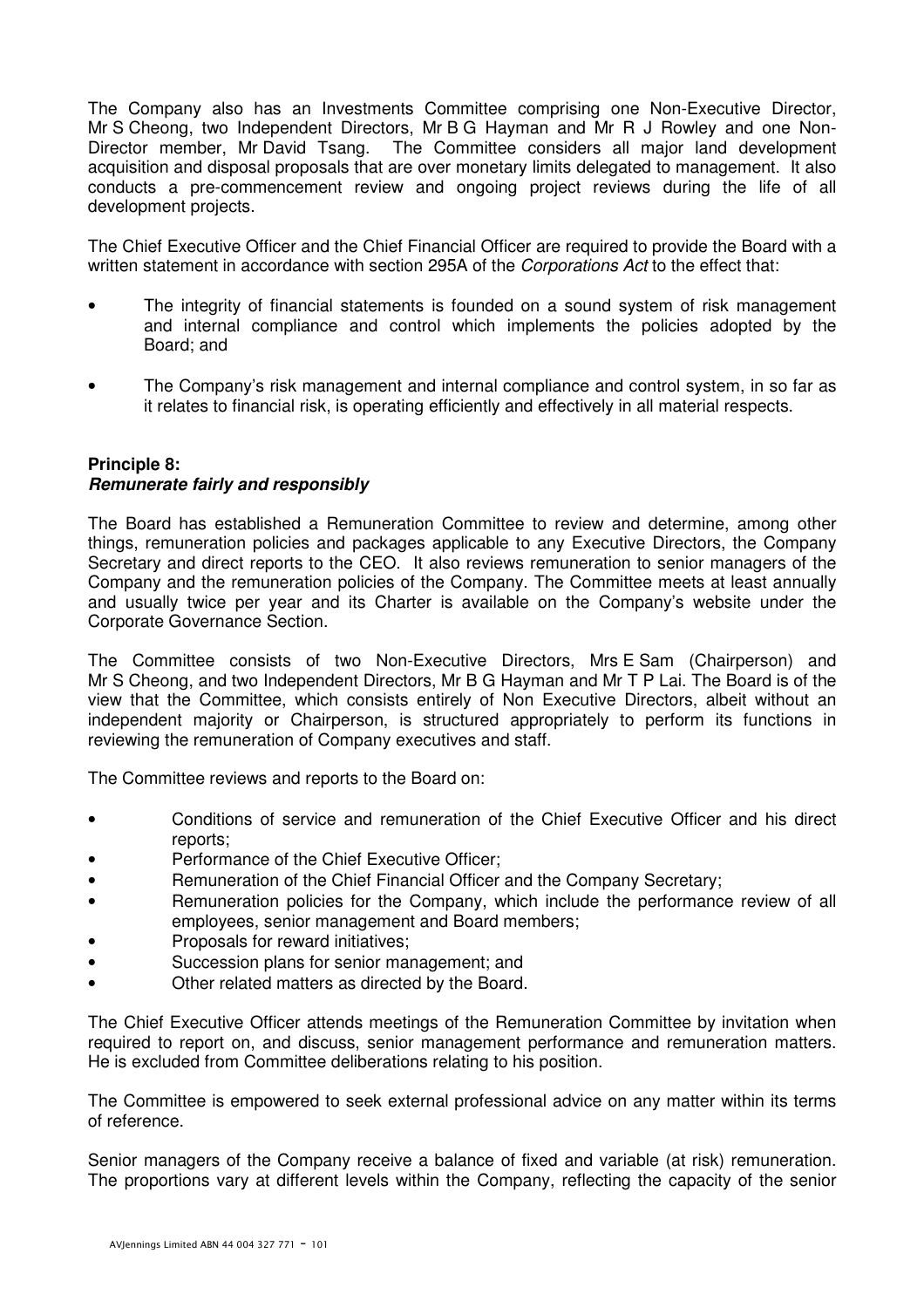managers to influence the overall outcome of the Company's operations and returns to Shareholders. The bonuses (if any) to executives are based on a review of individual executive performance as well as the Company's overall financial performance.

Director's fees paid to Non-Executive Directors and Independent Non-Executive Directors are determined by the Board, and are within the aggregate limits approved by Shareholders. The Independent Non-Executive Directors currently receive fees paid by the Company. The Committee has available to it data on fees paid to independent directors by a wide range of Companies. The remaining two Non-Executive Directors do not receive fees, however the Company pays a consulting fee to the substantial Shareholder, SC Global Developments Limited.

AVJennings' Remuneration Report is set out on pages 11 to 18 of the Directors' report.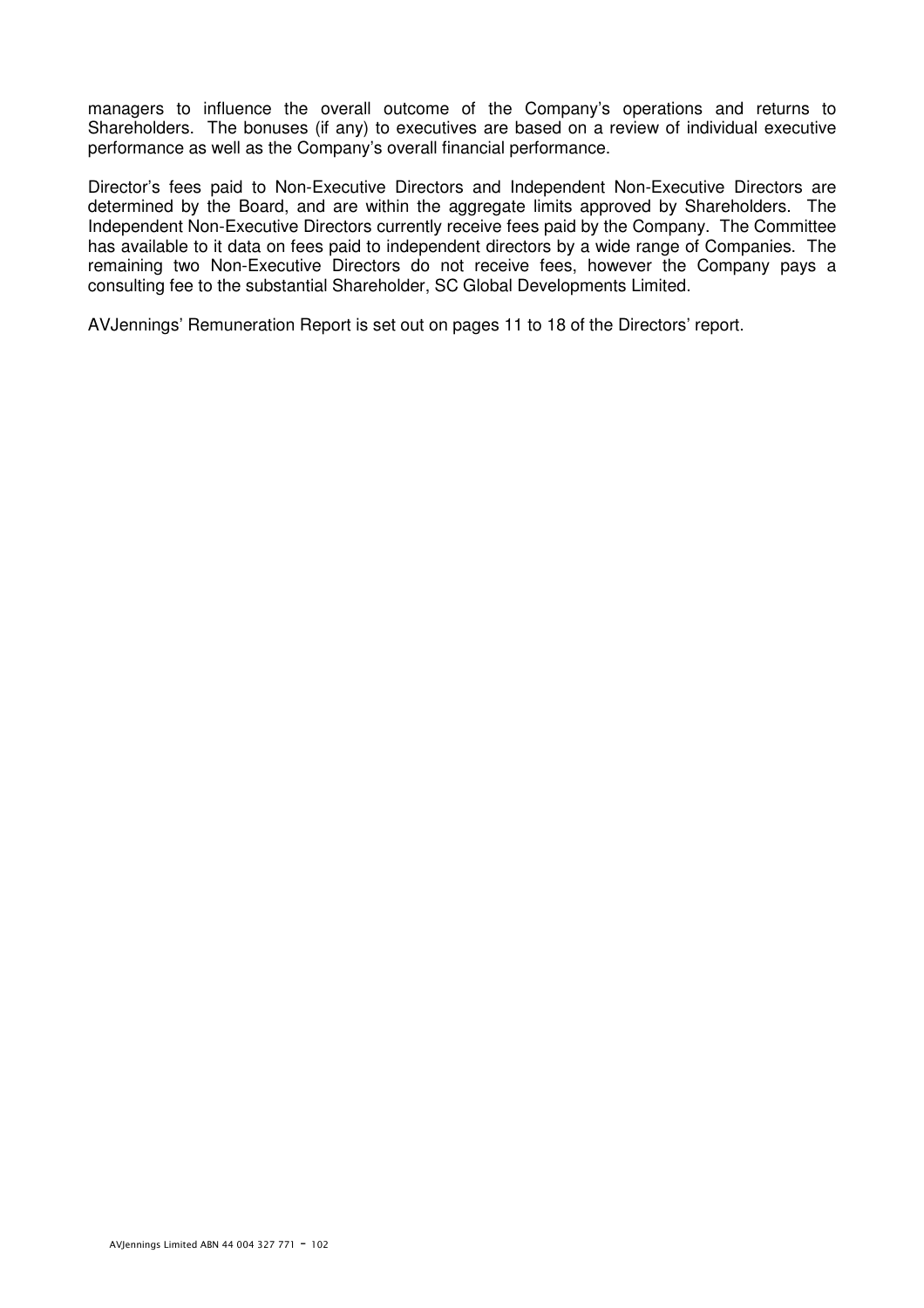## **AVJennings Limited**

### **2012 Diversity Annual Report**

This is the first Diversity Annual Report of AVJennings Limited ("AVJennings") in compliance with ASX Corporate Governance Council Principles and Recommendations.

#### **Approach to Diversity**

AVJennings aims to embed equity and diversity principles in its work practices and organisational environment. To ensure that these practices remain appropriate and foster an inclusive environment, AVJennings annually reviews its workforce diversity profile, its policies and any relevant external developments.

To enhance efficiency and productivity, employment decisions such as selection, promotion and training are made based on merit rather than personal attributes (gender, race, marital status, age and other characteristics (which can vary based on the jurisdiction)). AVJennings also actively takes steps to eliminate discriminatory behaviour and harassment in the work place.

#### **Responsibility for Diversity**

Employees at all levels of employment are responsible for the creation and implementation of a diverse, inclusive and tolerant workplace, and for elimination of discriminatory practices.

The Board is responsible for monitoring the development and implementation of diversity initiatives, policies and practices. The Board reports annually on these matters.

#### **Diversity Targets**

This first report reflects AVJennings' focus during the reporting period on the reporting on gender diversity as required under the ASX Corporate Governance Council Principles and Recommendations.

|    | <b>Measurable Objective</b>                                 | <b>Progress</b> | <b>Response</b>                                                                                                                                                                                                                                                                                                                    |
|----|-------------------------------------------------------------|-----------------|------------------------------------------------------------------------------------------------------------------------------------------------------------------------------------------------------------------------------------------------------------------------------------------------------------------------------------|
|    | At least one female<br><b>Board Director</b>                |                 | One (1) female Board Director of seven (7) as at the reporting<br>date.                                                                                                                                                                                                                                                            |
| 2. | At least one female<br><b>Executive Committee</b><br>Member |                 | Three (3) female Executive Committee Members of seven (7),<br>including the CEO, as at the reporting date.                                                                                                                                                                                                                         |
| 3. | Non-Discriminatory<br>Recruitment                           |                 | The Company's Recruitment, Selection and Appointment to<br>Role policies reflect our position on diversity.<br>All recruitment, internal and external, identifies that<br>AVJennings is an Equal Opportunity Employer.                                                                                                             |
| 4. | Non-Discriminatory<br>Selection                             |                 | Selection is based on merit and the recruitment process<br>requires that the Selection Advisory Committee (Interview<br>Panel) comprise both genders.<br>External recruitment suppliers, where applicable, are<br>requested to provide a balanced short list.<br>During the reporting period, 50% of all new hires were<br>female. |